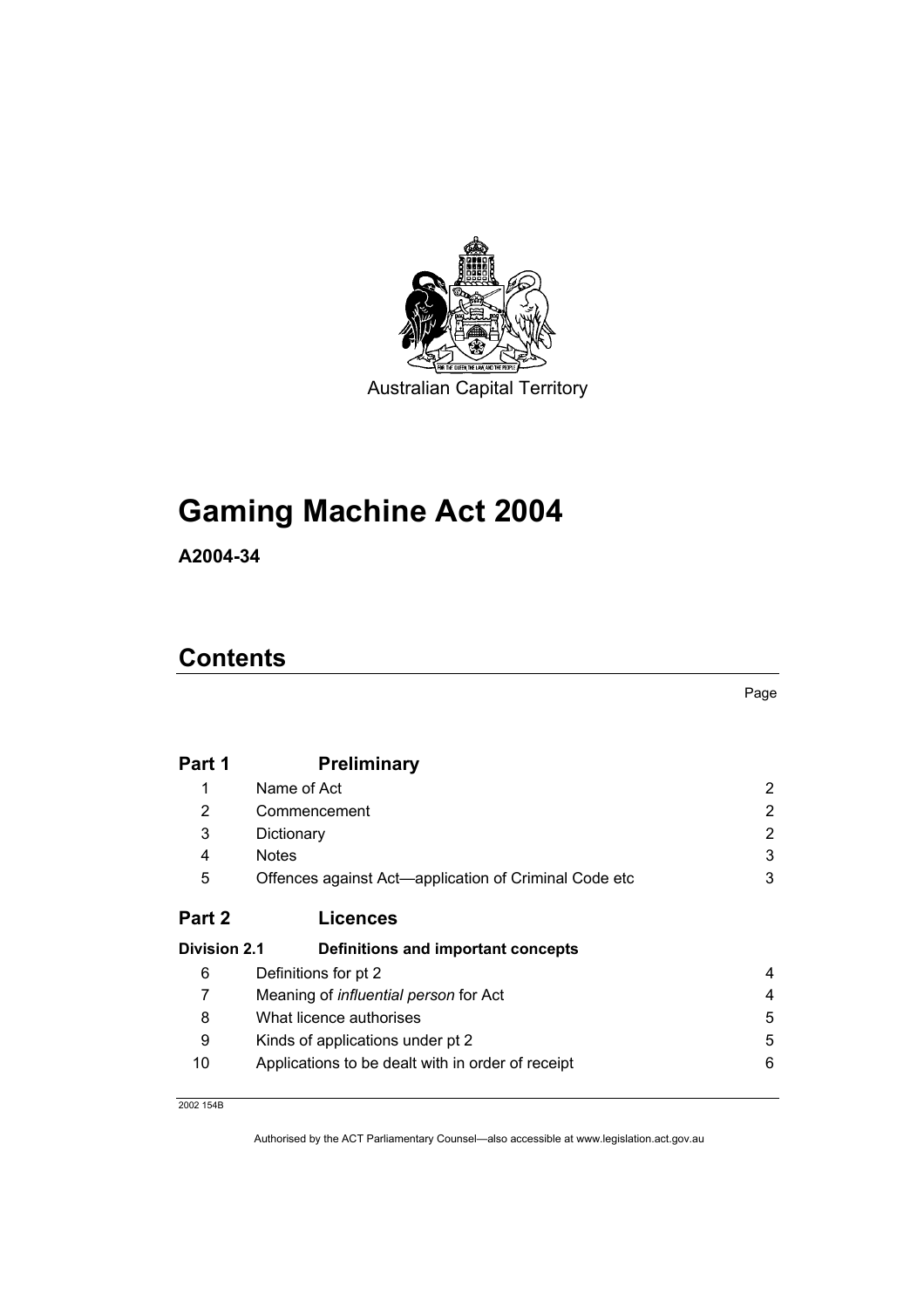#### **Contents**

|                     |                                                               | Page |
|---------------------|---------------------------------------------------------------|------|
| <b>Division 2.2</b> | <b>Issue of licences</b>                                      |      |
| 11                  | Initial licence application                                   | 6    |
| 12                  | <b>Issue of licences</b>                                      | 9    |
| 13                  | Additional mandatory requirements for issue of licence        | 11   |
| 14                  | Grounds for refusing initial licence application by club      | 12   |
| 15                  | Form of licence                                               | 13   |
| 16                  | Restrictions on what commission may authorise-non-clubs       | 13   |
| 17                  | No available gaming machines                                  | 14   |
| Division 2.3        | <b>Social impact assessments</b>                              |      |
| 18                  | Social impact assessment                                      | 15   |
| 19                  | Publication of social impact assessments by applicant         | 15   |
| <b>Division 2.4</b> | <b>Eligible people</b>                                        |      |
| 20                  | Eligibility of individuals                                    | 17   |
| 21                  | Eligibility of clubs and other corporations                   | 18   |
| Division 2.5        | Licence amendments                                            |      |
| 22                  | Licence amendment applications                                | 19   |
| 23                  | Contents of licence amendment applications                    | 20   |
| 24                  | Substantive licence amendments                                | 21   |
| 25                  | <b>Technical licence amendments</b>                           | 23   |
| 26                  | Temporary licence amendment                                   | 24   |
| 27                  | Request for return of licence                                 | 25   |
| 28                  | Commencement of amendments                                    | 25   |
| 29                  | Revocation of uncommenced licence amendments                  | 25   |
| Division 2.6        | <b>Transfer and surrender of licences</b>                     |      |
| 30                  | Definitions for div 2.6                                       | 26   |
| 31                  | Application for transfer of licence                           | 26   |
| 32                  | Transfer of licence                                           | 27   |
| 33                  | Current licensees obligations on proposed transfer of licence | 28   |
| 34                  | Surrender of licences                                         | 28   |
| <b>Division 2.7</b> | <b>Restriction on gaming machine numbers</b>                  |      |
| 35                  | Maximum number of gaming machines allowed                     | 29   |
| 36                  | Minister must take into account commission's recommendation   | 30   |
|                     |                                                               |      |

contents 2 Gaming Machine Act 2004

A2004-34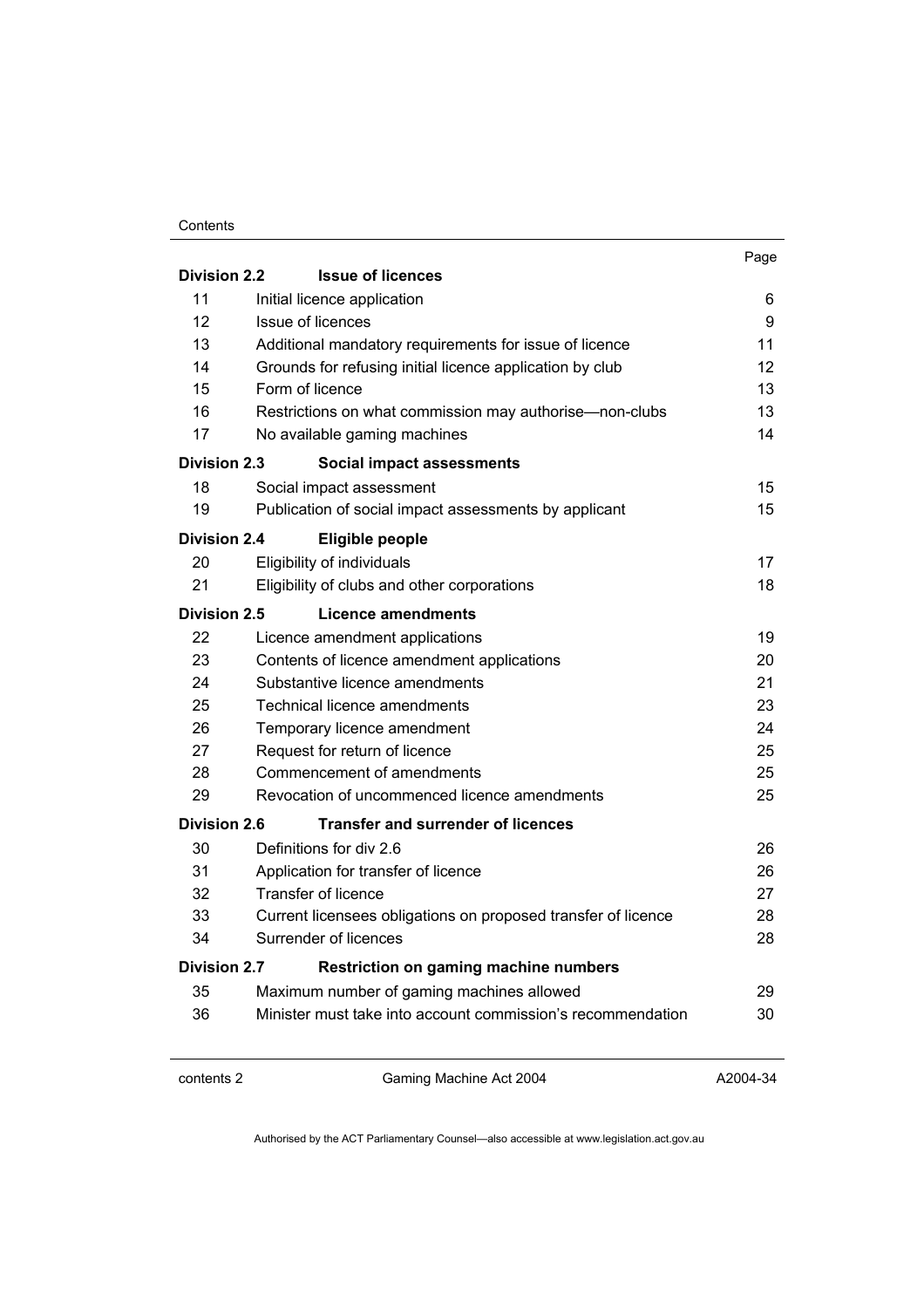|                     |                                                                   | Contents   |
|---------------------|-------------------------------------------------------------------|------------|
|                     |                                                                   | Page       |
| <b>Division 2.8</b> | <b>Gaming machine licences</b>                                    |            |
| 37                  | Register of licences                                              | 31         |
| 38                  | Giving copy of licence                                            | 31         |
| Part 3              | <b>Conditions on licences</b>                                     |            |
| Division 3.1        | <b>Compliance with licence conditions</b>                         |            |
| 39                  | Failure to comply with conditions of licence                      | 32         |
| Division 3.2        | <b>General licence conditions</b>                                 |            |
| 40                  | Compliance with directions                                        | 32         |
| 41                  | Display of licence at licensed premises                           | 32         |
| 42                  | Licence schedule to be kept at premises                           | 33         |
| 43                  | Rules and control procedures for operation of gaming machines and |            |
| 44                  | peripheral equipment<br>Installation in accordance with Act       | 33<br>33   |
| 45                  | Installation certificate                                          | 33         |
| 46                  |                                                                   |            |
|                     | Operation after installation                                      | 34         |
| 47                  | Operation subject to correct percentage payout                    | 34         |
| 48                  | Percentage payout of gaming machines to be displayed              | 34         |
| 49                  | Maximum stake amount                                              | 35         |
| 50                  | Licensee to comply with relevant codes of practice                | 35         |
| 51                  | Licensee to use gaming machines                                   | 35         |
| 52                  | Accounts relating to gaming machines                              | 35         |
| <b>Division 3.3</b> | <b>Club licence conditions</b>                                    |            |
| 53                  | Conditions about inequitable benefits                             | 36         |
| 54                  | Annual report of clubs                                            | 37         |
| 55                  | Other conditions of club licences                                 | 38         |
| Part 4              | <b>Disciplinary action</b>                                        |            |
| 56                  | Definitions for pt 4                                              | 40         |
| 57                  | Grounds for disciplinary action                                   | 40         |
| 58                  | Disciplinary action                                               | 41         |
| 59                  | Criteria for disciplinary action                                  | 42         |
| 60                  | When disciplinary notice may be given                             | 42         |
| 61                  | Disciplinary notices                                              | 43         |
|                     | A2004-34<br>Gaming Machine Act 2004                               | contents 3 |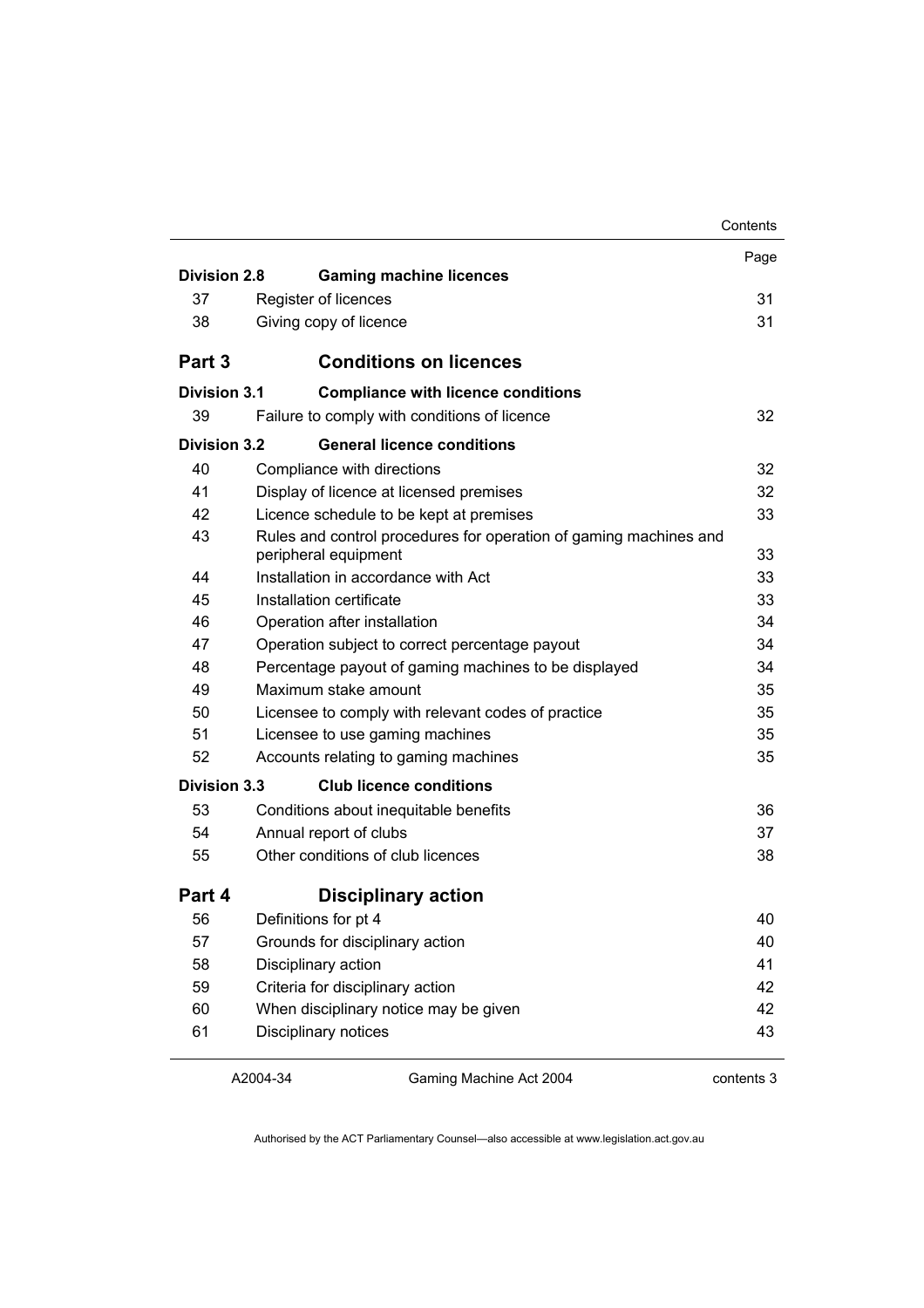| Contents |
|----------|
|          |

| 62                  | Commission may take disciplinary action against licensee                           | Page<br>43 |
|---------------------|------------------------------------------------------------------------------------|------------|
| 63                  | Suspension of licences because of suspension of general and on<br>licences         | 44         |
| 64                  | Cancellation of licences because of cancellation etc of general and on<br>licences | 44         |
| 65                  | Return of licence on cancellation                                                  | 44         |
| Part 5              | <b>Centralised monitoring system</b>                                               |            |
| 66                  | Meaning of centralised monitoring system                                           | 46         |
| 67                  | <b>Regulations about CMS</b>                                                       | 46         |
| Part 6              | Approval of gaming machines, peripherals,<br>suppliers, technicians and attendants |            |
| <b>Division 6.1</b> | Approval of gaming machines and peripheral equipment                               |            |
| 68                  | Meaning of peripheral equipment                                                    | 47         |
| 69                  | Approval of gaming machines and peripheral equipment                               | 47         |
| 70                  | Cancellation or suspension of gaming machine and peripheral                        |            |
|                     | equipment approval                                                                 | 48         |
| 71                  | Machine access register                                                            | 49         |
| <b>Division 6.2</b> | <b>Approved suppliers</b>                                                          |            |
| 72                  | Application and approval as supplier                                               | 50         |
| 73                  | Giving copy of certificate about approved supplier                                 | 51         |
| Division 6.3        | <b>Approved technicians</b>                                                        |            |
| 74                  | Application for approval as technician                                             | 51         |
| 75                  | Approval of technicians                                                            | 52         |
| 76                  | Short-term approval of technicians                                                 | 53         |
| 77                  | Ending short-term approvals                                                        | 54         |
| 78                  | Transfer etc of technician's approval                                              | 54         |
| 79                  | Cancellation etc of technician's approval                                          |            |
| 80                  | Certificates and identity cards for approved technicians                           | 56         |
| 81                  | Giving copy of certificate about approved technician or identity card              | 56         |
| 82                  | Notice by supplier if technician no longer employed                                | 57         |
| 83                  | Return of approval certificates and identity cards for approved<br>technicians     | 57         |

contents 4 Gaming Machine Act 2004

A2004-34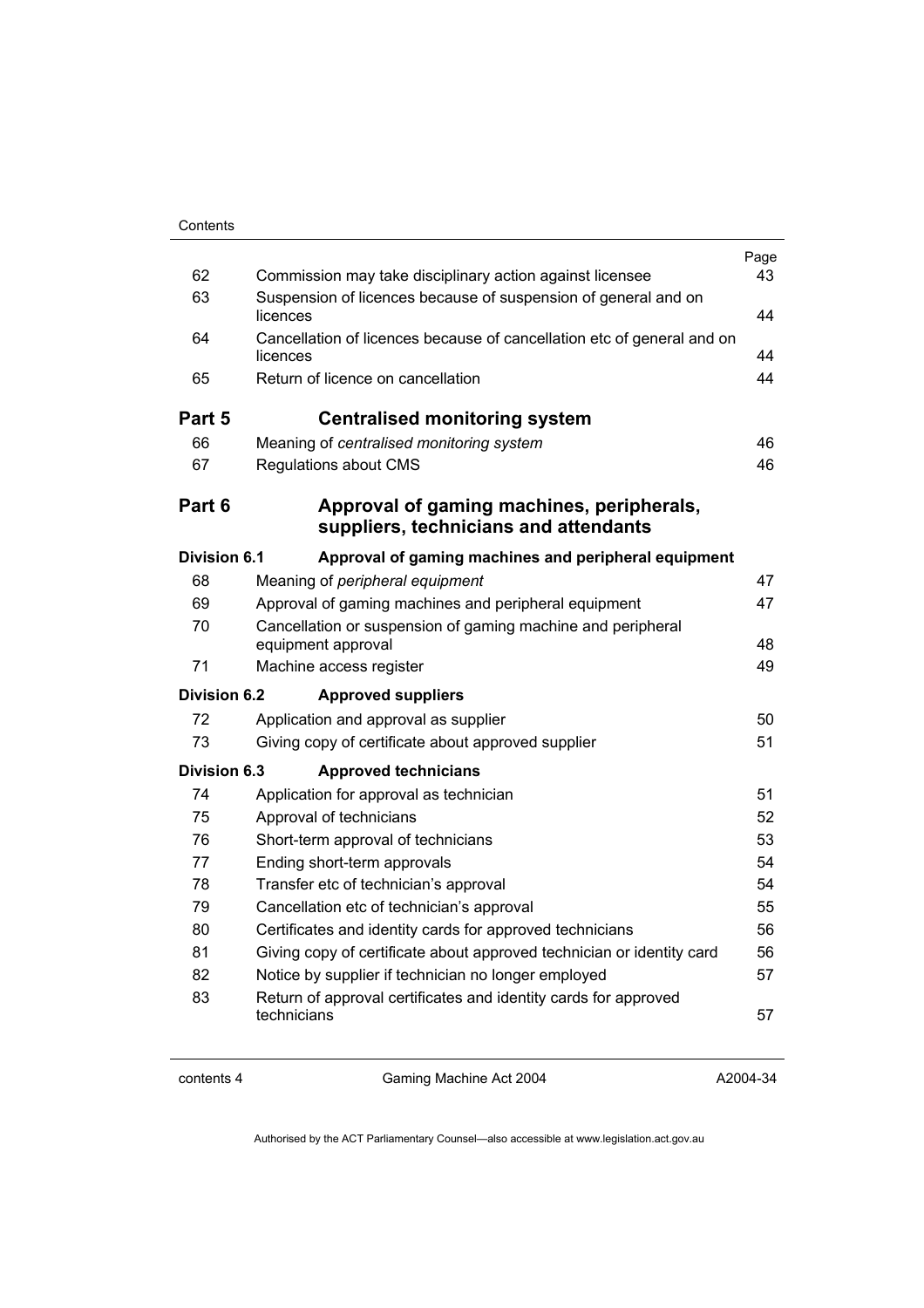| Contents |
|----------|
|----------|

| 84                  | Renewal of technician's approval                                    | Page<br>58 |
|---------------------|---------------------------------------------------------------------|------------|
| Division 6.4        | <b>Approved attendants</b>                                          |            |
| 85                  | Application for approval as attendant                               | 59         |
| 86                  | Approval of attendants                                              | 59         |
| 87                  | Short-term approval of attendants                                   | 60         |
| 88                  | Ending short-term approvals                                         | 60         |
| 89                  | Transfer etc of attendant's approval                                | 61         |
| 90                  | Suspension of attendant's approval for short-term unemployment      | 61         |
| 91                  | Cancellation etc of attendant's approval                            | 61         |
| 92                  | Certificates for approved attendants                                | 62         |
| 93                  | Giving copy of certificate about approved attendant                 | 63         |
| 94                  | Notice by licensee if attendant no longer employed                  | 63         |
| 95                  | Return of approval certificates for approved attendants             | 63         |
| 96                  | Renewal of attendant's approval                                     | 64         |
| <b>Division 6.5</b> | <b>Gaming machine dealings</b>                                      |            |
| 97                  | Control procedures                                                  | 65         |
| 98                  | Acquisition of gaming machines-general                              | 65         |
| 99                  | Application for approval of acquisition of gaming machines          | 66         |
| 100                 | Decision on application for approval to acquire gaming machines     | 66         |
| 101                 | Application and approval of financial arrangements                  | 67         |
| 102                 | Decision on application for approval of financial arrangements      | 68         |
| 103                 | Possession and operation of gaming machines                         | 68         |
| 104                 | Playing unlicensed gaming machines                                  | 69         |
| 105                 | Operation of gaming machines other than in accordance with licences | 70         |
| <b>Division 6.6</b> | <b>Repossession of gaming machines</b>                              |            |
| 106                 | Offences by people repossessing gaming machines                     | 70         |
| 107                 | Application for repossession approval                               | 71         |
| 108                 | Approval of repossession of gaming machines                         | 71         |
| 109                 | Conditions on approval to repossess gaming machine                  | 72         |
| 110                 | Contravention of repossession approval conditions                   | 72         |
| <b>Division 6.7</b> | <b>Disposal of gaming machines</b>                                  |            |
| 111                 | Unapproved disposal of gaming machines                              | 73         |
| 112                 | Application for approval for disposal of gaming machines            | 73         |

A2004-34

Gaming Machine Act 2004

contents 5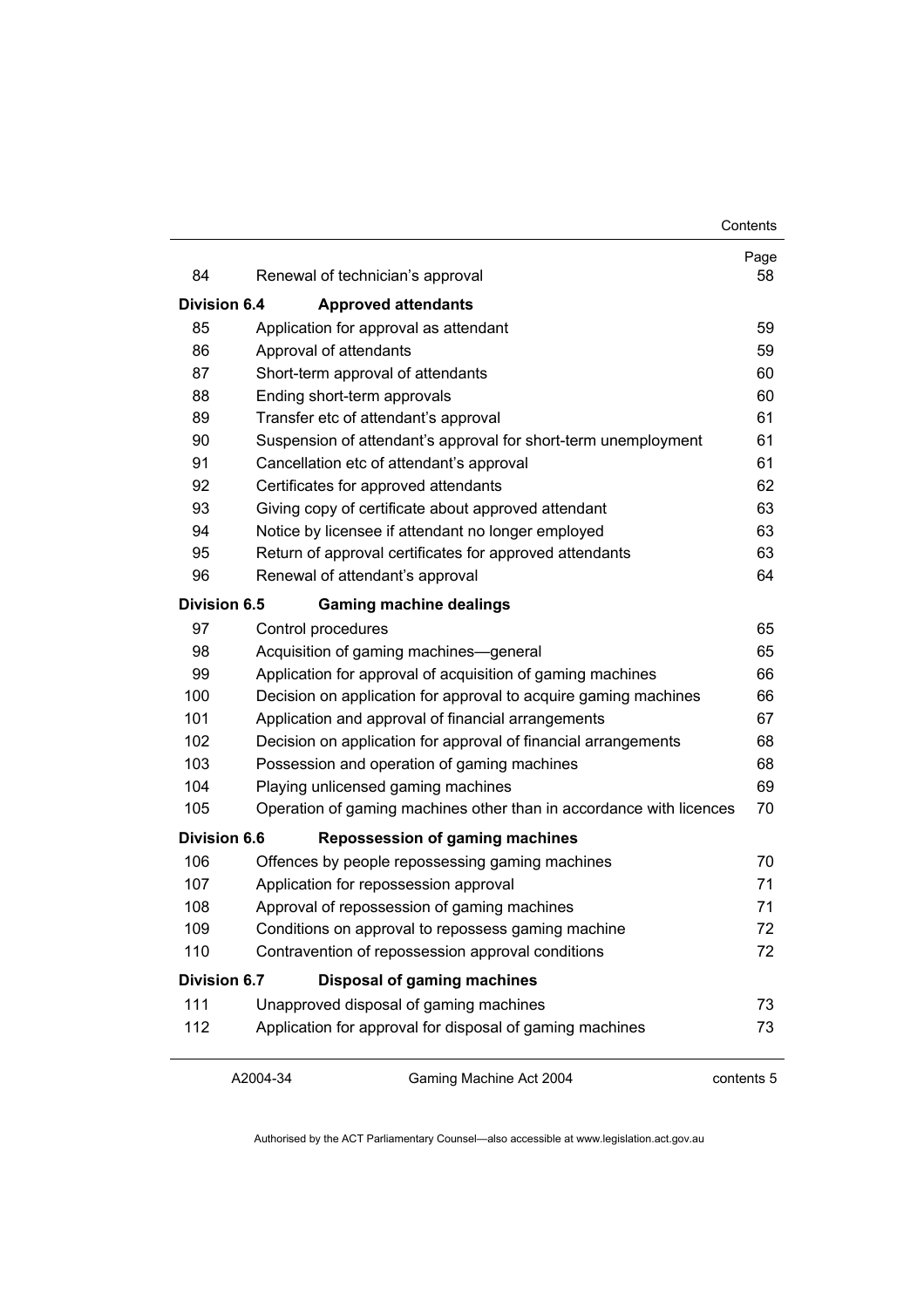#### **Contents**

| 113                 | Approval of disposal of gaming machines                                   | Page<br>74 |
|---------------------|---------------------------------------------------------------------------|------------|
|                     |                                                                           |            |
| <b>Division 6.8</b> | Seizure of gaming machines                                                |            |
| 114                 | Seizure of unlawful gaming machines                                       | 74         |
| 115                 | Receipt for gaming machines seized                                        | 75         |
| 116                 | Application for order disallowing seizure                                 | 75         |
| 117                 | Order for return of seized gaming machine                                 | 76         |
| 118                 | Adjournment pending hearing of other proceedings                          | 76         |
| 119                 | Forfeiture of seized gaming machines                                      | 77         |
| Division 6.9        | Installation and operation of gaming machines                             |            |
| 120                 | Installation to be in accordance with approval of commission              | 77         |
| 121                 | Offence to install gaming machines                                        | 78         |
| 122                 | Certificate about meter readings                                          | 78         |
| 123                 | Sealing computer cabinet                                                  | 78         |
| 124                 | Commission may require information                                        | 79         |
| 125                 | Operation to be subject to correct percentage payout                      | 79         |
| 126                 | Position for percentage payout of gaming machines display                 | 79         |
| 127                 | Maximum stake amount                                                      | 80         |
| Part 7              | <b>Regulation of gaming machines generally</b>                            |            |
| 128                 | Machine access generally                                                  | 81         |
| 129                 | Interference with gaming machines                                         | 82         |
| 130                 | Opening computer cabinets                                                 | 83         |
| 131                 | Rendering gaming machines inoperable on licence ceasing to be in<br>force | 83         |
| 132                 | Removal of gaming machines from premises                                  | 84         |
| Part 8              | Linked jackpot arrangements                                               |            |
| 133                 | Operation of linked jackpot arrangements                                  | 85         |
| 134                 | Single-user authorisation for linked jackpot arrangements                 | 85         |
| 135                 | Issue of multi-user permits                                               | 86         |
| 136                 | Conditions on multi-user permits                                          | 88         |
| 137                 | Term of multi-user permits                                                | 89         |
| 138                 | Amendment of multi-user permits in interest of users                      | 89         |
| 139                 | Amendment of multi-user permit on request                                 | 89         |
|                     |                                                                           |            |

contents 6 Gaming Machine Act 2004

A2004-34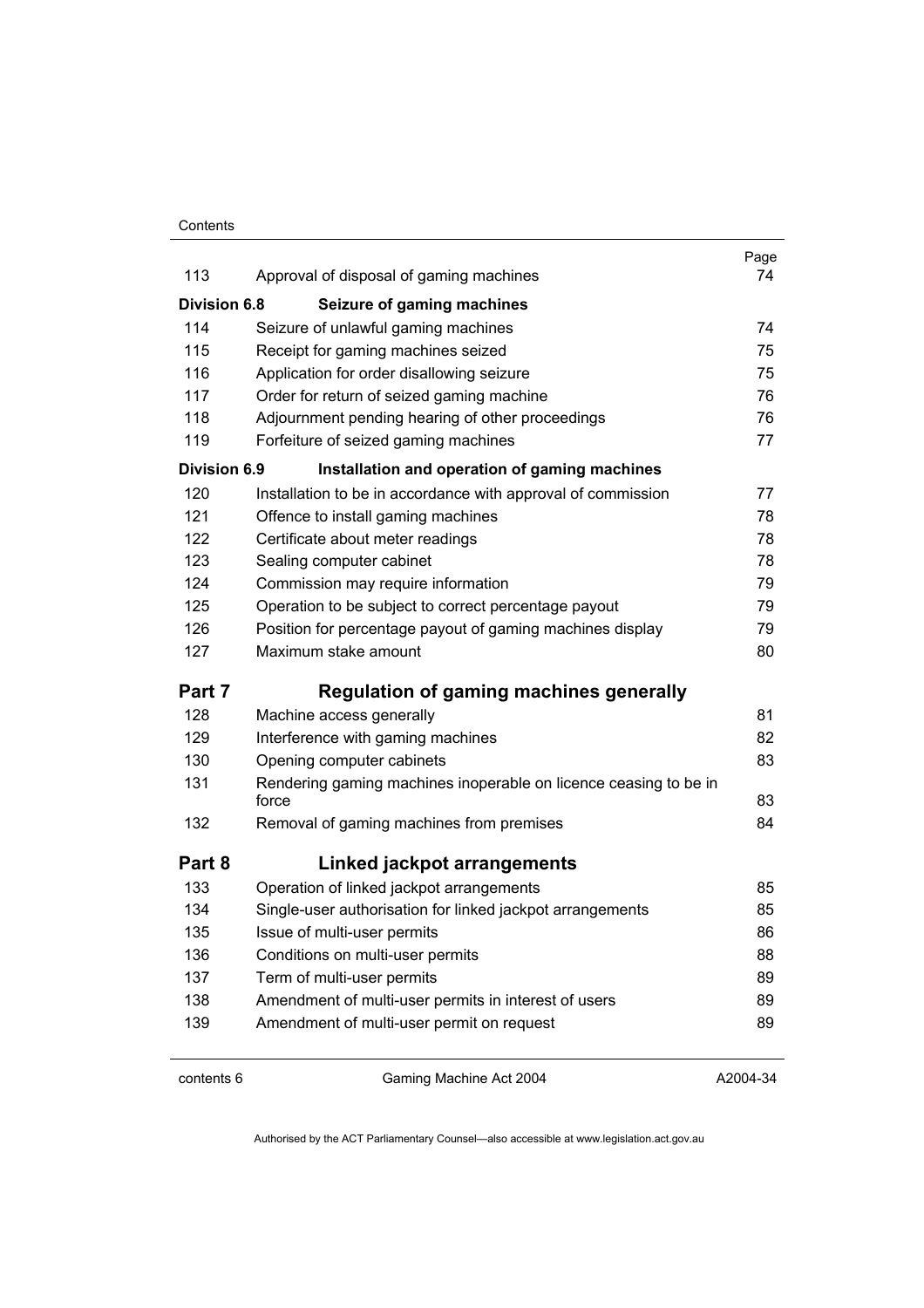|                      |                                                                      | Contents   |
|----------------------|----------------------------------------------------------------------|------------|
|                      |                                                                      | Page       |
| 140                  | Amendment of financial and operational aspects of multi-user permits | 91         |
| 141                  | Transfer of multi-user permits                                       | 91         |
| 142                  | Surrender of multi-user permits                                      |            |
| 143                  | Unclaimed jackpots                                                   | 92         |
| 144                  | Undisbursed jackpots                                                 | 92         |
| Part 9               | <b>Club administration</b>                                           |            |
| 145                  | Eligible objects                                                     | 94         |
| 146                  | Eligible clubs                                                       | 94         |
| 147                  | Associated organisations                                             | 95         |
| 148                  | Keeping records relating to club elections                           | 96         |
| 149                  | Power to require information about status of eligible clubs          | 96         |
| 150                  | Disclosure of gifts by executive officer                             | 97         |
| Part 10              | <b>Gaming areas</b>                                                  |            |
| 151                  | Warning notices                                                      | 98         |
| 152                  | <b>External signs</b>                                                | 99         |
| 153                  | Cash facilities                                                      | 100        |
| 154                  | Lending or extending credit                                          | 100        |
| 155                  | Children must not enter gaming area                                  | 101        |
| 156                  | Children must not play gaming machines                               | 101        |
| 157                  | Using false identification                                           | 102        |
| Part 11              | <b>Finance</b>                                                       |            |
| <b>Division 11.1</b> | General                                                              |            |
| 158                  | Audit of records                                                     | 103        |
| 159                  | Gaming machine tax                                                   | 103        |
| 160                  | Tax adjustment in relation to GST for clubs                          | 104        |
| 161                  | Payment of gaming machine tax                                        | 105        |
| 162                  | Gaming machine tax returns                                           | 106        |
| 163                  | Payment of gaming machine tax following transfer                     | 106        |
| Part 12              | <b>Community contributions</b>                                       |            |
| 164                  | Approval of community contributions                                  | 107        |
|                      |                                                                      |            |
|                      | A2004-34<br>Gaming Machine Act 2004                                  | contents 7 |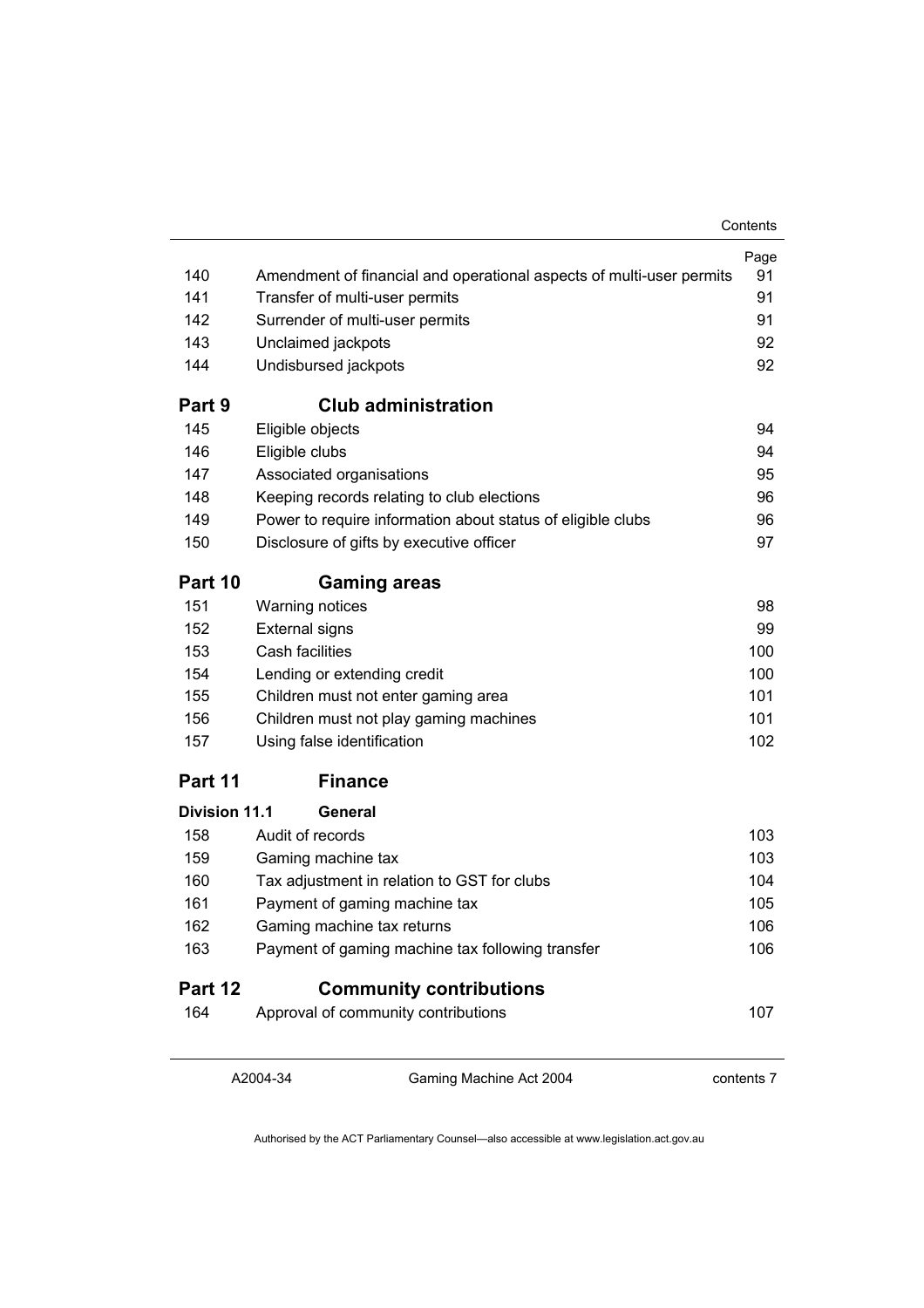#### **Contents**

| 165     | Records of contributions                         | Page<br>109 |
|---------|--------------------------------------------------|-------------|
| 166     | Report about records and finances                | 110         |
| 167     | Commission must report to Minister               | 110         |
| 168     | Minister must present commission's report        | 110         |
| 169     | Required community contributions                 | 111         |
| 170     | Corporations with several licences               | 111         |
| 171     | Women's sport community contributions            | 112         |
| 172     | Community contribution shortfall tax             | 112         |
| Part 13 | <b>Miscellaneous</b>                             |             |
| 173     | Review of decisions                              | 113         |
| 174     | Acts and omissions of representatives            | 113         |
| 175     | Canberra Airport                                 | 114         |
| 176     | Evidentiary certificates                         | 115         |
| 177     | Determination of fees                            | 115         |
| 178     | Regulation-making power                          | 115         |
| 179     | Legislation amended or repealed                  | 115         |
| Part 14 | <b>Transitional</b>                              |             |
| 180     | Definitions for pt 14                            | 117         |
| 181     | Licences                                         | 117         |
| 182     | Clubs                                            | 117         |
| 183     | Rules and control procedures                     | 118         |
| 184     | Disciplinary proceedings under former gaming Act | 118         |
| 185     | Approvals under former gaming Act                | 119         |
| 186     | Linked jackpot arrangements                      | 119         |
| 187     | Clubs not required to be corporations for s 146  | 119         |
| 188     | Clubs with too many life members for s 146       | 120         |
| 189     | Expiry of pt 14                                  | 120         |

contents 8 Gaming Machine Act 2004

A2004-34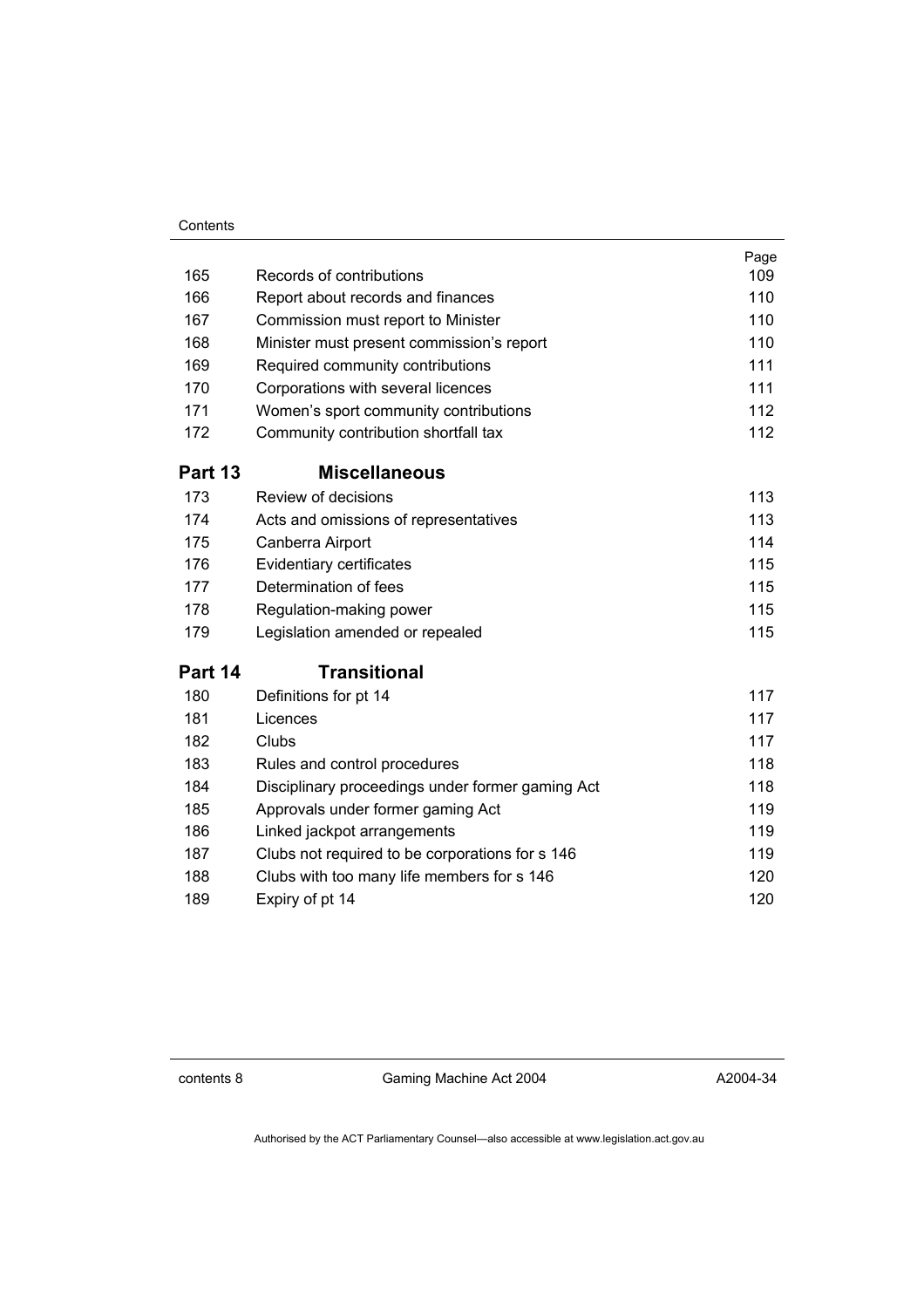|                   |                                             | Contents    |
|-------------------|---------------------------------------------|-------------|
| <b>Schedule 1</b> | Reviewable decisions                        | Page<br>121 |
| <b>Schedule 2</b> | <b>Gambling and Racing Control Act 1999</b> | 124         |
| <b>Dictionary</b> |                                             | 125         |

A2004-34

Gaming Machine Act 2004

contents 9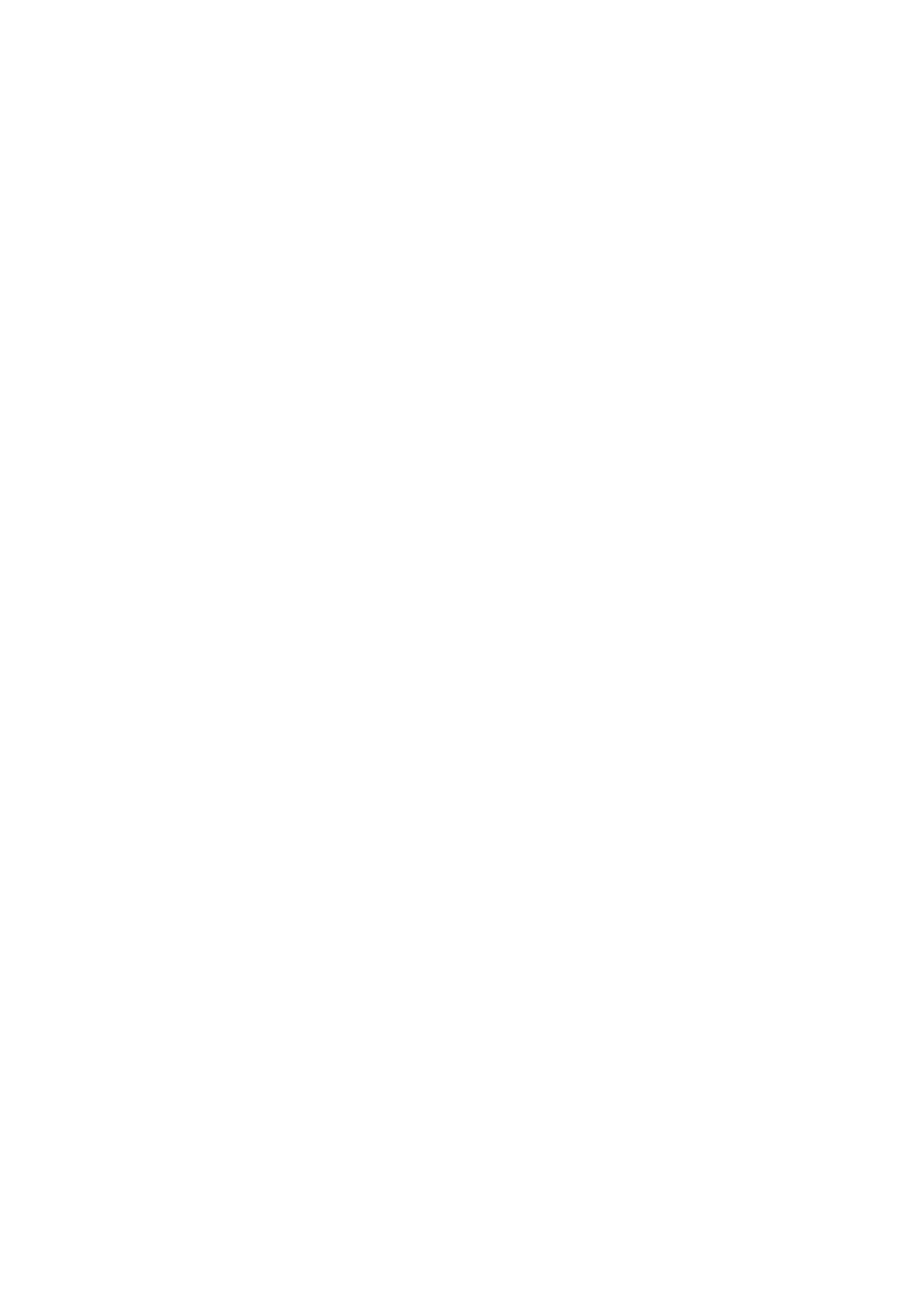

# **Gaming Machine Act 2004**

**A2004-34** 

An Act in relation to gaming machines, and for other purposes

The Legislative Assembly for the Australian Capital Territory enacts as follows:

2002 154B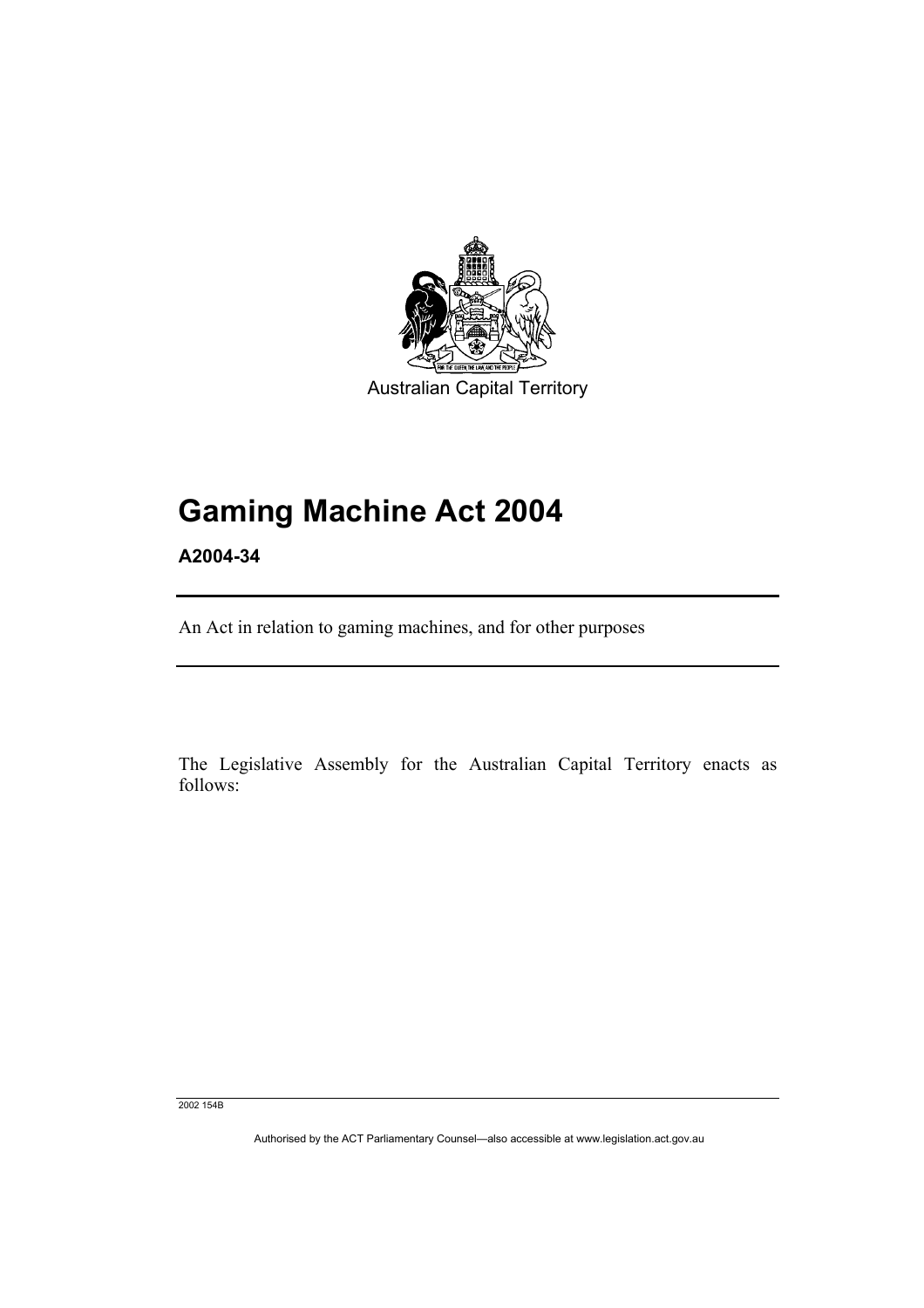#### Part 1 **Preliminary**

Section 1

# **Part 1** Preliminary

#### **1 Name of Act**

This Act is the *Gaming Machine Act 2004*.

# **2 Commencement**

This Act commences on a day fixed by the Minister by written notice.

- *Note 1* The naming and commencement provisions automatically commence on the notification day (see Legislation Act, s 75).
- *Note 2* A single day or time may be fixed, or different days or times may be fixed, for the commencement of different provisions (see Legislation Act, s 77 (1)).
- *Note* 3 If a provision has not commenced within 6 months beginning on the notification day, it automatically commences on the first day after that period (see Legislation Act, s 79).

# **3 Dictionary**

The dictionary at the end of this Act is part of this Act.

*Note 1* The dictionary at the end of this Act defines certain terms used in this Act, and includes references (*signpost definitions*) to other terms defined elsewhere.

> For example, the signpost definition '*associated entity*—see the *Electoral Act 1992*, section 198.' means that the term 'associated entity' is defined in that section and the definition applies to this Act.

*Note 2* A definition in the dictionary (including a signpost definition) applies to the entire Act unless the definition, or another provision of the Act, provides otherwise or the contrary intention otherwise appears (see Legislation Act,  $s$  155 and  $s$  156 (1)).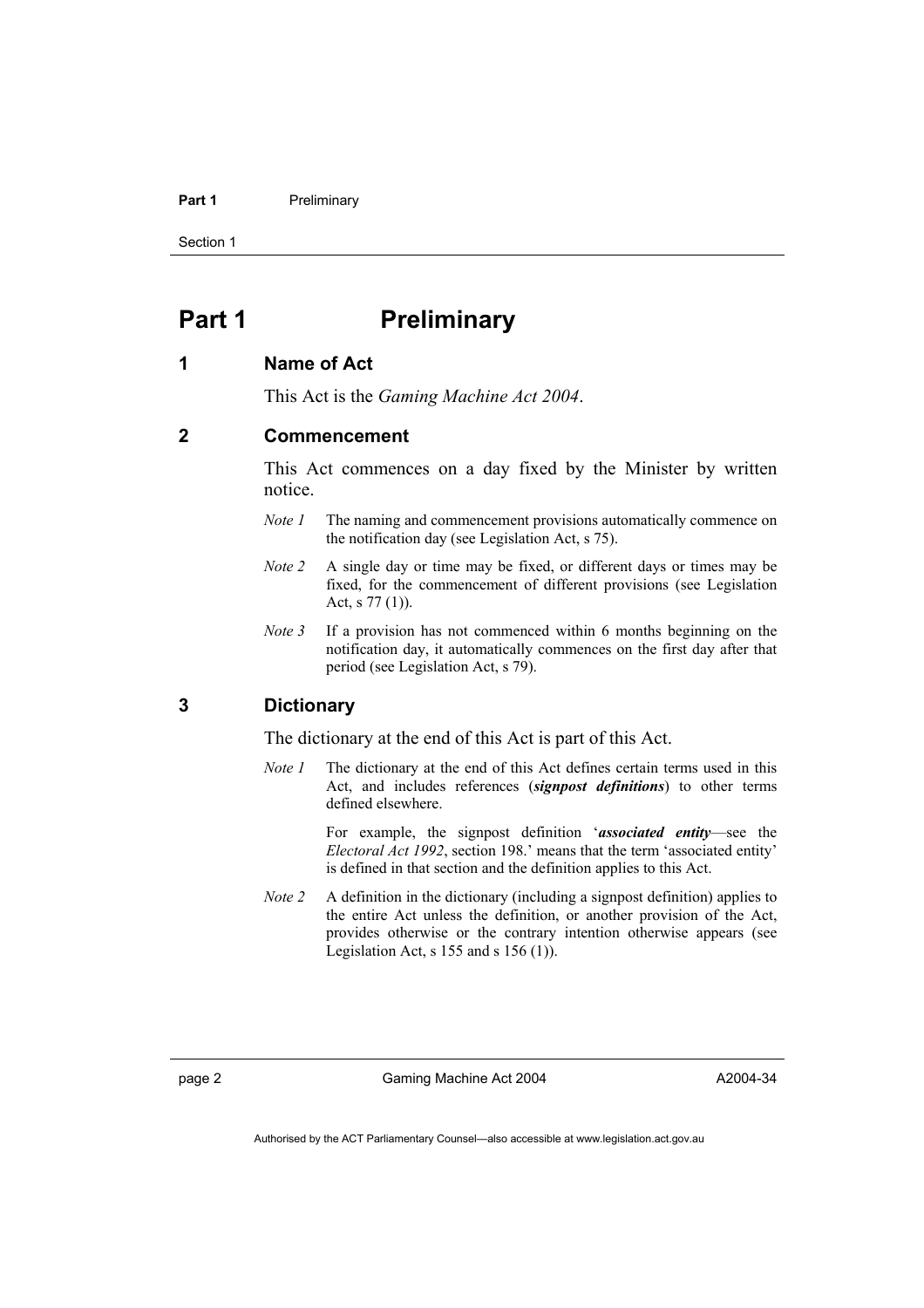### **4 Notes**

A note included in this Act is explanatory and is not part of this Act.

*Note* See Legislation Act, s 127 (1), (4) and (5) for the legal status of notes.

#### **5 Offences against Act—application of Criminal Code etc**

Other legislation applies in relation to offences against this Act.

#### *Note 1 Criminal Code*

The Criminal Code, ch 2 applies to all offences against this Act (see Code, pt 2.1).

The chapter sets out the general principles of criminal responsibility (including burdens of proof and general defences), and defines terms used for offences to which the Code applies (eg *conduct*, *intention*, *recklessness* and *strict liability*).

#### *Note 2 Penalty units*

The Legislation Act, s 133 deals with the meaning of offence penalties that are expressed in penalty units.

A2004-34

Gaming Machine Act 2004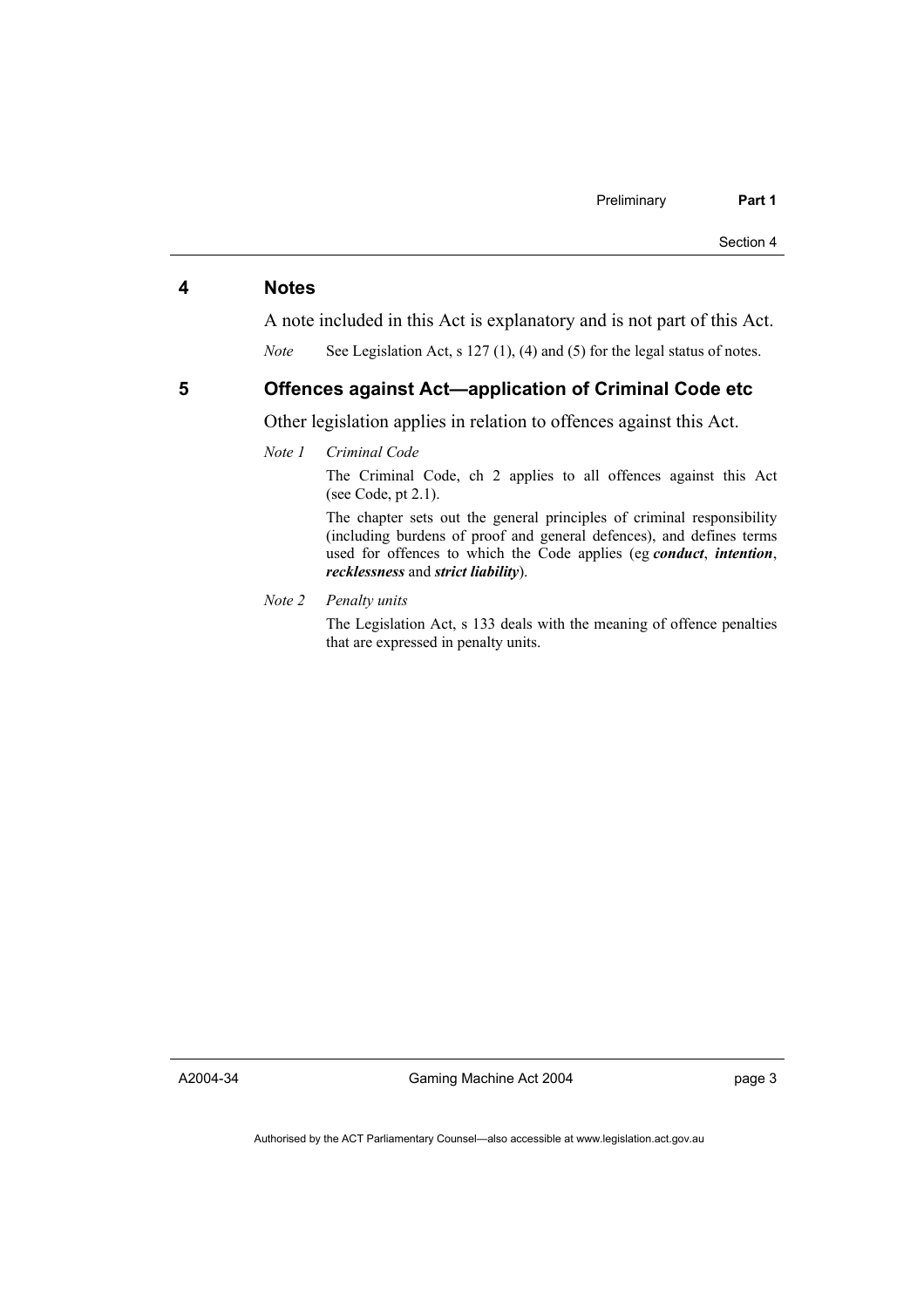# **Part 2 Licences**

# **Division 2.1 Definitions and important concepts**

# **6 Definitions for pt 2**

In this part:

initial licence application—see section 9.

*licence amendment application*–see section 9.

# **7 Meaning of** *influential person* **for Act**

(1) In this Act:

*influential person*, for a corporation—

- (a) means any of the following:
	- (i) an executive officer of the corporation;
	- (ii) a related corporation;
	- (iii) an executive officer of a related corporation;
	- (iv) an influential owner; and
- (b) includes a person who, though not mentioned in paragraph (a), can exercise as much influence over the actions of the corporation as someone mentioned in that paragraph.

*Note Corporation* includes a club (see dict).

(2) In this section:

*influential owner*, of a corporation, means a person who, whether directly or through intermediary corporate ownership or nominees—

 (a) can control 5% of the votes at an annual general meeting of the corporation; or

page 4 Gaming Machine Act 2004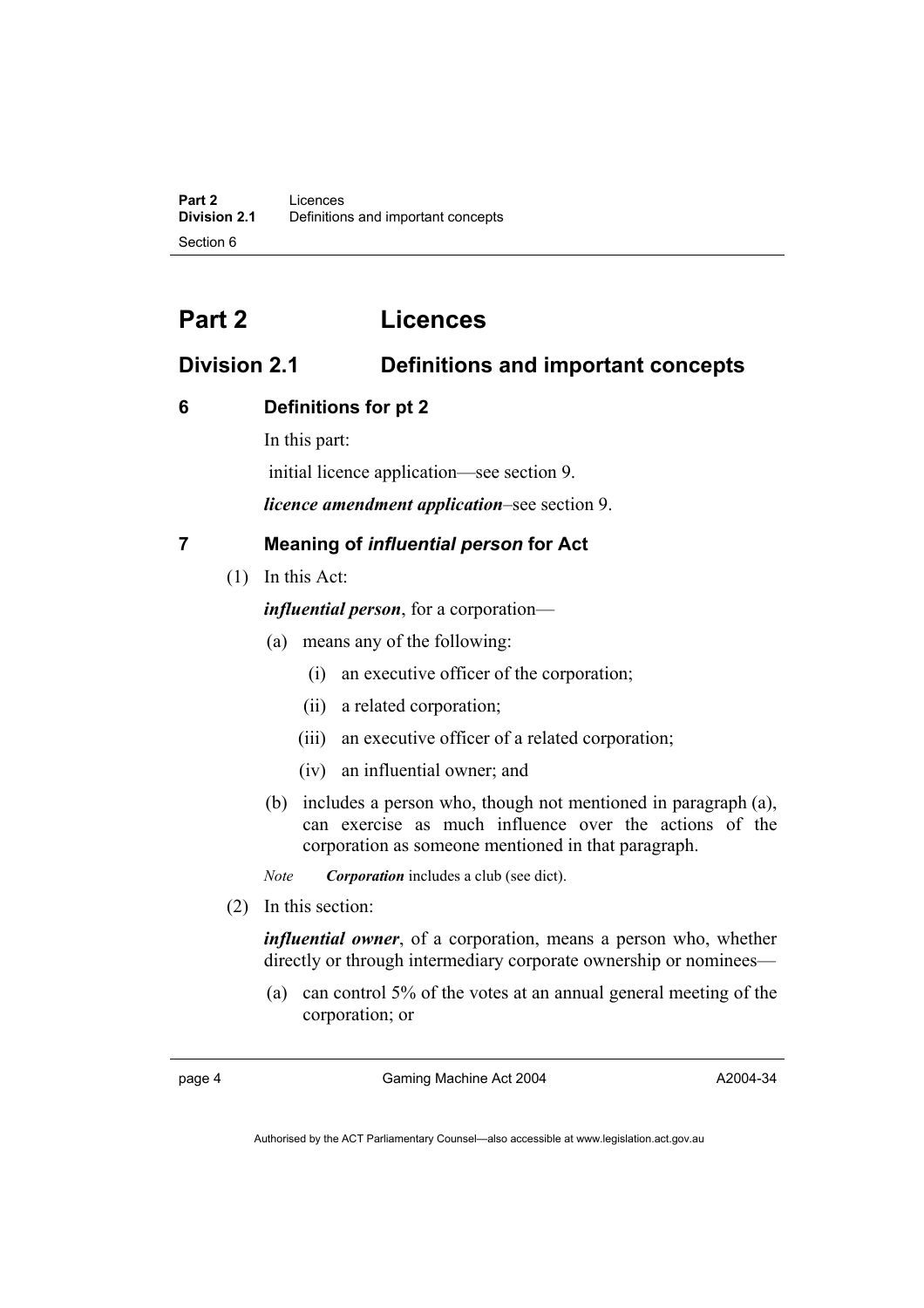(b) can control the appointment of a director of the corporation.

*related corporation* means a related body corporate under the Corporations Act.

### **8 What licence authorises**

- (1) A licence authorises the licensee—
	- (a) to acquire and dispose of gaming machines; and
	- (b) to install gaming machines on the licensed premises under the licence; and
	- (c) to operate the gaming machines stated in the licence on the licensed premises.
	- *Note* This Act, and the licence, may limit or place conditions on the authority under this section.
- (2) However, a licence does not authorise the licensee to operate gaming machines on more than 1 licensed premises under the licence.
- (3) The regulations may prescribe times when licensees must not operate a gaming machine.
- (4) A licence may authorise the use of only class B and class C gaming machines.

# **9 Kinds of applications under pt 2**

A person may apply to the commission for a licence (an *initial licence application*) or amendment of a licence (a *licence amendment application*).

- *Note 1* If a form is approved under the Control Act, s 53D for an application, the form must be used.
- *Note 2* A fee may be determined under s 177 for this provision.

A2004-34

Gaming Machine Act 2004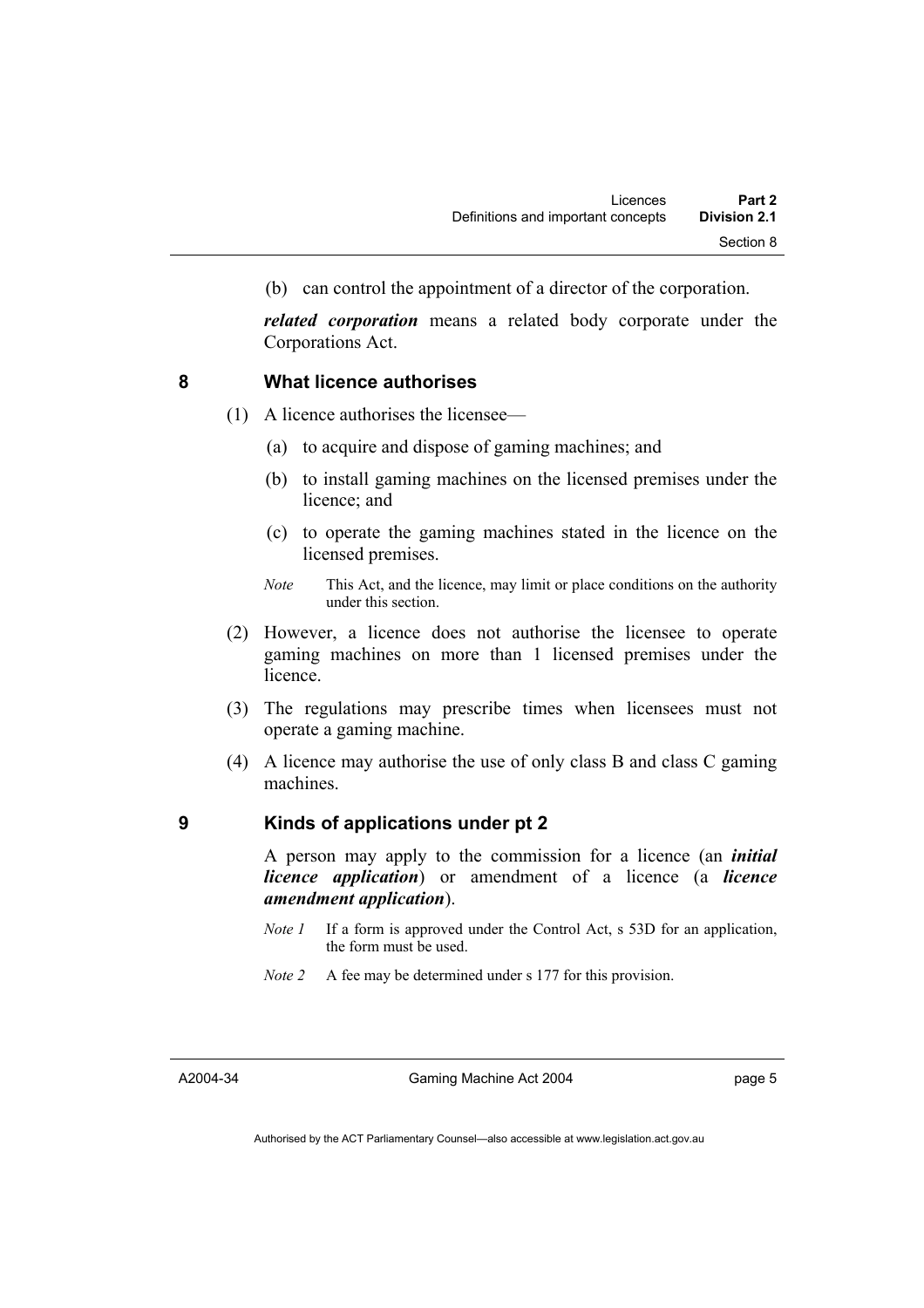# **10 Applications to be dealt with in order of receipt**

- (1) This section applies to the following applications made in accordance with this Act:
	- (a) initial licence applications;
	- (b) licence amendment applications if the application is to increase the number of gaming machines authorised to be operated under the licence.
- (2) However, this section does not apply to the application if—
	- (a) the applicant has been authorised to operate 1 or more gaming machines because of the application; or
	- (b) the application has been refused.
- (3) Applications to which this section applies must be dealt with in the order in which they are received by the commission.
- (4) However, if an application does not contain sufficient information to allow the commission to decide the application, subsection (3) applies to the application as if it were received by the commission when sufficient information is given to the commission to allow the commission to decide it.

# **Division 2.2 Issue of licences**

# **11** Initial licence application

- (1) An initial licence application must—
	- (a) be in writing signed by the applicant; and
	- (b) state the applicant's name and address; and
	- (c) if the applicant is a corporation—state the name and address of each director of the corporation; and
	- (d) state the address, and block and section number, of the premises proposed to be licensed; and

page 6 Gaming Machine Act 2004

A2004-34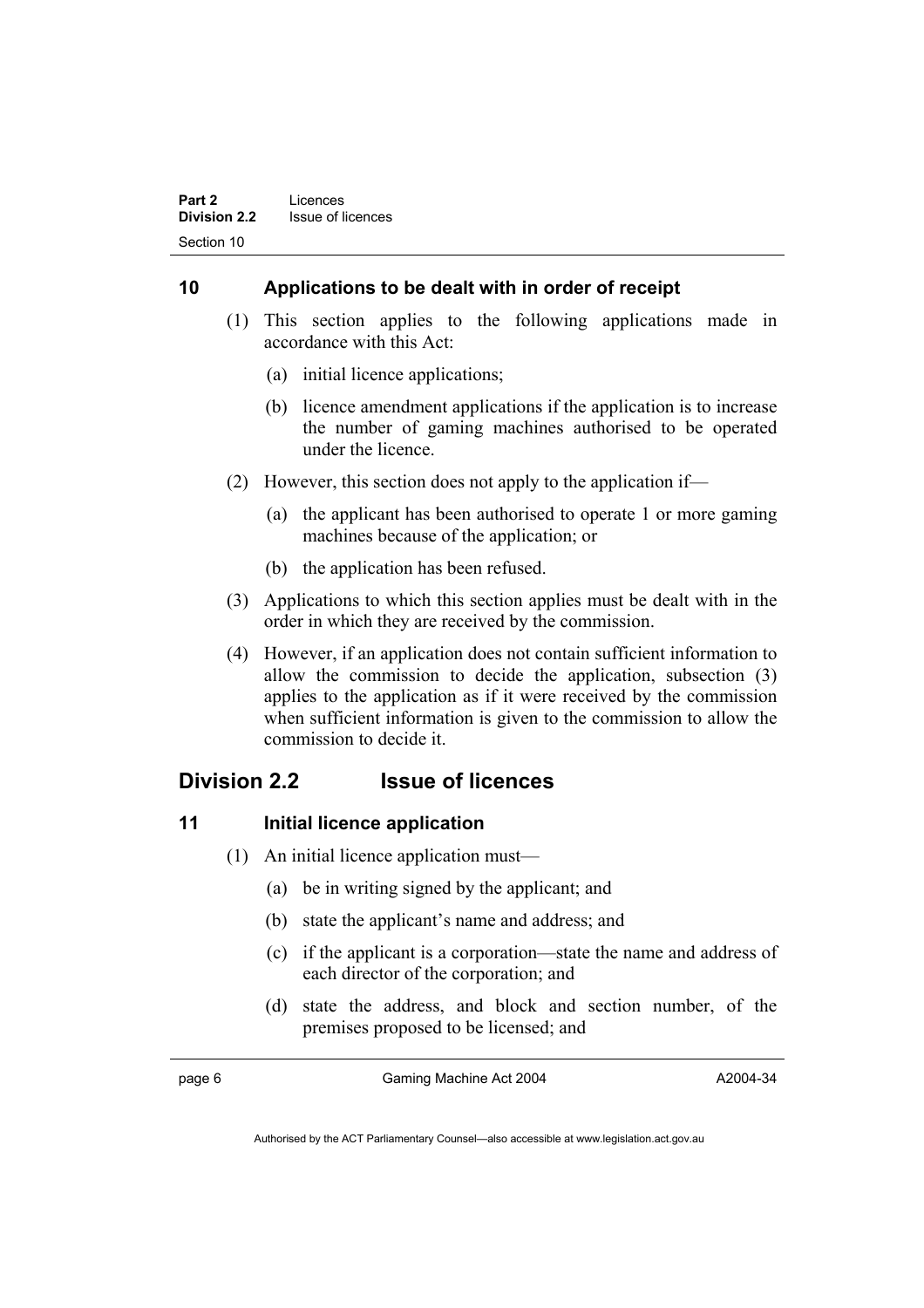- (e) state the class, number, kind, coin denomination and percentage payout of gaming machines for which the licence is sought; and
- (f) for a corporation—name each influential person for the corporation and the person's relationship with the corporation; and
- (g) be accompanied by each of the required documents for the application.
- (2) The following are *required documents* for every initial licence application:
	- (a) a social impact assessment for the application;
	- (b) a scale plan of the premises, or part of the premises, proposed to be licensed, showing where the gaming machines are to be installed (the *proposed gaming area*);
	- (c) a copy of the rules the applicant has adopted to control the operation of gaming machines on the premises proposed to be licensed;

#### **Examples of what rules may cover**

- 1 how long a machine may be reserved for
- 2 prohibiting abuse of machines
- 3 payment of prizes by attendants
- 4 delay of payment if machine has malfunctioned or been interfered with
- *Note* An example is part of the Act, is not exhaustive and may extend, but does not limit, the meaning of the provision in which it appears (see Legislation Act, s 126 and s 132).
- (d) a copy of the control procedures the applicant has adopted to control the operation of gaming machines on the premises proposed to be licensed;
	- *Note* Control procedures are covered in s 97.

Gaming Machine Act 2004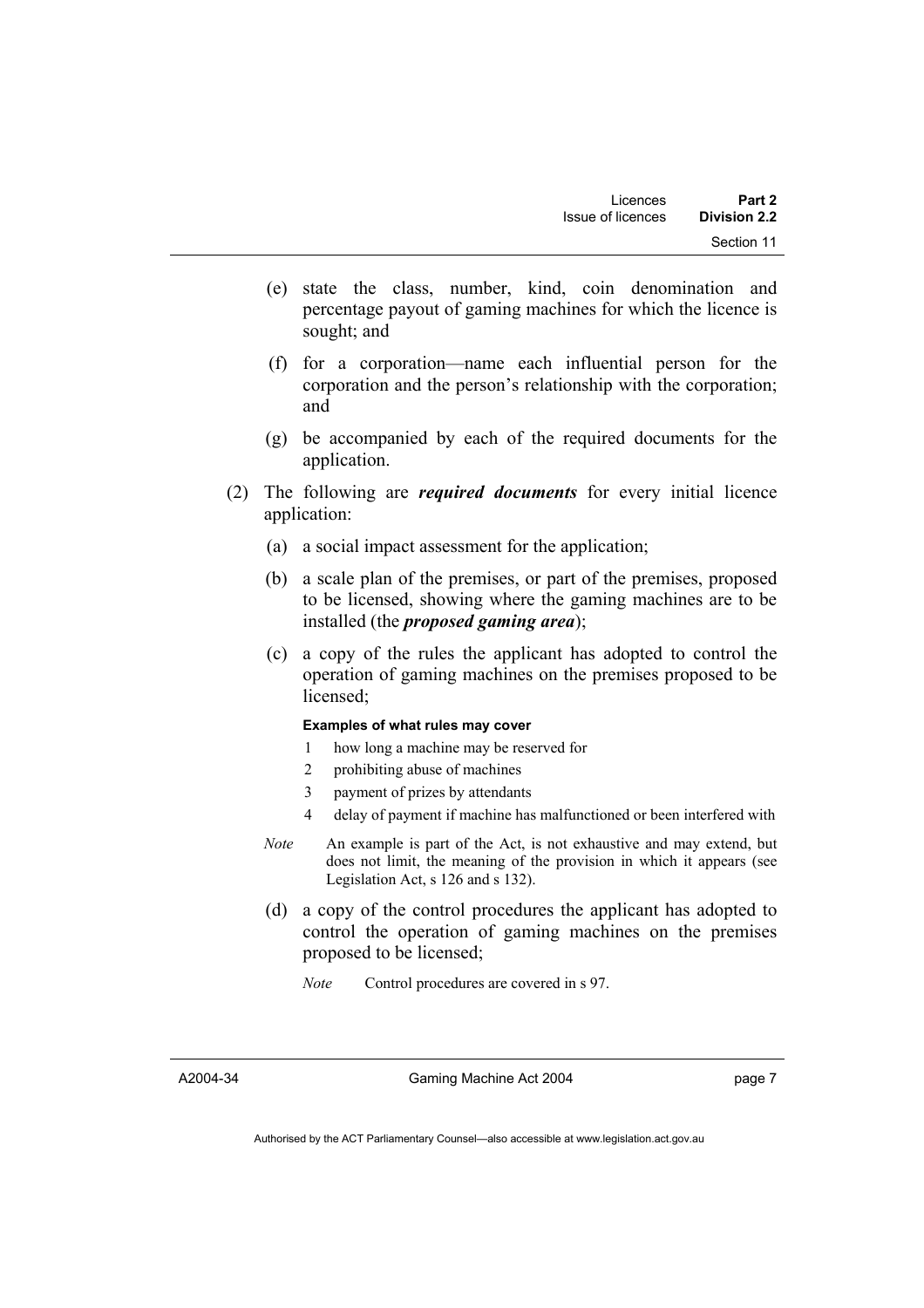- (e) any other documents required for the application under the regulations.
- (3) The following are also *required documents* for an initial licence application by a club:
	- (a) a copy of the club's constitution;
	- (b) an alphabetical list of names and addresses of all current members of the club, certified correct by the club secretary;
	- (c) a statement, signed by the club secretary, stating the grounds on which the club claims to be an eligible club;
	- (d) evidence that a majority of the voting members of the club who voted in a ballot conducted under the regulations voted for the club having gaming machines.
- (4) The regulations may require—
	- (a) a required document, or any information in a required document, to be verified in a particular way; or
	- (b) an application to include particular information; or
	- (c) an application, or any information in an application, to be verified in a particular way.
- (5) The commission need not consider an initial licence application if—
	- (a) the application does not include any information required under this section; or
	- (b) the application, or any information in the application, is not verified as required under this section; or
	- (c) the application is not accompanied by a document required under this section to accompany the application; or
	- (d) a document accompanying the application does not include any information required under this section; or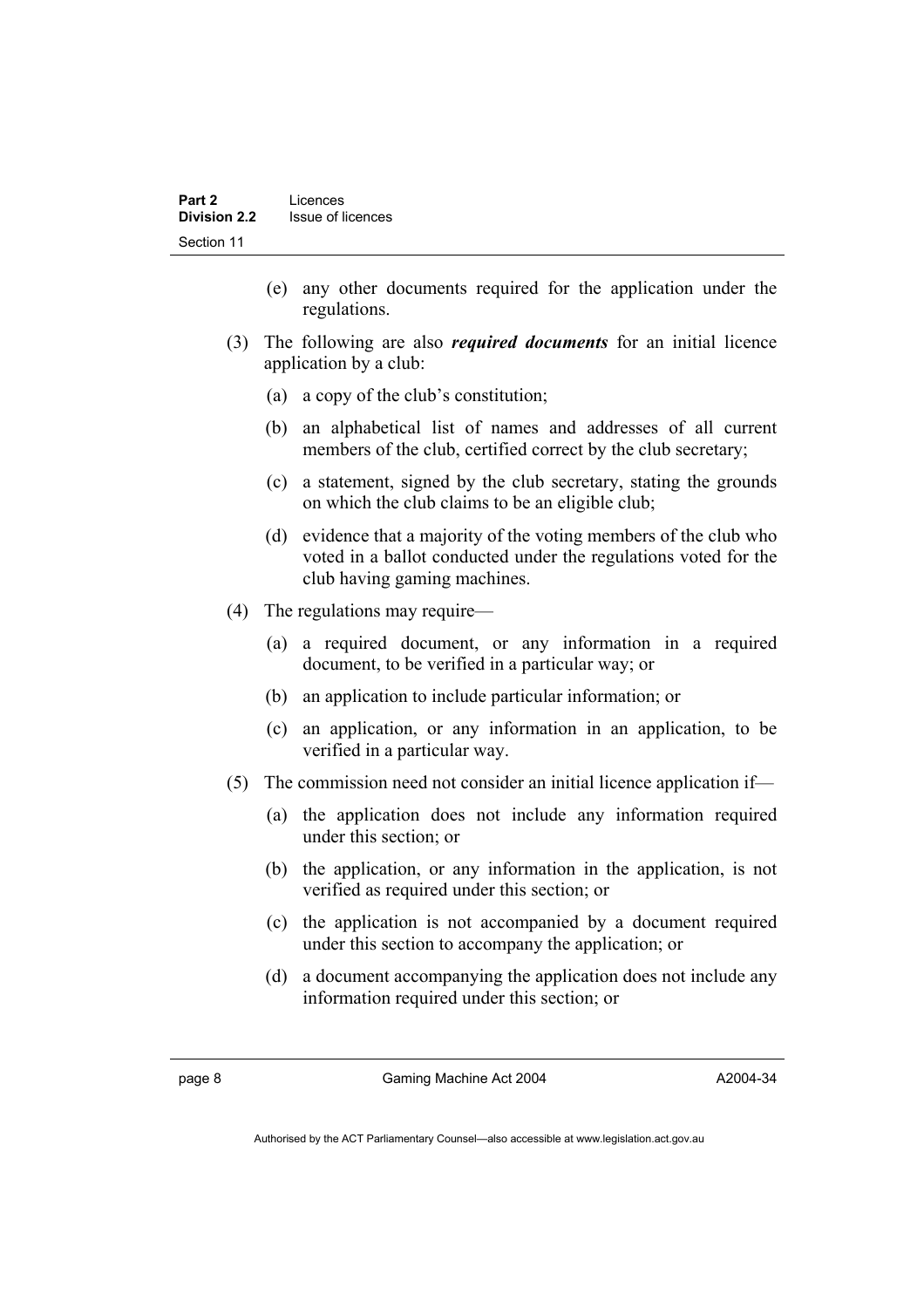- (e) a document accompanying the application, or any information in a document accompanying the application, is not verified as required under this section; or
- (f) any form required to be used for the application, or any document accompanying the application is not used; or
- (g) any requirement of a form required to be used for the application, or any document accompanying the application, is not complied with.

# **12 Issue of licences**

- (1) This section applies to an initial licence application under section 11.
- (2) The commission must issue a licence to the applicant if—
	- (a) the applicant is an eligible person;
	- *Note* Eligibility for individuals—see s 20. Eligibility for corporations—see s 21.
	- (b) for an application by a club—a majority of the voting members of the club who voted in a ballot conducted under the regulations voted for the club having gaming machines; and
	- (c) the commission is satisfied about each additional mandatory requirement under section 13 in relation to the application; and
	- (d) authorising the use of the number of gaming machines to be authorised by the licence would not contravene section 35 (Maximum number of gaming machines allowed).
- (3) However, the commission may refuse to issue a licence to a club if a ground for refusing the licence exists under section 14.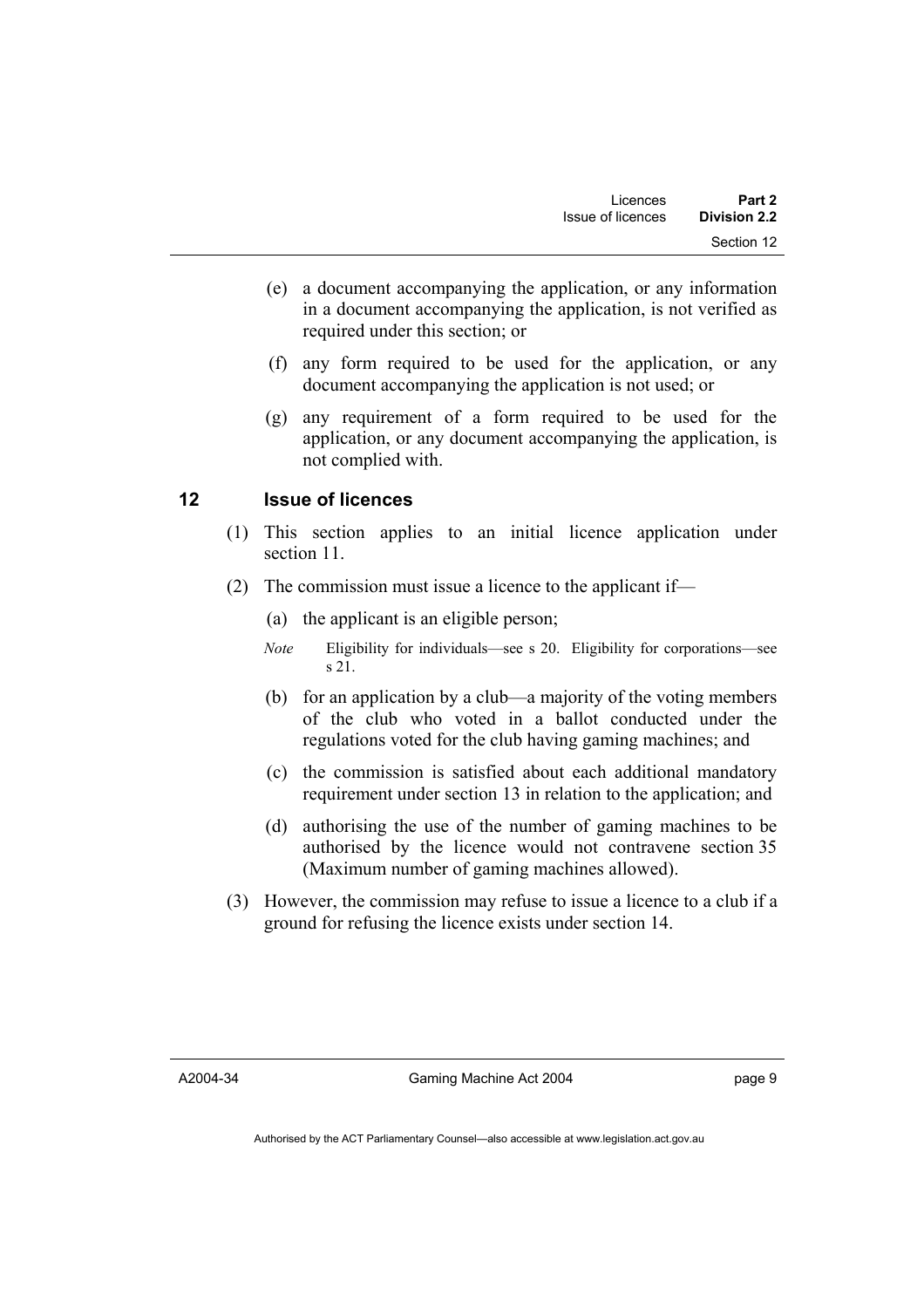(4) A licence may be conditional.

#### **Example**

a condition that a gaming area be separated from other parts of the premises

- *Note* An example is part of the Act, is not exhaustive and may extend, but does not limit, the meaning of the provision in which it appears (see Legislation Act, s 126 and s 132).
- (5) In deciding the number and kind of gaming machines to be allowed under a licence, the commission must consider the following:
	- (a) the size and layout of the premises the application relates to;
	- (b) the size and layout of the proposed gaming area;
	- (c) for an application by a club—
		- (i) the number of club members worked out under the regulations; and
		- (ii) the ratio of club members to the number and kinds of gaming machines held by the licensee; and
		- (iii) the extent to which the club has contributed to, or is likely to contribute to, the community, supported and benefited the community;
	- (d) the social impact assessment for the application for the licence and any submission made on the assessment within the 6-week comment period under section 19;
	- (e) what the commission may allow under section 16.
- (6) The commission may consider any other relevant matter.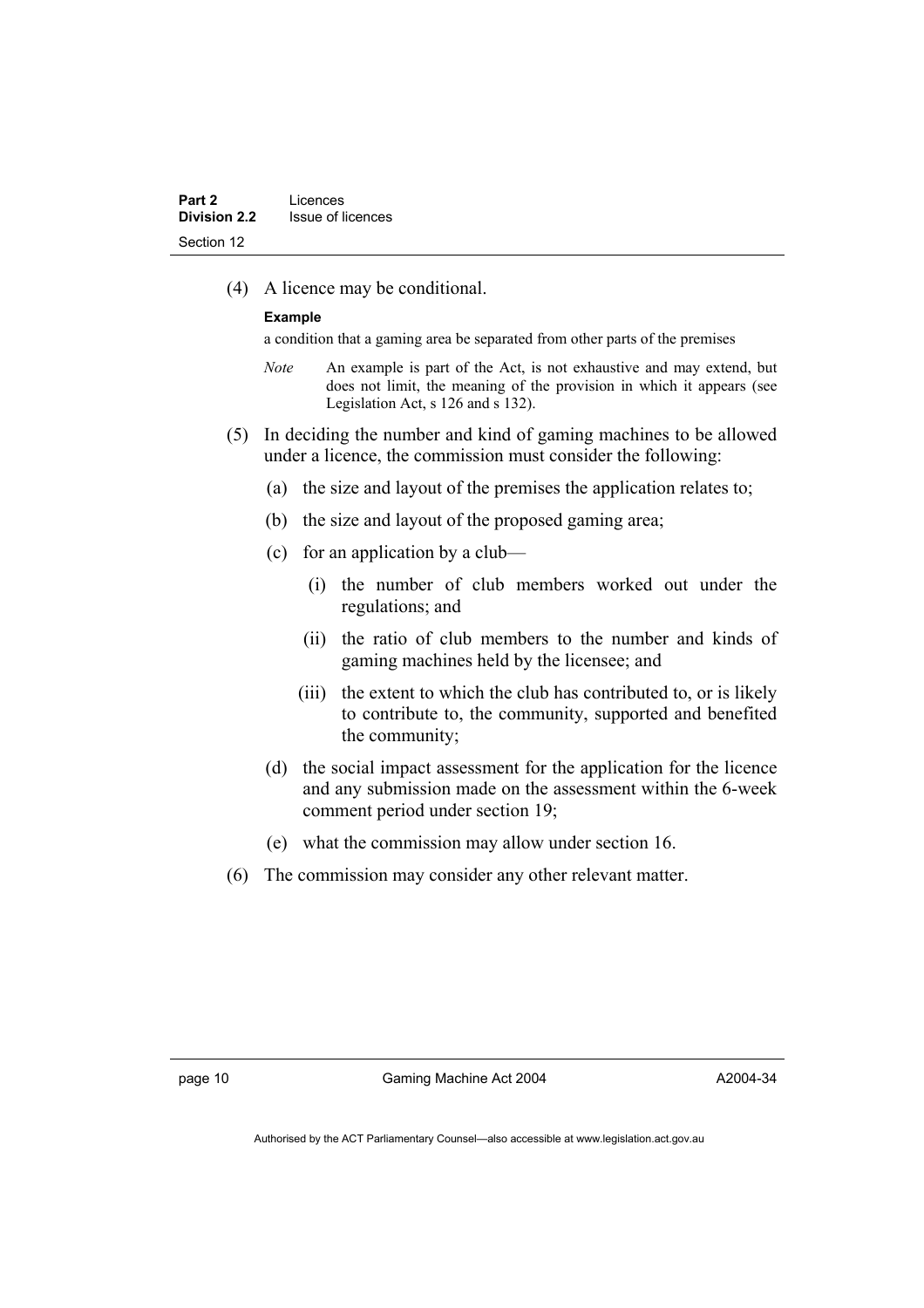### **13 Additional mandatory requirements for issue of licence**

- (1) The following requirements are mandatory requirements under section 12 (2) (c) for an initial licence application:
	- (a) for a corporation (including a club)—the rules and control procedures of the corporation to control the operation of gaming machines are adequate to control that operation;
	- (b) the size and layout of the proposed gaming area are suitable for the installation of gaming machines;
	- (c) the applicant is likely to comply with this Act;

#### **Example**

If the applicant previously held a licence, the commission may consider how well the applicant complied with its conditions in assessing whether the applicant is likely to comply with this Act.

- *Note* An example is part of the Act, is not exhaustive and may extend, but does not limit, the meaning of the provision in which it appears (see Legislation Act, s 126 and s 132).
- (d) if an on licence applies to the premises to which the application relates—the premises are used by people mainly for drinking alcohol;
- (e) taking into consideration the social impact assessment for the application and any submission made on the assessment within the 6-week comment period under section 19, the issue of the licence is appropriate.

#### **Example for par (e)**

the issue of a licence for the premises to which a general licence or on licence applies may not be appropriate if it would adversely affect the nature or character of the premises and the general use and enjoyment of the premises

 (2) In deciding whether a proposed gaming area is suitable for the installation of gaming machines, the commission must consider the safety and comfort of, and harm minimisation strategies for, patrons.

Gaming Machine Act 2004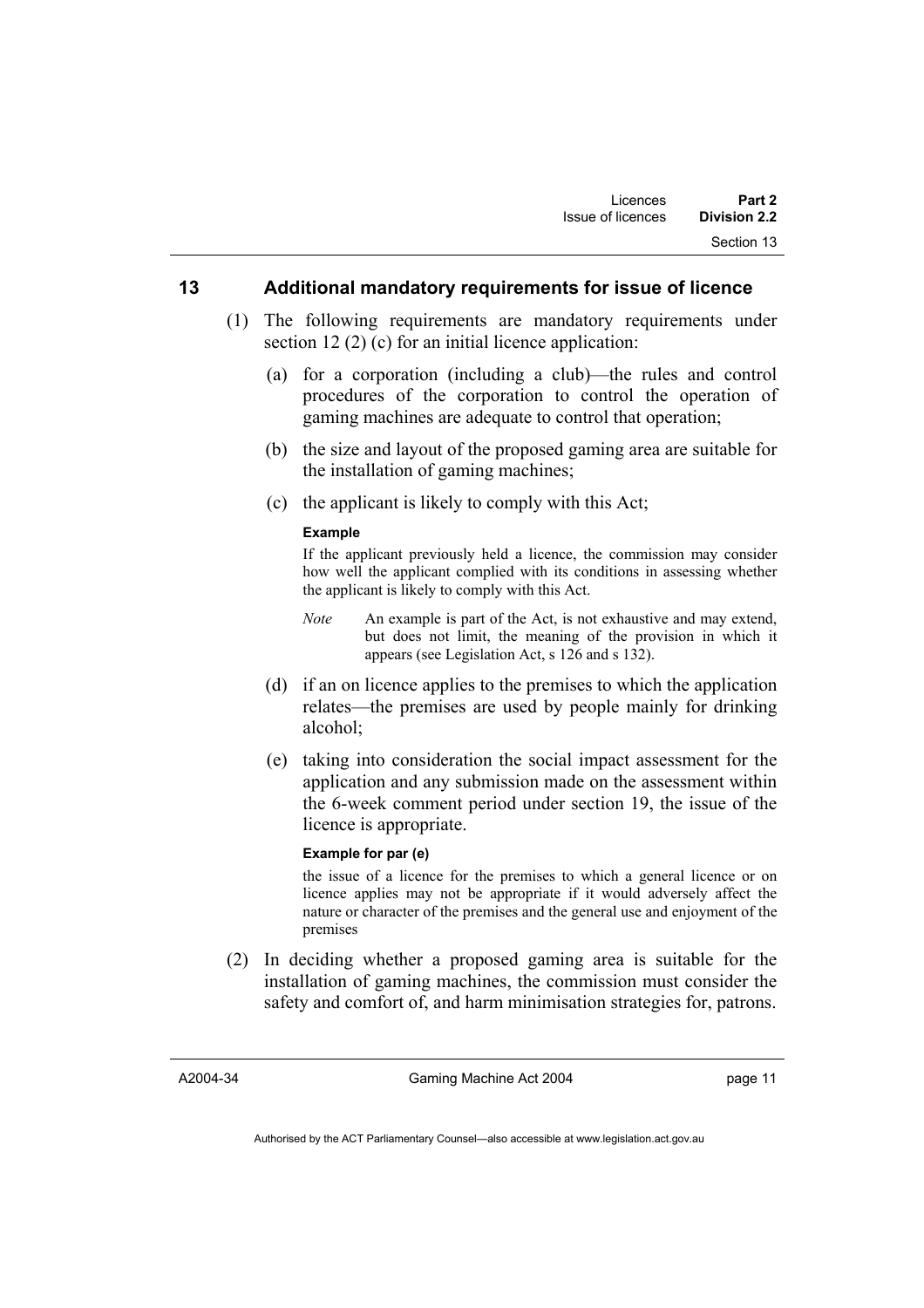# **14 Grounds for refusing initial licence application by club**

The commission may refuse to issue a gaming machine licence to an applicant that is a club if satisfied that—

- (a) payments for the rental or lease of the club's premises are unreasonable or are related to the level of gaming machine performance; or
- (b) someone, other than the lessor or leasing agent, will receive a payment or benefit during or at the end of a lease, agreement or arrangement entered into by the club for its premises; or
- (c) the election of a member of the club's management committee or board has been decided, controlled or influenced in a significant way, or to a significant degree, by—
	- (i) people who are not voting members of the club; or
	- (ii) only some voting members of the club; or
- (d) the voting members of the club, taken as a group, do not have complete control over the election of all members of the club's management committee or board; or
- (e) each voting member of the club does not have an equal right to elect people, and to nominate or otherwise choose people for election, to the club's management committee or board; or
- (f) if the club does not own its premises—an executive officer or employee of the club is also the club's lessor, or an associate of the club's lessor; or
- (g) an executive officer or employee of the club is a creditor, or an associate of a creditor, of the club; or
- (h) the club's management committee or board does not, for any reason, have complete control over the club's business or operations, or a significant aspect of the club's business or operations; or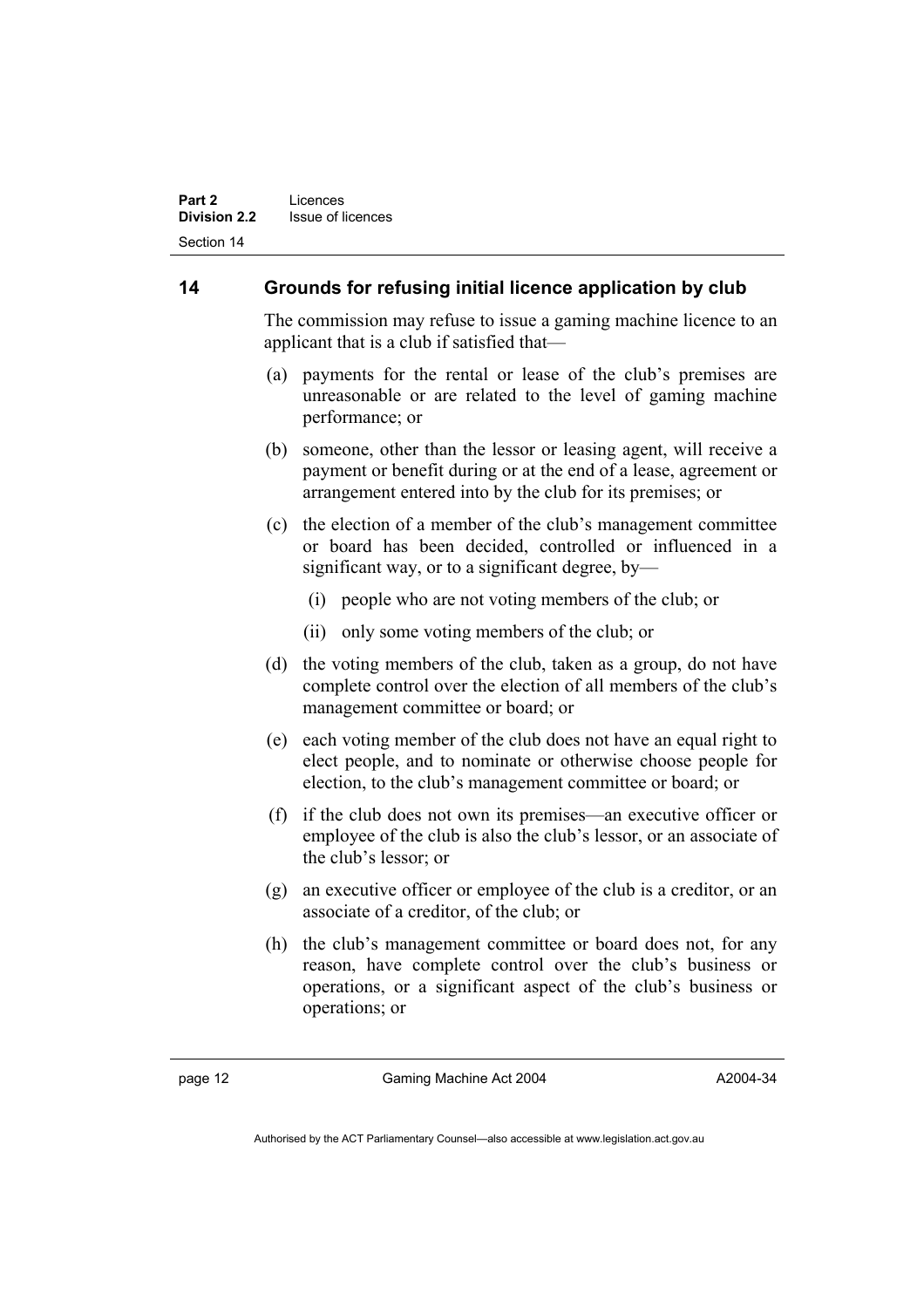(i) the club is being, or may be, used as a device for individual gain or commercial gain by someone other than the club.

# **15 Form of licence**

- (1) A licence must—
	- (a) state the number and kind of gaming machines that the licensee is allowed to operate; and

#### **Example**

3 King of the Thames mk 2 gaming machines

- *Note* An example is part of the Act, is not exhaustive and may extend, but does not limit, the meaning of the provision in which it appears (see Legislation Act, s 126 and s 132).
- (b) state the premises, and each part of the premises (the *gaming areas*), where the licensee is allowed to operate the gaming machines; and
- (c) include a schedule that contains the serial number of each gaming machine authorised to be operated under the licence.
- (2) The regulations may prescribe other requirements in relation to the form of a licence.

# **16 Restrictions on what commission may authorise—nonclubs**

- (1) This section applies if the commission must issue a licence under section 12 on an initial licence application.
- (2) The commission may issue a licence that authorises the use of no more than 10 class B gaming machines, and no class C gaming machines, if—
	- (a) a general licence applies to the premises to which the application relates; and
	- (b) the premises have at least 12 rooms that are used for residential accommodation for lodgers or guests.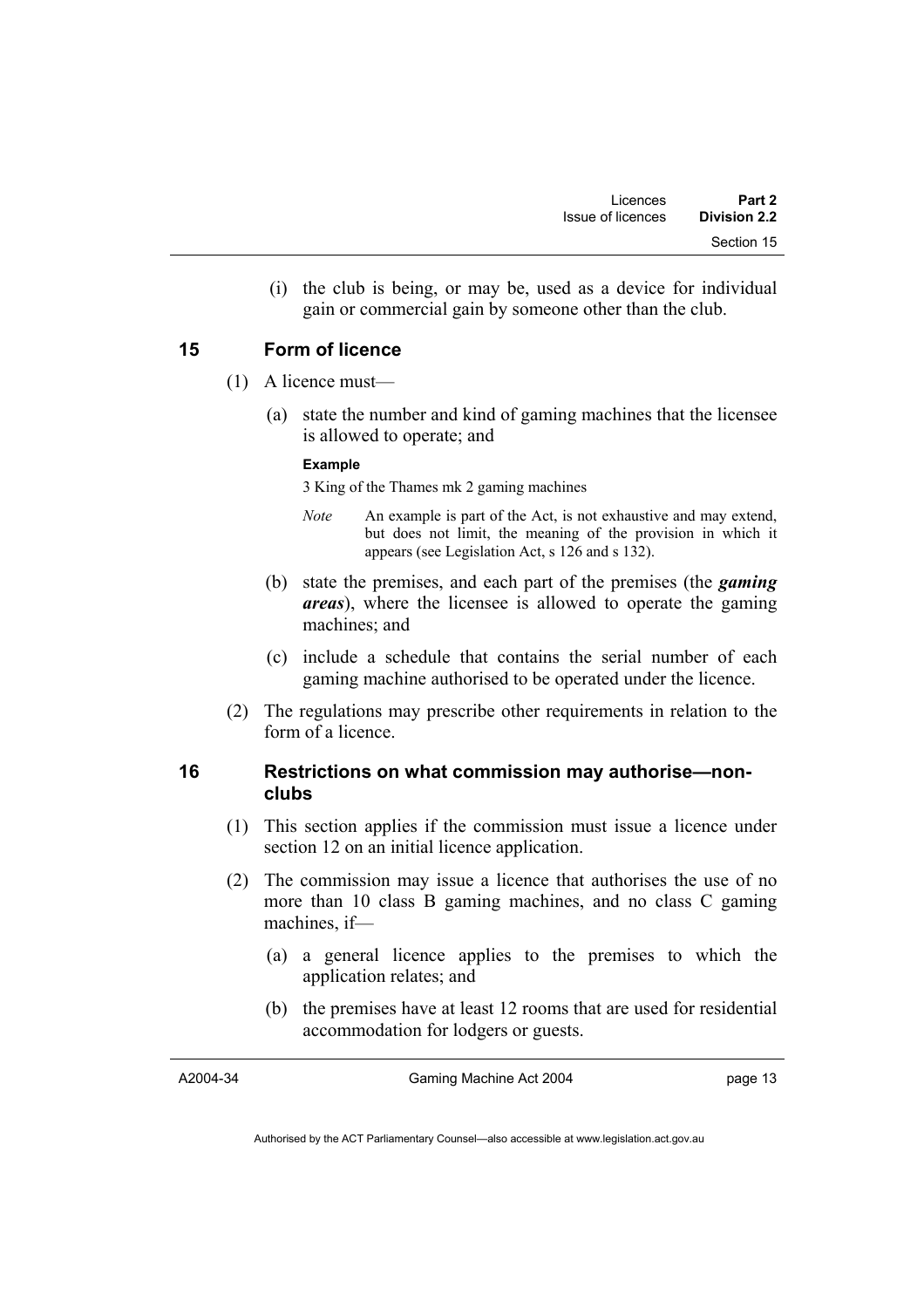- (3) The commission may issue a licence that authorises the use of no more than 2 class B gaming machines, and no class C gaming machines, if—
	- (a) a general licence applies to the premises to which the application relates; but
	- (b) the premises have fewer than 12 rooms (including no rooms) that are used for residential accommodation for lodgers or guests.
- (4) The commission may issue a licence that authorises the use of 2 class B gaming machines, and no class C gaming machines, if an on licence applies to the premises to which the application relates.

# **17 No available gaming machines**

- (1) This section applies to an applicant for an initial licence if—
	- (a) the maximum number of gaming machines allowed on all licensed premises in the ACT has been reached; and
	- (b) the commission would otherwise have issued a licence to the applicant.
	- *Note* The maximum number of gaming machines on all licensed premises in the ACT is set under s 35.
- (2) The commission must—
	- (a) tell the applicant that the maximum number of gaming machines allowed on all licensed premises in the ACT has been reached; and
	- (b) give the applicant a certificate (a *certificate of suitability*) stating that the commission would otherwise have issued a licence to the applicant for the number of gaming machines stated in the certificate.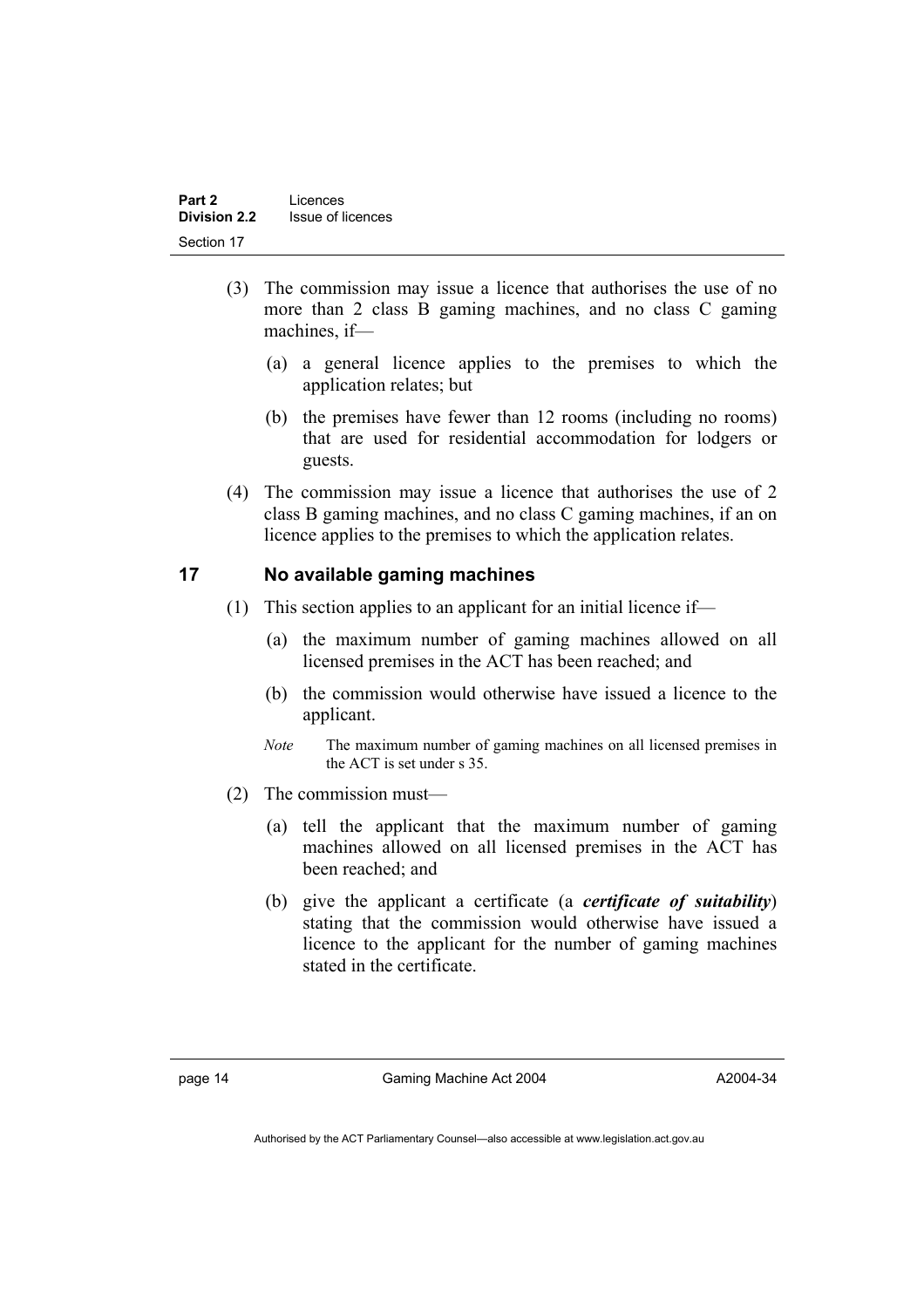# **Division 2.3 Social impact assessments**

# **18 Social impact assessment**

- (1) A social impact assessment for an initial licence application or licence amendment application is a written assessment of the likely economic and social impact of the operation of gaming machines under the proposed licence or the licence as proposed to be amended.
	- *Note* A social impact assessment is required for an initial licence application (see s 11 (2) (a)) and certain licence amendment applications (see s 22  $(2)$ ).
- (2) The regulations may make provision in relation to social impact assessments, including, for example—
	- (a) the requirements that must be satisfied by a social impact assessment; and
	- (b) the matters to be addressed by a social impact assessment; and
	- (c) the information to be given in a social impact assessment.
	- *Note* An example is part of the Act, is not exhaustive and may extend, but does not limit, the meaning of the provision in which it appears (see Legislation Act, s 126 and s 132).

# **19 Publication of social impact assessments by applicant**

- (1) This section applies if an applicant for a licence or amendment of a licence is required to provide a social impact assessment.
- (2) The applicant must publish an advertisement about the application in a newspaper published and circulating in the ACT.
	- *Note* If a form is approved under the Control Act, s 53D for an advertisement, the form must be used.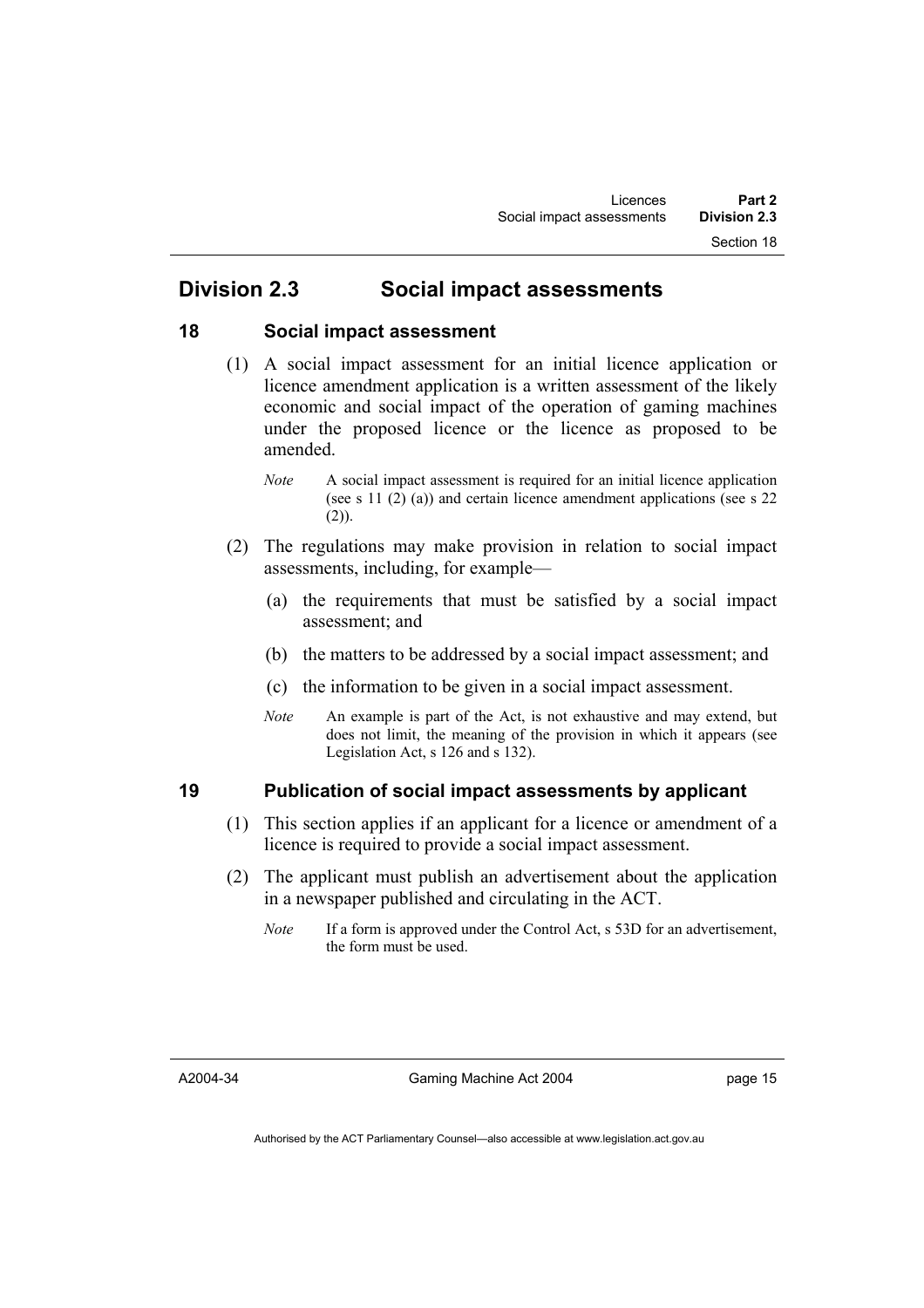- (3) The advertisement must state that—
	- (a) the social impact assessment for the application will be available for inspection by members of the public at the commission's office during ordinary business hours for 6 weeks after a day stated in the advertisement (the *6-week comment period*); and
	- (b) any written submissions about the social impact assessment may be made to the commission within the 6-week comment period.
- (4) Before the beginning of the 6-week comment period, the applicant must give the commission—
	- (a) the social impact assessment for the application; and
	- (b) a copy of the advertisement for the application mentioned in subsection (2).
- (5) On or before the day the advertisement is published, the applicant must place a sign (the *information sign*) containing information about the application in a prominent position outside each public entrance to the premises to which the application relates, and ensure that the sign stays at the entrance for the 6-week comment period.
- (6) The information sign for an application must include the following:
	- (a) a description of the application;
	- (b) a statement of when and where the social impact assessment for the application will be available;
	- (c) an invitation to make written submissions to the commission about the social impact assessment within the 6-week comment period;
	- (d) when the 6-week comment period ends;
	- (e) details of where to get more information about the application.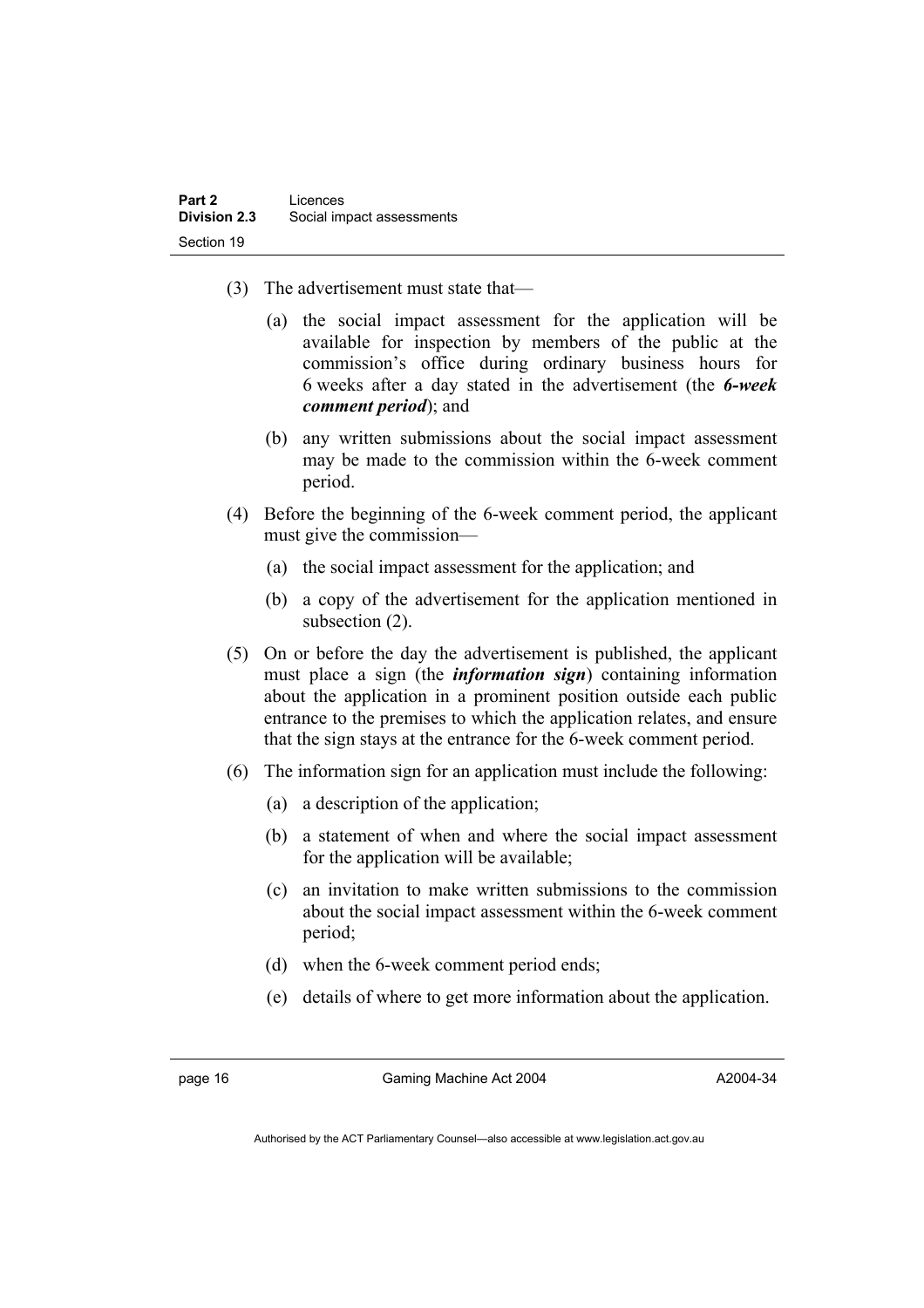- (7) The commission must make the social impact assessment available for inspection by members of the public at the commission's office during ordinary business hours during the 6-week comment period.
- (8) The commission must not decide the application until the 6-week comment period has ended.

# **Division 2.4 Eligible people**

# **20 Eligibility of individuals**

- (1) For this Act, an individual, other than an applicant for a licence, is an *eligible person* if there is not a disqualifying ground in relation to the individual.
- (2) For this Act, an individual who is an applicant for a licence is an *eligible person* for the application if—
	- (a) the individual—
		- (i) is an adult; and
		- (ii) holds a general licence or on licence, and has held a licence of that particular kind for a continuous period of at least 1 year before the day the individual applies for a gaming machine licence; and
	- (b) there is not a disqualifying ground in relation to the individual.
- (3) Each of the following is a *disqualifying ground* in relation to an individual:
	- (a) the individual has been convicted, or found guilty, within the previous 5 years, whether in the ACT or elsewhere, of an offence—
		- (i) involving fraud or dishonesty; or
		- (ii) punishable by imprisonment for at least 1 year; or
		- (iii) against a law about gaming; and

Gaming Machine Act 2004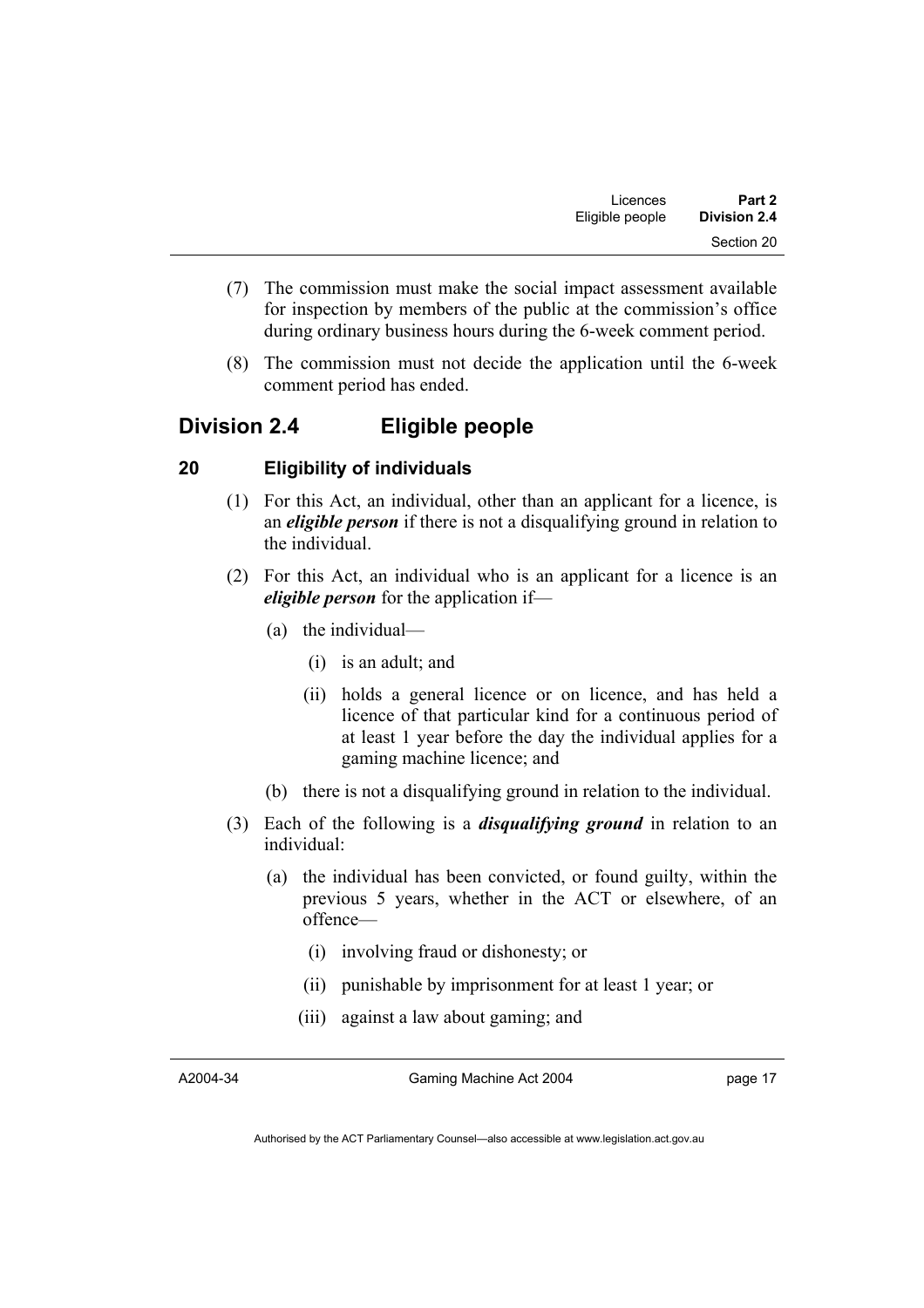- (b) the individual is an undischarged bankrupt or, at any time in the last 5 years—
	- (i) was an undischarged bankrupt; or
	- (ii) applied to take the benefit of a law for the relief of bankrupt or insolvent debtors; or
	- (iii) compounded with creditors or made an assignment of remuneration for their benefit; or
- (c) at any time in the last 5 years the individual was involved in the management of a corporation when—
	- (i) the corporation became the subject of a winding-up order; or
	- (ii) a controller or administrator was appointed.
- (4) Despite subsection (3), the commission may decide that the individual is an *eligible person* even though there is a disqualifying ground in relation to the individual.
- (5) However, the commission must not make a decision under subsection (4) unless satisfied that—
	- (a) if the individual is an applicant for a licence—the operation of gaming machines by the individual would not adversely affect the public; and
	- (b) it is otherwise in the public interest that the individual be treated as an eligible person.

# **21 Eligibility of clubs and other corporations**

- (1) A corporation is an *eligible person* if—
	- (a) each executive officer and influential person of the corporation is an eligible person; and
	- (b) for a club—it is an eligible club; or

page 18 Gaming Machine Act 2004

A2004-34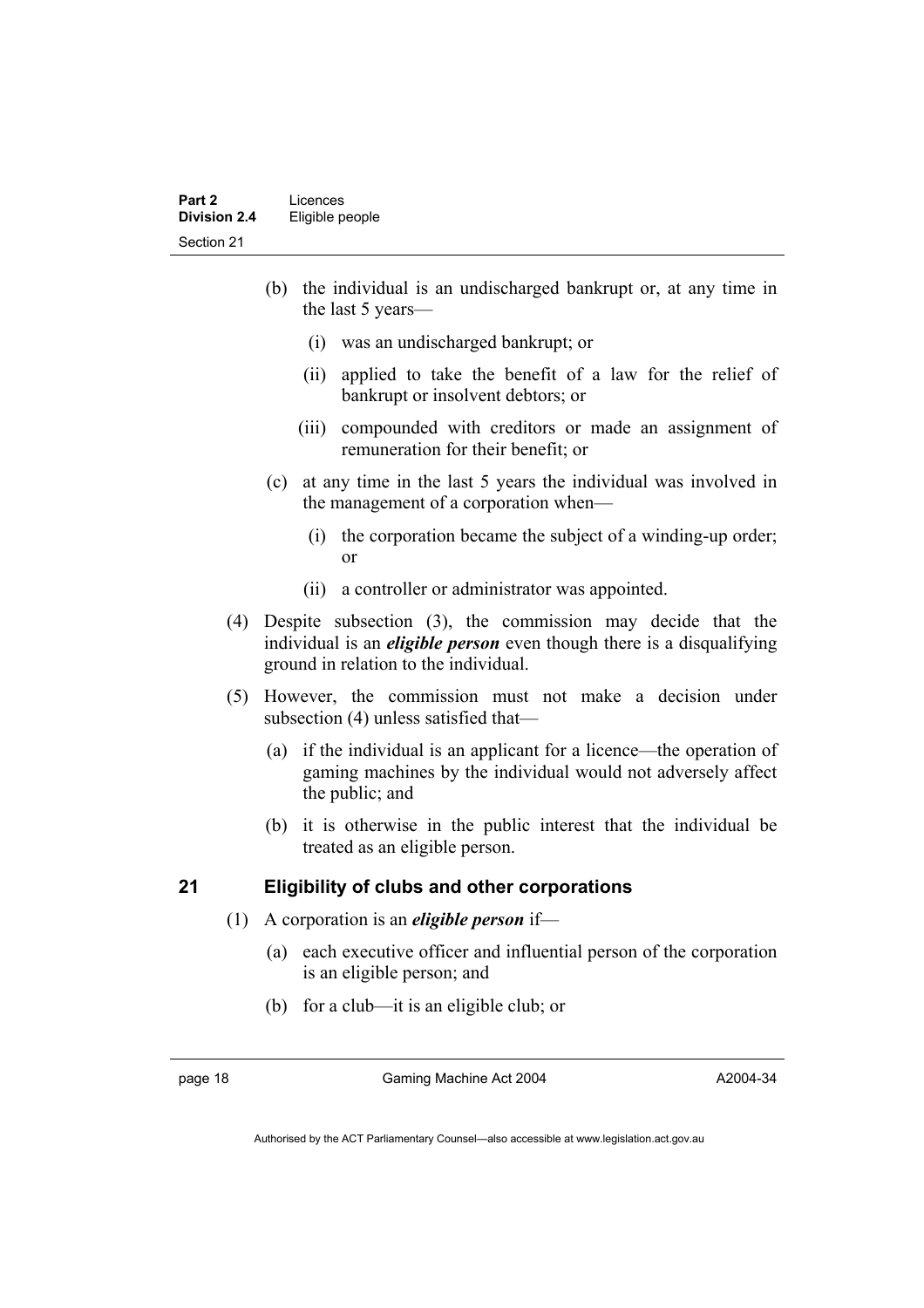- (c) for a corporation that is not a club—the corporation holds a general licence or on licence, and has held a licence of that particular kind for a continuous period of at least 1 year before the day it applies for a gaming machine licence; and
- (d) the corporation is not the subject of a winding-up order, and has not been the subject of a winding-up order in the last 3 years; and
- (e) a controller or administrator has not been appointed for the corporation in the last 3 years.
- (2) Despite subsection (1), the commission may decide that the corporation is an *eligible person* even though a provision of that subsection applies in relation to the corporation.
- (3) However, the commission must not make a decision under subsection (2) in relation to the corporation unless satisfied that—
	- (a) the operation of gaming machines by the corporation would not adversely affect the public; and
	- (b) it is otherwise in the public interest that the corporation be treated as an eligible person.

# **Division 2.5 Licence amendments**

# **22 Licence amendment applications**

- (1) A licensee may apply in writing to amend the licence only—
	- (a) to increase or reduce the number of licensed gaming machines allowed under the licence; or
	- (b) to change the licensed premises, whether structurally, by changing a part of the premises where the licensee is allowed to operate gaming machines or by moving the gaming machines to different premises; or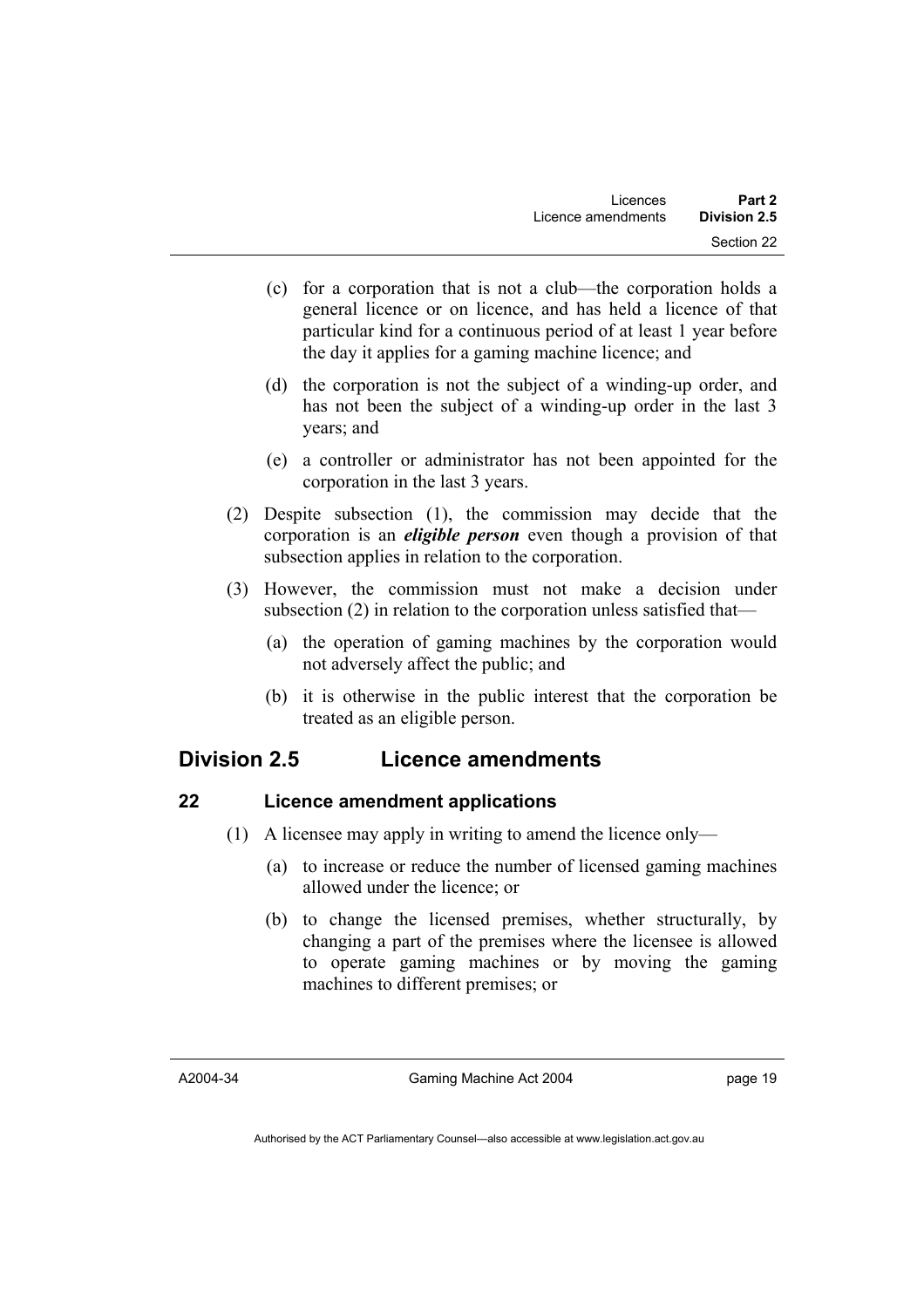- (c) to change the percentage payout of a licensed gaming machine used under the licence; or
- (d) to change the basic stake denomination of a licensed gaming machine used under the licence; or
- (e) to change the kind of a licensed gaming machine used under the licence; or
- (f) to change a detail mentioned in the schedule to the licence.
- (2) The application must be accompanied by—
	- (a) if the application is for a change to licensed premises—a plan of the part of the premises where the machines are to be installed; or
	- (b) for an application mentioned in subsection (1) (a) for an increase in the number of machines or subsection (1) (b) to change the licensed premises by moving the gaming machines to different premises—a social impact assessment.
	- *Note* A fee may be determined under s 177 for this provision.

# **23 Contents of licence amendment applications**

- (1) A licence amendment application must—
	- (a) be in writing signed by the applicant; and
	- (b) set out the proposed amendment to the licence; and
	- (c) explain why the applicant is seeking the amendment.
- (2) The regulations may require an application to include particular information or be accompanied by particular documents.
- (3) The commission need not decide the licence amendment application if the application is not in accordance with this section.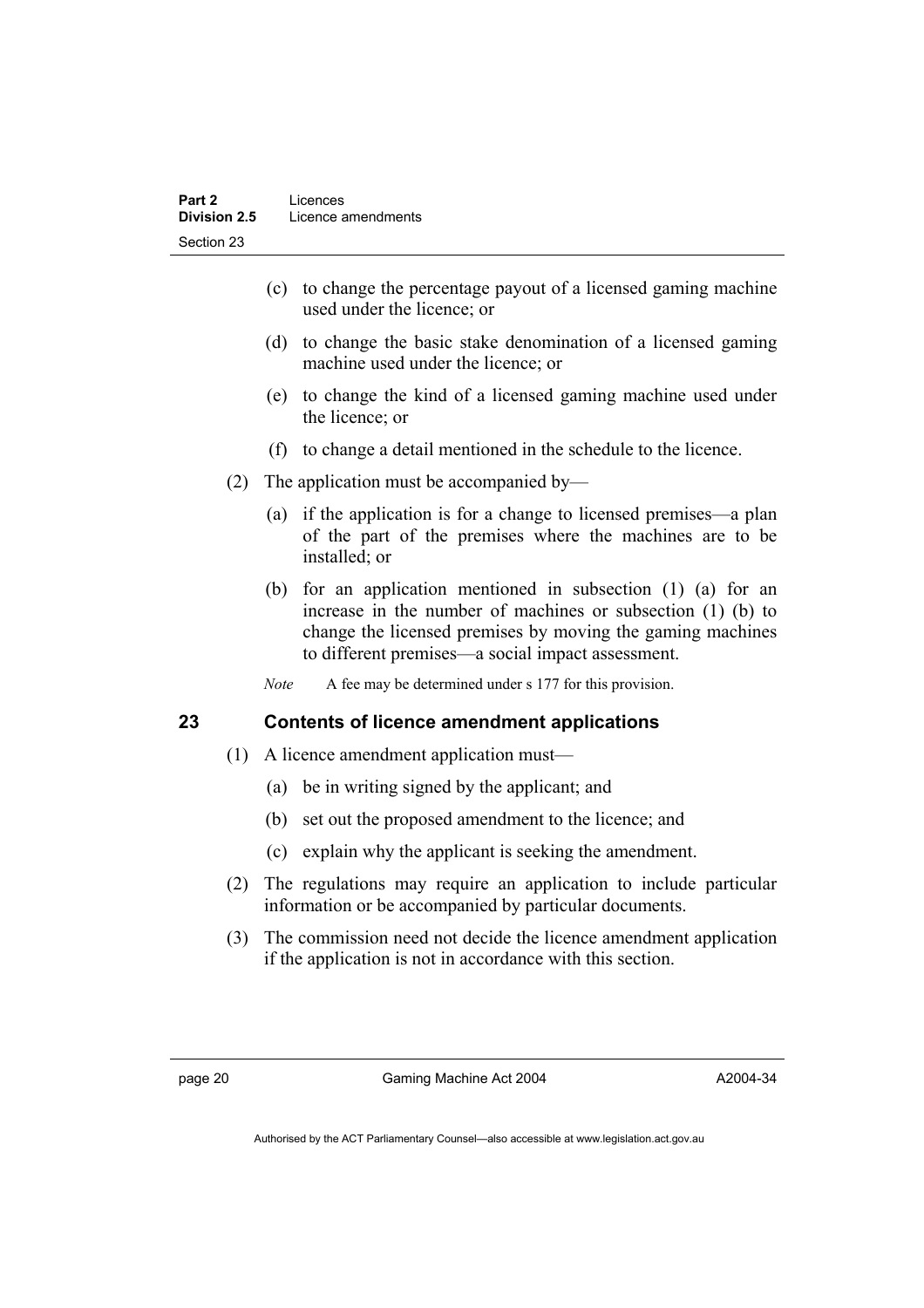### **24 Substantive licence amendments**

- (1) This section applies if a licensee has applied under section 22 for—
	- (a) an amendment of the licence mentioned in section 22 (1) (a) to increase the number of gaming machines allowed under the licence; or
	- (b) an amendment of the licence mentioned in section 22 (1) (b) to move the gaming machines to different premises.
- (2) However, this section does not apply to an amendment mentioned in subsection (1) (b) if the commission is satisfied that—
	- (a) the gaming machines need to be moved from the licensed premises for a good reason; and
	- (b) if the amendment is approved—
		- (i) the gaming machines are to be moved to different premises temporarily; and
		- (ii) the gaming machines will not be operated in the different premises.
- (3) The commission must amend the licence in accordance with the application if—
	- (a) for an application by a club—a majority of the voting members of the club who voted in a ballot conducted under the regulations voted for the amendment; and
	- (b) for an application for an amendment mentioned in section 22 (1) (a) to increase the number of gaming machines allowed to be operated under the licence—
		- (i) the commission is satisfied that the size and layout of each gaming area are suitable for the installation of the number of extra gaming machines applied for; and

A2004-34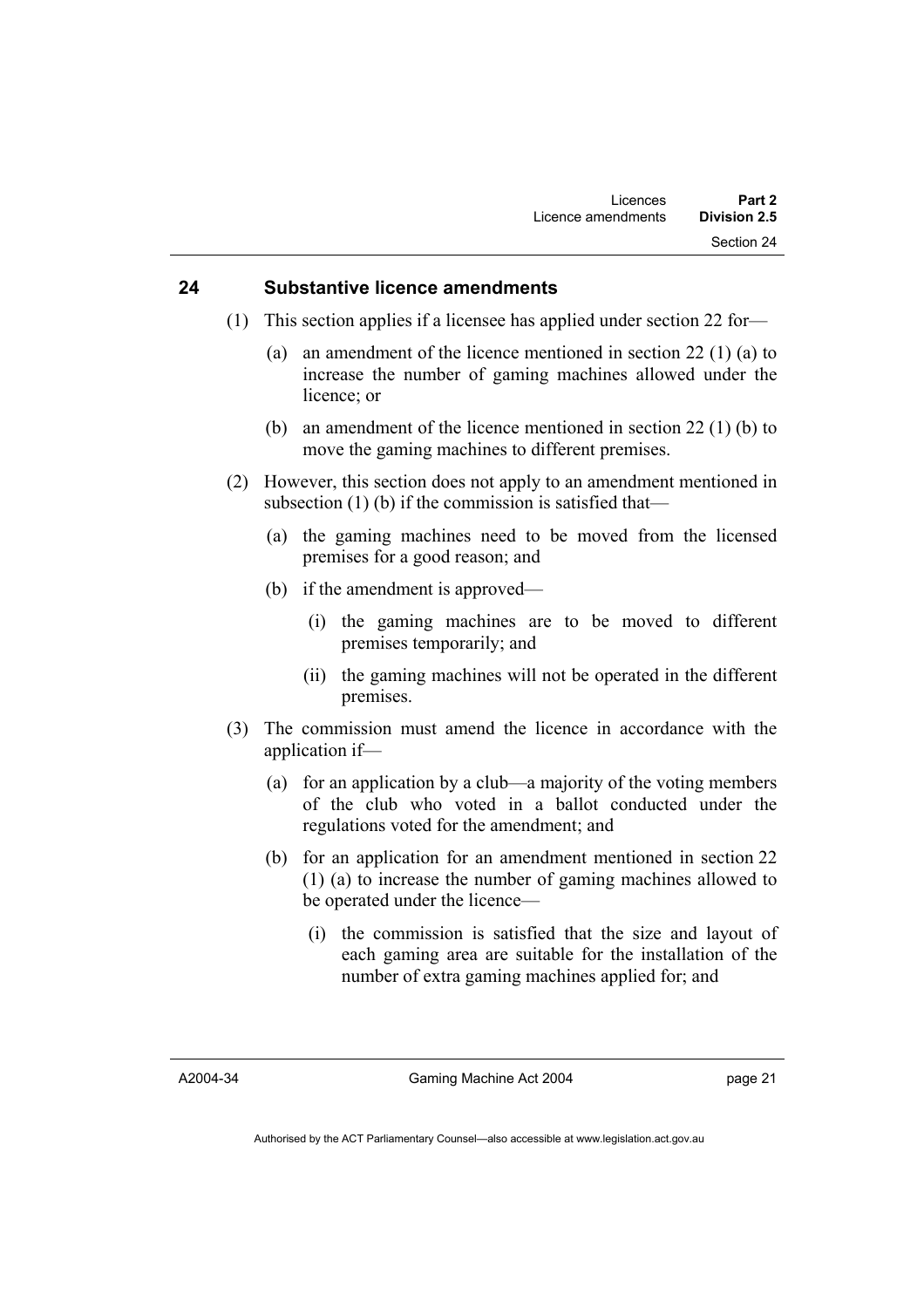- (ii) the authorisation of the number of extra gaming machines would not exceed the maximum number of gaming machines allowed on all licensed premises in the ACT; and
- (iii) if the licensee is a club—the commission is satisfied that the number of club members worked out under the regulations is sufficient to justify the number of extra gaming machines; and
- (iv) if the licensee is a club—the extent to which the club has contributed to, or is likely to contribute to, the community, and supported and benefited the community; and
- (c) for an application for an amendment mentioned in section 22 (1) (b)—the commission is satisfied that the size and layout of the different premises are suitable for the operation of the gaming machines allowed under the licence; and
- (d) the commission is satisfied that, taking into consideration the social impact assessment for the application and any submission made on the assessment within the 6-week comment period under section 19, the approval of the amendment is appropriate; and
- (e) the licensee does not owe an amount to the Territory under a tax law or a gaming law.
- (4) On an application for an amendment mentioned in subsection (1) (a), if the commission must amend the licence under subsection (3), the commission may amend the licence to allow the licensee to operate more gaming machines than the licensee was previously allowed to operate (the *new number* of gaming machines), but less than the number applied for, if—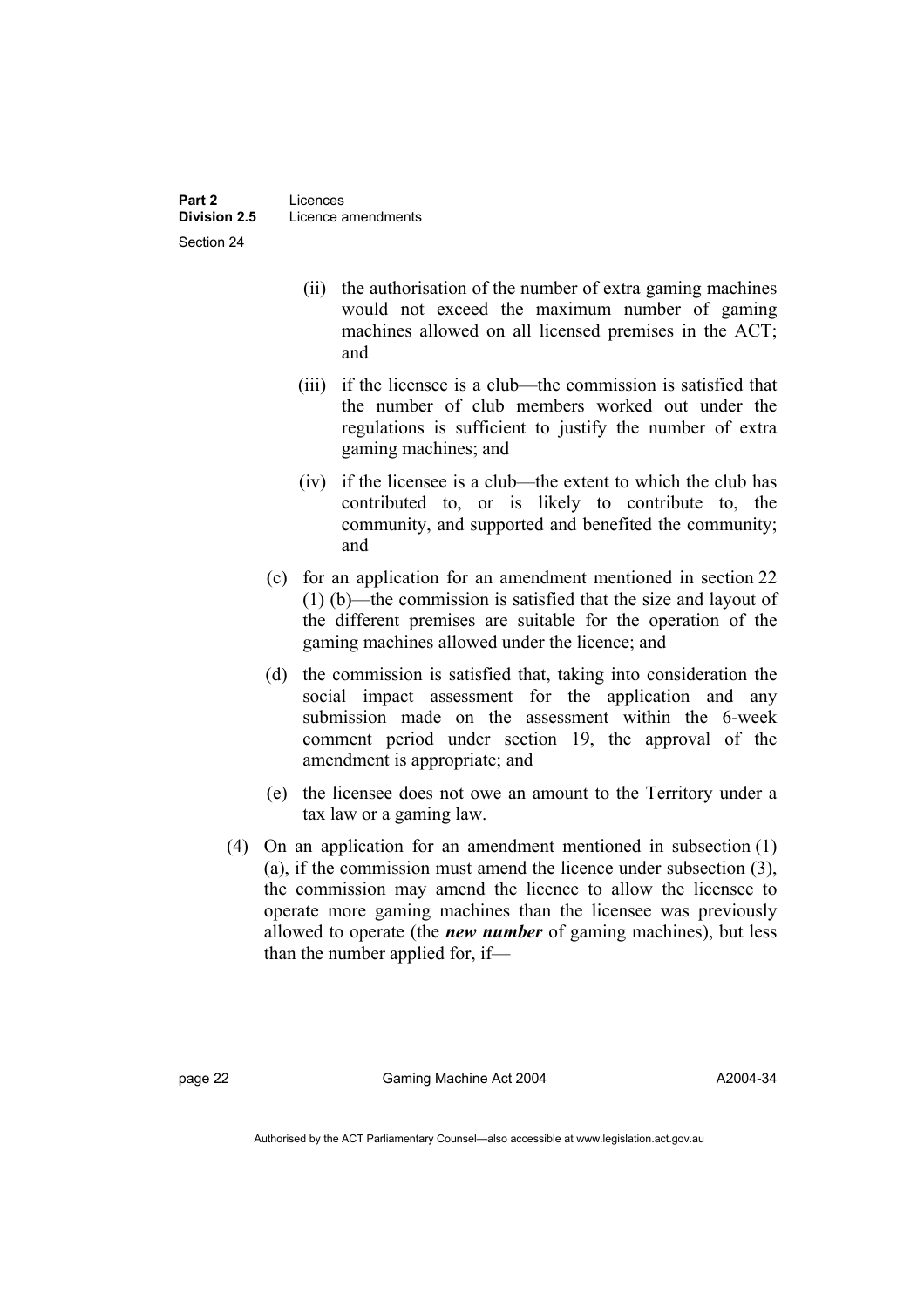- (a) the commission—
	- (i) is not satisfied that, taking into consideration the social impact assessment for the application and any submission made on the assessment within the 6-week comment period under section 19, the approval of the amendment is appropriate; but
	- (ii) is satisfied that amendment of the licence to allow the new number of gaming machines to be operated at the premises is appropriate; or
- (b) amending the licence to allow the licensee to operate the number of extra gaming machines applied for would contravene section 35 (Maximum number of gaming machines allowed) but allowing the new number would not.

# **25 Technical licence amendments**

- (1) This section applies if a licensee has applied under section 22 for an amendment of the licence of the following kind:
	- (a) an amendment mentioned in section 22 (1) (a) to reduce the number of gaming machines allowed under the licence;
	- (b) an amendment mentioned in section 22 (1) (b) to structurally change a gaming area on licensed premises;
	- (c) an amendment mentioned in section 22 (1) (c), (d), (e) or (f).
- (2) The commission must amend the licence in accordance with the application.
- (3) However—
	- (a) the commission must not amend the licence to structurally change a gaming area on the licensed premise unless satisfied that after the changes the gaming area will be suitable for the installation of gaming machines; and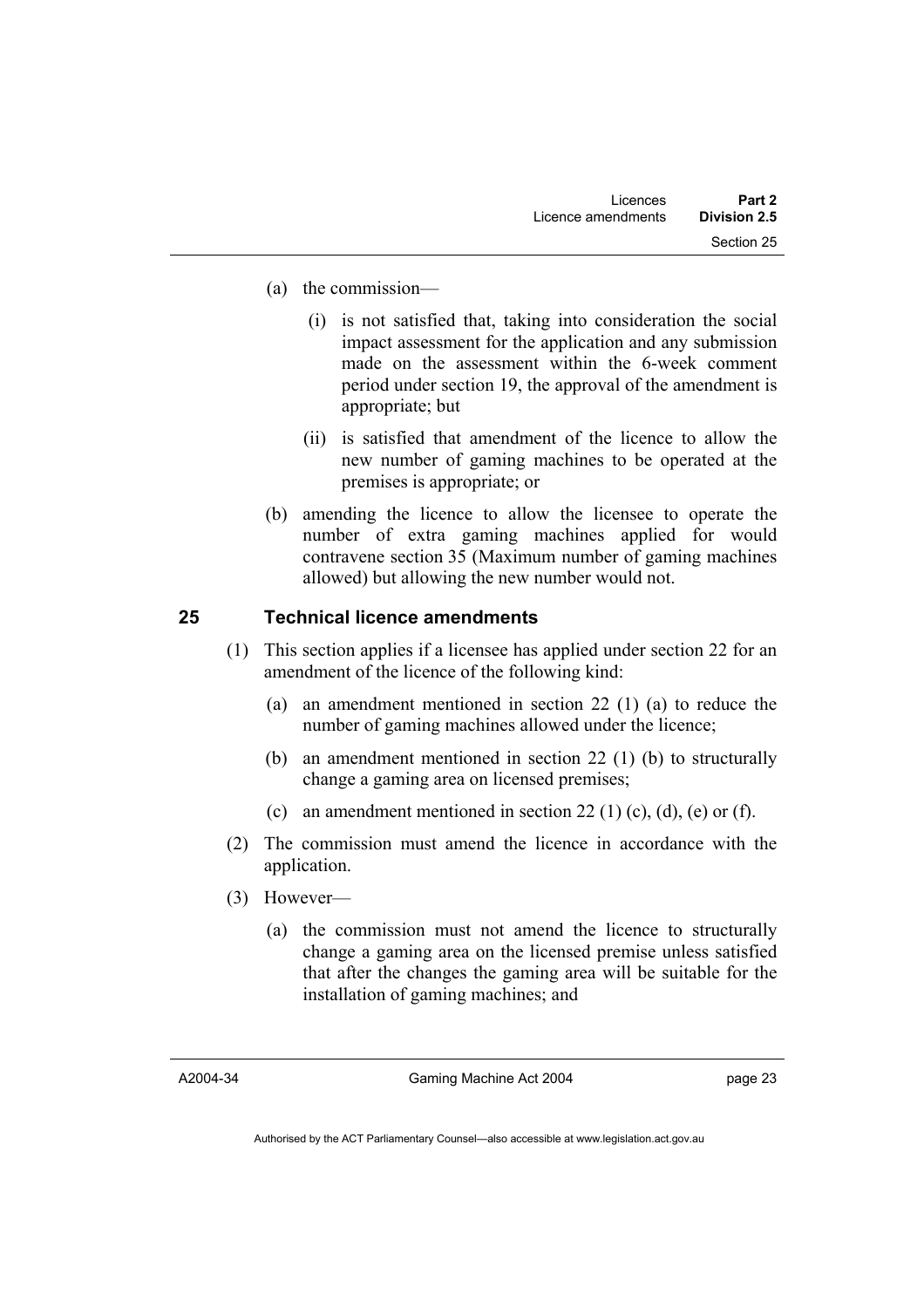- (b) the commission must not amend the licence in accordance with an application under section 22 (1) (c), (d), (e) or (f) if the commission considers that the change to the gaming machine applied for is technically unsuitable.
- (4) In deciding whether a change to a gaming machine is technically unsuitable, the commission must take into account each technical evaluation of the gaming machine.

*Note Technical evaluation* means a technical evaluation under s 69.

 (5) In deciding whether a gaming area will be suitable for the installation of gaming machines, the commission must consider the safety and comfort of, and harm minimisation strategies for, patrons.

# **26 Temporary licence amendment**

- (1) This section applies if a licensee has applied under section 22 for an amendment of the licence mentioned in section 22 (1) (b) if the commission is satisfied that—
	- (a) the gaming machines need to be moved from the licensed premises for a good reason; and
	- (b) if the amendment is approved—
		- (i) the gaming machines are to be moved to different premises temporarily; and
		- (ii) the gaming machines will not be operated in the different premises.
- (2) The commission may amend the licence (the *temporary licence amendment*) for a stated period.
- (3) To remove any doubt, the temporary licence amendment does not affect the number of gaming machines licensed to the licensee.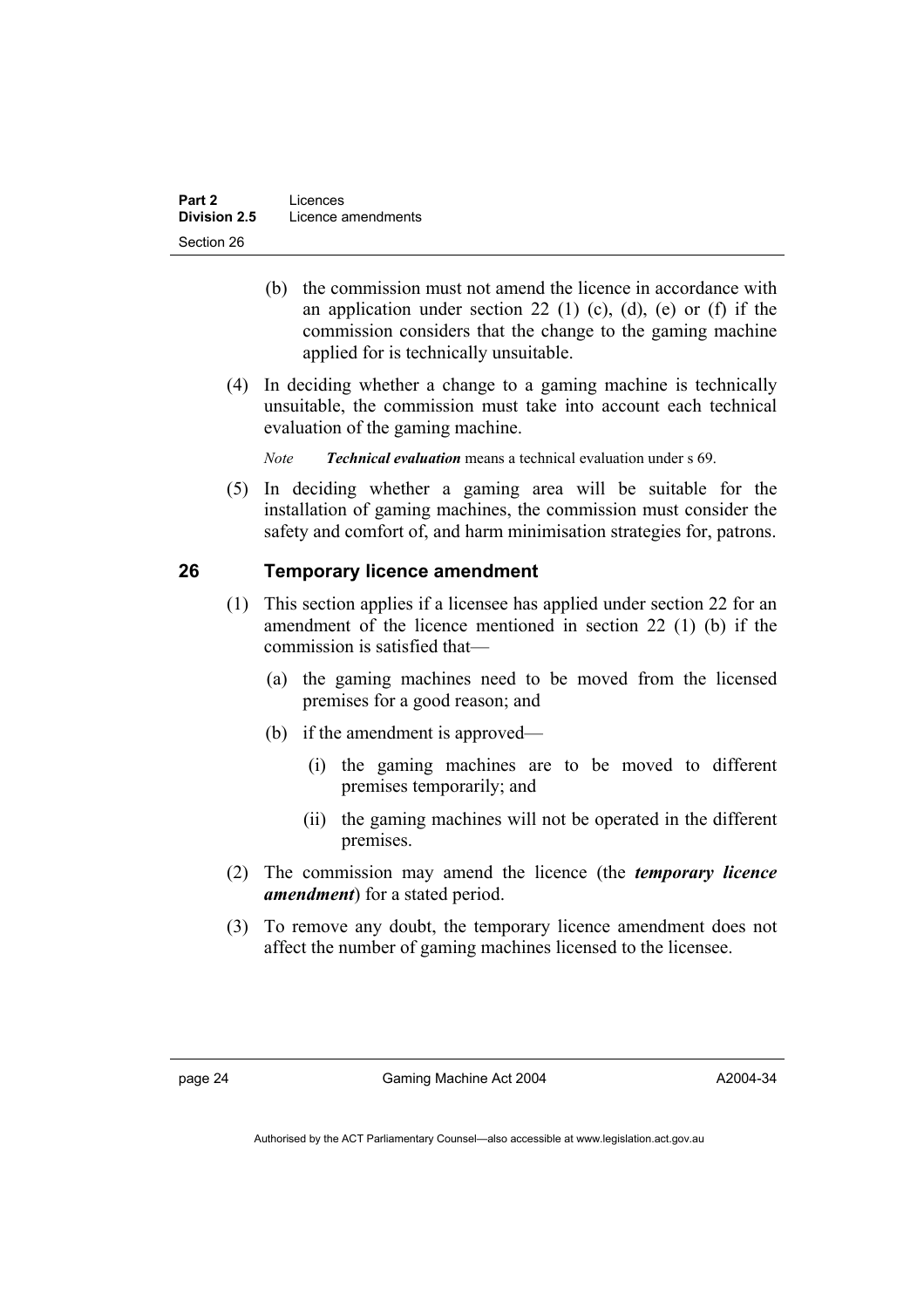### **27 Request for return of licence**

- (1) If the commission proposes to amend a licence under this division, the commission must give the licensee written notice of the proposed amendment and ask for the licence to be given to the commission for amendment.
- (2) The commission need not amend a licence under this division unless—
	- (a) the licensee returns the licence to the commission; or
	- (b) the licensee has told the commission about the loss, theft or destruction of the licence, and given any statement required, under section 38.

# **28 Commencement of amendments**

If the commission amends a licence under section 24, section 25 or section 26, the licence as amended must state the date the amendment commences.

#### **Examples**

- 1 The amendment commences on the day the machines are modified by an approved technician.
- 2 The amendment commences on the day an installation certificate is issued for the new gaming machine.
- *Note* An example is part of the Act, is not exhaustive and may extend, but does not limit, the meaning of the provision in which it appears (see Legislation Act, s 126 and s 132).

#### **29 Revocation of uncommenced licence amendments**

- (1) This section applies if—
	- (a) the commission has amended a licence under section 24 or section 25; and
	- (b) the amendment does not commence within a time the commission is satisfied is reasonable; and

A2004-34

Gaming Machine Act 2004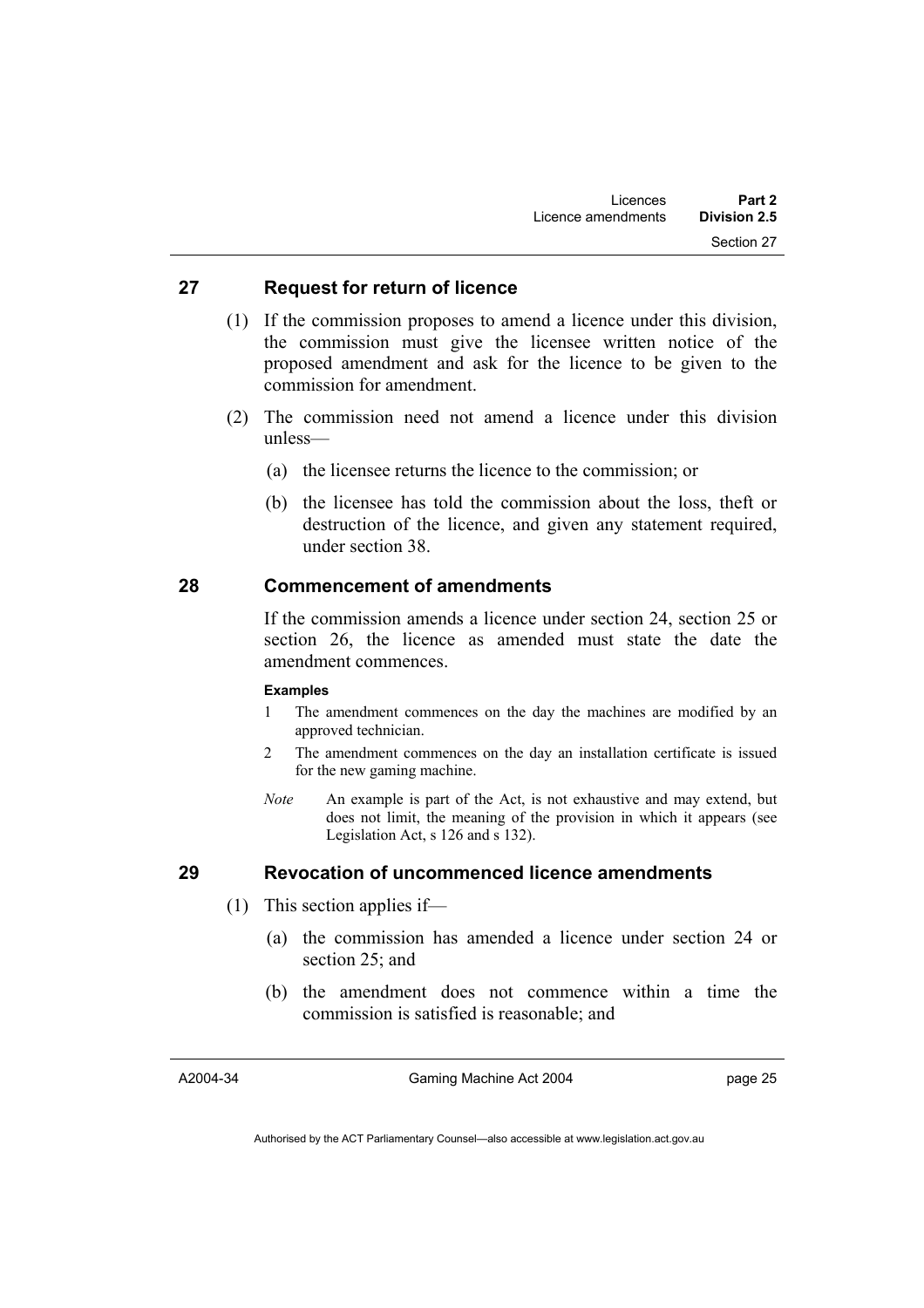- (c) the commission is satisfied that it is appropriate to take action under this section.
- (2) The commission may give written notice to the licensee—
	- (a) stating that the amendment has not commenced; and
	- (b) stating that the commission intends to revoke the amendment; and
	- (c) telling the licensee that the licensee may make written submissions to the commission about the commission's intention within 3 weeks after the day the notice is given to the licensee.
- (3) The commission may revoke the amendment if, after considering any submissions made within the 3-week period, the commission is satisfied on reasonable grounds that the licensee has not implemented the changes authorised by the amendment.

# **Division 2.6 Transfer and surrender of licences**

# **30 Definitions for div 2.6**

In this division:

*current licensee*—see section 31 (1).

*prospective licensee*—see section 31 (1).

# **31 Application for transfer of licence**

- (1) A person (the *prospective licensee*) may apply to the commission for the transfer of a licence from the licensee (the *current licensee*).
- (2) An application for the transfer of a licence must—
	- (a) be in writing signed by the applicant; and
	- (b) state the full name and address of—

page 26 Gaming Machine Act 2004

A2004-34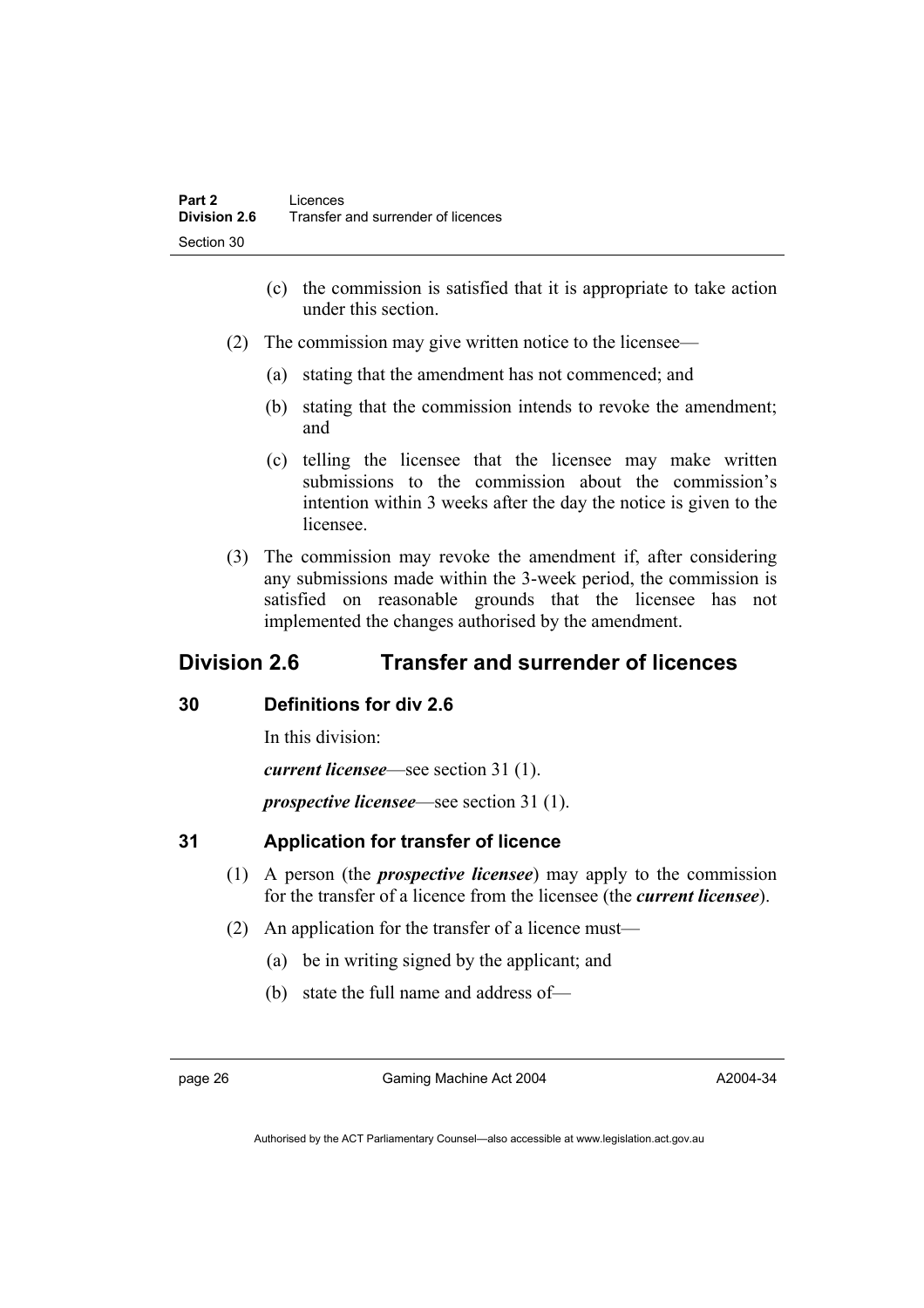- (i) for an application by an individual—the applicant; and
- (ii) for an application by a corporation—each executive officer of the corporation; and
- (c) must be accompanied by—
	- (i) a signed consent to transfer by the current licensee; and
	- (ii) anything else prescribed under the regulations.
- *Note 1* If a form is approved under the Control Act, s 53D for an application, the form must be used.
- *Note 2* A fee may be determined under s 177 for this provision.

# **32 Transfer of licence**

- (1) The commission may, on application under section 31, transfer a licence if—
	- (a) the licence is not suspended; and
	- (b) a disciplinary notice has not been given in relation to the licence; and
	- (c) the prospective licensee is a licensee or has a certificate of suitability; and
	- (d) if the prospective licensee is a club—a majority of the voting members of the club who voted in a ballot conducted under the regulations voted for the transfer; and
	- (e) the licence would be issued to the prospective licensee on an initial licence application; and
	- (f) if the current licensee is a club—a majority of the voting members of the club who voted in a ballot conducted under the regulations voted for the transfer; and
	- (g) the current licensee has done everything required to be done under section 33.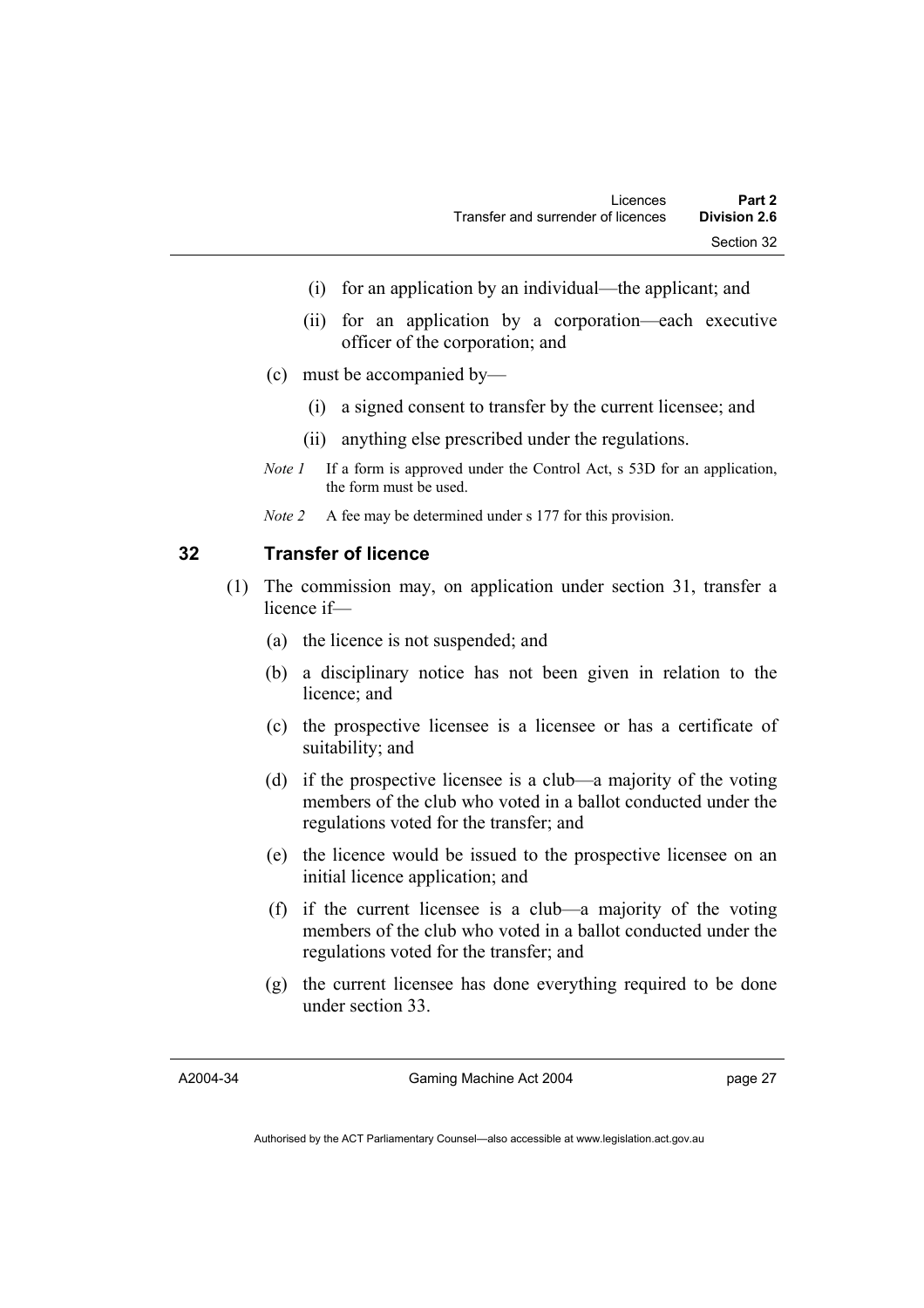- (2) If the commission transfers a licence under this section, the commission must give the prospective licensee—
	- (a) the licence (as amended to mention the prospective licensee rather than the current licensee); and
	- (b) the machine access register for the gaming machines covered by the licence.

# **33 Current licensees obligations on proposed transfer of licence**

If the commission proposes to transfer a licence, the current licensee must give the commission—

- (a) the licence; and
- (b) the current licensee's machine access register; and
- (c) the accounts kept by the current licensee under section 52 (Accounts relating to gaming machines) that relate to amounts taken during the month when the transfer is made; and
- (d) any other accounts kept in connection with the licence under that section that the commission requires; and
- (e) any outstanding amount payable by the licensee under this Act.
- *Note* Amounts are payable by licensees under provisions including s 143, s 159 and s 172.

# **34 Surrender of licences**

- (1) This section applies to a licensee if the licensee does not owe the Territory an amount under this Act.
- (2) The licensee may surrender the licence by—
	- (a) giving the commission a written notice stating that the licensee surrenders the licence; and

page 28 Gaming Machine Act 2004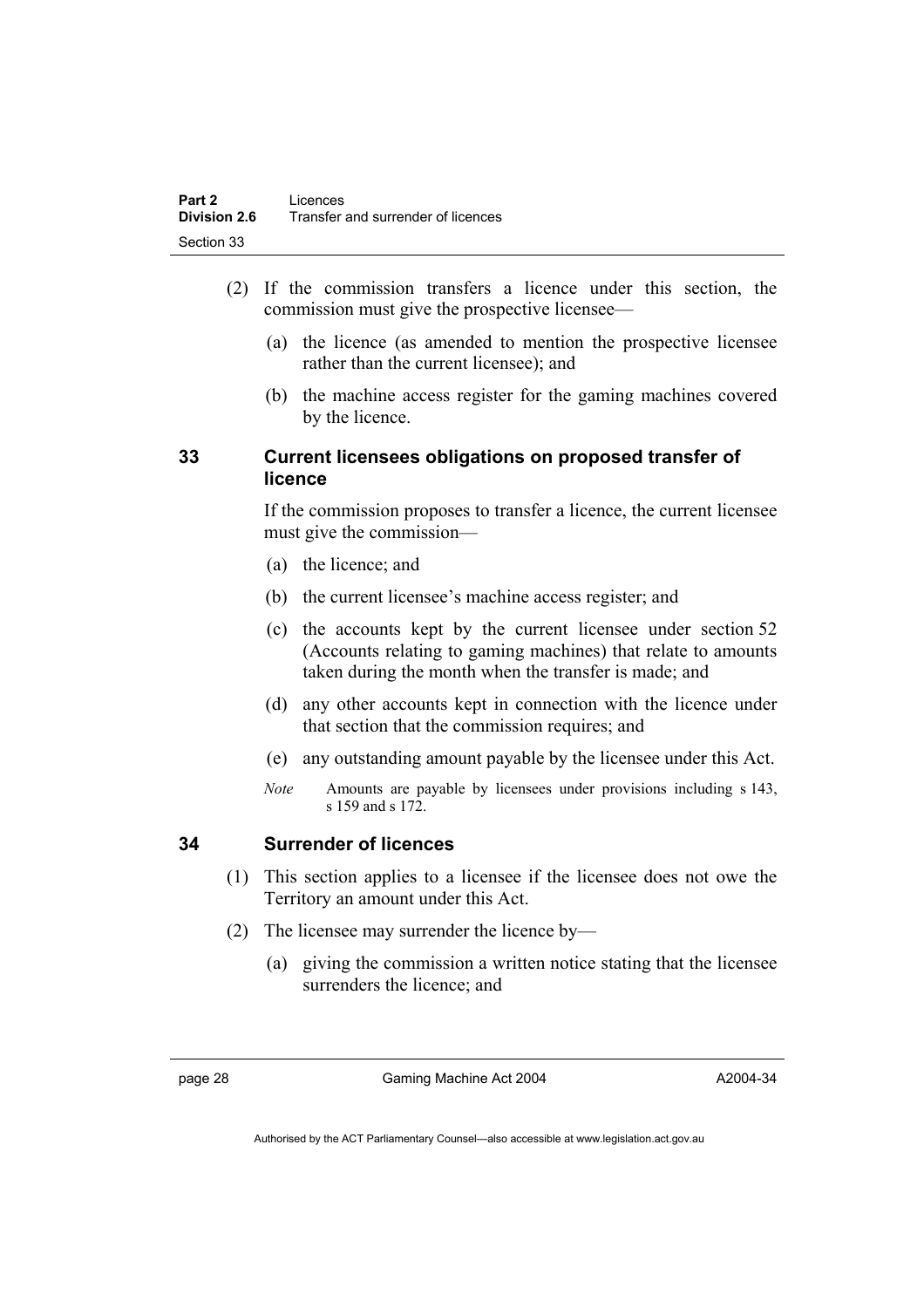- (b) if the licensee is a club—giving the commission evidence—
	- (i) that a majority of the voting members of the club who voted in a ballot conducted under the regulations voted for the club surrendering the licence; or
	- (ii) that a vote would not be practical; and
- (c) returning the licence to the commission.

#### **Example for par (b) (ii)**

all memberships have expired and the club does not propose to continue operating

- *Note* An example is part of the Act, is not exhaustive and may extend, but does not limit, the meaning of the provision in which it appears (see Legislation Act, s 126 and s 132).
- (3) The surrender of the licence takes effect 4 weeks after the day the notice under subsection (2) (a) is given to the commission or, if the notice states a later date of effect, that date.

# **Division 2.7 Restriction on gaming machine numbers**

#### **35 Maximum number of gaming machines allowed**

- (1) The maximum number of gaming machines allowed on all licensed premises in the ACT is 5 200.
- (2) However, if the Minister declares, in writing, a number of gaming machines to be the maximum number of gaming machines allowed on all licensed premises in the ACT, that number is the maximum number of gaming machines allowed on all licensed premises in the ACT.
- (3) A declaration is a disallowable instrument.
	- *Note* A disallowable instrument must be notified, and presented to the Legislative Assembly, under the Legislation Act.

A2004-34

Gaming Machine Act 2004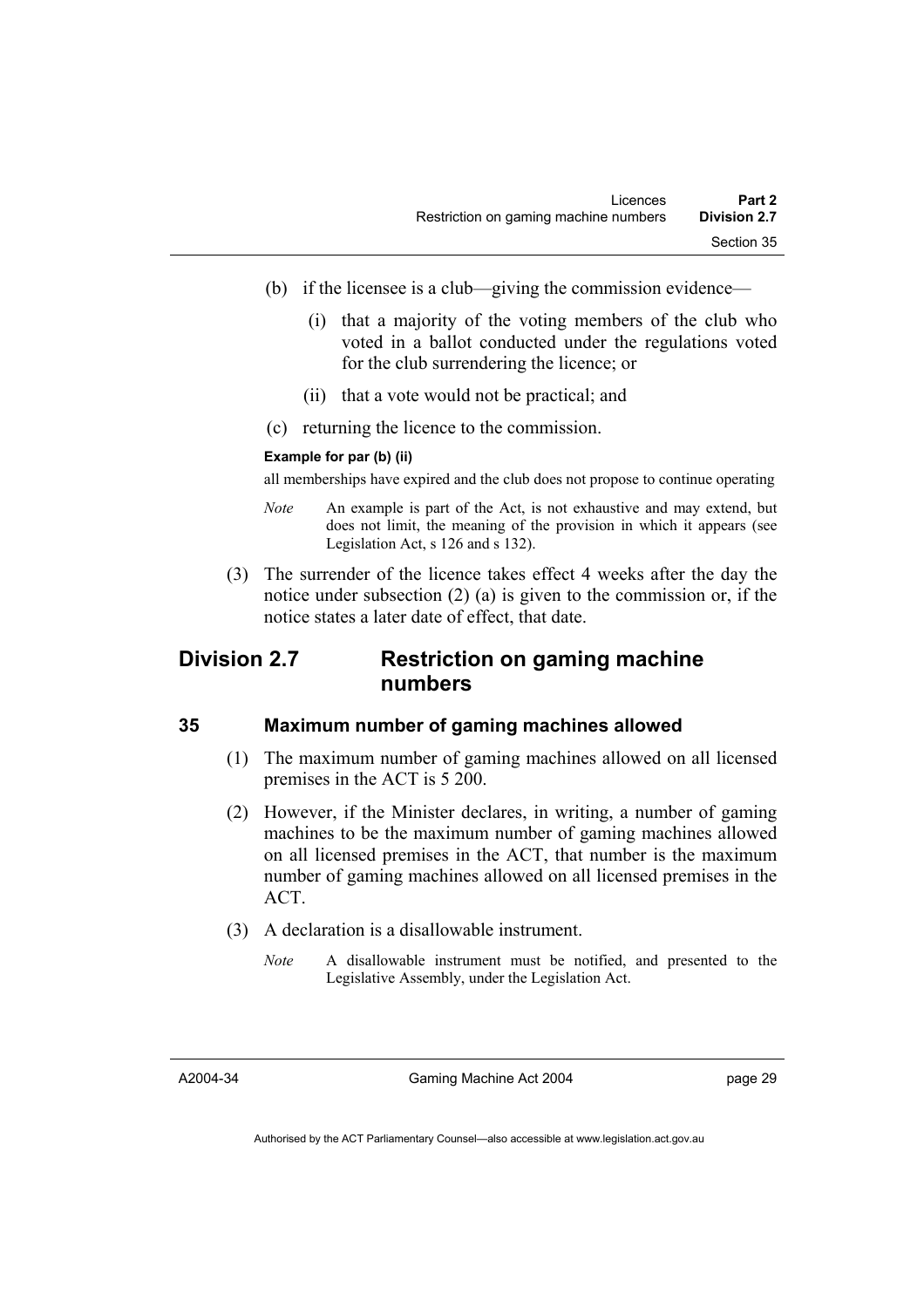- (4) Subject to any disallowance or amendment under the Legislation Act, chapter 7, the declaration commences—
	- (a) if there is a motion to disallow the declaration and the motion is negatived by the Legislative Assembly—the day after the day the disallowance motion is negatived; or
	- (b) the day after the 6th sitting day after the day it is presented to the Legislative Assembly under that chapter; or
	- (c) if the declaration provides for a later date or time of commencement—on that date or at that time.
- (5) This section is subject to section 36.

# **36 Minister must take into account commission's recommendation**

- (1) The Minister may make a declaration under section 35 only if—
	- (a) the commission has made a written recommendation to the Minister about the maximum number of gaming machines that should be allowed on all licensed premises in the ACT; and
	- (b) the Minister has taken the recommendations into account.
- (2) The commission may at any time make a recommendation to the Minister under subsection (1) (a) and must make a recommendation if the Minister asks it to do so.
- (3) In making a recommendation to the Minister under this section, the commission must have regard to the following:
	- (a) the use on licensed premises of existing gaming machines;
	- (b) the public demand for gambling in the community;
	- (c) the incidence of problem gambling in the community and the availability of support services for problem gamblers.
- (4) Subsection (3) does not limit the matters the commission may have regard to.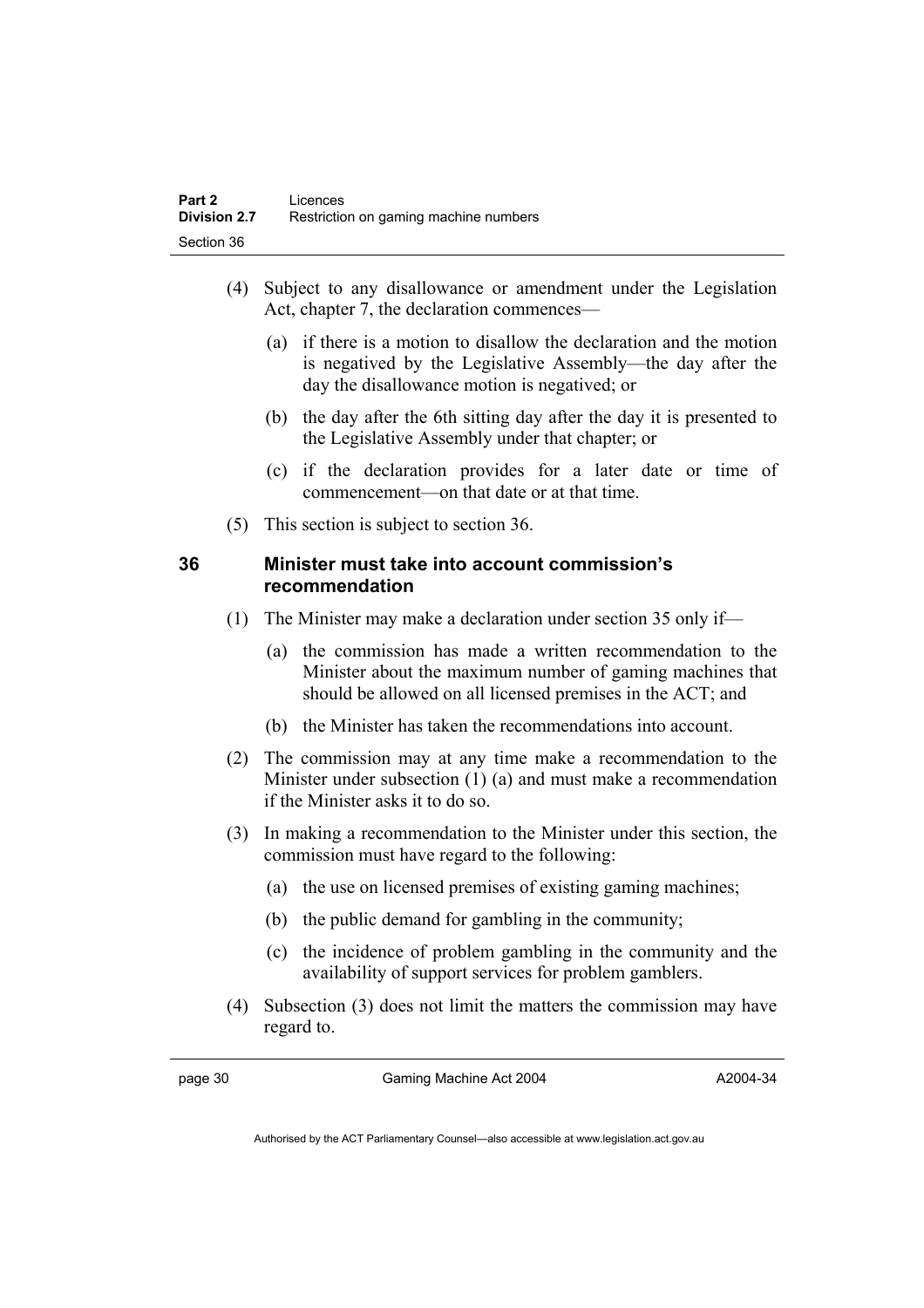# **Division 2.8 Gaming machine licences**

# **37 Register of licences**

- (1) The commission must keep a register of licences.
- (2) The commission must enter in the register details of the following:
	- (a) the issue, amendment or transfer of a licence;
	- (b) the suspension or cancellation of a licence; and
	- (c) any other details prescribed under the regulations.

# **38 Giving copy of licence**

- (1) This section applies if a licensee tells the commission, in writing, about the loss, theft or destruction of the licence.
- (2) The commission may, by written notice given to the licensee, require the licensee to give the commission, within a stated period and in a stated form, a statement confirming, and explaining the circumstances of, the loss, theft or destruction.
- (3) If the commission is satisfied that the licence has been lost, stolen or destroyed, the commission may give a replacement licence to the licensee.

*Note* A fee may be determined under s 177 for this provision.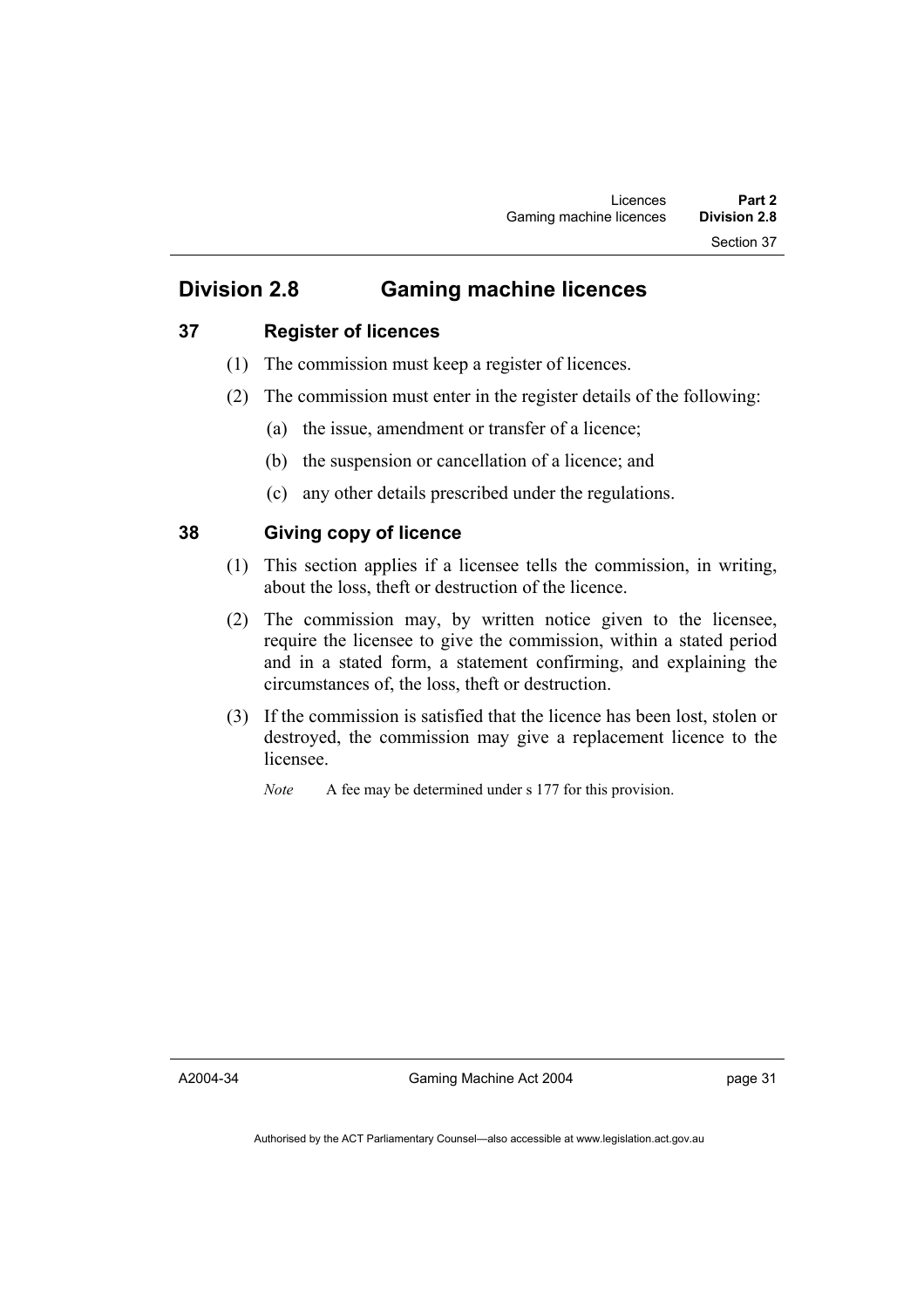# **Part 3 Conditions on licences**

# **Division 3.1 Compliance with licence conditions**

# **39 Failure to comply with conditions of licence**

- (1) A licensee commits an offence if—
	- (a) the licensee's licence is subject to a condition; and
	- (b) the licensee fails to comply with a requirement of the condition.

Maximum penalty: 100 penalty units.

- (2) An offence against this section is a strict liability offence.
	- *Note* Licence conditions are imposed by the commission and by other parts of the Act, as well as by this part.

# **Division 3.2 General licence conditions**

# **40 Compliance with directions**

It is a condition of a licence that the licensee complies with a written direction given to the licensee by the commission.

# **41 Display of licence at licensed premises**

- (1) It is a condition of a licence that the licensee displays the licence, or a copy of the licence, at each entrance to each gaming area of the licensed premises.
- (2) However, the licensee need not display the schedule to the licence.
- (3) Subsection (1) does not apply if the licensee has given the licence to the commission under section 27 (which is about a request for return of licences for amendment) or section 33 (1) (which is about obligations on licensee on transfer).

page 32 Gaming Machine Act 2004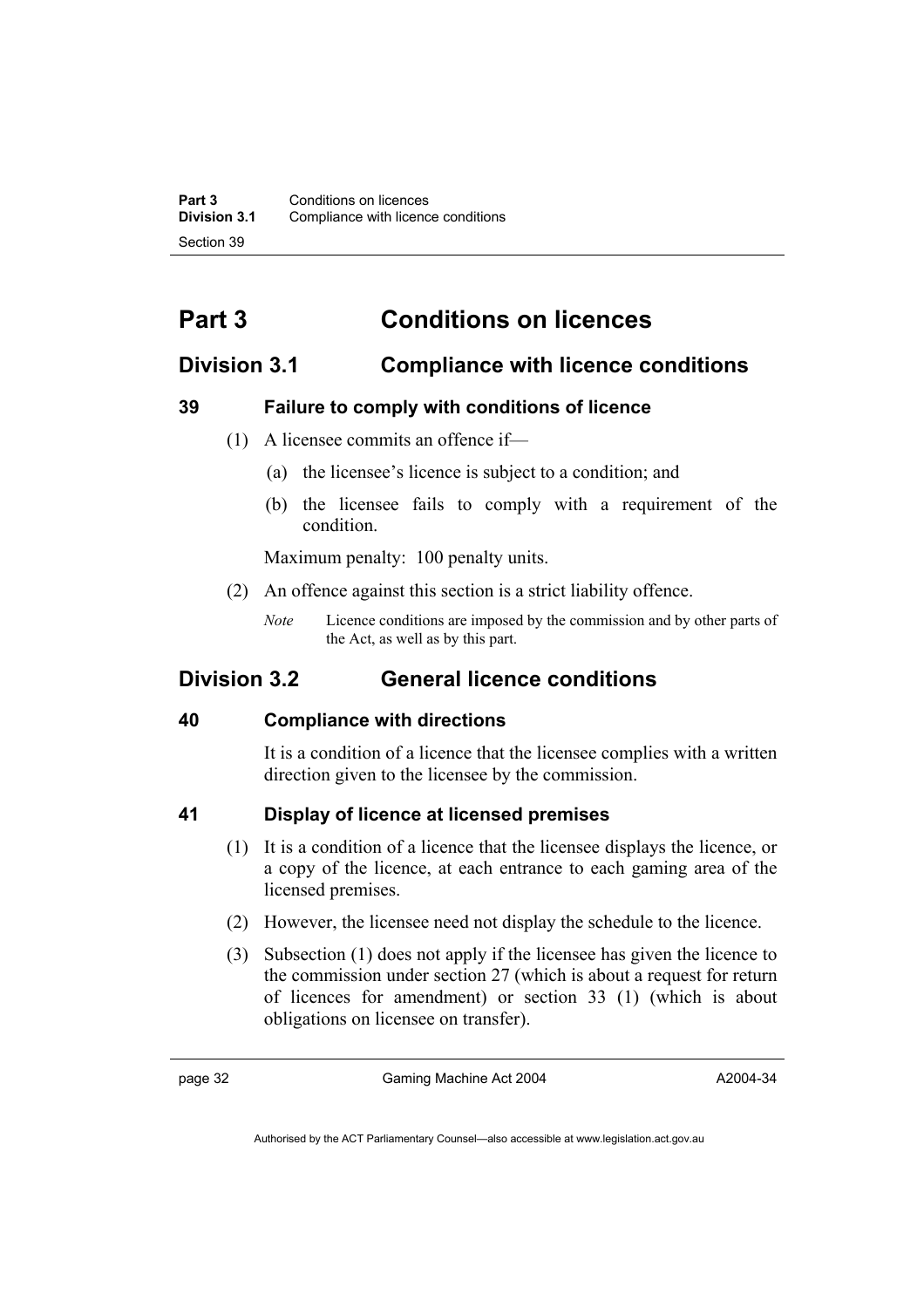- (4) Also, subsection (1) does not apply if—
	- (a) the licence has been lost, stolen or destroyed; and
	- (b) the licensee gave the commission prompt notice under section 38 (Issue of copy of licence) of the loss, theft or destruction; and
	- (c) if the commission required the licensee to give a statement under section 38—the licensee gave the statement as required.

#### **42 Licence schedule to be kept at premises**

It is a condition of a licence that the licensee keeps a copy of the schedule to the licence at the licensed premises.

# **43 Rules and control procedures for operation of gaming machines and peripheral equipment**

It is a condition of a licence that the licensee must not operate a gaming machine or peripheral equipment on its licensed premises otherwise than in accordance with licensee's rules and control procedures.

# **44 Installation in accordance with Act**

It is a condition of a licence that the licensee must not allow the installation of a gaming machine on the licensed premises otherwise than in accordance with this Act.

### **45 Installation certificate**

- (1) This section applies if—
	- (a) a gaming machine is installed on licensed premises; and
	- (b) the commission gives the licensee a notice under section 124 for the gaming machine.

#### A2004-34

Gaming Machine Act 2004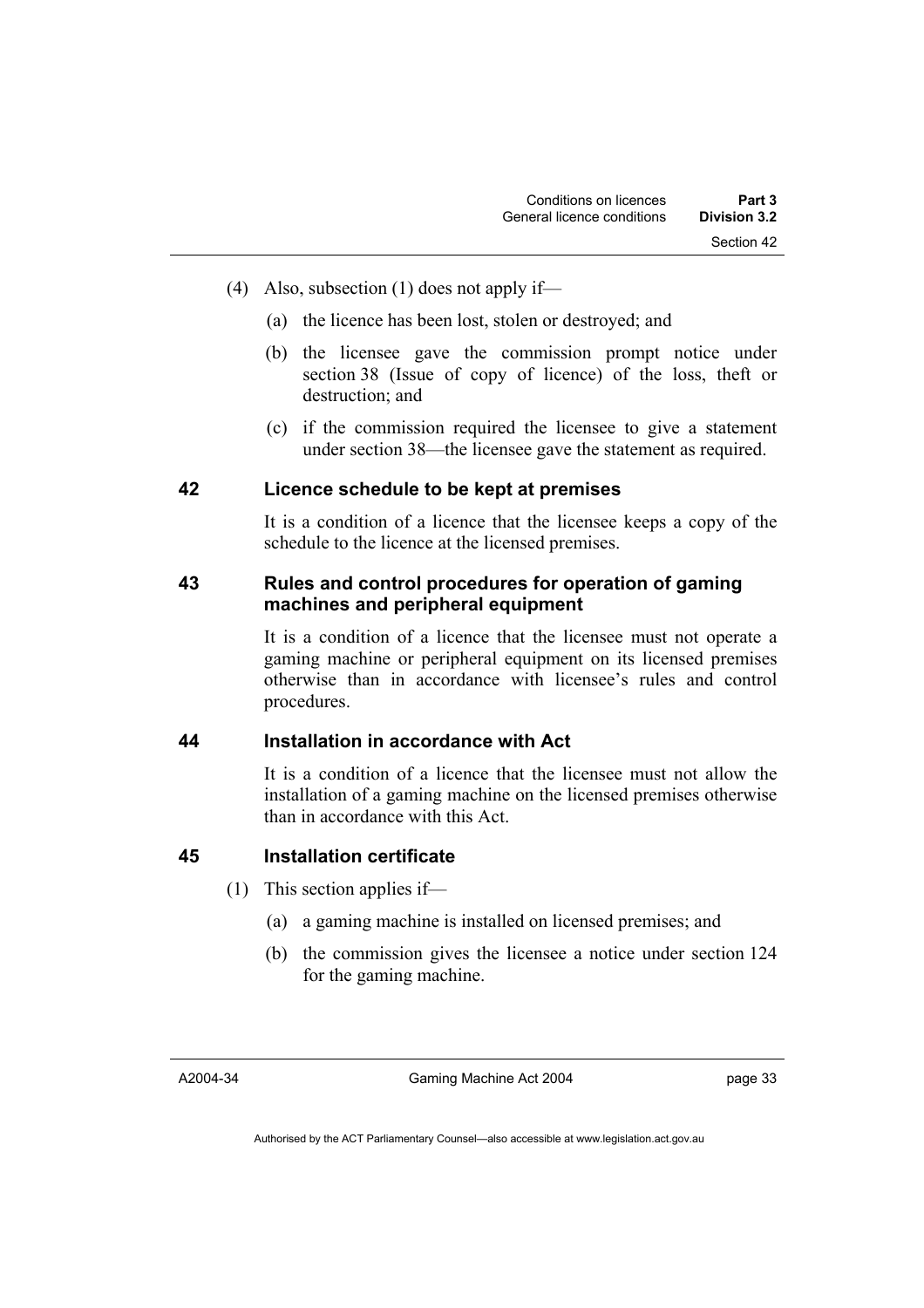| Part 3       | Conditions on licences     |
|--------------|----------------------------|
| Division 3.2 | General licence conditions |
| Section 46   |                            |

- (2) It is a condition of the licence that the licensee gives the commission written notice of the stated details for the gaming machine as soon as practicable, but not later than 3 days after the later of the following:
	- (a) the day the machine is installed; or
	- (b) the day the commission gives the notice.

# **46 Operation after installation**

- (1) This section applies if a gaming machine is operated on licensed premises.
- (2) It is a condition of the licence that the licensee not allow the gaming machine to be operated on the licensed premises unless the licensee has given the commission a notice under section 45 (2) for the machine.
- (3) However, subsection (2) does not prevent the operation of the gaming machine for maintenance.

# **47 Operation subject to correct percentage payout**

- (1) It is a condition of a licence that the licensee not operate a gaming machine on the licensed premises if the percentage payout on a gaming machine on the licensed premises is not the percentage payout under the licence for the machine.
- (2) Subsection (1) does not prevent the operation of the gaming machine to correct the percentage payout.

# **48 Percentage payout of gaming machines to be displayed**

It is a condition of a licence that each licensed gaming machine has the percentage payout under the licence for the gaming machine clearly displayed on the machine in a position approved by the commission under section 126.

page 34 Gaming Machine Act 2004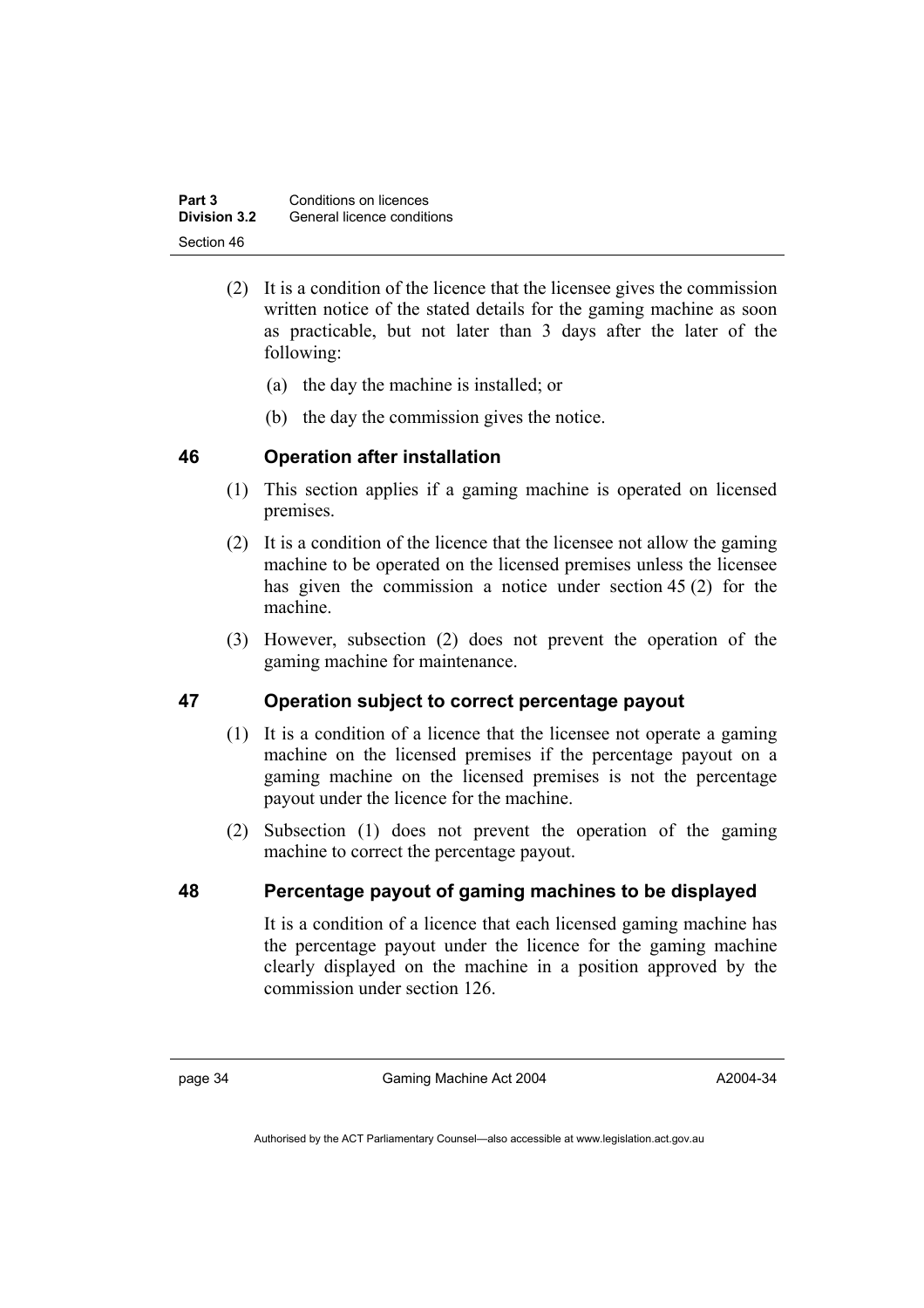#### **49 Maximum stake amount**

It is a condition of the licence that the licensee not operate a gaming machine with a stake amount that is more than the amount prescribed under the regulations.

#### **50 Licensee to comply with relevant codes of practice**

It is a condition of a licence that the licensee comply with the relevant code of practice (if any) prescribed under the Control Act.

### **51 Licensee to use gaming machines**

- (1) It is a condition of a licence that the licensee use the licensed gaming machines.
- (2) However, a licensee does not contravene the condition under subsection (1) if—
	- (a) the period for which the gaming machine is not used is 1 month or less; or
	- (b) the gaming machine is not used because it is broken or damaged and the licensee has taken, or is taking, all reasonable steps to make the machine operational again; or
	- (c) the licensee has the commission's written approval for the gaming machine not to be used.
- (3) On written application by the licensee, the commission may approve the non-use of a gaming machine for a stated period if satisfied that the gaming machine is not being used for a good reason.

#### **52 Accounts relating to gaming machines**

It is a condition of a licence that the licensee must—

 (a) keep full and separate accounts of all amounts taken from each gaming machine on the licensed premises; and

A2004-34

Gaming Machine Act 2004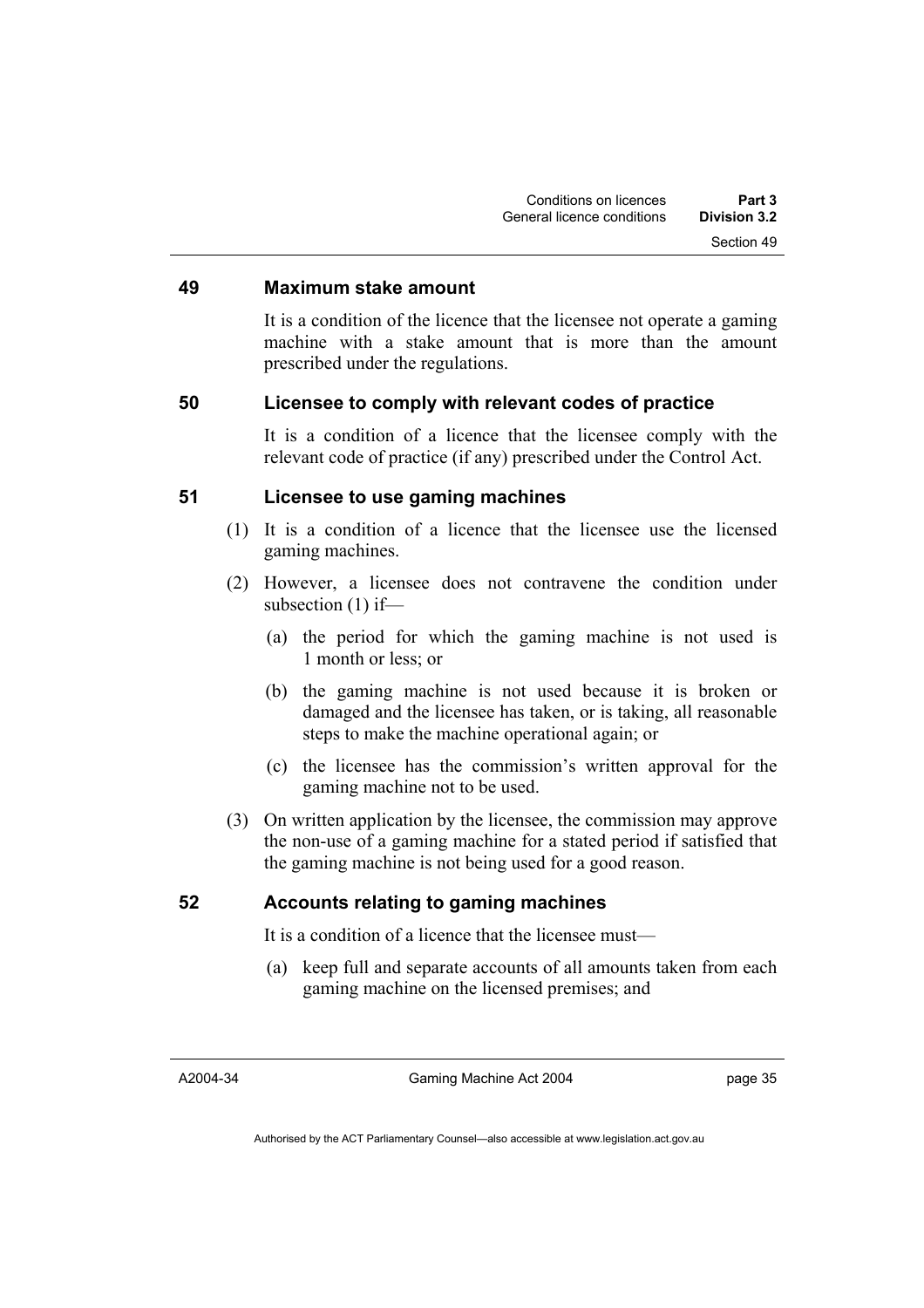| Part 3       | Conditions on licences  |  |
|--------------|-------------------------|--|
| Division 3.3 | Club licence conditions |  |
| Section 53   |                         |  |

- (b) keep the accounts in a way that allows them to be conveniently and properly audited; and
- (c) correctly balance the accounts at the end of each month.

# **Division 3.3 Club licence conditions**

# **53 Conditions about inequitable benefits**

- (1) It is a condition of a licence for a club that nobody, whether or not a member of a club, directly or indirectly derives a benefit from the club other than a benefit that—
	- (a) is available equally to all voting members of the club; or
	- (b) arises under an agreement in which the parties are dealing with each other at arm's length; or
	- (c) is given to a member under a resolution passed at a general meeting of voting members.
- (2) It is a condition of a licence for a club that nobody, whether or not a member of a club, directly or indirectly derives a benefit that is not available equally to all voting members of the club from—
	- (a) the club having applied for a licence; or
	- (b) a licence being issued to the club; or
	- (c) any added value that may accrue to the premises of the club because of a licence being issued to the club.
- (3) For this section, a person is not taken to be not dealing with the club at arm's length only because—
	- (a) the person and the club are corporations that are related under the Corporations Act, section 50; or
	- (b) the person, or an individual representing the person in dealings with the club, is an influential person for the club.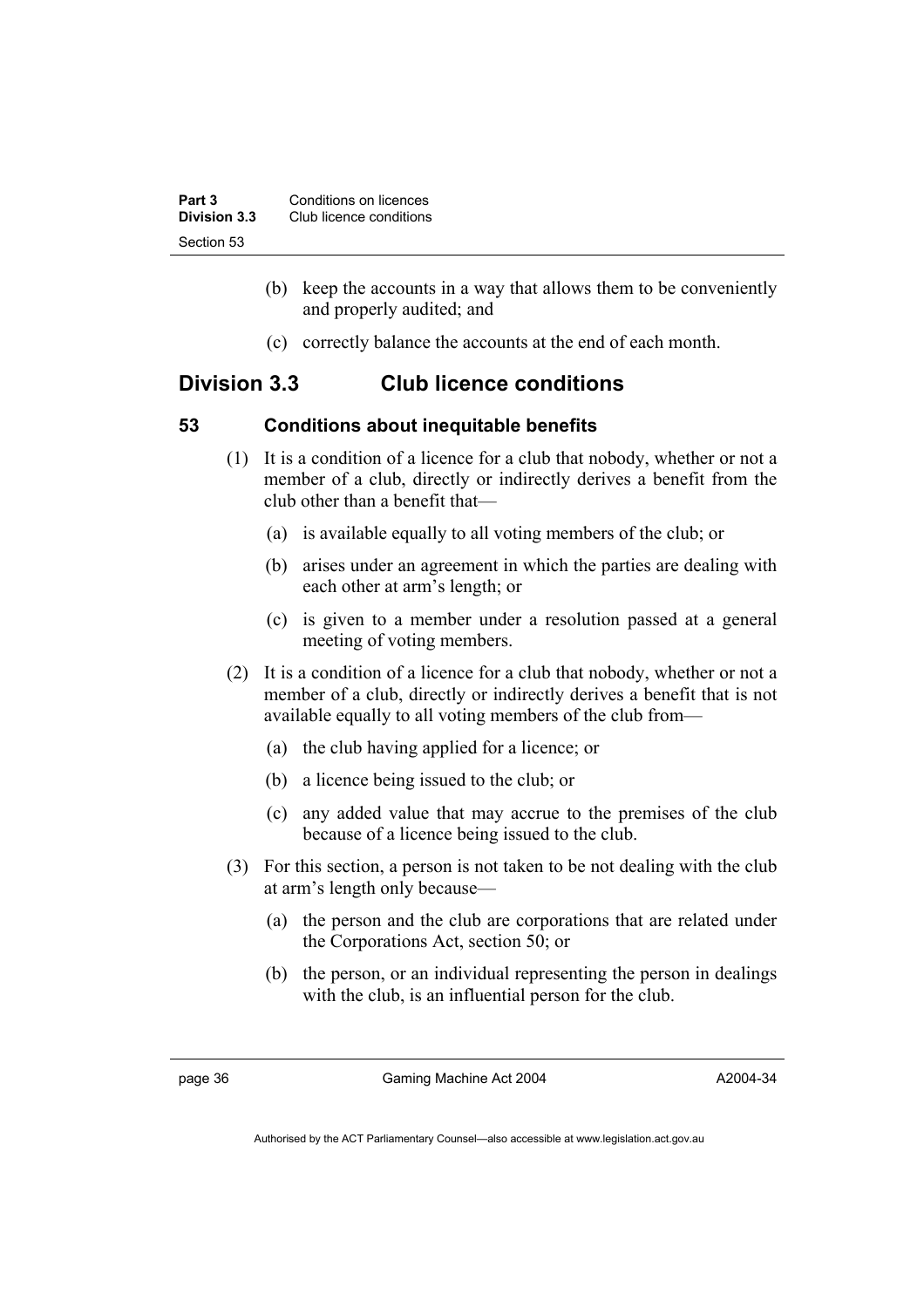- (4) This section does not prevent a person taking a benefit if—
	- (a) the person is entitled (whether or not under the rules of the club) to the benefit in the course of acting on behalf of the club; and
	- (b) the benefit consists only of—
		- (i) reasonable food or refreshment; or
		- (ii) out-of-pocket expenses reasonably incurred and authorised by a resolution of the club's management committee or board.

### **54 Annual report of clubs**

It is a condition of a licence for a club that the club's annual report for a financial year of the club include information about the following for the financial year:

- (a) any contractual arrangement or consultancy entered into during the year—
	- (i) with an influential person; or
	- (ii) for more than the amount prescribed under the regulations;
- (b) any remuneration given to a person the value of which is equal to or more than the amount prescribed under the regulations.

#### **Example for par (b)**

A person may be remunerated by salary plus the use of a car.

*Note* An example is part of the Act, is not exhaustive and may extend, but does not limit, the meaning of the provision in which it appears (see Legislation Act, s 126 and s 132).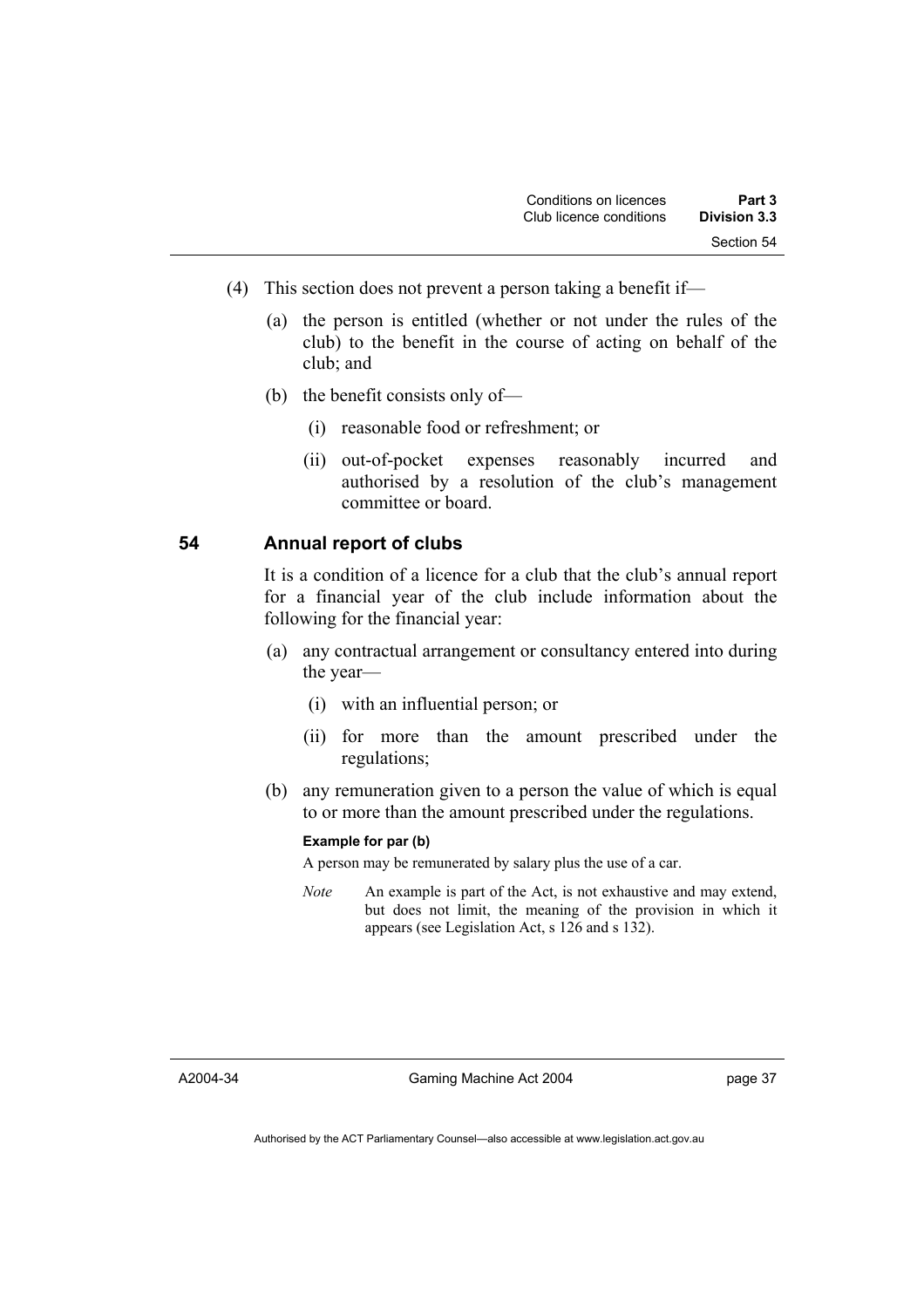### **55 Other conditions of club licences**

Each of the following is a condition of a licence for a club:

- (a) the proceeds from the conduct of gaming are used in a way that promotes the objects of the licensee;
- (b) the licensee follows its objects or purposes honestly and seriously;
- (c) payments made under the licensee's objects are in the best interests of the licensee's members;
- (d) payments made for things bought by the licensee are reasonable;
- (e) salaries, wages, allowances or benefits paid or payable by the licensee to the licensee's executive officers and employees are reasonable;
- (f) payments for services provided to the licensee are reasonable and necessary, particularly in relation to the scale of the licensee's licensed business;

#### **Example**

The licensee has 4 gaming machines and pays \$150 000 a year for gaming machine advice. This payment is not reasonable because the payment is disproportionately large given the revenues from the 4 machines in relation to which the advice is being given.

- *Note* An example is part of the Act, is not exhaustive and may extend, but does not limit, the meaning of the provision in which it appears (see Legislation Act, s 126 and s 132).
- (g) guests must be signed in by a club member and accompanied by the member who signed them in;
- (h) only members and signed-in guests can play gaming machines in the club;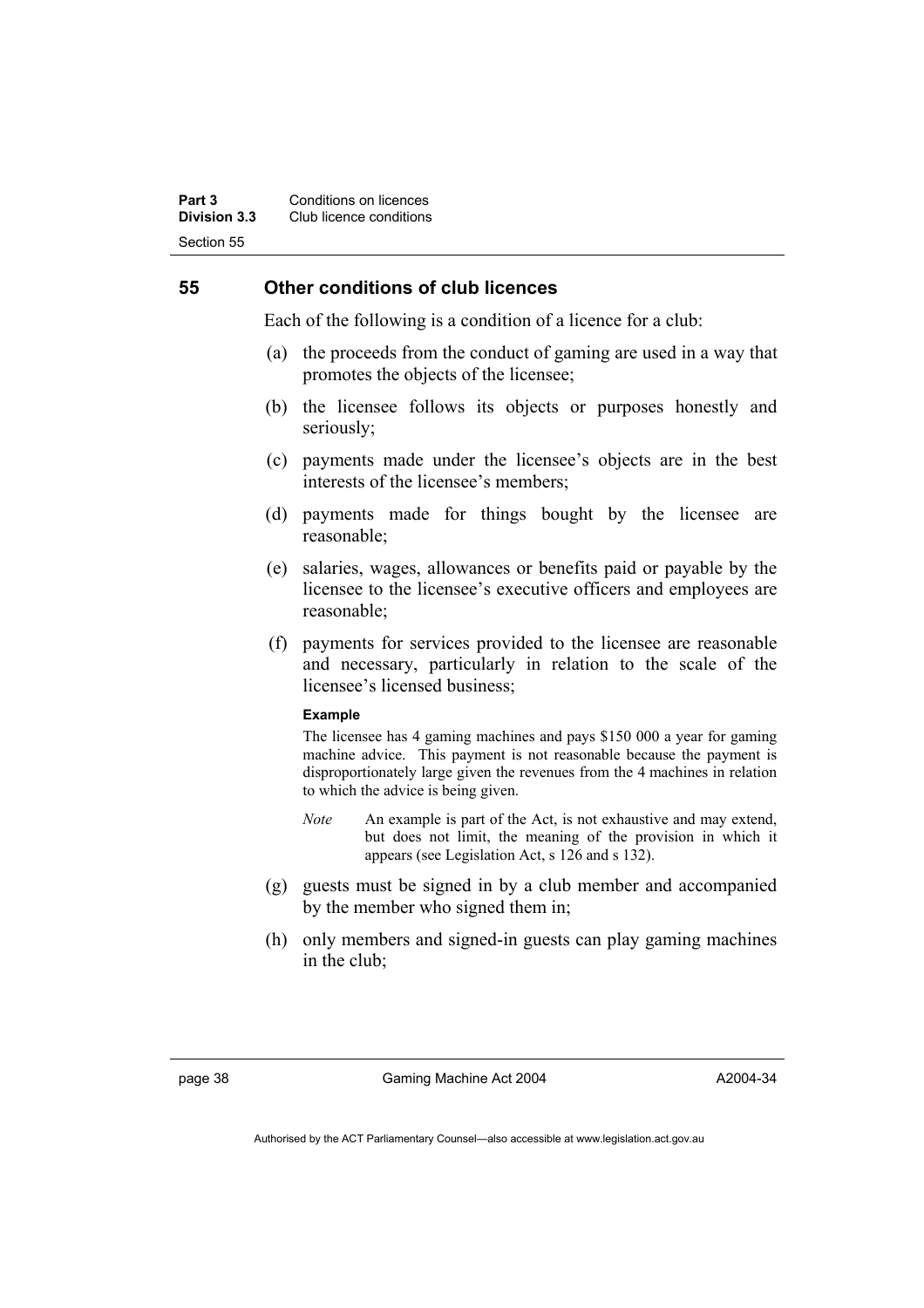- (i) each requirement for the issue of a gaming machine licence is continually met by the licensee;
	- *Note* For the requirements of the issue of a gaming machine licence see s 12.
- (j) the licensee continues not to do anything that would, if the licensee were applying for a licence, cause the licensee to be refused a licence.
	- *Note* For the grounds for refusing a gaming machine licence—see s 14.

A2004-34

Gaming Machine Act 2004

page 39

Authorised by the ACT Parliamentary Counsel—also accessible at www.legislation.act.gov.au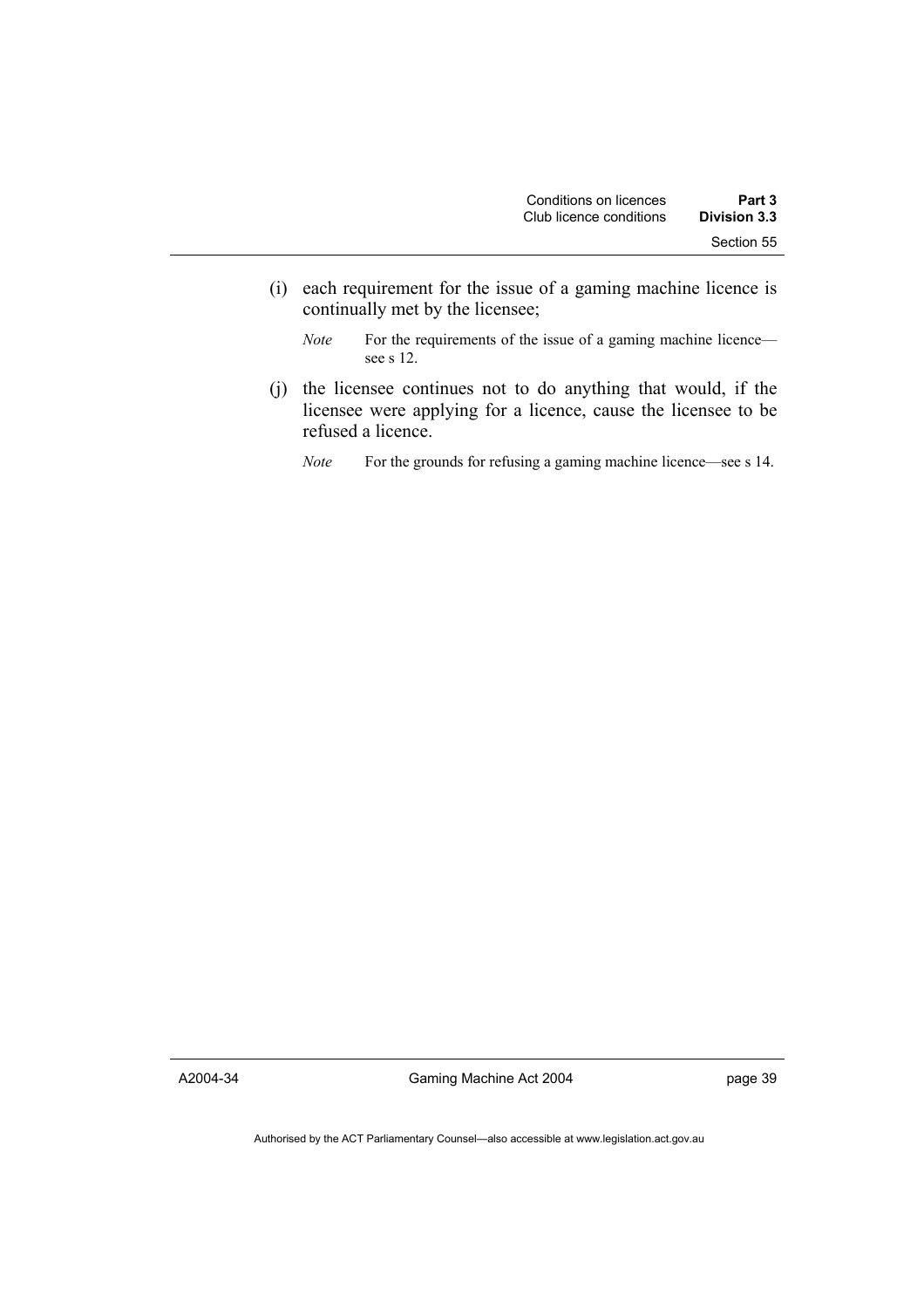#### **Part 4 Disciplinary action**

Section 56

# **Part 4 Disciplinary action**

#### **56 Definitions for pt 4**

In this part:

*disciplinary action*—see section 58.

*disciplinary notice*—see section 61.

*ground for disciplinary action* against a licensee—see section 57.

#### *licence*—

- (a) in relation to a person who is authorised to conduct a linked jackpot arrangement under section 134, means the authorisation;
- (b) in relation to a permit-holder under part 8 (Linked jackpot arrangements), means a multi-user permit.

*licensee* includes a permit-holder under part 8.

### **57 Grounds for disciplinary action**

- (1) Each of the following is a *ground for disciplinary action* against a licensee:
	- (a) the licensee gave information to the commission that was false, incomplete or otherwise misleading;
	- (b) the licensee, or an agent or employee of the licensee, has contravened this Act;
	- (c) the licensee is not an eligible person for a licence;
	- (d) for a corporation—an influential person is not an eligible person;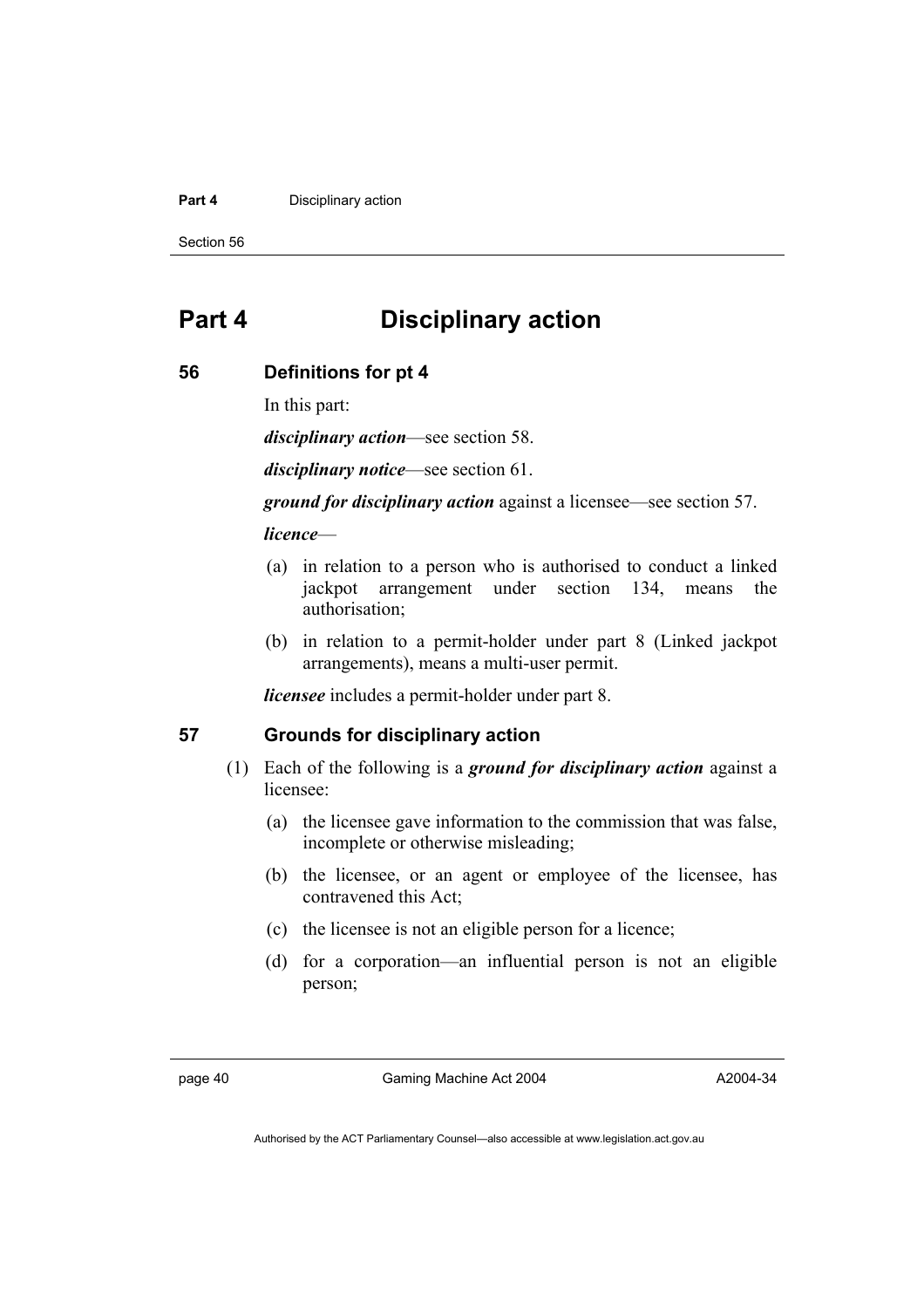- (e) for a licence issued to a club—
	- (i) the club has been or is about to be wound up; or
	- (ii) the club has not operated for 3 months or, if the commission approves a longer period, that longer period; or
	- (iii) the club has ceased to be an eligible club;
- (f) for a licence issued in relation to premises to which an on licence applies—the premises are not being used by people mainly for drinking alcohol;
- (g) the licensee has been given a reprimand that included a direction, and has not complied with the direction.
- (2) The commission may, in writing, approve a period longer than 3 months for subsection (1) (e) (ii) if satisfied that—
	- (a) there is a good reason why the club is not operating; and
	- (b) the club will operate again after the end of the longer period.

## **58 Disciplinary action**

- (1) Each of the following is a *disciplinary action* when taken against a person:
	- (a) reprimanding the person;
	- (b) imposing conditions on, or amending the conditions of, the person's licence;
	- (c) ordering the person to pay to the Territory a financial penalty of not more than \$100 000;
	- (d) suspending the person's licence for a stated period or until a stated thing happens;
	- (e) cancelling the person's licence.

A2004-34

Gaming Machine Act 2004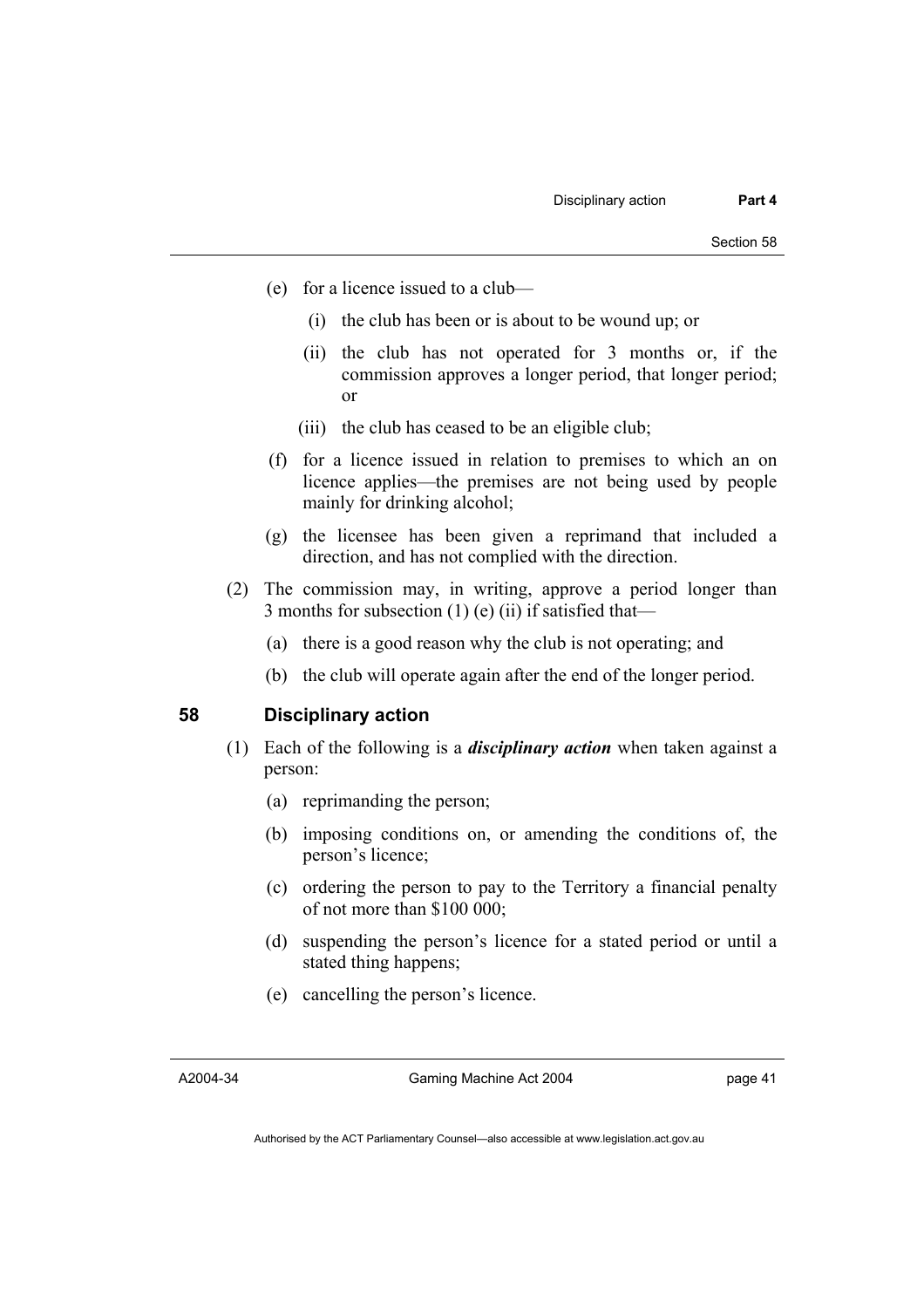#### **Part 4 Disciplinary action**

Section 59

- (2) A reprimand may include a direction by the commission that the licensee, within a stated time—
	- (a) cease contravening this Act; or
	- (b) rectify something that contributes to the ground for disciplinary action.
- (3) A financial penalty imposed under this section may be recovered as a debt payable to the Territory.

#### **59 Criteria for disciplinary action**

- (1) In deciding what disciplinary action to take under section 58, the commission must consider the following:
	- (a) whether disciplinary action has been taken against the licensee before;
	- (b) whether the disciplinary ground on which the disciplinary action is to be taken endangered the public or the public interest;
	- (c) the seriousness of the disciplinary ground;
	- (d) the likelihood of further disciplinary action needing to be taken.
- (2) The commission may also consider any other relevant matter.

### **60 When disciplinary notice may be given**

If the commission is satisfied that a ground for disciplinary action exists, or may exist, in relation to a licensee, the commission may give the licensee a disciplinary notice.

*Note* The commission need not give a disciplinary notice if the grounds for disciplinary action are the contravention of a direction in a reprimand (see s 62).

page 42 Gaming Machine Act 2004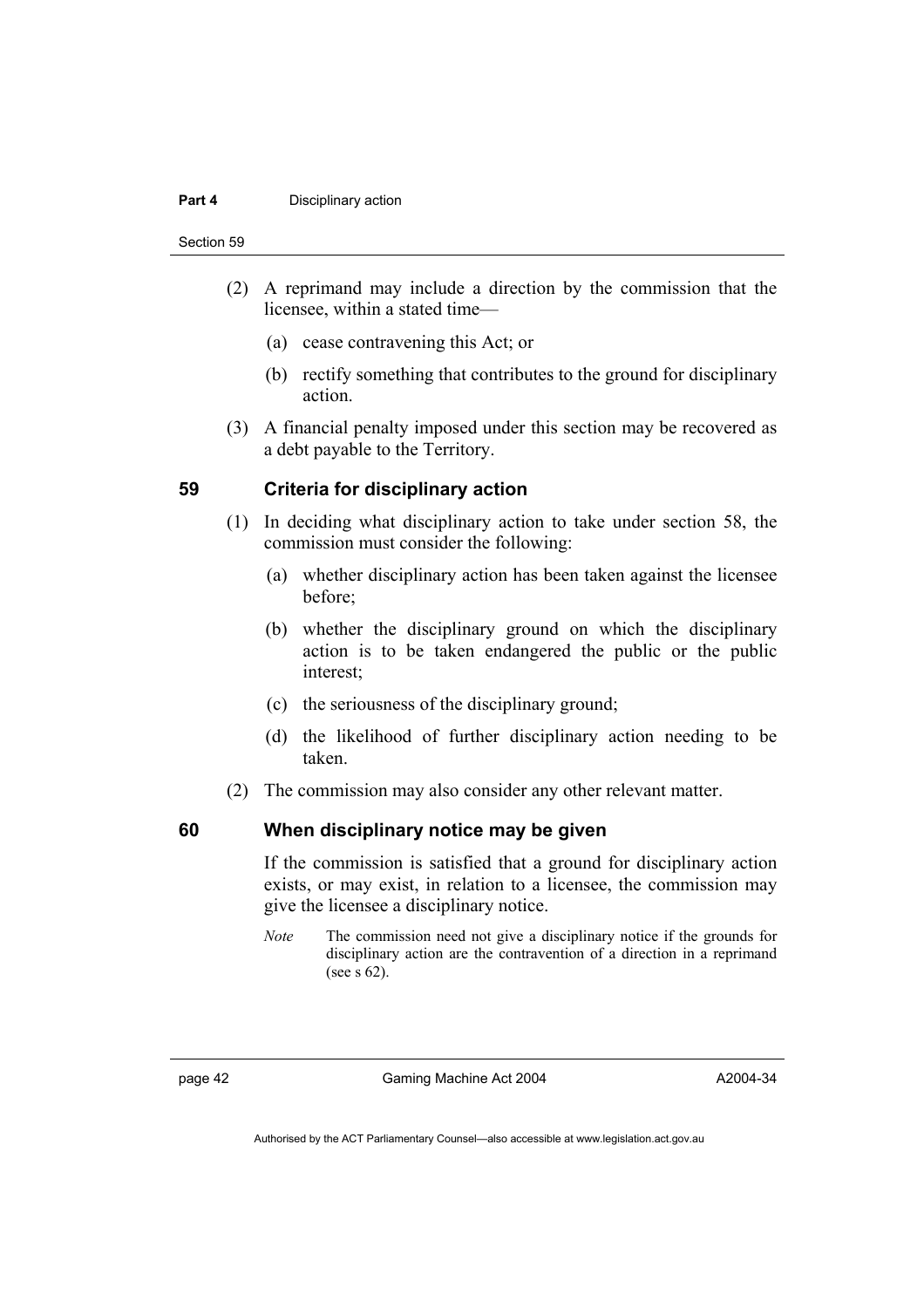# **61 Disciplinary notices**

A notice (a *disciplinary notice*) given to the licensee must—

- (a) state the ground for disciplinary action that caused the notice to be given; and
- (b) tell the licensee that the licensee may, within 3 weeks after the day the licensee is given the notice, give a written response to the commission about the notice.

## **62 Commission may take disciplinary action against licensee**

- (1) This section applies if the commission is satisfied that a licensee has contravened a direction in a reprimand.
- (2) This section also applies if—
	- (a) a licensee has been given a disciplinary notice; and
	- (b) after considering any responses given within the 3-week period in relation to the notice under section 61, the commission is satisfied that a ground for disciplinary action exists in relation to a licensee.
- (3) The commission may take disciplinary action against the licensee.
- (4) To remove any doubt, the disciplinary action may consist of 2 or more of the actions mentioned in section 58.
- (5) Disciplinary action takes effect when the licensee receives written notice of the action, or on a later stated date.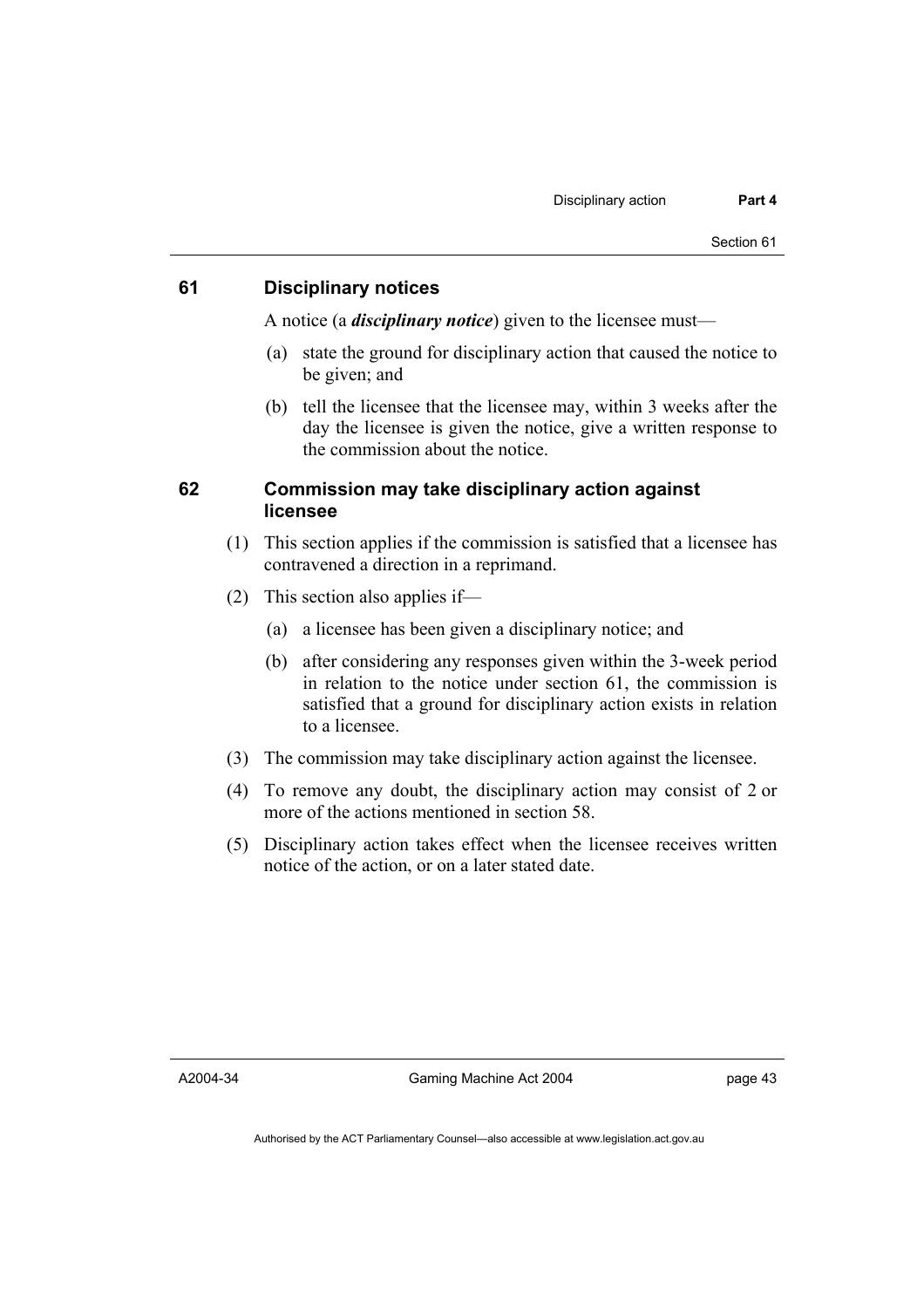#### **Part 4 Disciplinary action**

Section 63

# **63 Suspension of licences because of suspension of general and on licences**

If a general licence or on licence relating to premises to which a gaming machine licence applies is suspended under the *Liquor Act 1975*, the gaming machine licence is suspended by force of this section for the period of suspension of the general licence or on **licence** 

# **64 Cancellation of licences because of cancellation etc of general and on licences**

- (1) If a general licence or on licence relating to premises to which a gaming machine licence applies is not renewed under the *Liquor Act 1975*, the gaming machine licence is cancelled by force of this section.
- (2) If a general licence or on licence relating to premises to which a gaming machine licence applies is cancelled under the *Liquor Act 1975*, the gaming machine licence is cancelled by force of this section.
- (3) However, a licence cancelled under this section is taken to be in force again if the decision to cancel the general or on licence because of which the gaming machine licence was cancelled is reversed on appeal.

# **65 Return of licence on cancellation**

- (1) This section applies if—
	- (a) the commission cancels a person's licence under this part; and
	- (b) the person is given notice of the cancellation.
- (2) This section also applies if—
	- (a) a person's licence is cancelled under section 64 (1); or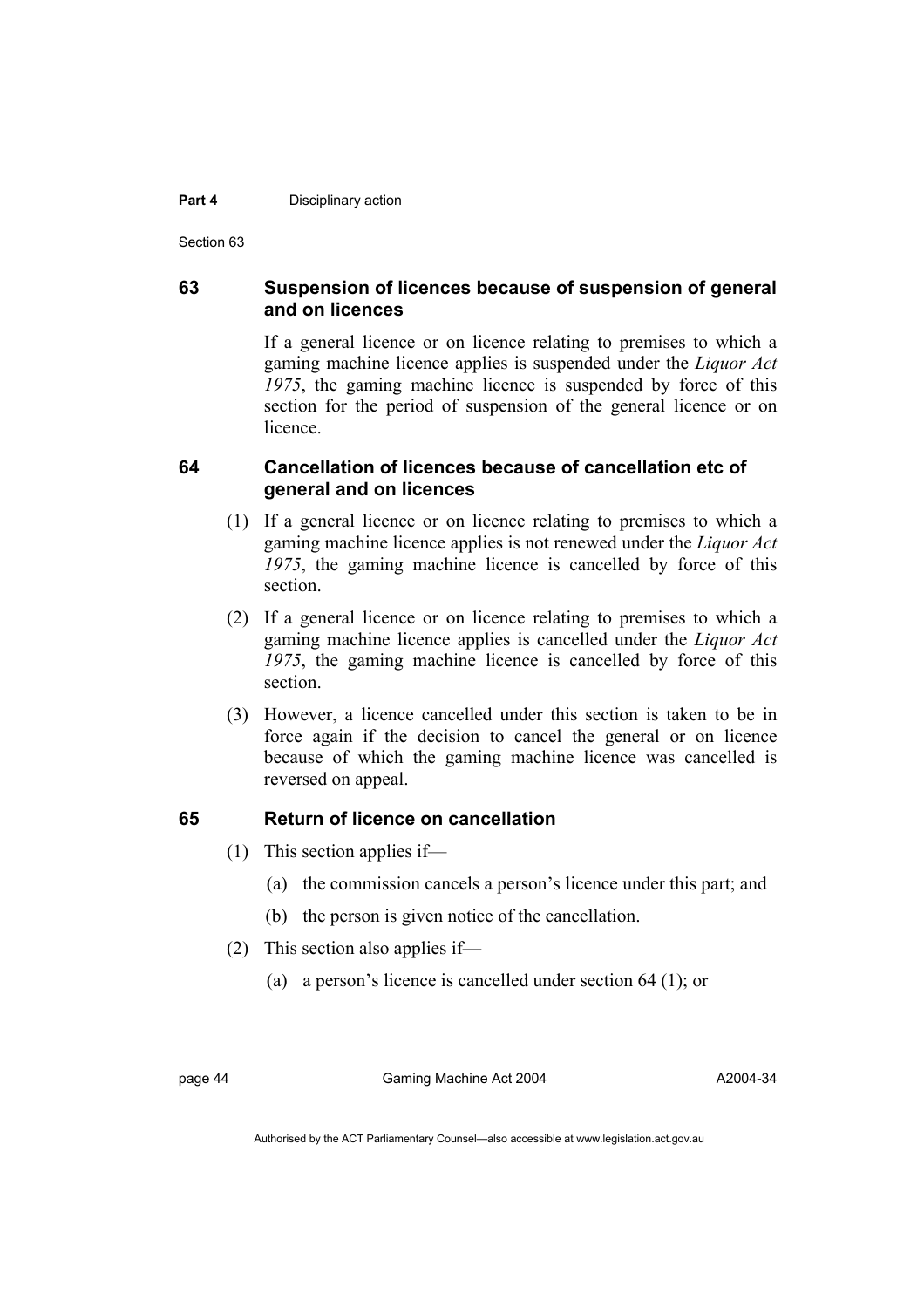- (b) the person's licence is cancelled under section 64 (2) and the person has notice of the cancellation of the person's general or on licence.
- (3) The person must return the licence to the commission as soon as practicable, but in any case not later than 1 week after the day the cancellation under this part takes affect.

Maximum penalty: 50 penalty units.

(4) An offence against this section is a strict liability offence.

A2004-34

Gaming Machine Act 2004

page 45

Authorised by the ACT Parliamentary Counsel—also accessible at www.legislation.act.gov.au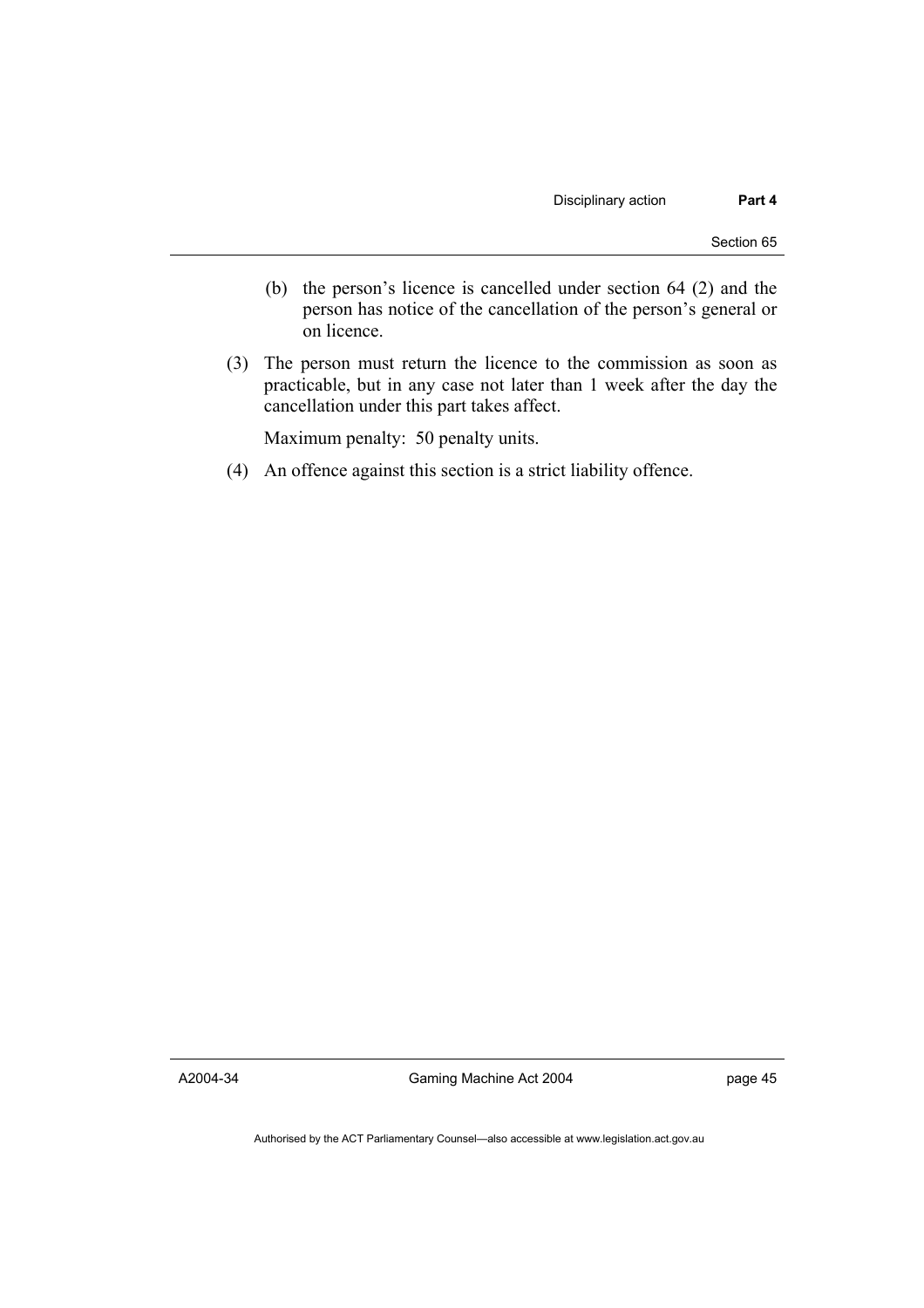#### **Part 5 Centralised monitoring system**

Section 66

# **Part 5 Centralised monitoring system**

#### **66 Meaning of** *centralised monitoring system*

(1) In this Act:

*centralised monitoring system (*or *CMS)* means a system approved in writing by the commission that—

- (a) monitors the operation and performance of approved gaming machines; and
- (b) facilitates the working out and checking for accuracy of tax liability, and the collection of tax, under this Act; and
- (c) can perform other related functions.
- (2) An approval is a notifiable instrument.

*Note* A notifiable instrument must be notified under the Legislation Act.

#### **67 Regulations about CMS**

- (1) The regulations may provide for the approval and operation of a CMS.
- (2) In particular, the regulations may fix a date, or allow the commission to fix a date, by which stated machines must be connected to the CMS.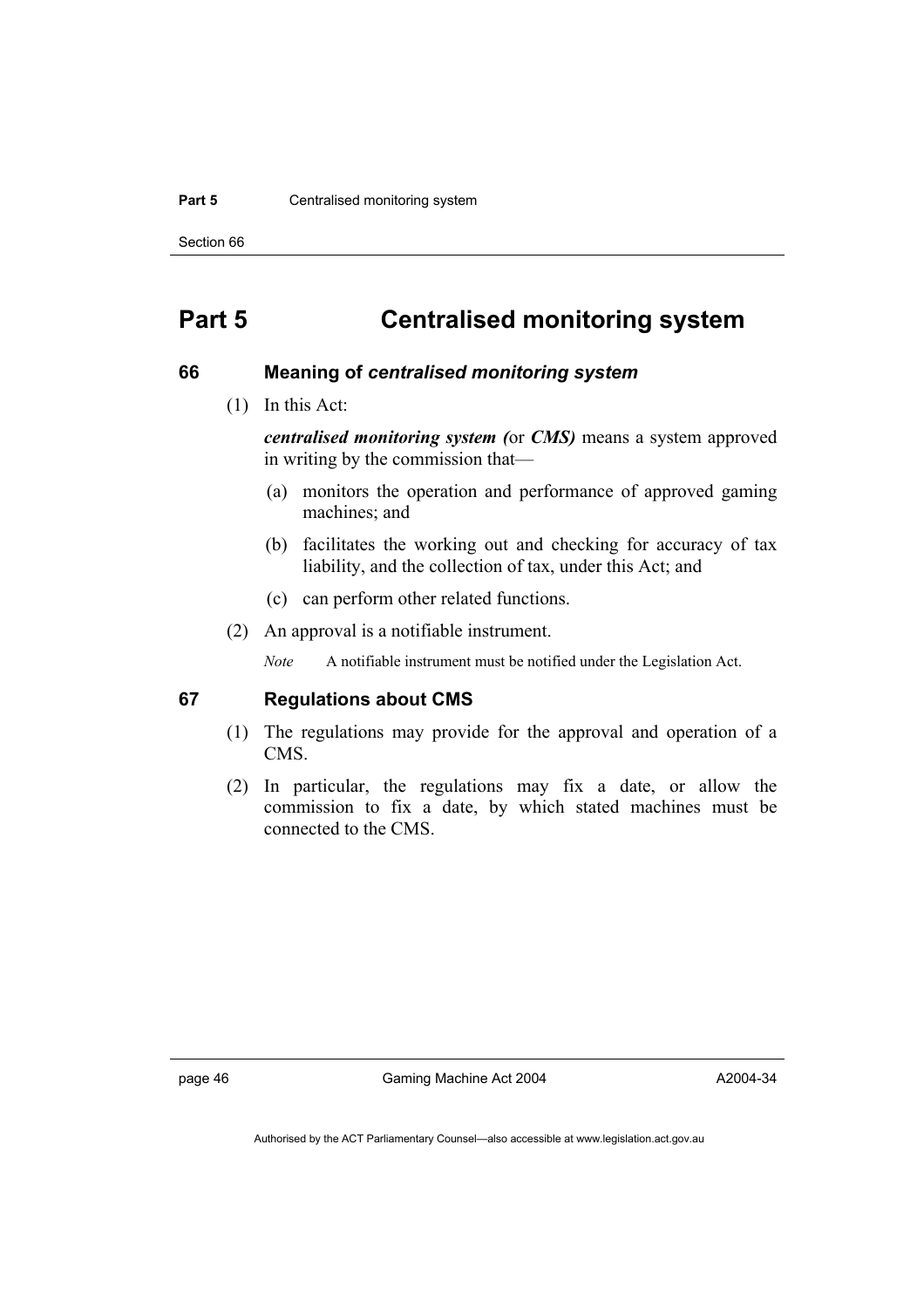# **Part 6 Approval of gaming machines, peripherals, suppliers, technicians and attendants**

# **Division 6.1 Approval of gaming machines and peripheral equipment**

# **68 Meaning of** *peripheral equipment*

#### In this Act:

*peripheral equipment*, for a gaming machine, means equipment, or a device, that is incidental to the basic operation of the gaming machine.

### **Examples**

- 1 note acceptors
- 2 links
- 3 card readers
- 4 ticket readers
- *Note* An example is part of the Act, is not exhaustive and may extend, but does not limit, the meaning of the provision in which it appears (see Legislation Act, s 126 and s 132).

# **69 Approval of gaming machines and peripheral equipment**

- (1) The commission may, in writing, approve—
	- (a) a gaming machine; and
	- (b) any peripheral equipment for the gaming machine.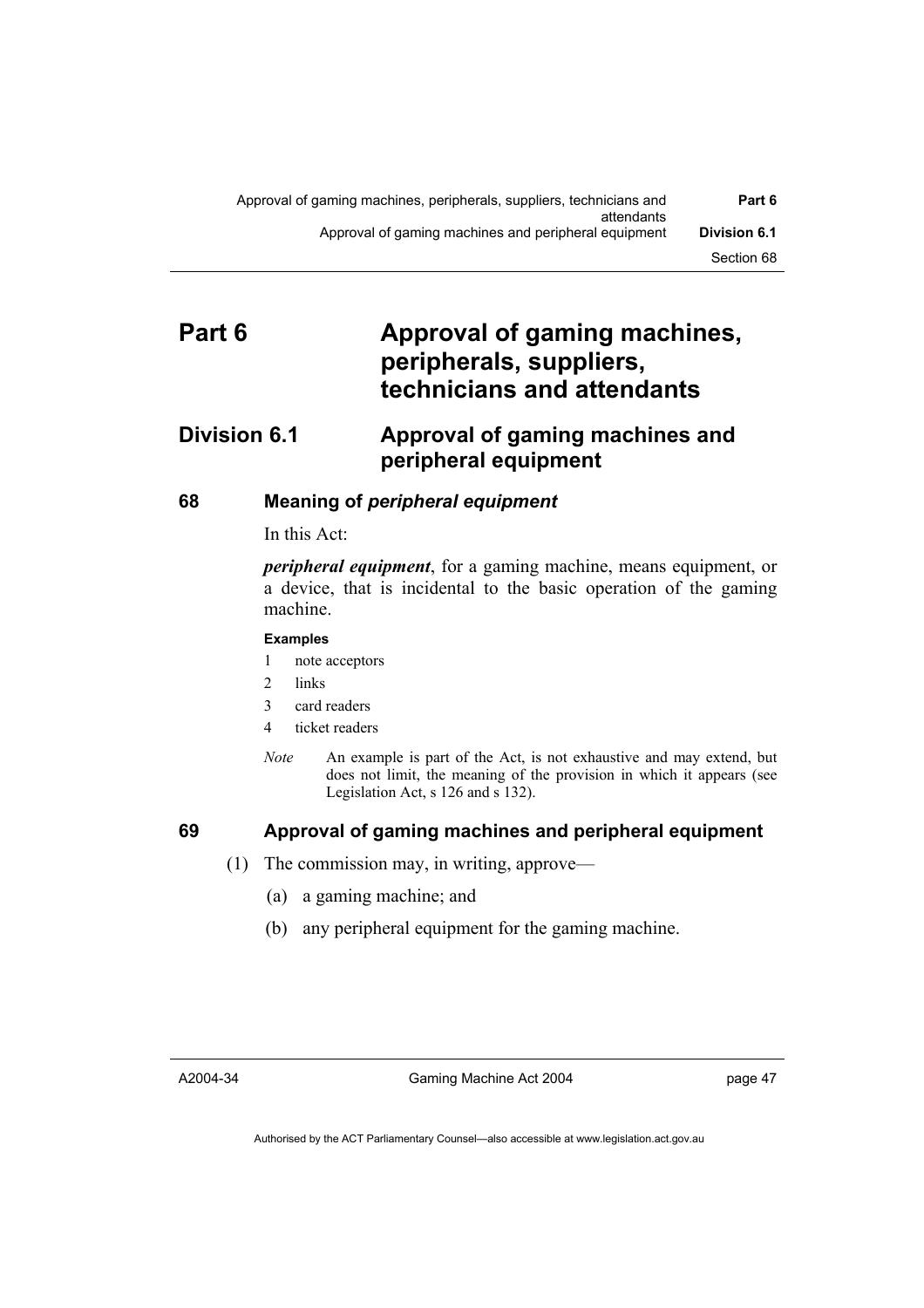| Part 6              | Approval of gaming machines, peripherals, suppliers, technicians and<br>attendants |
|---------------------|------------------------------------------------------------------------------------|
| <b>Division 6.1</b> | Approval of gaming machines and peripheral equipment                               |
| Section 70          |                                                                                    |

- (2) However, the commission must not approve something under subsection (1) unless the commission has considered—
	- (a) the results of a technical evaluation of the gaming machine and any peripheral equipment by an approved entity; and
	- (b) any available research on the consumer protection and harm minimisation implications of the gaming machine or peripheral equipment proposed to be approved.
- (3) The approval of a gaming machine is a notifiable instrument.

*Note* A notifiable instrument must be notified under the Legislation Act.

(4) In this section:

*approved entity* means an entity approved (however described) under a law of a local jurisdiction about gaming machines to undertake technical evaluations for the law.

# **70 Cancellation or suspension of gaming machine and peripheral equipment approval**

- (1) The commission may, in writing, cancel or suspend the approval of a gaming machine or peripheral equipment if—
	- (a) the machine no longer operates as designed; or
	- (b) the machine no longer operates as intended.
- (2) To remove any doubt, if the approval of a machine is cancelled or suspended under this section, it applies to all machines of that kind, whether or not a particular machine is operating as designed or intended.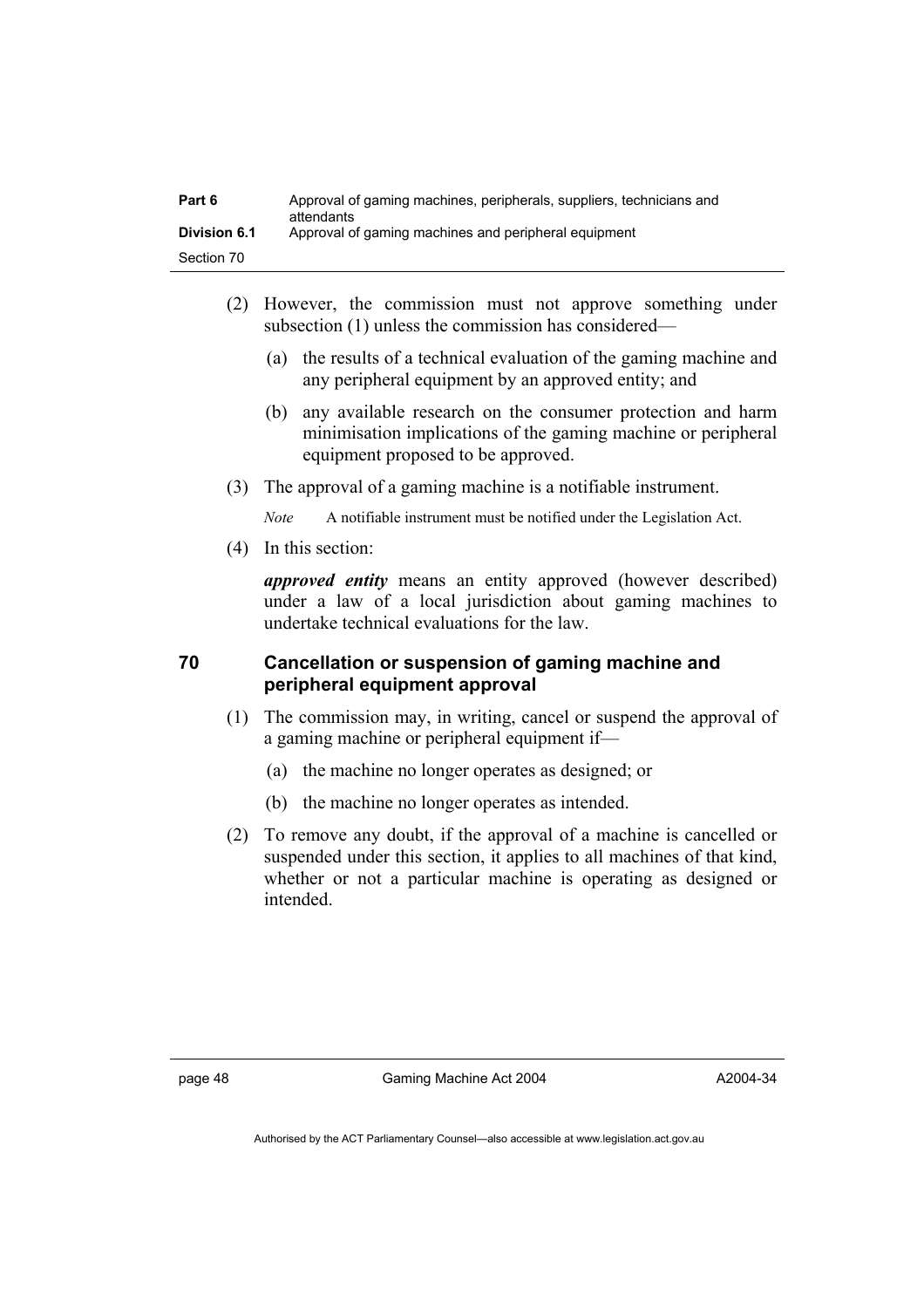| Part 6              | Approval of gaming machines, peripherals, suppliers, technicians and<br>attendants |
|---------------------|------------------------------------------------------------------------------------|
| <b>Division 6.1</b> | Approval of gaming machines and peripheral equipment                               |
| Section 71          |                                                                                    |

#### **Example**

A King of the Thames gaming machine stops operating in accordance with its design. The commission suspends the approval of King of the Thames gaming machines, even though not all King of the Thames gaming machines have stopped operating in accordance with their design.

- *Note* An example is part of the Act, is not exhaustive and may extend, but does not limit, the meaning of the provision in which it appears (see Legislation Act, s 126 and s 132).
- (3) A cancellation or suspension under subsection (1) is a notifiable instrument.
	- *Note* A notifiable instrument must be notified under the Legislation Act.

#### **71 Machine access register**

- (1) A licensee must keep a register (the *machine access register*) for the licensed gaming machines on the licensed premises.
- (2) If a gaming machine on the licensed premises is not working for a reason peculiar to the machine, the machine access register must record when and why the machine is not working.

#### **Examples**

- 1 technical problems peculiar to the machine, not a problem that affects all machines, eg a blackout
- 2 maintenance
- 3 door open for coin filling or removal
- 4 inspection by authorised officer
- *Note* An example is part of the Act, is not exhaustive and may extend, but does not limit, the meaning of the provision in which it appears (see Legislation Act, s 126 and s 132).
- (3) If an approved supplier, approved technician or approved attendant opens or maintains a gaming machine on the licensed premises in any way, whether or not by opening the machine, the person must enter the following details in the machine access register:
	- (a) information that clearly identifies the machine;

A2004-34

Gaming Machine Act 2004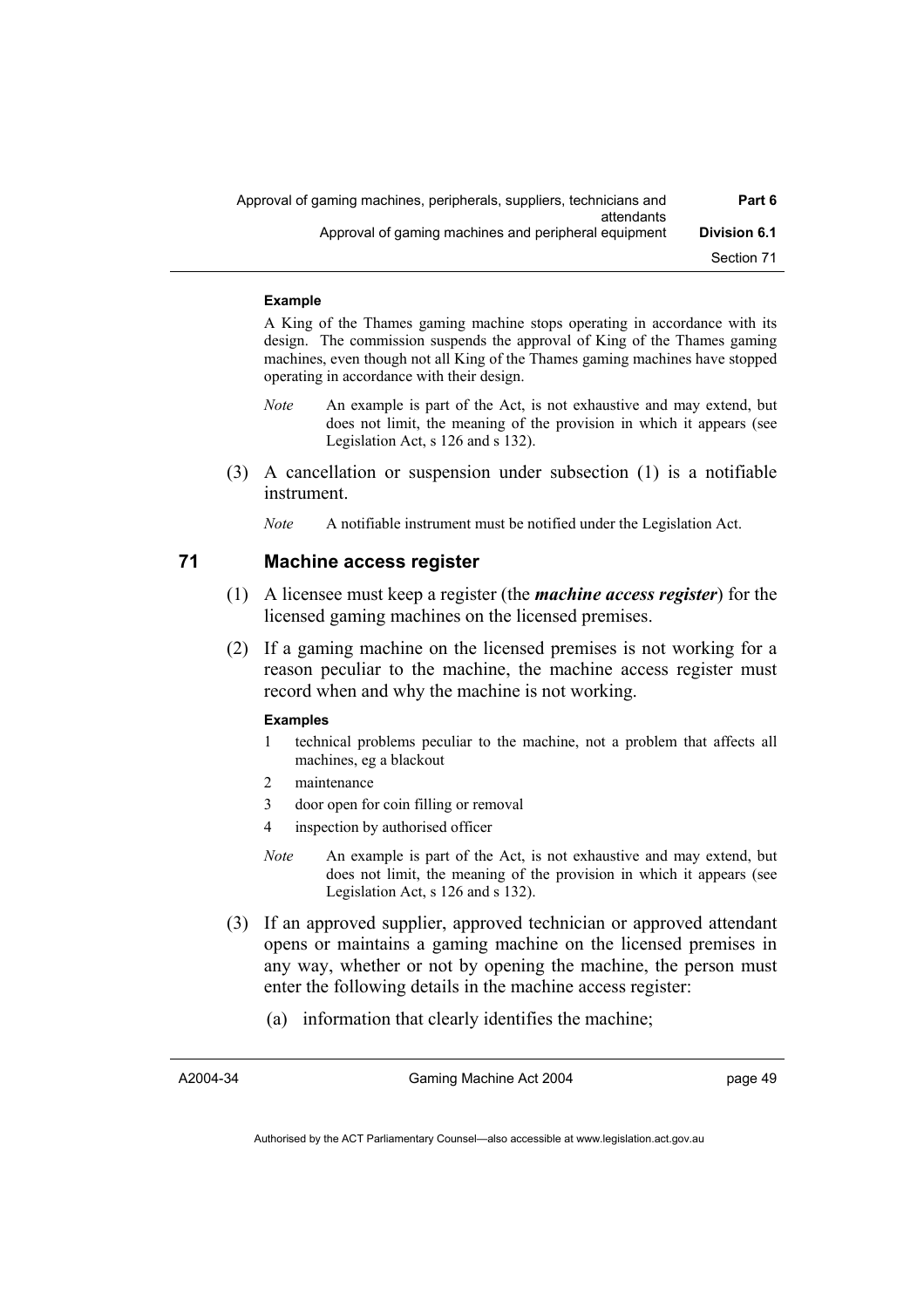| Part 6       | Approval of gaming machines, peripherals, suppliers, technicians and<br>attendants |
|--------------|------------------------------------------------------------------------------------|
| Division 6.2 | Approved suppliers                                                                 |
| Section 72   |                                                                                    |

- (b) the date when the machine was opened, repaired, adjusted or altered;
- (c) if the machine was repaired or adjusted—a description of the repair or adjustment;
- (d) the time when, and reason why, the machine was not working;
- (e) the signature and number of the certificate of approval of the person making the entry;
- (f) any other information required under the regulations.
- (4) A person commits an offence if—
	- (a) the person enters anything in the machine access register; and
	- (b) the person is not an approved supplier, approved technician, approved attendant or authorised person.

Maximum penalty: 10 penalty units.

(5) An offence against subsection (4) is a strict liability offence.

# **Division 6.2 Approved suppliers**

## **72 Application and approval as supplier**

- (1) A person may apply in writing for approval as a supplier.
	- *Note 1* If a form is approved under the Control Act, s 53D for an application, the form must be used.

*Note 2* A fee may be determined under s 177 for this provision.

- (2) The commission may approve the person as a supplier if satisfied that—
	- (a) the person sells, installs or maintains gaming machines, peripheral equipment for gaming machines or systems (including a CMS) designed for use with gaming machines; and

page 50 Gaming Machine Act 2004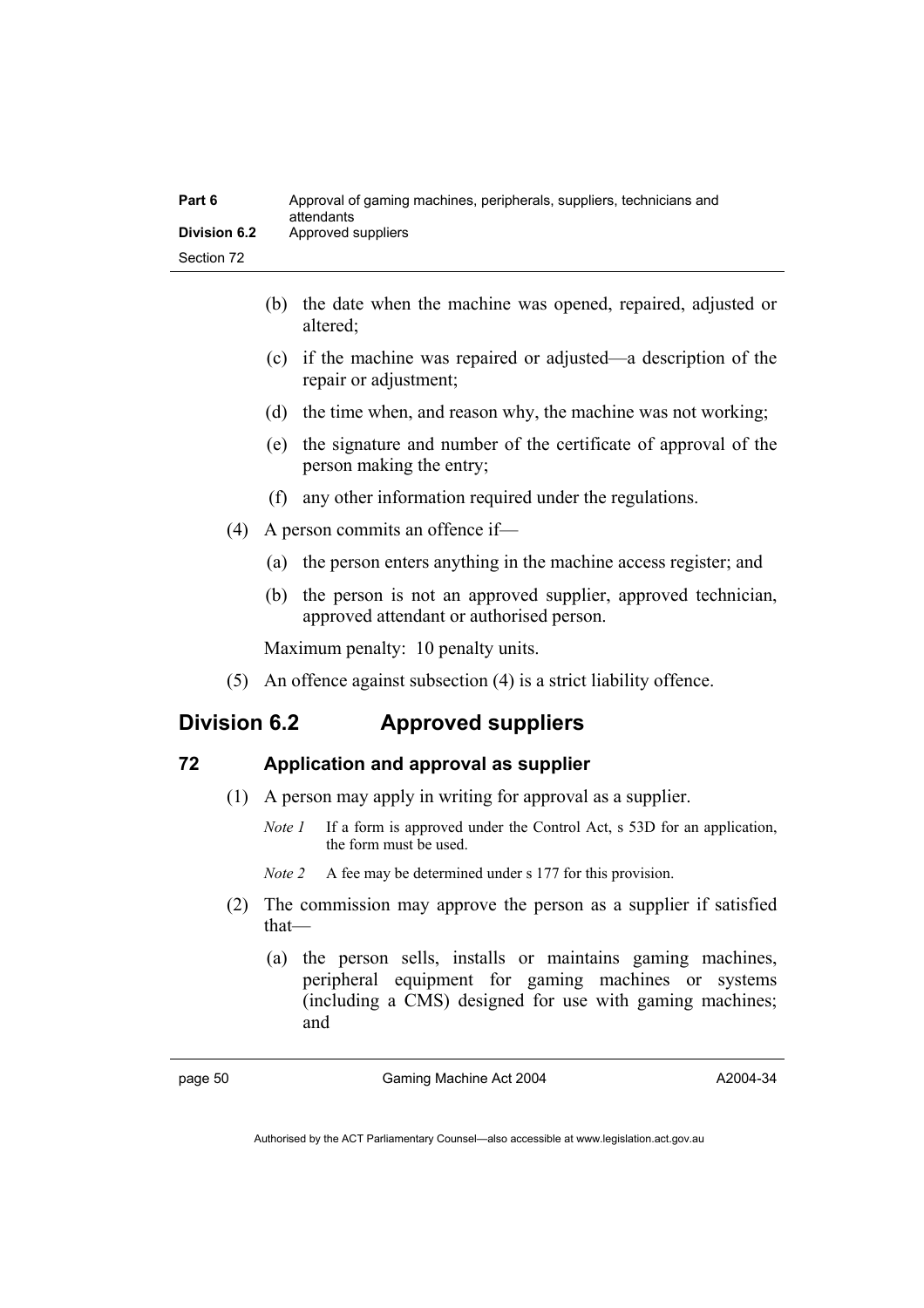| Part 6              | Approval of gaming machines, peripherals, suppliers, technicians and<br>attendants |
|---------------------|------------------------------------------------------------------------------------|
| <b>Division 6.3</b> | Approved technicians                                                               |
| Section 73          |                                                                                    |

- (b) for an individual—the individual is an eligible person; and
- (c) for a corporation—each influential person for the corporation is an eligible person; and
- (d) the person satisfies any other requirement prescribed under the regulations.
- (3) If the commission approves a person as a supplier, the commission must give the person a certificate stating that the person is an approved supplier.

### **73 Giving copy of certificate about approved supplier**

- (1) This section applies if an approved supplier tells the commission, in writing, about the loss, theft or destruction of a certificate given to the person under section 72 (3).
- (2) The commission may, by written notice given to the supplier, require the supplier to give the commission, within a stated period and in a stated form, a statement confirming, and explaining the circumstances of, the loss, theft or destruction.
- (3) If the commission is satisfied that the certificate has been lost, stolen or destroyed, the commission may give a replacement to supplier.

*Note* A fee may be determined under s 177 for this provision.

# **Division 6.3 Approved technicians**

### **74 Application for approval as technician**

- (1) An individual may apply in writing for approval as a technician for 1 or more suppliers.
	- *Note 1* If a form is approved under the Control Act, s 53D for an application, the form must be used.
	- *Note 2* A fee may be determined under s 177 for this provision.

A2004-34

Gaming Machine Act 2004

page 51

Authorised by the ACT Parliamentary Counsel—also accessible at www.legislation.act.gov.au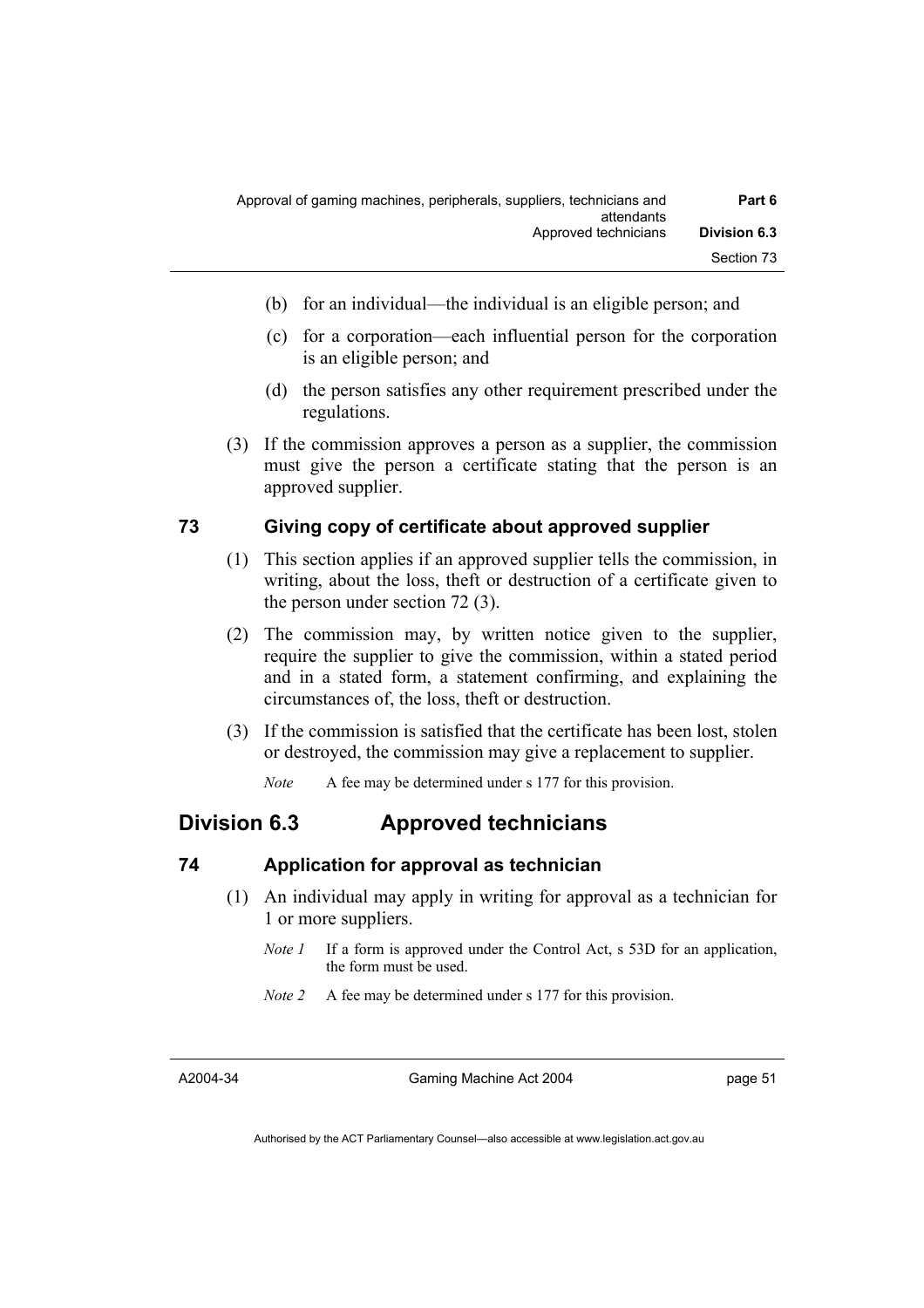| Part 6              | Approval of gaming machines, peripherals, suppliers, technicians and<br>attendants |  |
|---------------------|------------------------------------------------------------------------------------|--|
| <b>Division 6.3</b> | Approved technicians                                                               |  |
| Section 75          |                                                                                    |  |

- (2) The application must be accompanied by—
	- (a) a statement by each approved supplier for which the applicant is applying for approval that—
		- (i) the supplier is satisfied that the applicant is competent to exercise the functions of an approved technician; and
		- (ii) the supplier employs, or has offered to employ, the applicant as a technician; and
	- (b) if the applicant is an approved supplier and is applying for approval to be a technician for his or her own business—a statement to that effect: and
	- (c) an undertaking by the applicant to—
		- (i) ask the police to check the applicant's criminal record using the applicant's fingerprints; and
		- (ii) authorise the police to report the results of the check to the commission; and
	- (d) 4 recent passport-size photographs of the applicant.

#### **75 Approval of technicians**

- (1) The commission may, on application under section 74, approve the applicant as a technician for 1 or more suppliers if satisfied that—
	- (a) the applicant is qualified to exercise the functions of an approved technician; and
	- (b) either—
		- (i) the applicant is employed, or will be employed, by each supplier; or
		- (ii) the applicant is an approved supplier; or
		- (iii) the applicant is employed, or will be employed, by each supplier and is an approved supplier.

page 52 Gaming Machine Act 2004

A2004-34

Authorised by the ACT Parliamentary Counsel—also accessible at www.legislation.act.gov.au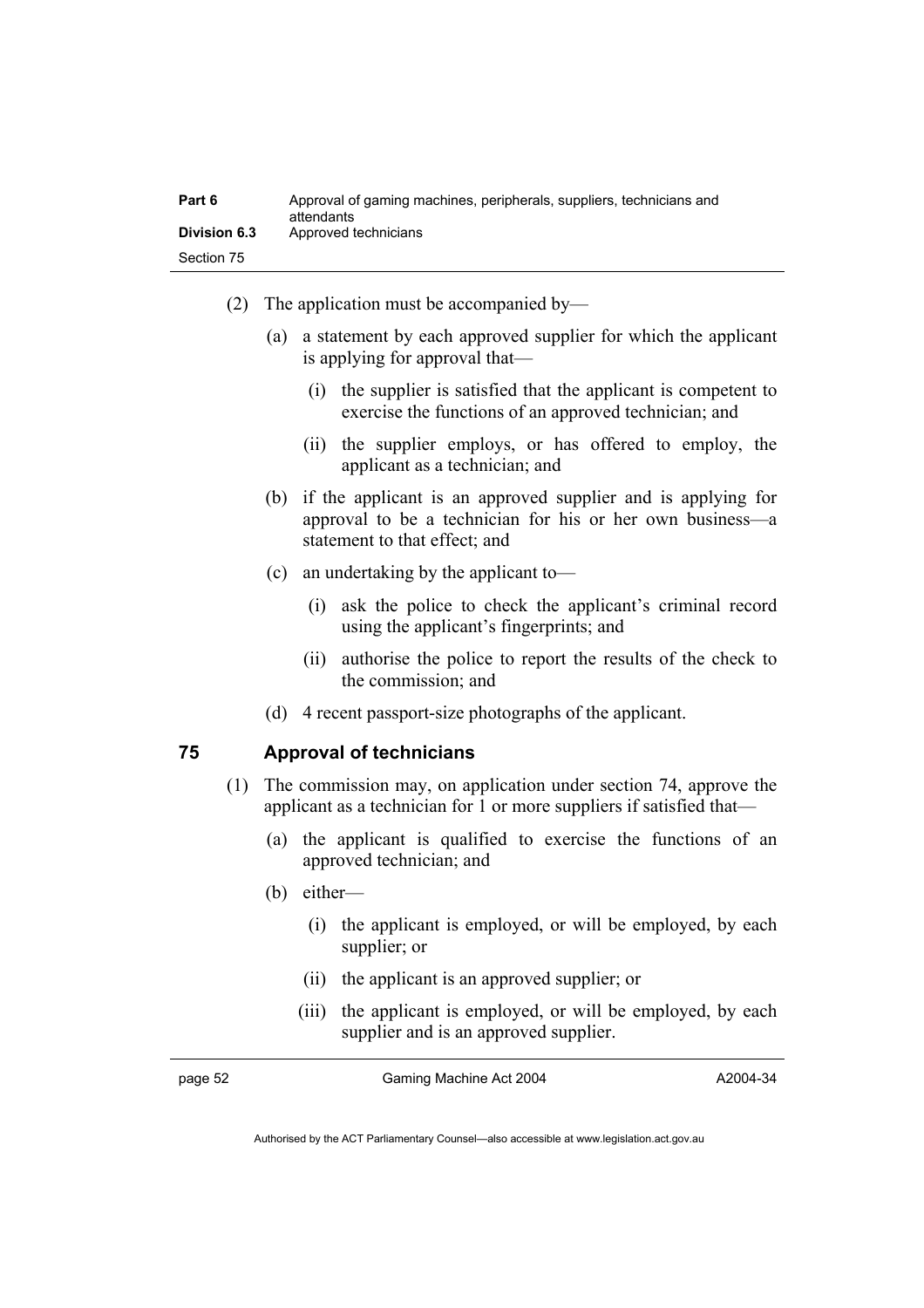- (2) An approval is for 2 years.
- (3) If a short-term approval is in force in relation to the applicant, the approval under this section starts when the short-term approval under section 76 began.

#### **Example**

Jo was given a short-term approval as a technician on 1 January 2005 before the results of her police check came through. Her results were satisfactory and she was approved as a technician on 25 February 2005. Her approval ends on 1 January 2007.

- (4) A person is *qualified* to exercise the functions of an approved technician for a supplier if the person—
	- (a) is an individual; and
	- (b) is competent to maintain gaming machines supplied by the supplier; and
	- (c) is an eligible person; and
	- (d) satisfies any requirement prescribed under the regulations.
- (5) To remove any doubt, an approved supplier may be approved as a technician under this section for themselves as supplier, another supplier or both.

### **76 Short-term approval of technicians**

- (1) This section applies to a person who has applied for approval as a technician if—
	- (a) the commission has not received the results of the police check of the person's criminal record; but
	- (b) the commission would approve the person if the results of the police check did not show that the person was not an eligible person.
- (2) The commission may approve the applicant as a technician.

A2004-34

Gaming Machine Act 2004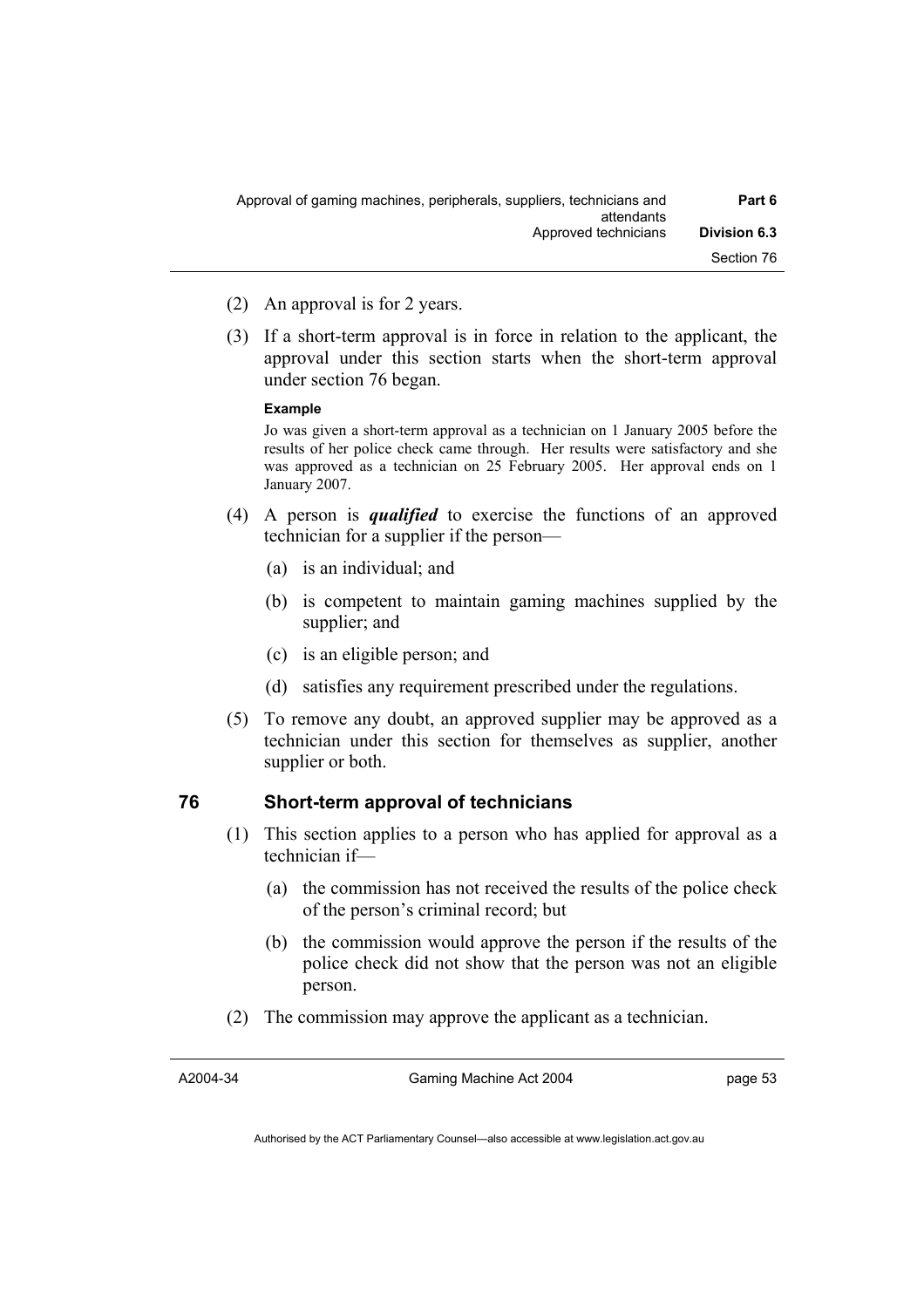| Part 6       | Approval of gaming machines, peripherals, suppliers, technicians and<br>attendants |
|--------------|------------------------------------------------------------------------------------|
| Division 6.3 | Approved technicians                                                               |
| Section 77   |                                                                                    |

 (3) An approval under this section (a *short-term approval*) is for 6 months, and cannot be renewed.

### **77 Ending short-term approvals**

- (1) This section applies to a person if—
	- (a) the person has a short-term approval as a technician; and
	- (b) the commission receives the results of the police check of the person's criminal record; and
	- (c) after considering the results of the police check, the commission is satisfied that the person is not an eligible person.
- (2) The commission must, by written notice given to the technician—
	- (a) refuse the person's application for approval as a technician; and
	- (b) cancel the person's short-term approval as a technician.

### **78 Transfer etc of technician's approval**

- (1) On written application by an approved technician, the commission may—
	- (a) approve the technician for another supplier (the *new supplier*); or
	- (b) transfer the approval of the technician from 1 supplier to another (the *new supplier*).
	- *Note 1* If a form is approved under the Control Act, s 53D for an application, the form must be used.
	- *Note 2* A fee may be determined under s 177 for this provision.
- (2) The application must be accompanied by a written statement by the new supplier stating that the supplier employs, or has offered to employ, the applicant as a technician.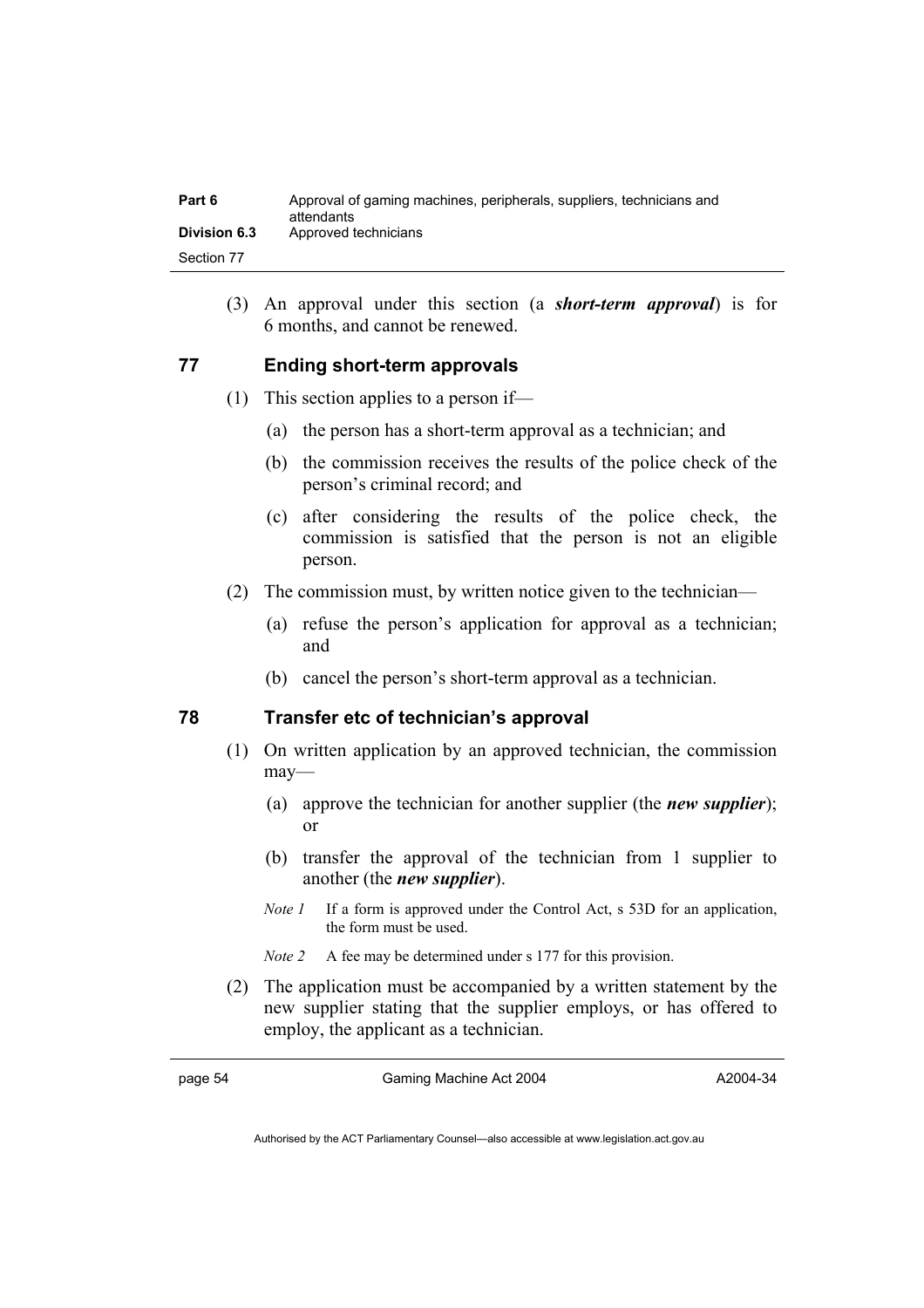| Part 6              | Approval of gaming machines, peripherals, suppliers, technicians and<br>attendants |
|---------------------|------------------------------------------------------------------------------------|
| <b>Division 6.3</b> | Approved technicians                                                               |
| Section 79          |                                                                                    |

## **79 Cancellation etc of technician's approval**

- (1) This section applies if—
	- (a) the commission stops being satisfied that an approved technician is qualified to exercise the functions of an approved technician for each supplier for whom the technician is approved; or
	- (b) the approved technician is not an approved supplier and is not employed by an approved supplier; or
	- (c) the commission is satisfied that the technician has contravened this Act.
- (2) The commission may, by written notice given to the approved technician—
	- (a) cancel the technician's approval; or
	- (b) suspend the technician's approval; or
	- (c) reprimand the technician.
- (3) In considering whether to take action under this section, the commission must consider the following:
	- (a) whether action has been taken against the approved technician under this section before;
	- (b) the seriousness of any contravention of this Act;
	- (c) the likelihood of further action needing to be taken against the technician;
	- (d) the public benefit of technicians being regulated under this Act.
- (4) The commission may also consider any other relevant matter.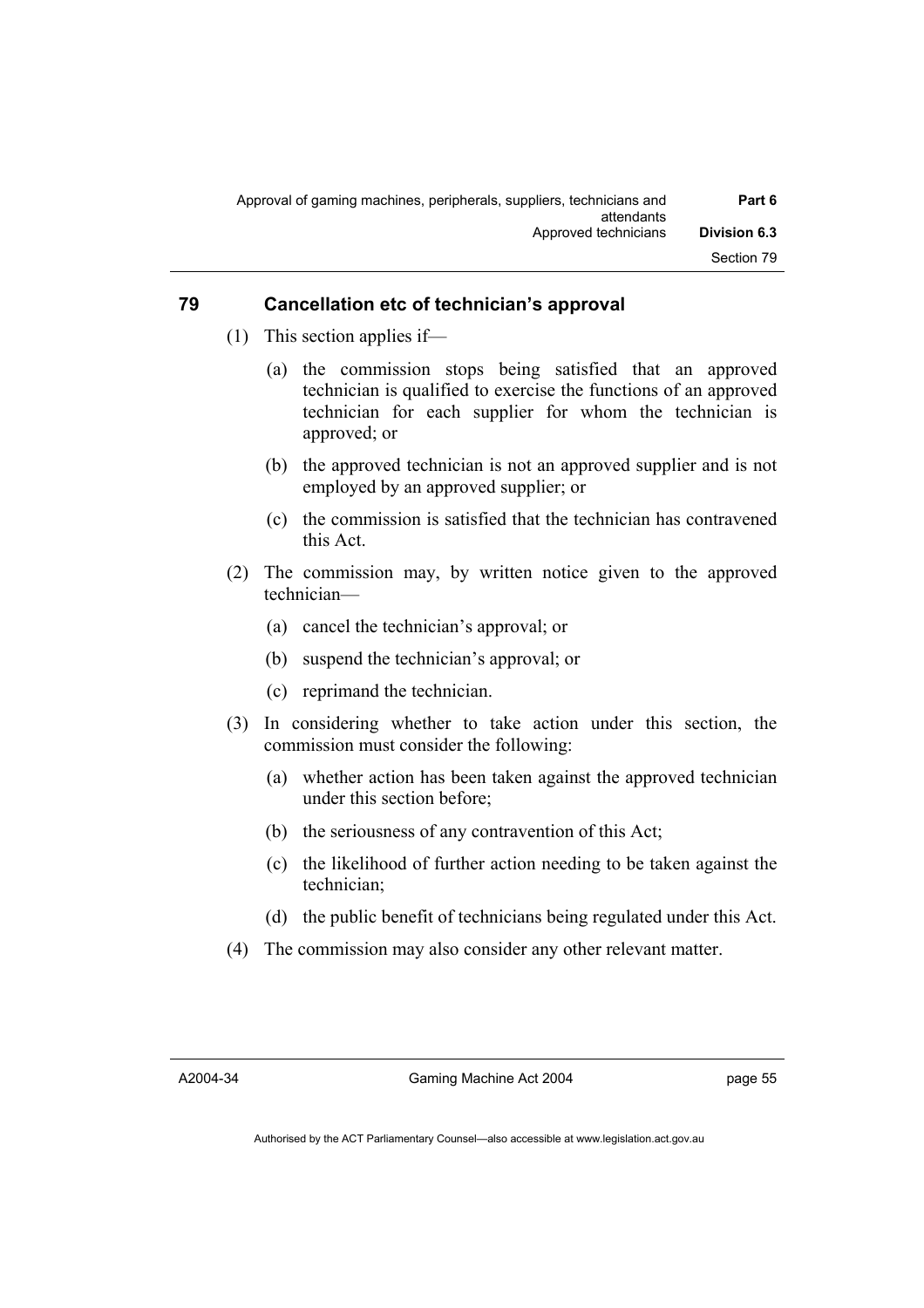| Part 6              | Approval of gaming machines, peripherals, suppliers, technicians and<br>attendants |
|---------------------|------------------------------------------------------------------------------------|
| <b>Division 6.3</b> | Approved technicians                                                               |
| Section 80          |                                                                                    |

(5) In this section:

*approved supplier*—a person is not an *approved supplier* if the person's approval as a supplier is suspended.

*qualified*, to exercise the functions of an approved technician—see section 75 (4).

### **80 Certificates and identity cards for approved technicians**

- (1) This section applies if the commission approves a technician under section 75 (Approval of technicians) or section 76 (Short-term approval of technicians).
- (2) The commission must give—
	- (a) a certificate (the technician's *approval certificate*) to each approved supplier for the technician containing details of the approval; and
	- (b) an identity card to the approved technician containing details of the approval.

# **81 Giving copy of certificate about approved technician or identity card**

- (1) This section applies if an approved supplier or approved technician tells the commission, in writing, about the loss, theft or destruction of a certificate or identity card given to the person under section 80.
- (2) The commission may, by written notice given to the person, require the person to give the commission, within a stated period and in a stated form, a statement confirming, and explaining the circumstances of, the loss, theft or destruction.
- (3) If the commission is satisfied that the certificate or identity card has been lost, stolen or destroyed, the commission may give a replacement to the person.

*Note* A fee may be determined under s 177 for this provision.

page 56 Gaming Machine Act 2004

A2004-34

Authorised by the ACT Parliamentary Counsel—also accessible at www.legislation.act.gov.au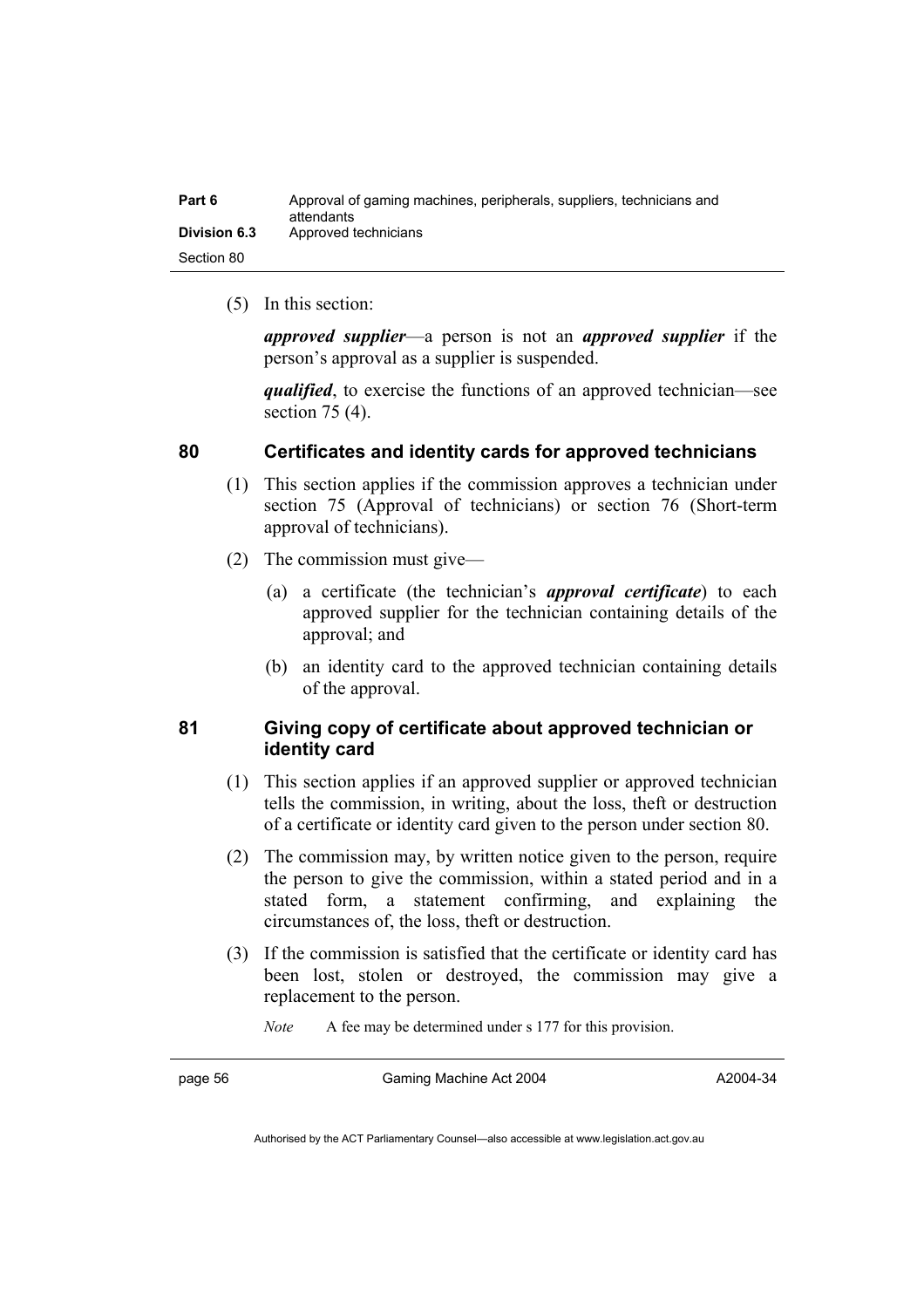| Part 6              | Approval of gaming machines, peripherals, suppliers, technicians and<br>attendants |
|---------------------|------------------------------------------------------------------------------------|
| <b>Division 6.3</b> | Approved technicians                                                               |
| Section 82          |                                                                                    |

# **82 Notice by supplier if technician no longer employed**

- (1) This section applies if—
	- (a) a supplier is the supplier for an approved technician; and
	- (b) the supplier stops employing the technician.
- (2) The supplier must tell the commission in writing that the supplier no longer employs the technician within 1 week after the day the supplier stops employing the technician.

Maximum penalty: 5 penalty units.

(3) An offence against this section is a strict liability offence.

# **83 Return of approval certificates and identity cards for approved technicians**

- (1) This section applies if—
	- (a) a technician's approval expires or is cancelled or suspended; or
	- (b) a technician stops working for an approved supplier.
- (2) The supplier must return the technician's approval certificate to the commission within 1 week after—
	- (a) the day the technician's approval expires; or
	- (b) the day the technician is given notice of the cancellation or suspension; or
	- (c) the day the approved technician stops working for the supplier.

Maximum penalty: 5 penalty units.

- (3) The technician must return the technician's identity card to the commission within 1 week after—
	- (a) the day the technician's approval expires; or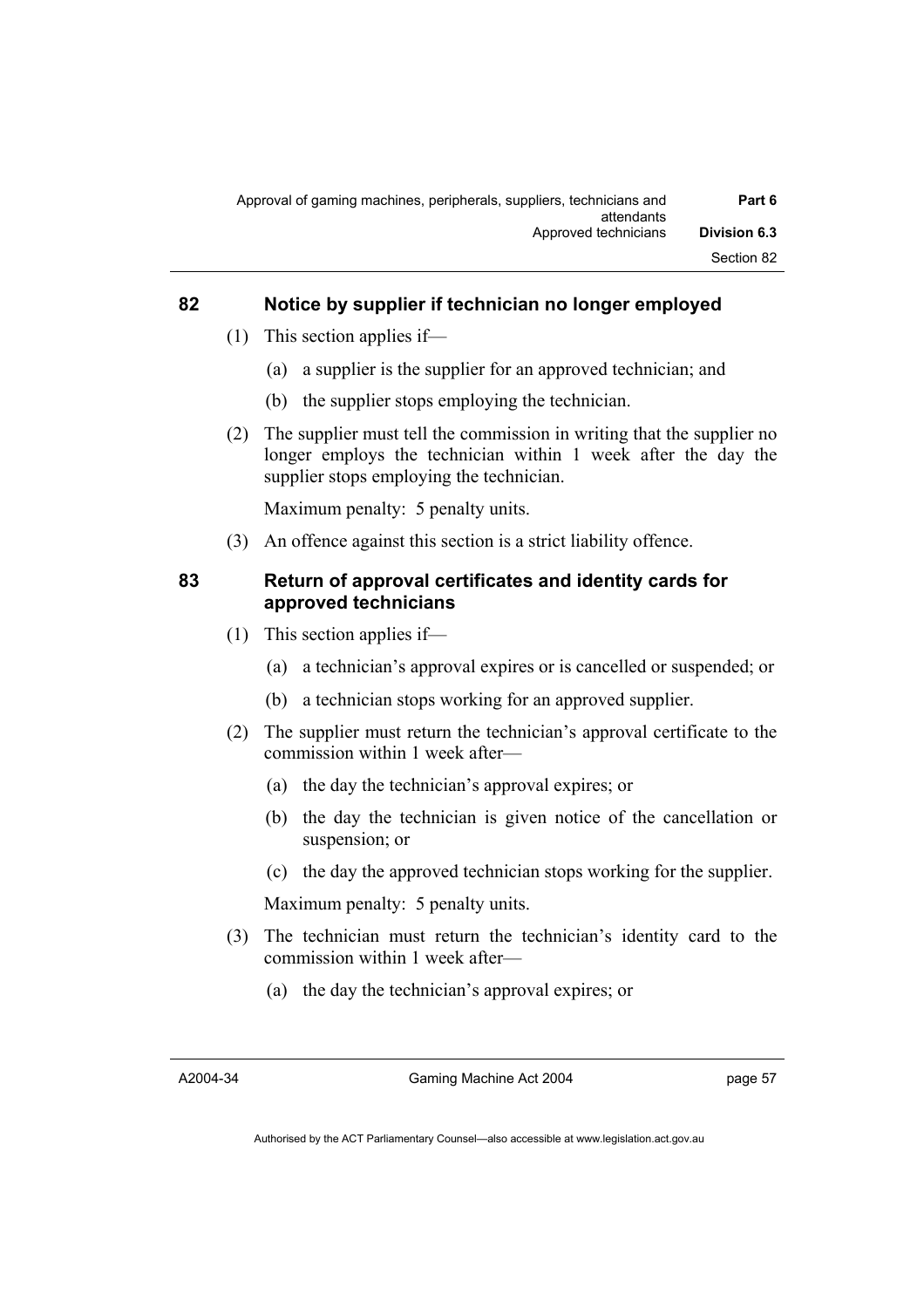| Part 6              | Approval of gaming machines, peripherals, suppliers, technicians and<br>attendants |
|---------------------|------------------------------------------------------------------------------------|
| <b>Division 6.3</b> | Approved technicians                                                               |
| Section 84          |                                                                                    |

- (b) the day the technician is given notice of the cancellation or suspension; or
- (c) the day the technician no longer works for at least 1 supplier.

Maximum penalty: 5 penalty units.

(4) Strict liability applies to an offence against this section.

### **84 Renewal of technician's approval**

 (1) An approved technician may apply to the commission for renewal of his or her approval no later than 1 month, and no earlier than 3 months, before the approval expires.

- (2) The application must be accompanied by an undertaking by the applicant to—
	- (a) ask the police to check the applicant's criminal record using the applicant's fingerprints; and
	- (b) authorise the police to report the results of the check to the commission.
- (3) On application under this section, the commission must renew the approval if satisfied that it would approve the applicant if the application were an application for initial approval.
- (4) The renewal of the approval begins on the day after the approval being renewed expires.
- (5) An approval that is suspended may be renewed, but the renewed approval is suspended until the end of the suspension.

*Note* If a form is approved under the Control Act, s 53D for an application, the form must be used.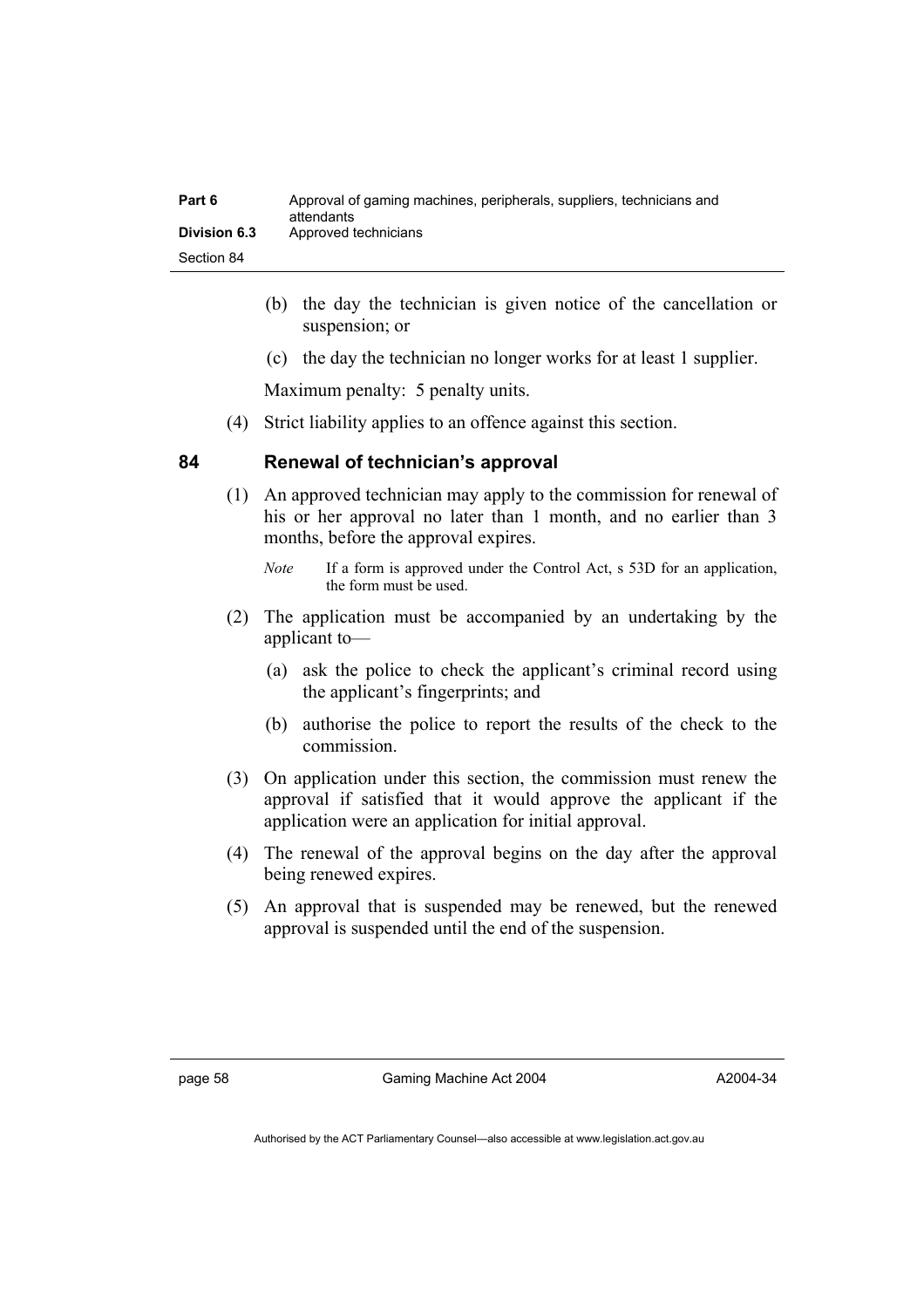# **Division 6.4 Approved attendants**

# **85 Application for approval as attendant**

- (1) An individual may apply in writing for approval as an attendant for 1 or more licensees.
	- *Note 1* If a form is approved under the Control Act, s 53D for an application, the form must be used.
	- *Note 2* A fee may be determined under s 177 for this provision.
- (2) The application must be accompanied by—
	- (a) a statement from each licensee stating that the licensee employs, or has offered to employ, the applicant as an attendant; and
	- (b) an undertaking by the applicant to—
		- (i) ask the police to check the applicant's criminal record using the applicant's fingerprints; and
		- (ii) authorise the police to report the results of the check to the commission; and
	- (c) 4 recent passport-size photographs of the applicant.

# **86 Approval of attendants**

- (1) The commission may, on application under section 85, approve the applicant as an attendant for 1 or more licensees if satisfied that—
	- (a) the applicant is an eligible person; and
	- (b) the applicant is employed, or will be employed, by each licensee.
- (2) An approval is for 2 years.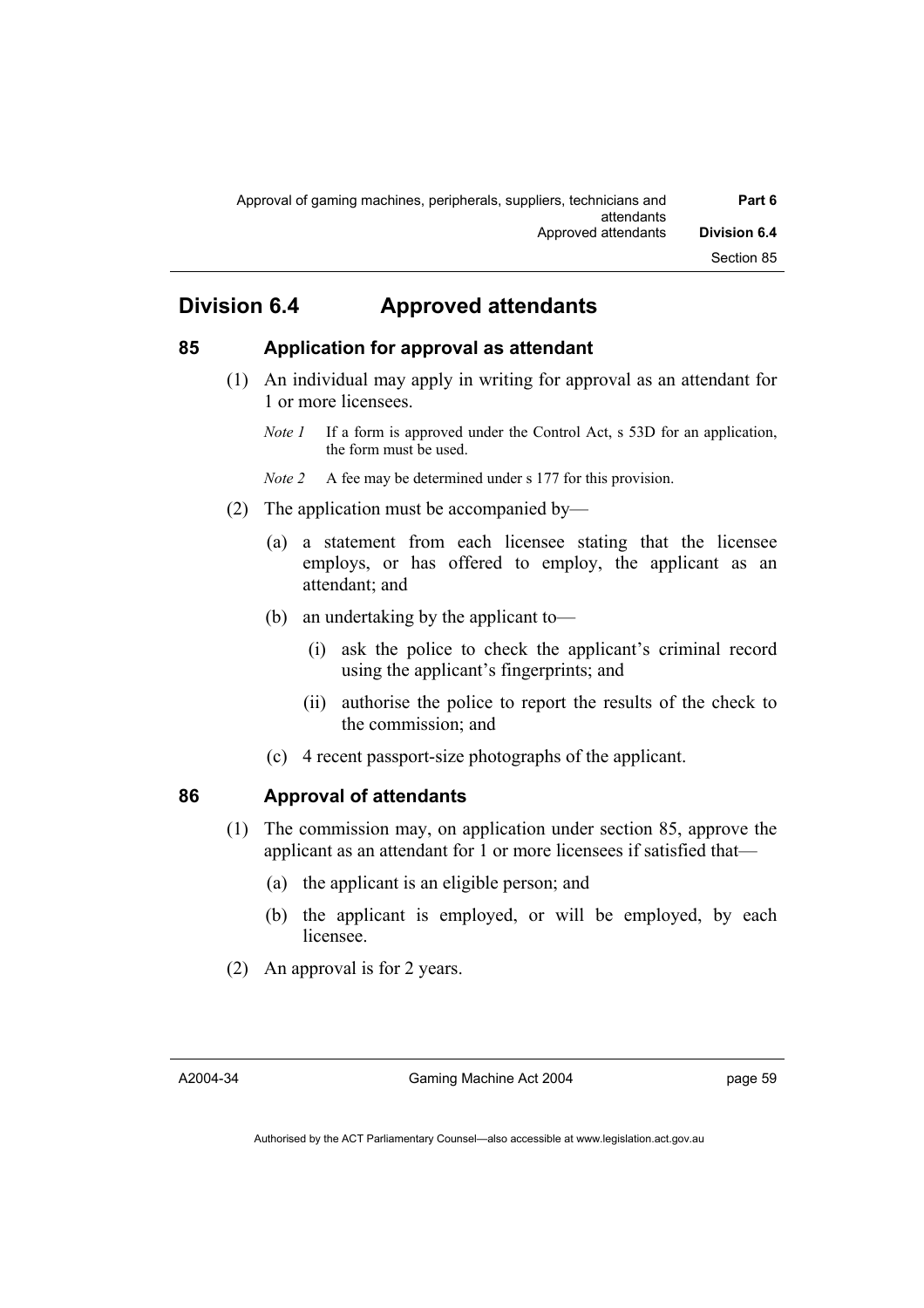| Part 6              | Approval of gaming machines, peripherals, suppliers, technicians and<br>attendants |
|---------------------|------------------------------------------------------------------------------------|
| <b>Division 6.4</b> | Approved attendants                                                                |
| Section 87          |                                                                                    |

 (3) If a short-term approval is in force in relation to the applicant, the approval under this section starts when the short-term approval under section 87 began.

#### **Example**

Joe was given a short-term approval as an attendant on 1 January 2005 before the results of his police check came through. His results were satisfactory and he was approved as an attendant on 25 February 2005. His approval ends on 1 January 2007.

### **87 Short-term approval of attendants**

- (1) This section applies to a person who has applied for approval as an attendant if—
	- (a) the commission has not received the results of the police check of the person's criminal history; but
	- (b) the commission would approve the person if the results of the police check did not show that the person was not an eligible person.
- (2) The commission may approve the applicant as an attendant.
- (3) An approval under this section (a *short-term approval*) is for 6 months, and cannot be renewed.

### **88 Ending short-term approvals**

- (1) This section applies to a person if—
	- (a) the person has a short-term approval as an attendant; and
	- (b) the commission receives the results of the police check of the person's criminal history; and
	- (c) after considering the results of the police check, the commission is satisfied that the person is not an eligible person.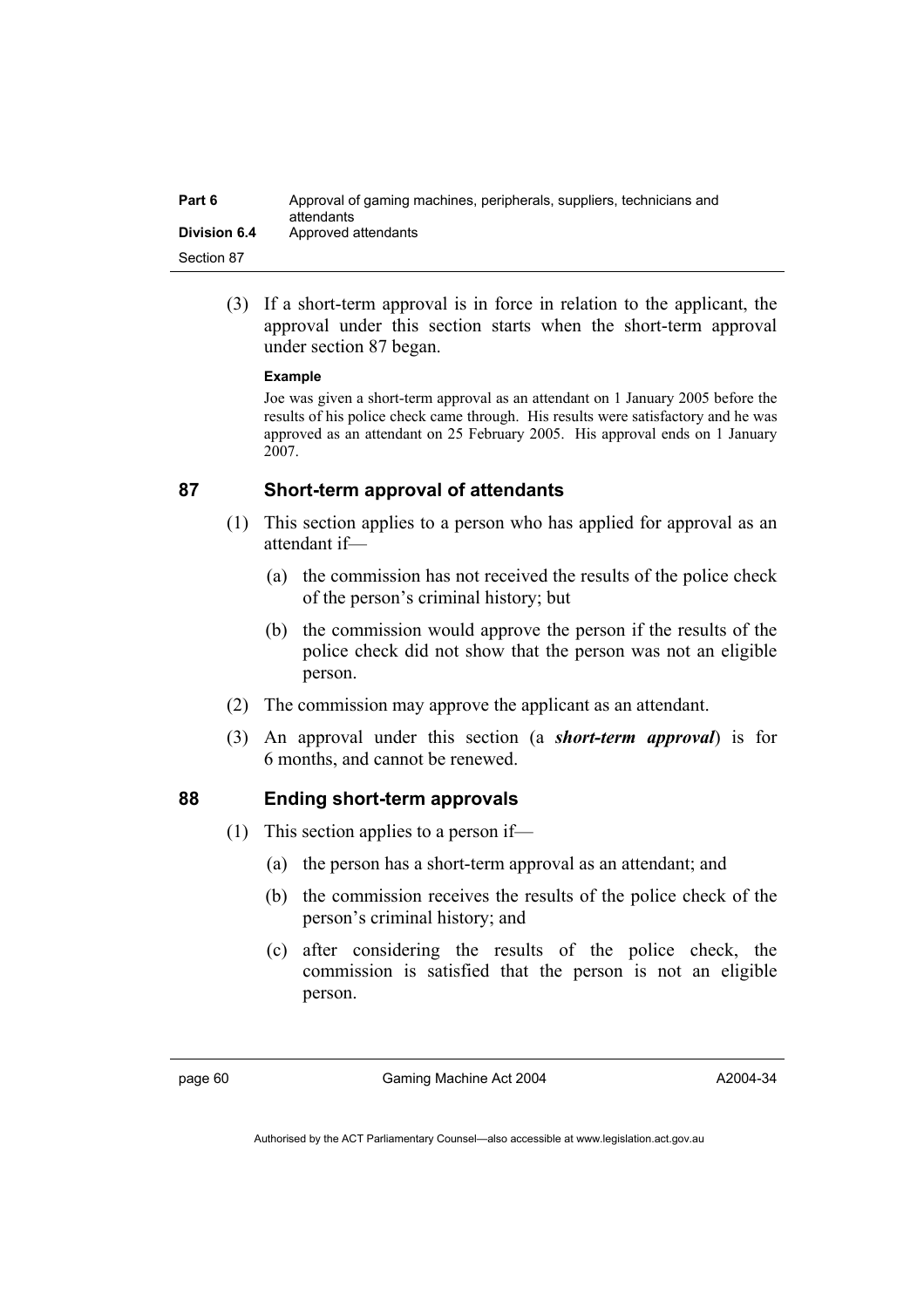| Part 6              | Approval of gaming machines, peripherals, suppliers, technicians and<br>attendants |  |
|---------------------|------------------------------------------------------------------------------------|--|
| <b>Division 6.4</b> | Approved attendants                                                                |  |
| Section 89          |                                                                                    |  |

- (2) The commission must, by written notice given to the person—
	- (a) refuse the person's application for approval as an attendant; and
	- (b) cancel the person's short-term approval as an attendant.

**89 Transfer etc of attendant's approval** 

- (1) On written application by an approved attendant, the commission may—
	- (a) approve the attendant for another licensee (the *new licensee*); or
	- (b) transfer the approval of the attendant from 1 licensee to another (the *new licensee*).
	- *Note 1* If a form is approved under the Control Act, s 53D for an application, the form must be used.

*Note 2* A fee may be determined under s 177 for this provision.

 (2) The application must be accompanied by a written statement by the new licensee stating that the licensee employs, or has offered to employ, the applicant as an attendant.

# **90 Suspension of attendant's approval for short-term unemployment**

On written application by an approved attendant, the commission may suspend the attendant's approval for up to 3 months from the day the application is given to the commission if the attendant is not employed by a licensee.

# **91 Cancellation etc of attendant's approval**

- (1) This section applies if—
	- (a) the commission stops being satisfied that an approved attendant is an eligible person; or

A2004-34

Gaming Machine Act 2004

page 61

Authorised by the ACT Parliamentary Counsel—also accessible at www.legislation.act.gov.au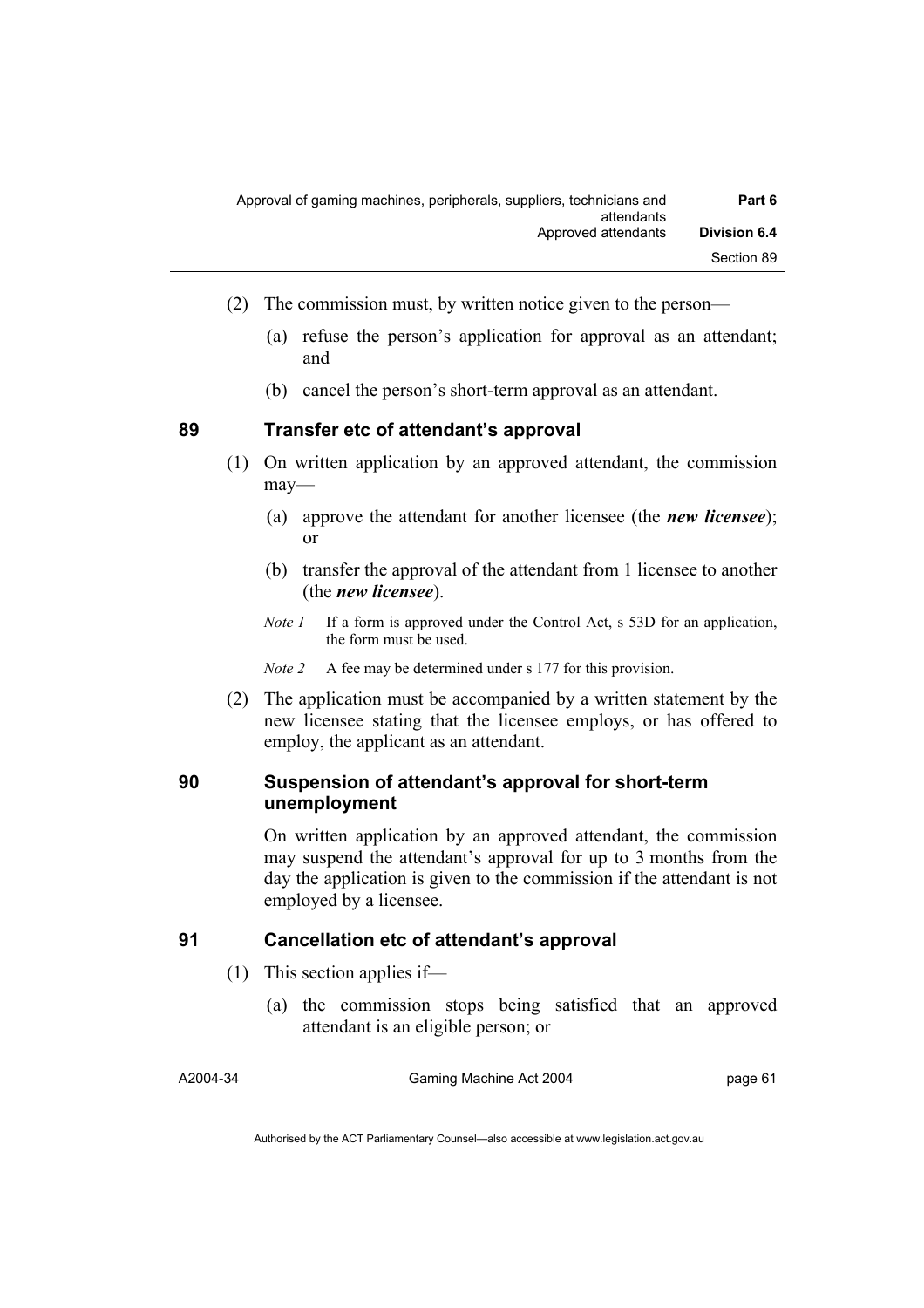| Part 6       | Approval of gaming machines, peripherals, suppliers, technicians and<br>attendants |
|--------------|------------------------------------------------------------------------------------|
| Division 6.4 | Approved attendants                                                                |
| Section 92   |                                                                                    |

- (b) the attendant is not employed by a licensee and his or her approval is not suspended under section 90; or
- (c) the commission is satisfied that the attendant has contravened this Act.
- (2) The commission may, by written notice to the approved attendant—
	- (a) cancel the attendant's approval; or
	- (b) suspend the attendant's approval; or
	- (c) reprimand the attendant.
- (3) In considering whether to take action under this section, the commission must consider the following:
	- (a) whether action has been taken against the approved attendant under this section before;
	- (b) the seriousness of any contravention of this Act;
	- (c) the likelihood of further action needing to be taken against the attendant;
	- (d) the public benefit of attendants being regulated under this Act.
- (4) The commission may also consider any other relevant matter.

# **92 Certificates for approved attendants**

- (1) This section applies if the commission approves an attendant under section 86 (Approval of attendants) or section 87 (Short-term approval of attendants).
- (2) The commission must give—
	- (a) a certificate (the attendant's *approval certificate*) containing details of the approval to the attendant; and
	- (b) a copy of the certificate to each licensee for the attendant.

page 62 Gaming Machine Act 2004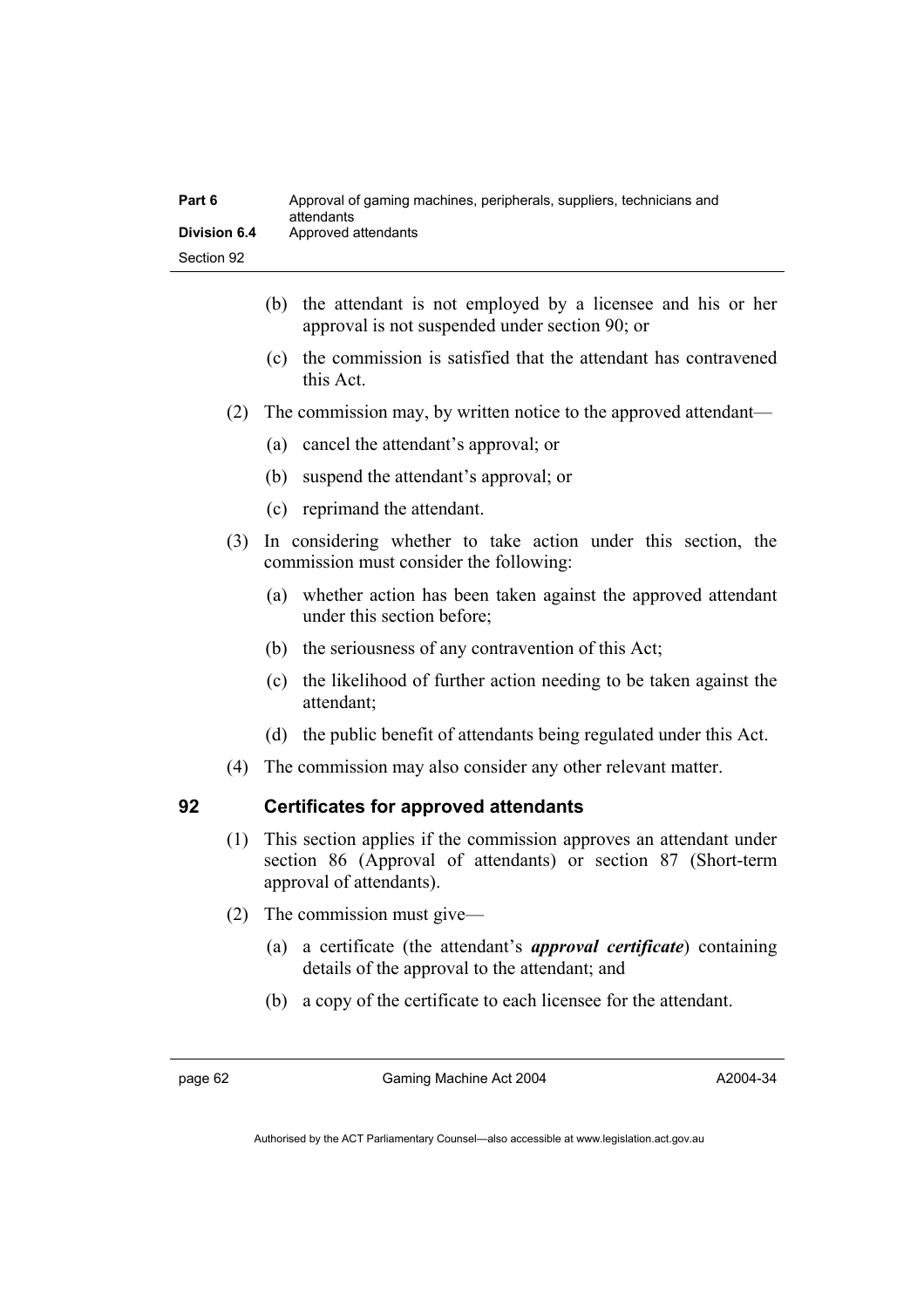| Part 6              | Approval of gaming machines, peripherals, suppliers, technicians and<br>attendants |
|---------------------|------------------------------------------------------------------------------------|
| <b>Division 6.4</b> | Approved attendants                                                                |
| Section 93          |                                                                                    |

## **93 Giving copy of certificate about approved attendant**

- (1) This section applies if an approved attendant or licensee tells the commission, in writing, about the loss, theft or destruction of an approval certificate given to the person under section 92.
- (2) The commission may, by written notice given to the person, require the person to give the commission, within a stated period and in a stated form, a statement confirming, and explaining the circumstances of, the loss, theft or destruction.
- (3) If the commission is satisfied that the certificate has been lost, stolen or destroyed, the commission may give a replacement to the person.

*Note* A fee may be determined under s 177 for this provision.

# **94 Notice by licensee if attendant no longer employed**

- (1) This section applies if—
	- (a) a licensee is the licensee for an approved attendant; and
	- (b) the licensee stops employing the attendant.
- (2) The licensee must tell the commission in writing that the licensee no longer employs the attendant within 1 week after the day the licensee stops employing the attendant.

# **95 Return of approval certificates for approved attendants**

- (1) This section applies if—
	- (a) an attendant's approval expires or is cancelled or suspended; or
	- (b) the attendant no longer works for at least 1 licensee.
- (2) The attendant must return the attendant's approval certificate to the commission within 1 week after—
	- (a) the day the attendant's approval expires; or

Gaming Machine Act 2004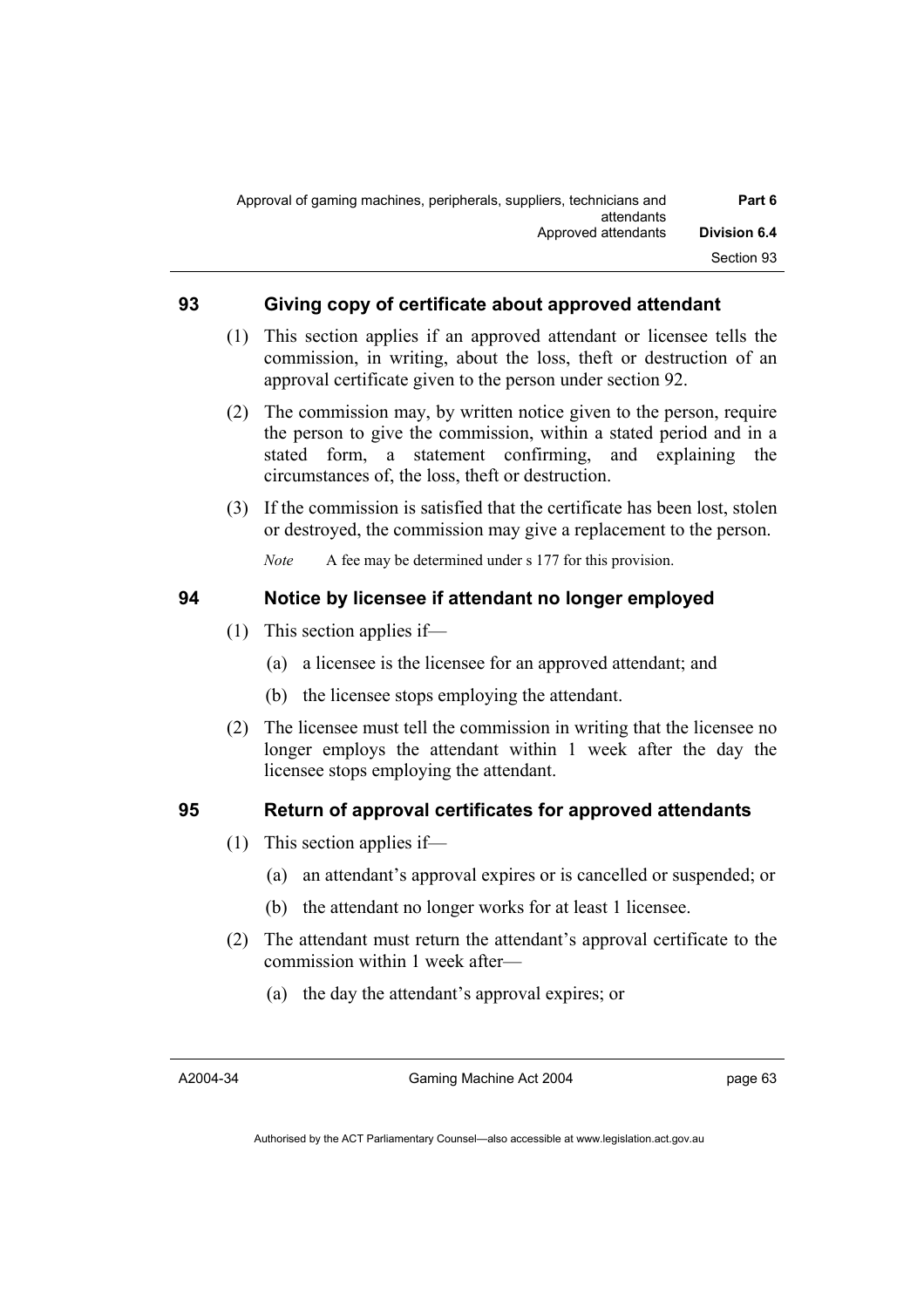| Part 6       | Approval of gaming machines, peripherals, suppliers, technicians and<br>attendants |
|--------------|------------------------------------------------------------------------------------|
| Division 6.4 | Approved attendants                                                                |
| Section 96   |                                                                                    |

- (b) the day the attendant is given notice of the cancellation or suspension; or
- (c) the day the attendant no longer works for at least 1 licensee.

Maximum penalty: 5 penalty units.

(3) An offence against this section is a strict liability offence.

### **96 Renewal of attendant's approval**

 (1) An approved attendant may apply to the commission for renewal of his or her approval no later than 1 month, and no earlier than 3 months, before the approval expires.

- (2) The application must be accompanied by an undertaking by the applicant to—
	- (a) ask the police to check the applicant's criminal record using the applicant's fingerprints; and
	- (b) authorise the police to report the results of the check to the commission.
- (3) On application under this section, the commission must renew the approval if satisfied that it would approve the applicant if the application were an application for initial approval.
- (4) The renewal of the approval begins on the day after the approval being renewed ends.
- (5) An approval that is suspended may be renewed, but the renewed approval is suspended until the end of the suspension.

*Note* If a form is approved under the Control Act, s 53D for an application, the form must be used.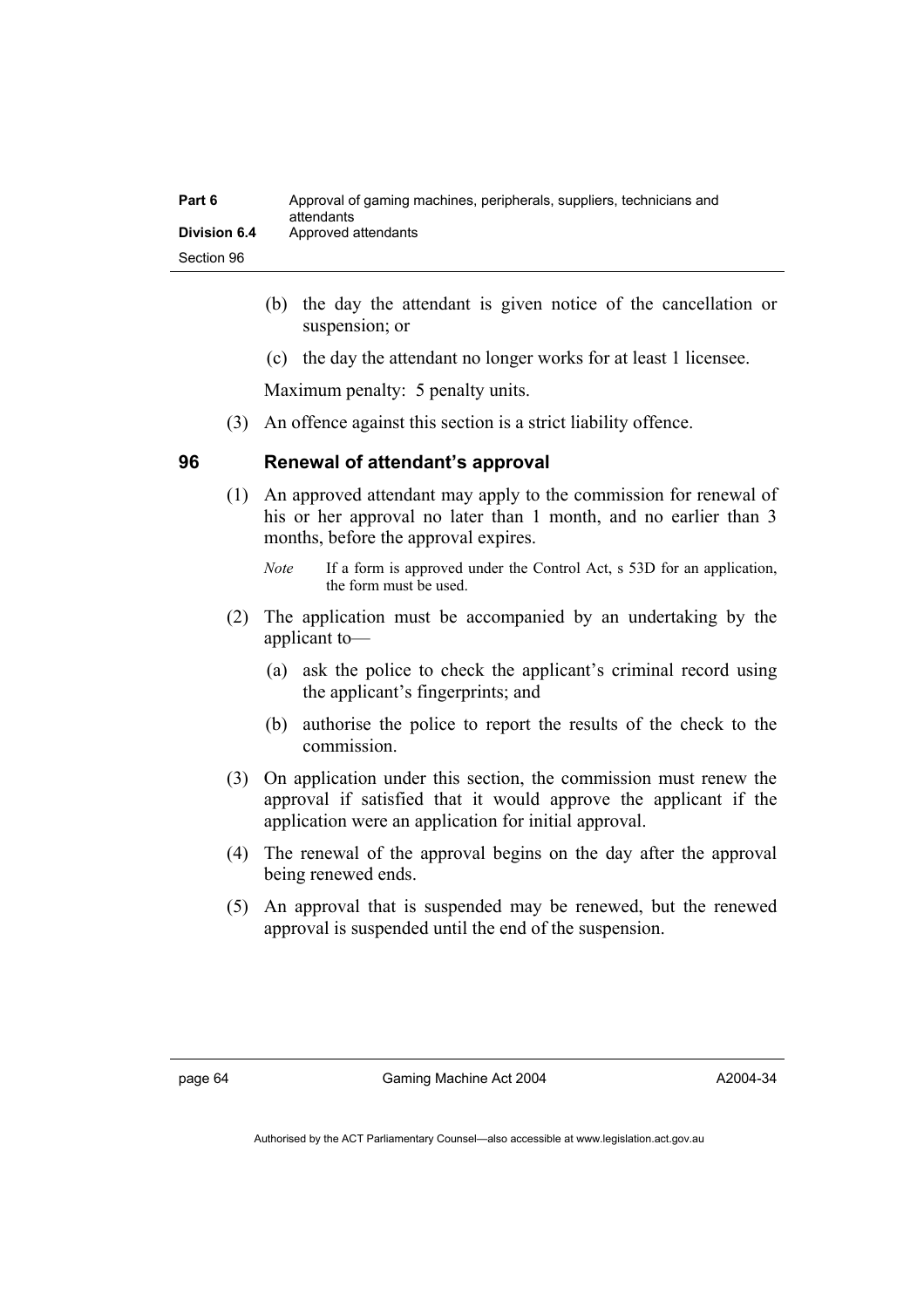# **Division 6.5 Gaming machine dealings**

# **97 Control procedures**

- (1) A person's control procedures for gaming machines and peripheral equipment must include operational details (including who is responsible) for each of the following:
	- (a) accounting and record keeping in relation to the gaming machines and peripheral equipment;
	- (b) access to and handling of cash in relation to the gaming machines;
	- (c) payment of winnings;
	- (d) access control to the gaming machines and peripheral equipment;
	- (e) security of the gaming machines and peripheral equipment;
	- (f) security of cash, records and keys in relation to the gaming machines;
	- (g) job descriptions (including responsibilities) of people operating and doing accounting and record keeping in relation to the gaming machines and peripheral equipment;
	- (h) any marketing and promotion of the gaming machines.
- (2) A person may change the person's control procedures by written notice given to the commission.
- (3) The regulations may make provision in relation to control procedures.

# **98 Acquisition of gaming machines—general**

A person commits an offence if the person—

(a) intentionally acquires a gaming machine; and

A2004-34

Gaming Machine Act 2004

page 65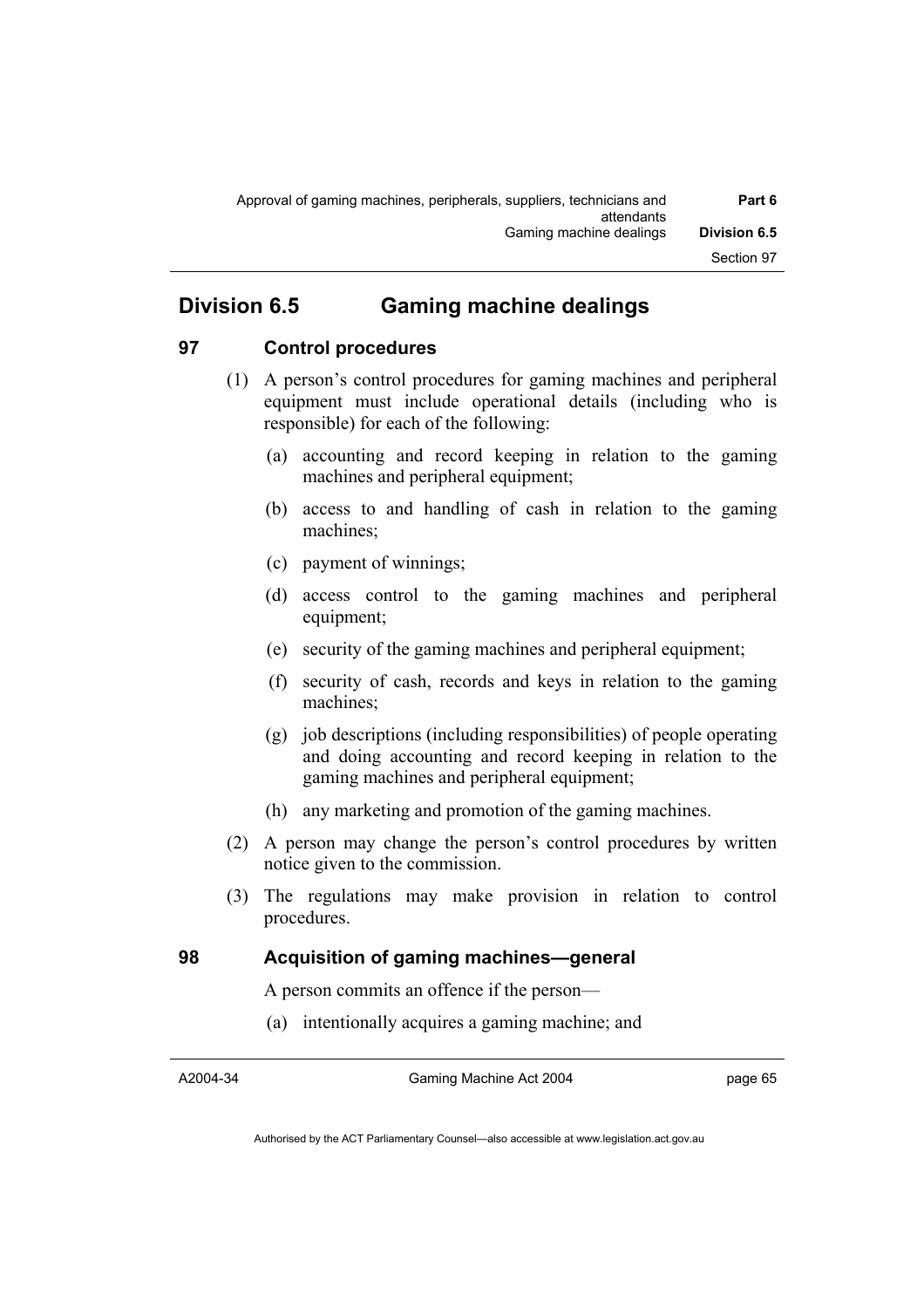| Part 6              | Approval of gaming machines, peripherals, suppliers, technicians and<br>attendants |
|---------------------|------------------------------------------------------------------------------------|
| <b>Division 6.5</b> | Gaming machine dealings                                                            |
| Section 99          |                                                                                    |

 (b) does not have the commission's approval under section 100 to acquire the machine.

Maximum penalty: 100 penalty units, imprisonment for 1 year or both**.**

# **99 Application for approval of acquisition of gaming machines**

- (1) A person may apply in writing to the commission for approval to acquire a gaming machine.
	- *Note 1* If a form is approved under the Control Act, s 53D for an application, the form must be used.
	- *Note 2* A fee may be determined under s 177 for this provision.
- (2) The application must be accompanied by—
	- (a) the proposed contract for the acquisition (including any proposed order); and
	- (b) details of any proposed arrangements for financing the acquisition.

# **100 Decision on application for approval to acquire gaming machines**

- (1) On application for an approval to acquire a gaming machine, the commission must approve or refuse to approve the acquisition.
- (2) The commission must approve the acquisition of a gaming machine if—
	- (a) the applicant is a licensee; and
	- (b) the applicant's licence authorises the applicant to operate the machine; and
	- (c) the acquisition is to be under a written contract; and

page 66 Gaming Machine Act 2004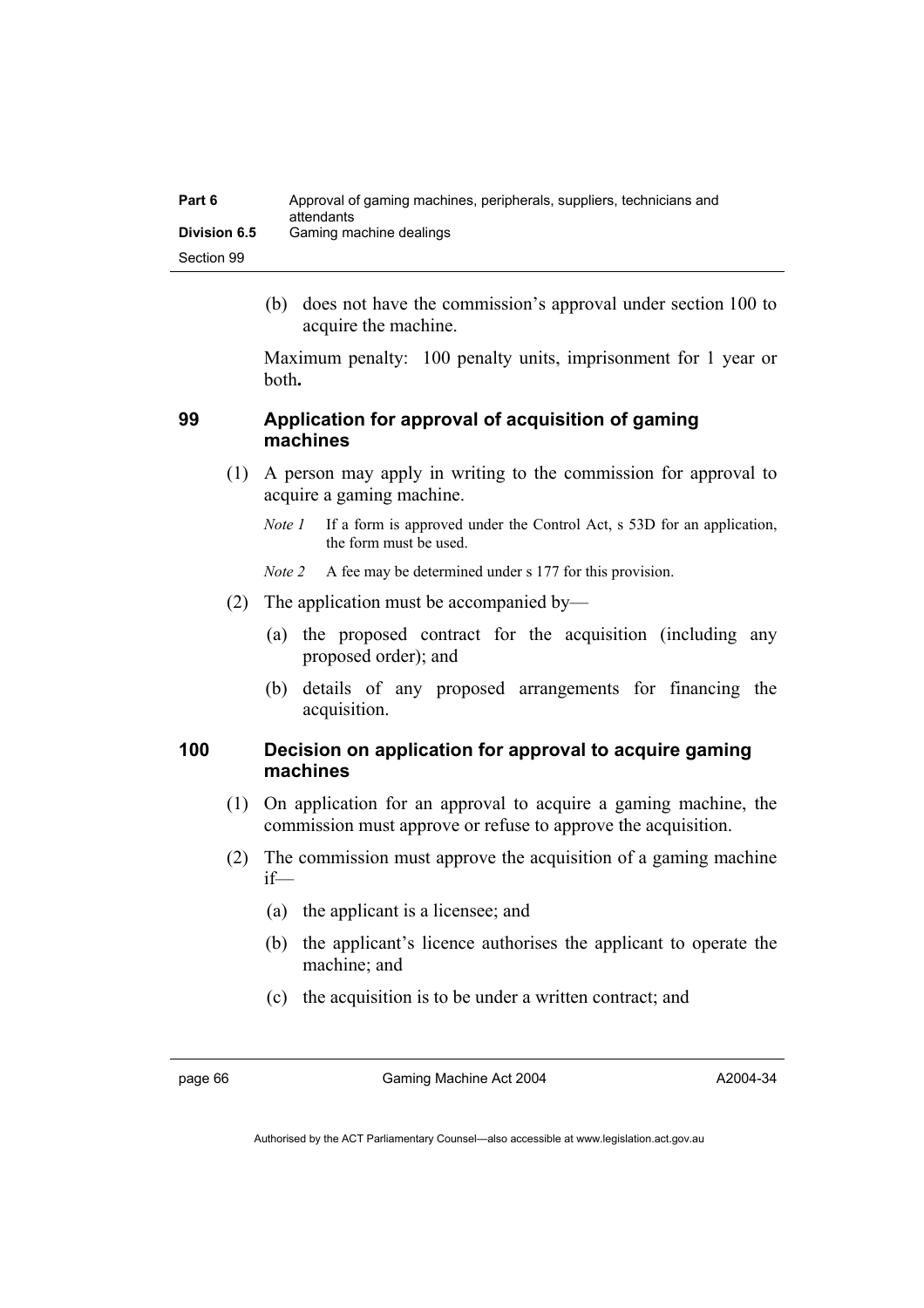| Part 6              | Approval of gaming machines, peripherals, suppliers, technicians and<br>attendants |
|---------------------|------------------------------------------------------------------------------------|
| <b>Division 6.5</b> | Gaming machine dealings                                                            |
| Section 101         |                                                                                    |

- (d) the gaming machine, and any peripheral equipment to be used with it, is approved under section 69; and
- (e) the person from whom the machine is to be acquired—
	- (i) is an approved supplier; or
	- (ii) is approved under section 113 (Approval of disposal of gaming machines) to dispose of the machine; and
- (f) for any proposed financial arrangement for financing the acquisition—the commission has approved, or proposes to approve, the arrangement under section 101.

### **101 Application and approval of financial arrangements**

- (1) A licensee commits an offence if—
	- (a) the licensee enters into an arrangement—
		- (i) to finance the acquisition of a gaming machine; or
		- (ii) to encumber a gaming machine; and
	- (b) the commission has not approved the arrangement.

Maximum penalty: 100 penalty units.

- (2) A licensee may apply in writing to the commission for approval of an arrangement (a *financial arrangement*)—
	- (a) to finance the acquisition of a gaming machine; or
	- (b) to encumber a gaming machine.
	- *Note* If a form is approved under the Control Act, s 53D for an application, the form must be used.
- (3) The application must be accompanied by a copy of each document related to the proposed financial arrangement.

A2004-34

Gaming Machine Act 2004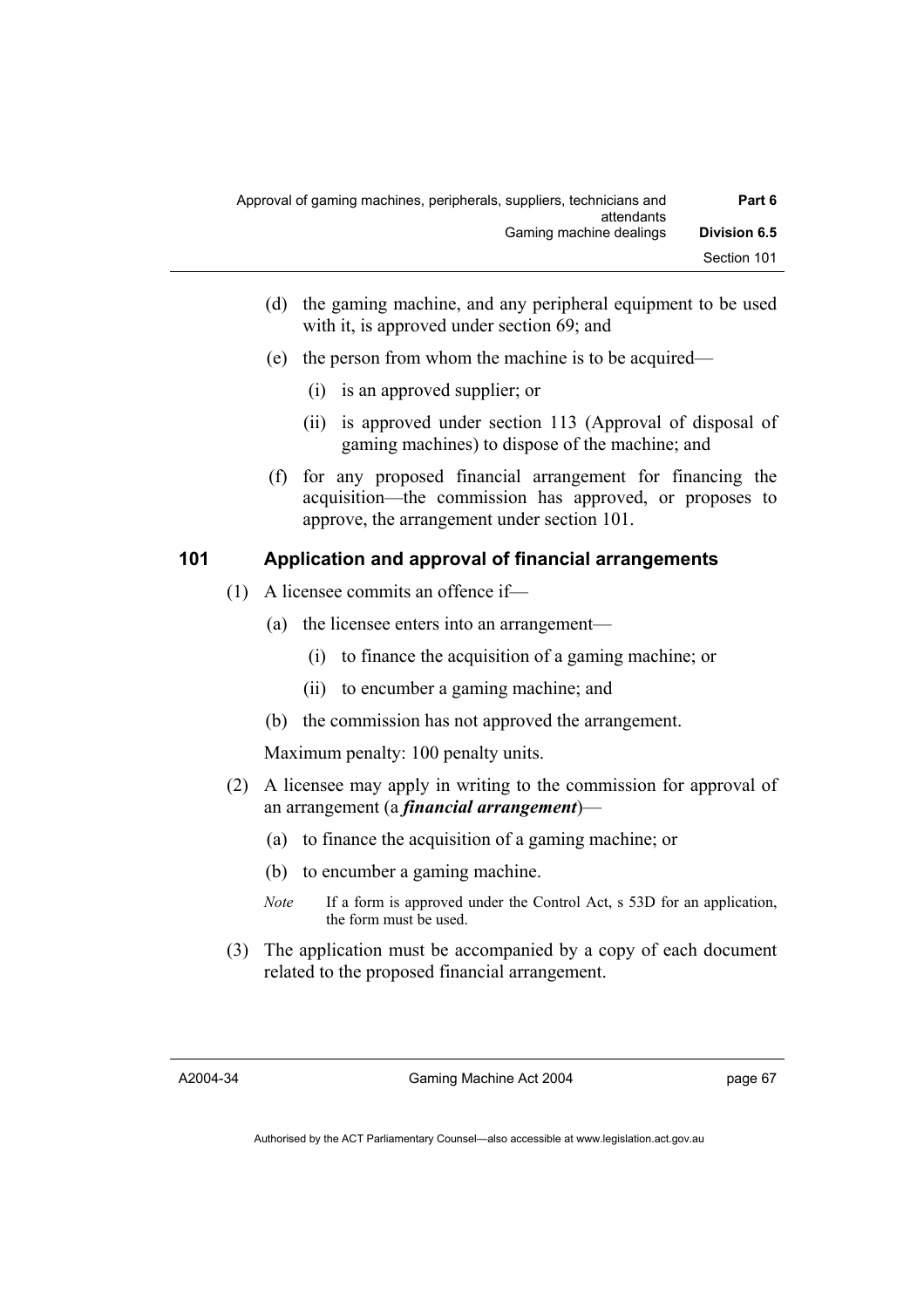| Part 6              | Approval of gaming machines, peripherals, suppliers, technicians and<br>attendants |
|---------------------|------------------------------------------------------------------------------------|
| <b>Division 6.5</b> | Gaming machine dealings                                                            |
| Section 102         |                                                                                    |

## **102 Decision on application for approval of financial arrangements**

- (1) On application for an approval of a financial arrangement, the commission must approve or refuse to approve the arrangement.
- (2) The commission must approve a financial arrangement for a gaming machine—
	- $(a)$  if—
		- (i) the arrangement is to be under 1 or more written contracts; and
		- (ii) if the financial arrangement is an arrangement to finance the acquisition of a gaming machine—the commission has approved the acquisition, or proposes to approve it, under section 100 (Decision on application for approval to acquire gaming machines); and
	- (b) if the applicant is a club—unless satisfied that the arrangement is not in the best interests of the club's members.
- (3) It is a condition of an approval under this section that a contract forming part of the approved financial arrangement cannot be amended unless the commission approves the amendment.

### **103 Possession and operation of gaming machines**

- (1) A person commits an offence if—
	- (a) the person possesses or operates a gaming machine; and
	- (b) the person is not authorised to possess or operate the gaming machine under this Act; and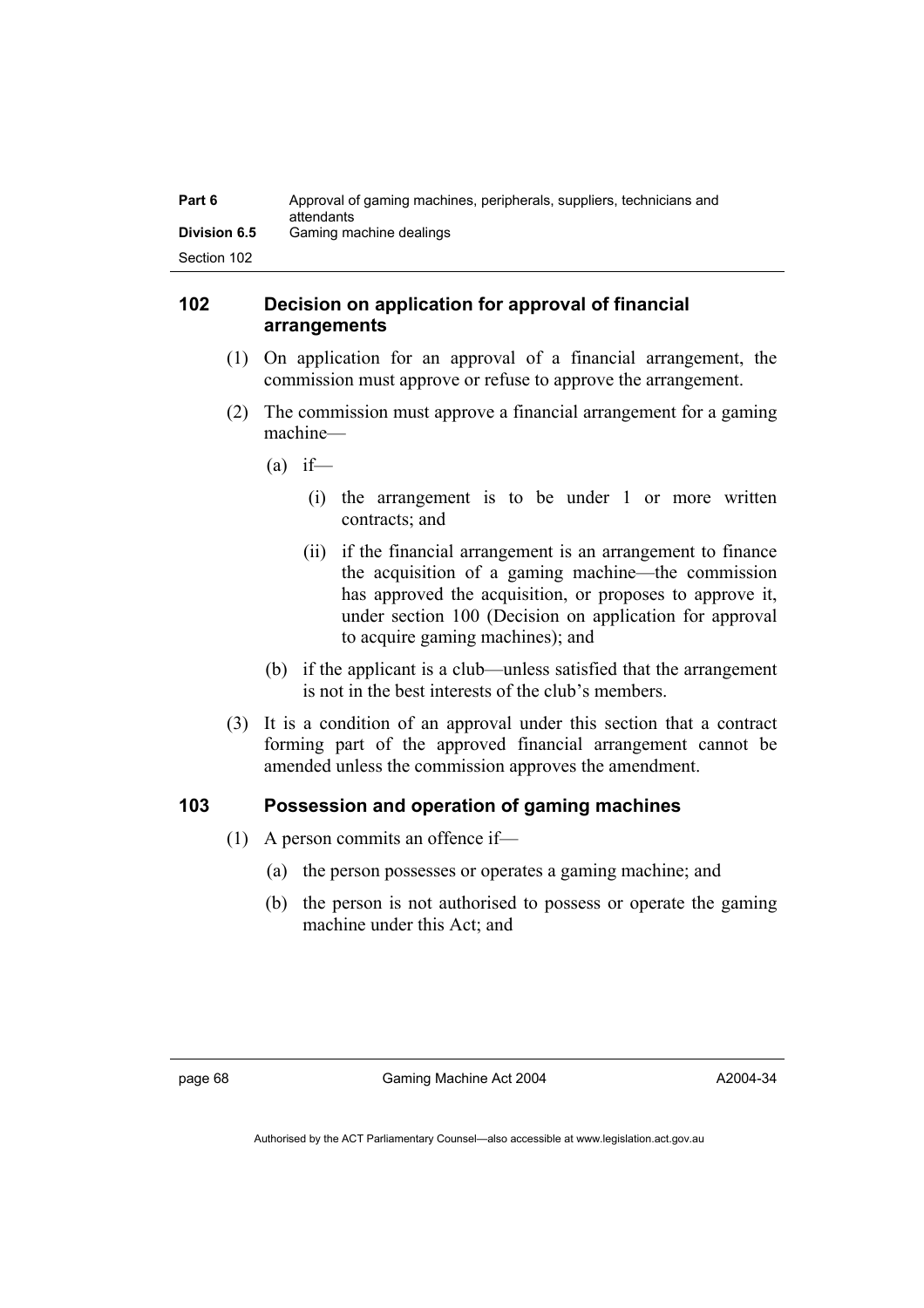| Part 6              | Approval of gaming machines, peripherals, suppliers, technicians and<br>attendants |
|---------------------|------------------------------------------------------------------------------------|
| <b>Division 6.5</b> | Gaming machine dealings                                                            |
| Section 104         |                                                                                    |

 (c) the person is reckless about whether the person is authorised to possess or operate the gaming machine under this Act.

Maximum penalty: 100 penalty units, imprisonment for 1 year or both.

- *Note* **Under this Act, a person may be authorised to possess or operate a** gaming machine by a licence, an approval to repossess the machine or under s (2).
- (2) The commission may, in writing, authorise a person to possess or operate a gaming machine on stated conditions if—
	- (a) the person is a licensee's administrator, receiver, manager or liquidator and the licensee is authorised under this Act to possess or operate the gaming machine; or
	- (b) the machine is used only for training purposes; or
	- (c) the machine is being stored; or
	- (d) the machine is being displayed for sale or as a promotion; or
	- (e) the machine is being repaired, tested or evaluated.

### **104 Playing unlicensed gaming machines**

A person commits an offence if—

- (a) the person plays a gaming machine; and
- (b) operation of the gaming machine is not authorised under a licence; and
- (c) the person is reckless about whether the operation of the gaming machine is authorised under a licence.

Maximum penalty: 100 penalty units.

A2004-34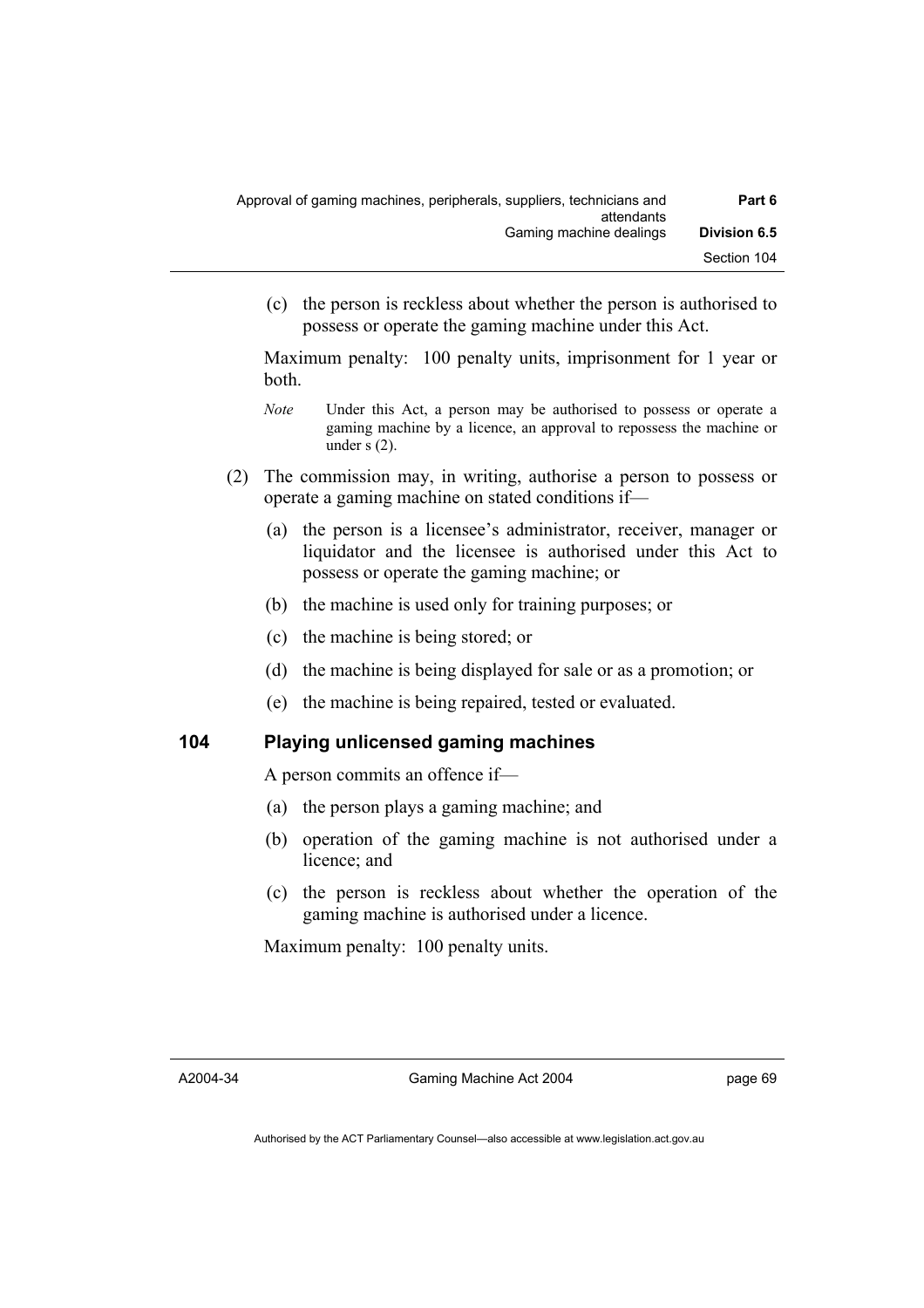| Part 6              | Approval of gaming machines, peripherals, suppliers, technicians and<br>attendants |
|---------------------|------------------------------------------------------------------------------------|
| <b>Division 6.6</b> | Repossession of gaming machines                                                    |
| Section 105         |                                                                                    |

# **105 Operation of gaming machines other than in accordance with licences**

- (1) A person commits an offence if—
	- (a) the person owns, occupies or manages licensed premises; and
	- (b) the person fails to take all reasonable steps to stop a gaming machine on the premises being used otherwise than in accordance with the licence; and
	- (c) someone uses the gaming machine otherwise than in accordance with the licence.

Maximum penalty: 100 penalty units.

- (2) A person commits an offence if—
	- (a) the person owns, occupies or manages premises other than licensed premises; and
	- (b) the person fails to take all reasonable steps to stop a gaming machine on the premises being used; and
	- (c) someone uses the gaming machine.

Maximum penalty: 100 penalty units.

(3) An offence against this section is a strict liability offence.

# **Division 6.6 Repossession of gaming machines**

### **106 Offences by people repossessing gaming machines**

 (1) A person commits an offence if the person repossesses a gaming machine otherwise than in accordance with an approval under section 108

Maximum penalty: 100 penalty units.

(2) A person commits an offence if—

page 70 Gaming Machine Act 2004

A2004-34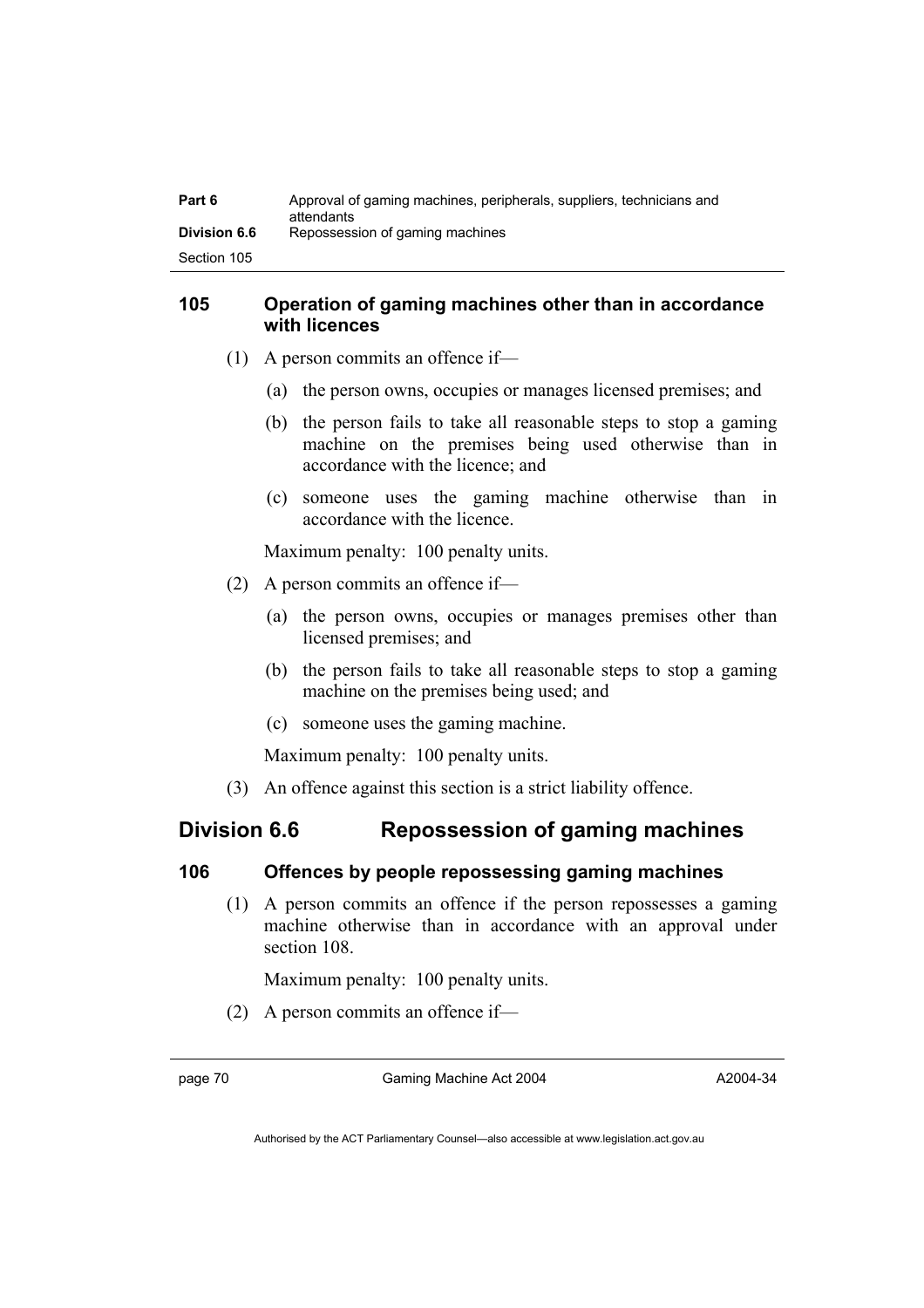| Part 6              | Approval of gaming machines, peripherals, suppliers, technicians and<br>attendants |
|---------------------|------------------------------------------------------------------------------------|
| <b>Division 6.6</b> | Repossession of gaming machines                                                    |
| Section 107         |                                                                                    |

- (a) the person repossesses a gaming machine; and
- (b) the person fails to take all reasonable steps to stop the gaming machine being used; and
- (c) after repossession of the gaming machine but before its disposal, someone else uses the machine.

Maximum penalty: 100 penalty units

(3) An offence against this section is a strict liability offence.

### **107 Application for repossession approval**

- (1) A person may apply in writing to the commission for approval to repossess a gaming machine.
	- *Note 1* If a form is approved under the Control Act, s 53D for an application, the form must be used.

*Note 2* A fee may be determined under s 177 for this provision.

- (2) The application must be accompanied by information identifying—
	- (a) the person from whom the machine is to be repossessed; and
	- (b) the premises where the machine is currently held; and
	- (c) the class, kind and basic stake denomination of the machine.

### **108 Approval of repossession of gaming machines**

- (1) On application under section 107, the commission must approve, or refuse to approve, the repossession of a gaming machine.
- (2) The commission must approve the repossession unless the commission believes on reasonable grounds that the applicant would be likely to contravene a requirement of a condition on the approval.

*Note* For conditions, see s 109.

A2004-34

Gaming Machine Act 2004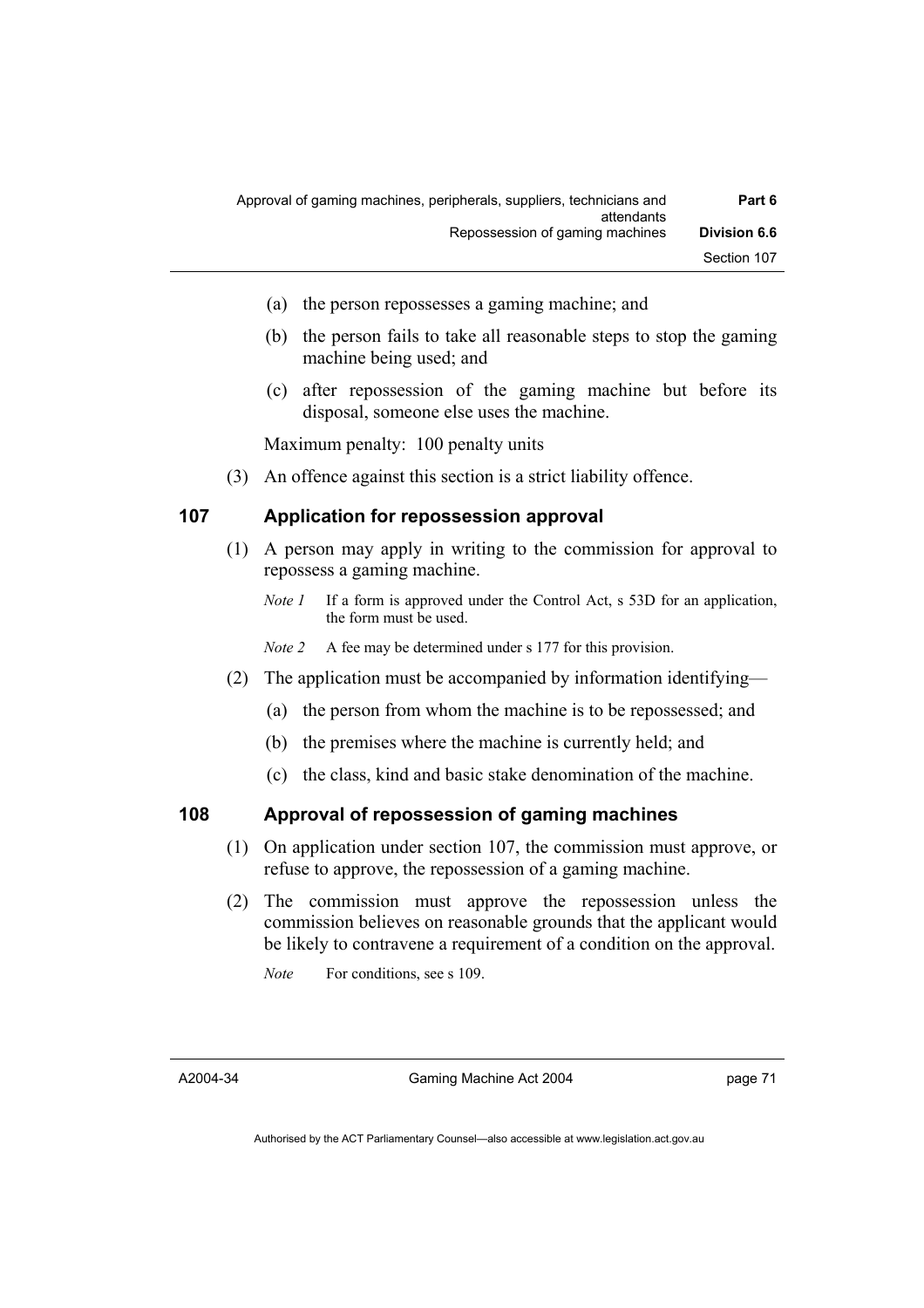| Part 6              | Approval of gaming machines, peripherals, suppliers, technicians and<br>attendants |
|---------------------|------------------------------------------------------------------------------------|
| <b>Division 6.6</b> | Repossession of gaming machines                                                    |
| Section 109         |                                                                                    |

- (3) If an approval is given to repossess a gaming machine, after the machine is repossessed but before it is disposed of, an authorised officer must—
	- (a) take meter readings from the machine; and
	- (b) seal the computer cabinet on the machine; and
	- (c) render the machine inoperable.
- (4) This section does not entitle a person to repossess a gaming machine if the person is not otherwise entitled to repossess it.

# **109 Conditions on approval to repossess gaming machine**

- (1) An approval to repossess a gaming machine under section 108 is subject to the following conditions:
	- (a) that the person given the approval take all reasonable steps necessary to prevent the repossessed gaming machine being played before its disposal;
	- (b) that the person given the approval allow an authorised officer to exercise the commission's functions under section 108 (3).
- (2) The commission may impose any other condition on the approval in relation to the storage of the machine before its disposal that the commission considers appropriate.

# **110 Contravention of repossession approval conditions**

- (1) A person commits an offence if the person—
	- (a) is approved under section 108 to repossess a gaming machine; and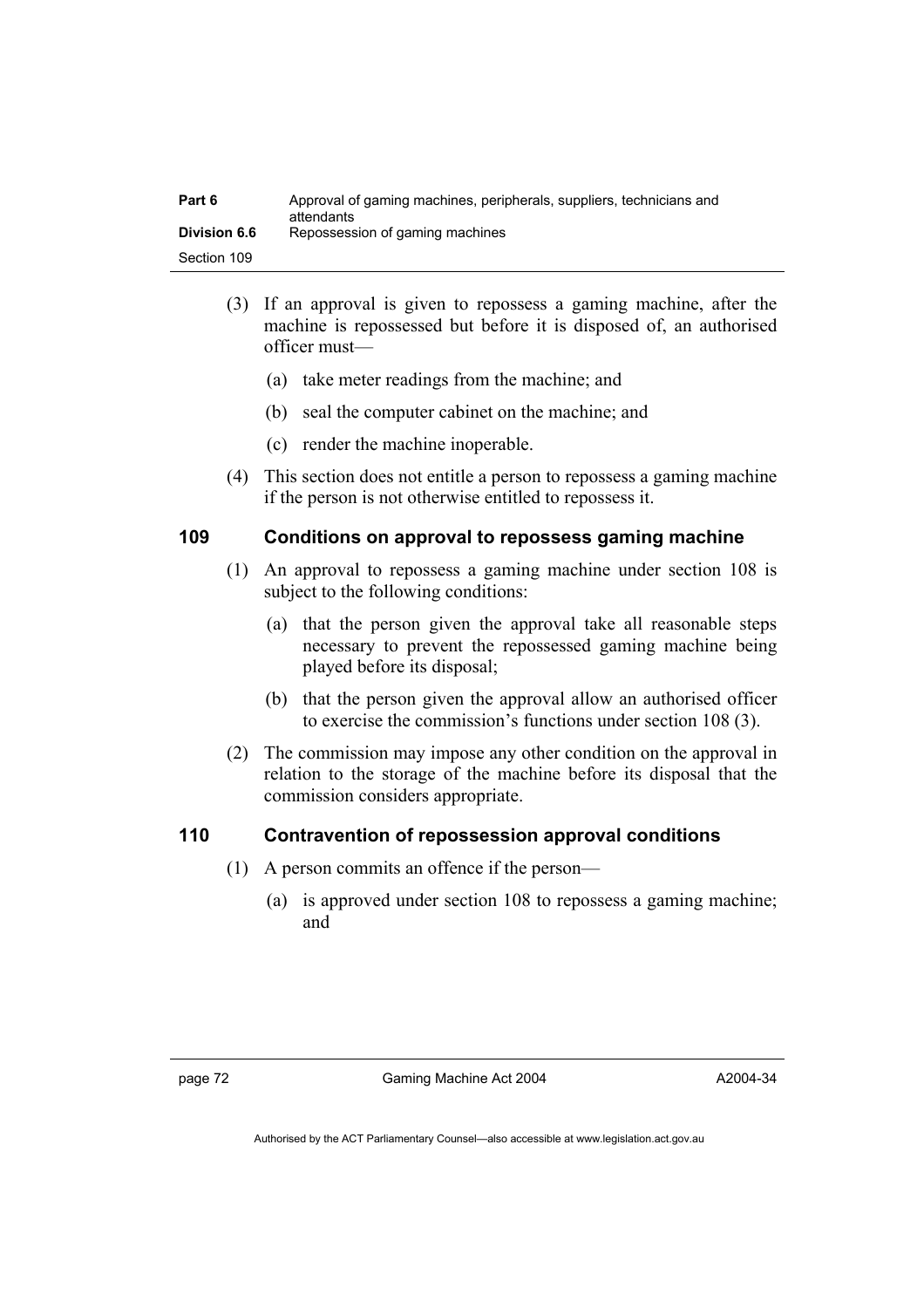| Part 6              | Approval of gaming machines, peripherals, suppliers, technicians and<br>attendants |
|---------------------|------------------------------------------------------------------------------------|
| <b>Division 6.7</b> | Disposal of gaming machines                                                        |
| Section 111         |                                                                                    |

(b) contravenes a requirement of a condition on the approval.

Maximum penalty: 50 penalty units.

- (2) Subsection (1) does not apply if the person took all reasonable steps to avoid a contravention of the requirements of the approval conditions.
- (3) An offence against this section is a strict liability offence.

# **Division 6.7 Disposal of gaming machines**

### **111 Unapproved disposal of gaming machines**

- (1) A person commits an offence if—
	- (a) the person disposes of a gaming machine; and
	- (b) the disposal is not in accordance with an approval under section 113 (Approval of disposal of gaming machines).

Maximum penalty: 100 penalty units.

(2) An offence against this section is a strict liability offence.

## **112 Application for approval for disposal of gaming machines**

- (1) A person may apply in writing to the commission for approval to dispose of a gaming machine.
	- *Note 1* If a form is approved under the Control Act, s 53D for an application, the form must be used.

*Note 2* A fee may be determined under s 177 for this provision.

- (2) The application must be accompanied by information identifying—
	- (a) the person (if any) who is to acquire the machine; and
	- (b) the premises where the machine is currently held; and
	- (c) the class, kind and basic stake denomination of the machine.

A2004-34

Gaming Machine Act 2004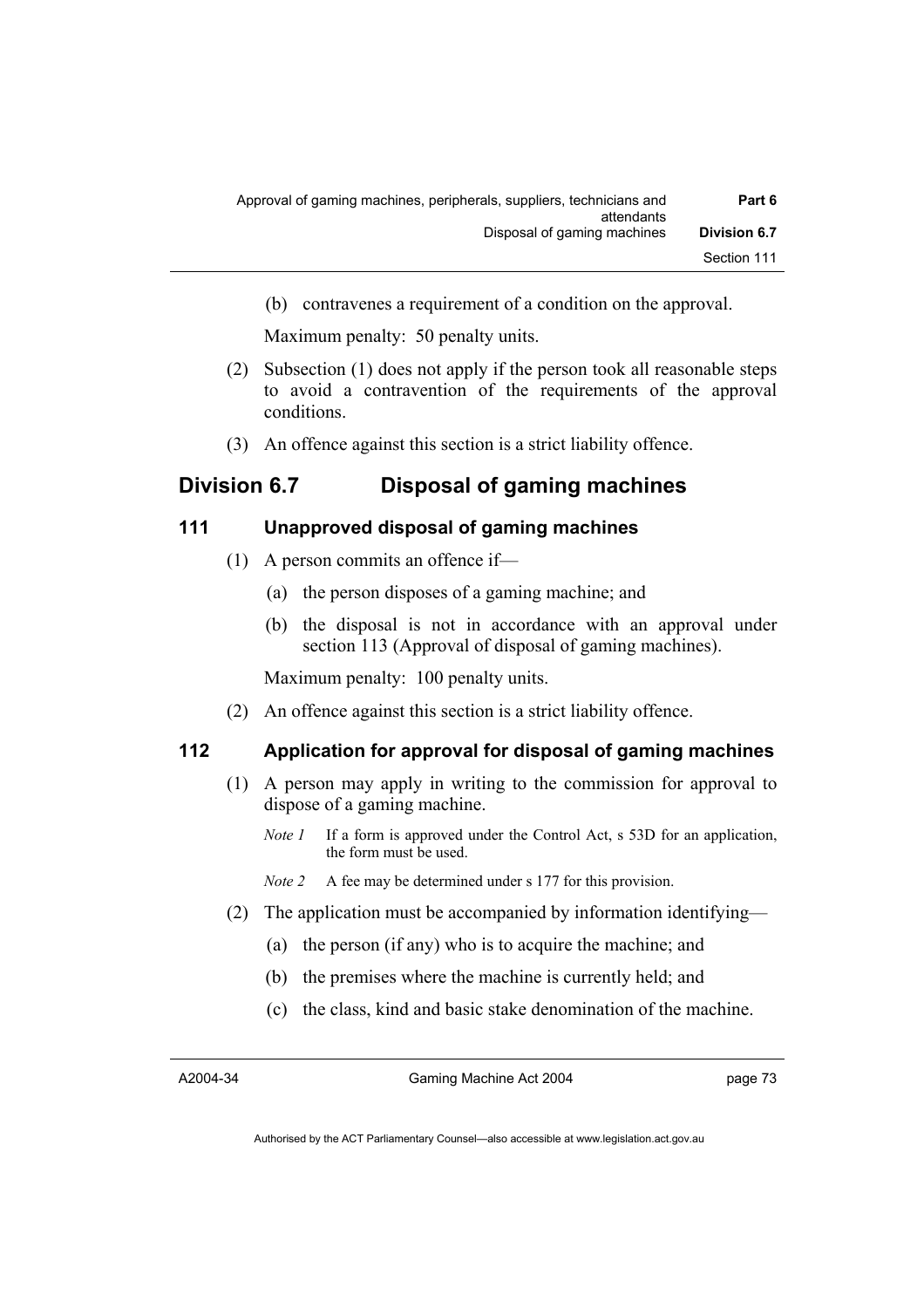| Part 6              | Approval of gaming machines, peripherals, suppliers, technicians and<br>attendants |
|---------------------|------------------------------------------------------------------------------------|
| <b>Division 6.8</b> | Seizure of gaming machines                                                         |
| Section 113         |                                                                                    |

# **113 Approval of disposal of gaming machines**

- (1) On application under section 112, the commission must approve, or refuse to approve, the disposal of a gaming machine.
- (2) The commission must approve the disposal if—
	- (a) the person (if any) who is to acquire the machine is authorised—
		- (i) to operate the machine under a licence; or
		- (ii) if the machine is to be sold or operated in a local jurisdiction—under a law of the local jurisdiction; or
		- (iii) to destroy the machine; and
	- (b) for an applicant who has repossessed the machine—the repossession is approved under section 108 (Approval of repossession of gaming machines) and the commission has no reason to believe that the approval has been contravened.
- (3) However, the commission must not approve the lease or hire of a gaming machine by 1 licensee to another.
- (4) This section does not entitle a person to dispose of a gaming machine if the person is not otherwise entitled to dispose of the machine.

# **Division 6.8 Seizure of gaming machines**

### **114 Seizure of unlawful gaming machines**

- (1) This section applies if an authorised officer believes on reasonable grounds that—
	- (a) a person possesses or operates a gaming machine; and
	- (b) the person is not authorised to possess or operate the gaming machine under this Act.

page 74 Gaming Machine Act 2004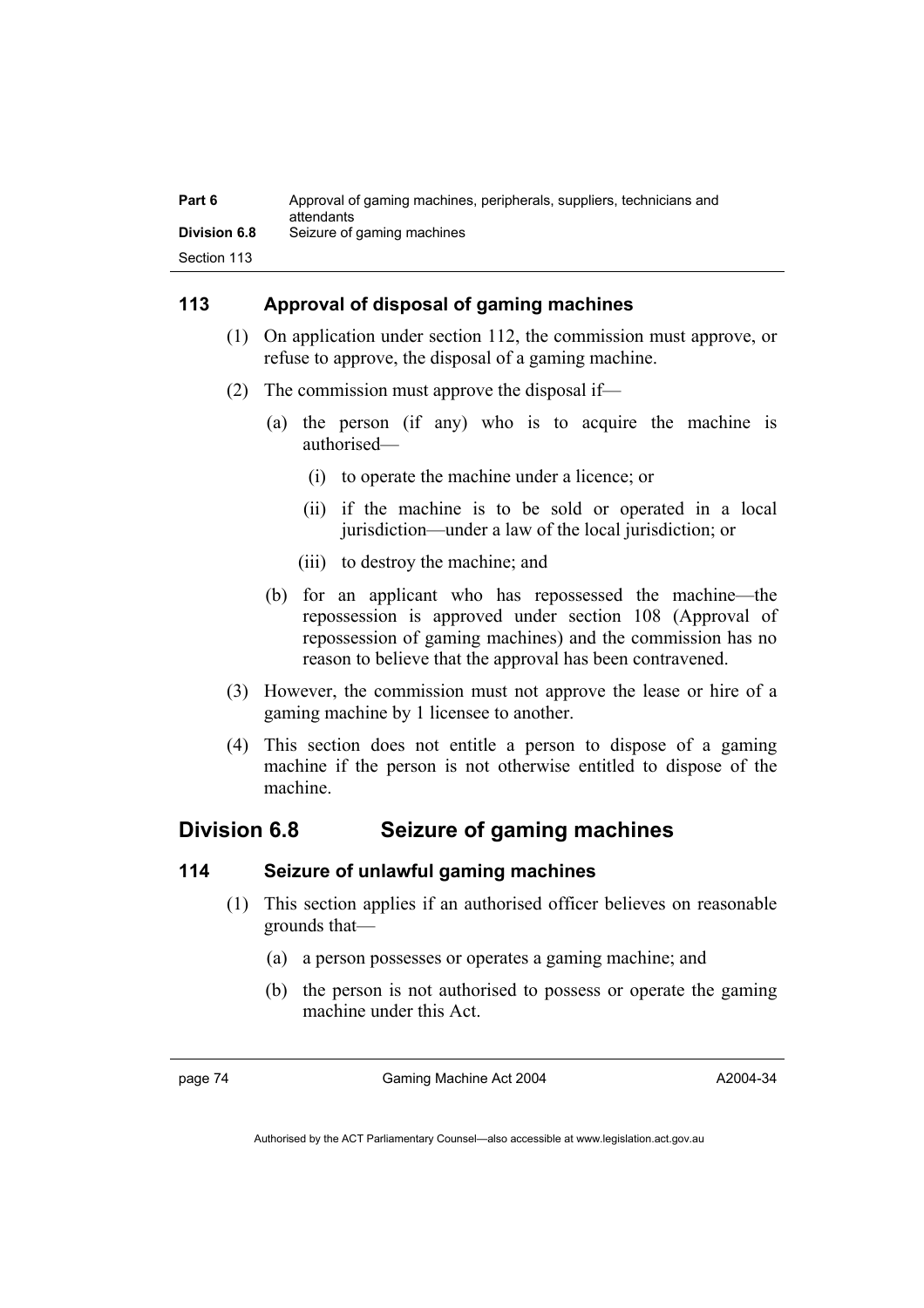| Part 6              | Approval of gaming machines, peripherals, suppliers, technicians and<br>attendants |
|---------------------|------------------------------------------------------------------------------------|
| <b>Division 6.8</b> | Seizure of gaming machines                                                         |
| Section 115         |                                                                                    |

(2) The authorised officer may seize the gaming machine.

# **115 Receipt for gaming machines seized**

- (1) As soon as practical after the gaming machine is seized, the authorised officer must give a receipt for it to the person from whom it was seized.
- (2) If, for any reason, it is not practicable to comply with subsection (1), the authorised officer must leave the receipt, secured conspicuously, at the place where the gaming machine was seized.
- (3) A receipt under this section must include the following:
	- (a) a description of the gaming machine;
	- (b) an explanation of why the gaming machine was seized;
	- (c) an explanation of the person's right to apply to a court under section 116 for an order disallowing the seizure;
	- (d) where the gaming machine is to be taken;
	- (e) the authorised officer's name, and how to contact the officer.

# **116 Application for order disallowing seizure**

- (1) A person claiming to be entitled to a gaming machine seized under this division may apply to the Magistrates Court within 10 days after the day of the seizure for an order disallowing the seizure.
- (2) The application may be heard only if the applicant has served a copy of the application on the commission.
- (3) The commission is entitled to appear as respondent at the hearing of the application.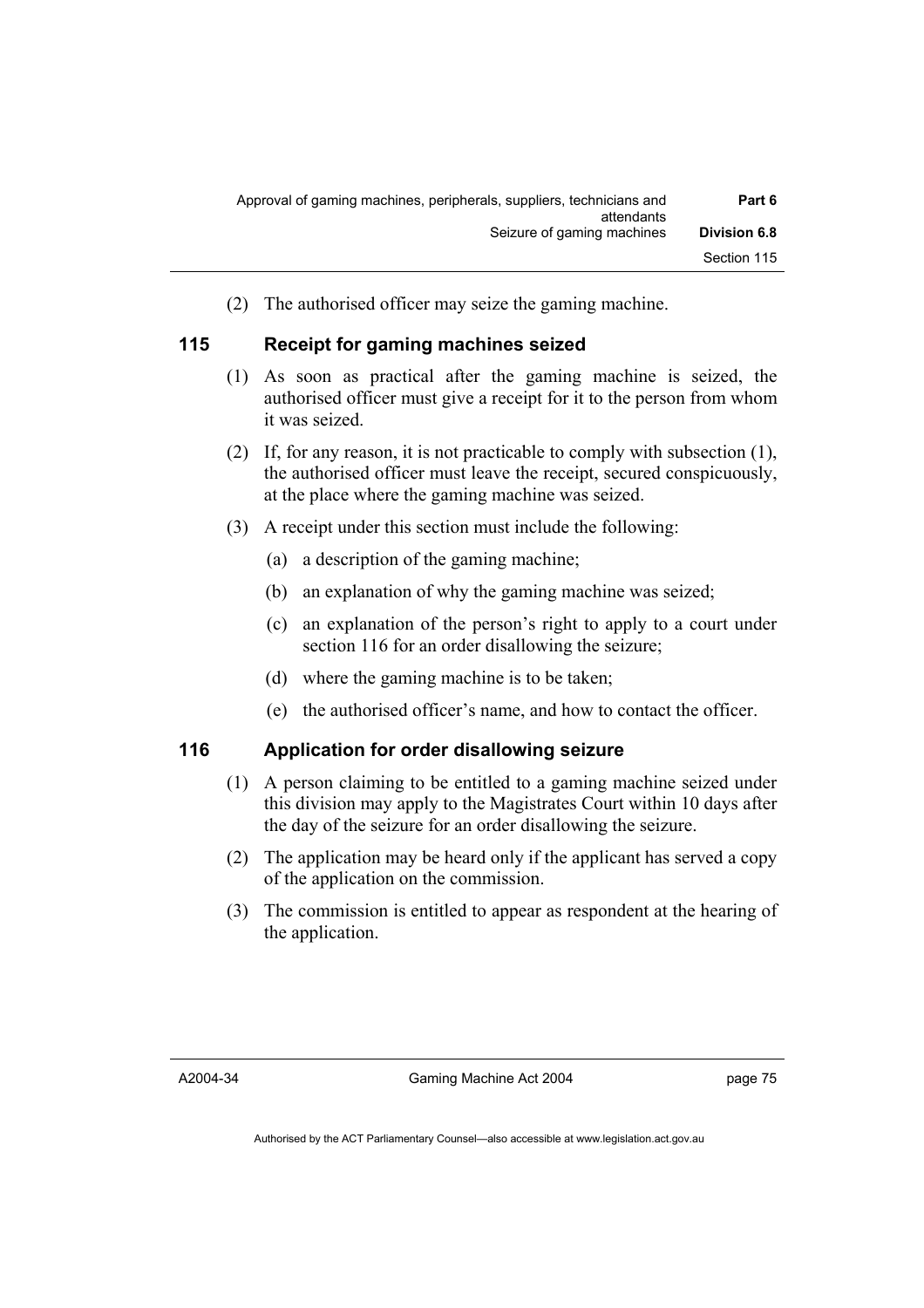| Part 6              | Approval of gaming machines, peripherals, suppliers, technicians and<br>attendants |
|---------------------|------------------------------------------------------------------------------------|
| <b>Division 6.8</b> | Seizure of gaming machines                                                         |
| Section 117         |                                                                                    |

# **117 Order for return of seized gaming machine**

- (1) This section applies if a person claiming to be entitled to a gaming machine seized under this division applies to the Magistrates Court under section 116 for an order disallowing the seizure.
- (2) The Magistrates Court must make an order disallowing the seizure if satisfied that—
	- (a) the applicant would, apart from the seizure, be entitled to the return of the seized gaming machine; and
	- (b) the gaming machine is not connected with an offence against this Act; and
	- (c) possession of the gaming machine by the person would not be an offence.
- (3) The Magistrates Court may also make an order disallowing the seizure if satisfied there are exceptional circumstances justifying the making of the order.
- (4) If the Magistrates Court makes an order disallowing the seizure, the court may make 1 or more of the following ancillary orders:
	- (a) an order directing the commission to return the gaming machine to the applicant or to someone else that appears to be entitled to it;
	- (b) if the gaming machine cannot be returned or has depreciated in value because of the seizure—an order directing the Territory to pay reasonable compensation;
	- (c) an order about the payment of costs in relation to the application.

# **118 Adjournment pending hearing of other proceedings**

 (1) This section applies to the hearing of an application under section 116 (Application for order disallowing seizure).

page 76 Gaming Machine Act 2004

A2004-34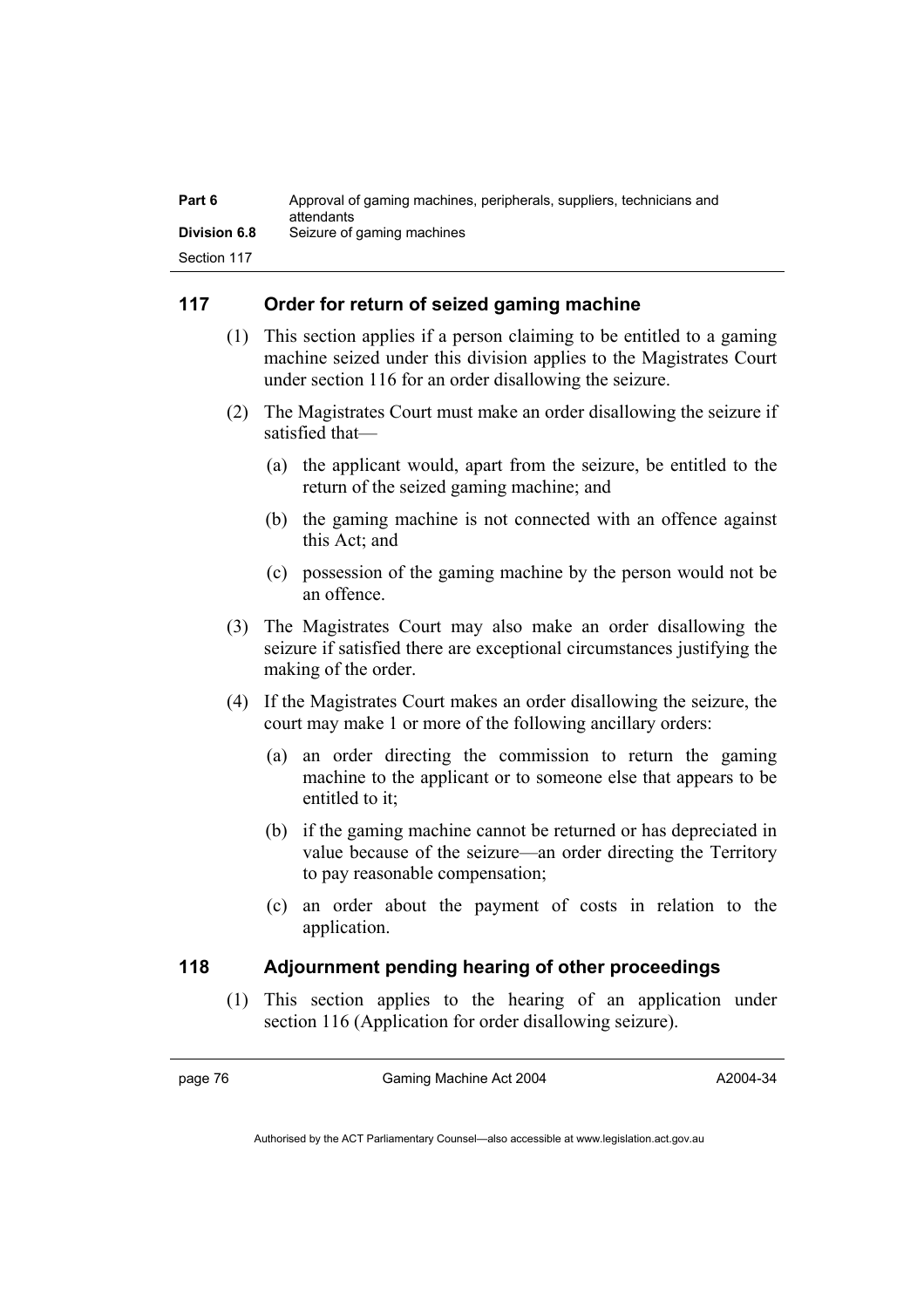| Part 6              | Approval of gaming machines, peripherals, suppliers, technicians and<br>attendants |
|---------------------|------------------------------------------------------------------------------------|
| <b>Division 6.9</b> | Installation and operation of gaming machines                                      |
| Section 119         |                                                                                    |

 (2) If it appears to the Magistrates Court that the seized gaming machine is required to be produced in evidence in a pending proceeding in relation to an offence against a Territory law, the court may, on the application of the commission or its own initiative, adjourn the hearing until the end of that proceeding.

# **119 Forfeiture of seized gaming machines**

- (1) This section applies if an application under section 116 for an order disallowing the seizure of a gaming machine—
	- (a) has not been made within 10 days after the day of the seizure; or
	- (b) has been made within that period, but the application has been refused or has been withdrawn before a decision on the application had been made.
- (2) The seized gaming machine—
	- (a) is forfeited to the Territory; and
	- (b) may be sold, destroyed or otherwise disposed of as the commission directs.

# **Division 6.9 Installation and operation of gaming machines**

# **120 Installation to be in accordance with approval of commission**

- (1) A licensee commits an offence if—
	- (a) the licensee allows the installation of a gaming machine on the licensed premises; and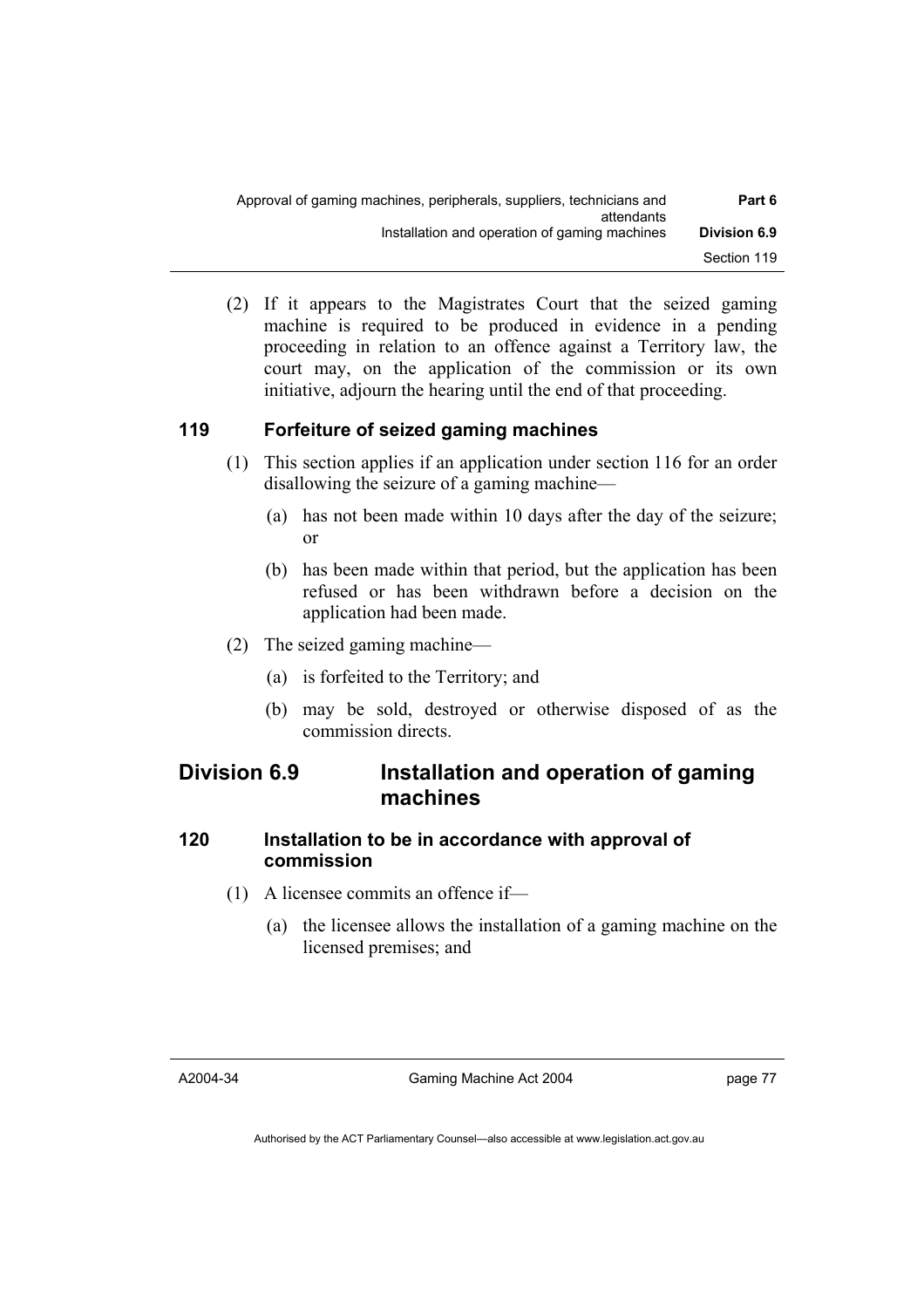| Part 6              | Approval of gaming machines, peripherals, suppliers, technicians and<br>attendants |
|---------------------|------------------------------------------------------------------------------------|
| <b>Division 6.9</b> | Installation and operation of gaming machines                                      |
| Section 121         |                                                                                    |

 (b) the gaming machine is installed otherwise than in a gaming area.

Maximum penalty: 50 penalty units.

(2) An offence against this section is a strict liability offence.

# **121 Offence to install gaming machines**

- (1) A person commits an offence if—
	- (a) the person installs a gaming machine on licensed premises; and
	- (b) the person is not an approved supplier or approved technician.

Maximum penalty: 50 penalty units

(2) An offence against this section is a strict liability offence.

# **122 Certificate about meter readings**

- (1) A person commits an offence if the person—
	- (a) installs a gaming machine on licensed premises; and
	- (b) as soon as practicable, but no later than 3 days, after installing the machine, does not give the licensee a certificate signed by the person stating the meter readings on the machine immediately after installation.

Maximum penalty: 20 penalty units.

(2) An offence against this section is a strict liability offence.

# **123 Sealing computer cabinet**

- (1) A licensee commits an offence if—
	- (a) the licensee allows the installation of a gaming machine on the licensed premises; and

page 78 Gaming Machine Act 2004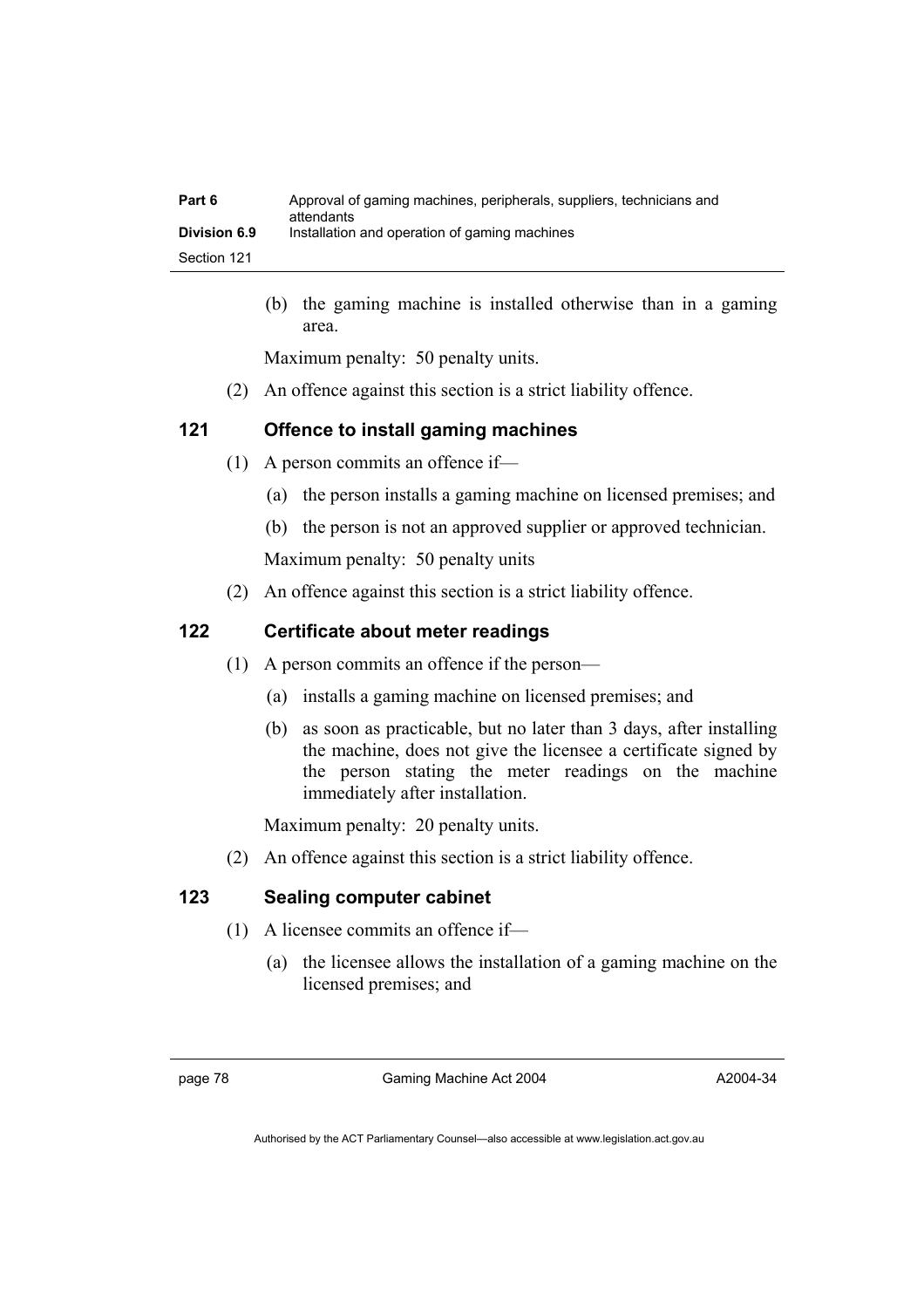| Part 6              | Approval of gaming machines, peripherals, suppliers, technicians and<br>attendants |
|---------------------|------------------------------------------------------------------------------------|
| <b>Division 6.9</b> | Installation and operation of gaming machines                                      |
| Section 124         |                                                                                    |

 (b) the computer cabinet is not sealed in a way that prevents unauthorised access.

Maximum penalty: 50 penalty units.

(2) An offence against this section is a strict liability offence.

### **124 Commission may require information**

- (1) This section applies if a gaming machine is installed on licensed premises.
- (2) The commission may give the licensee a written notice stating the details the commission needs to be told about the gaming machine.

### **125 Operation to be subject to correct percentage payout**

- (1) A person commits an offence if—
	- (a) the person is an approved supplier or approved technician; and
	- (b) the person opens a gaming machine and makes an adjustment that will, or is likely to, affect the percentage payout of the machine; and
	- (c) the percentage payout on the gaming machine on the licensed premises is not the percentage payout authorised by the licence for the machine.

Maximum penalty: 50 penalty units.

(2) An offence against this section is a strict liability offence.

# **126 Position for percentage payout of gaming machines display**

 (1) The commission may, in writing, approve a position on a kind of gaming machine for display of the percentage payout for the machine.

A2004-34

Gaming Machine Act 2004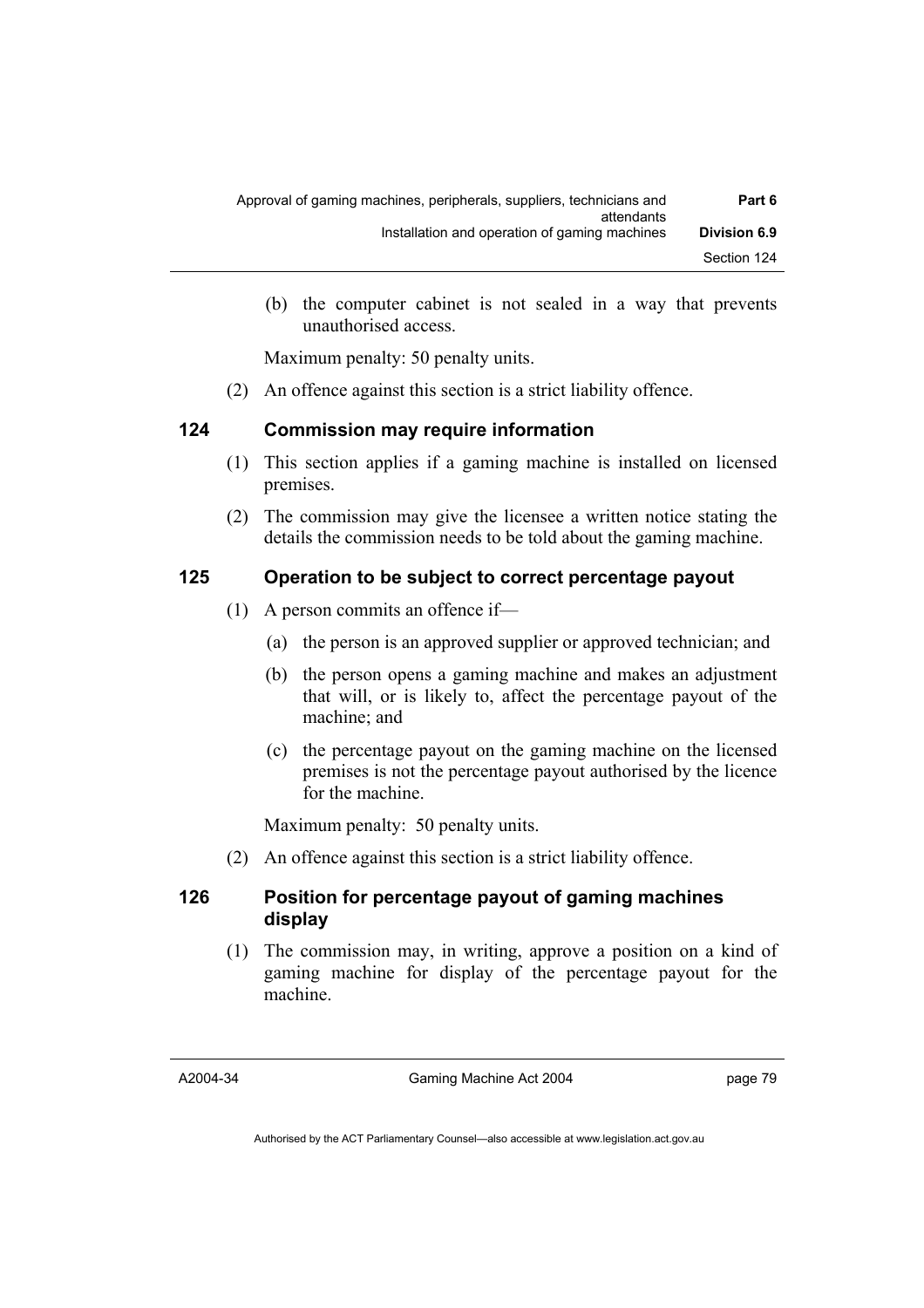| Part 6              | Approval of gaming machines, peripherals, suppliers, technicians and<br>attendants |
|---------------------|------------------------------------------------------------------------------------|
| <b>Division 6.9</b> | Installation and operation of gaming machines                                      |
| Section 127         |                                                                                    |

(2) An approval is a notifiable instrument.

*Note* A notifiable instrument must be notified under the Legislation Act.

#### **127 Maximum stake amount**

A person commits an offence if—

- (a) the person is an approved supplier or approved technician; and
- (b) the person supplies or installs a gaming machine; and
- (c) the person intentionally sets the stake amount for the gaming machine higher than the amount prescribed under the regulations.

Maximum penalty: 50 penalty units.

page 80 Gaming Machine Act 2004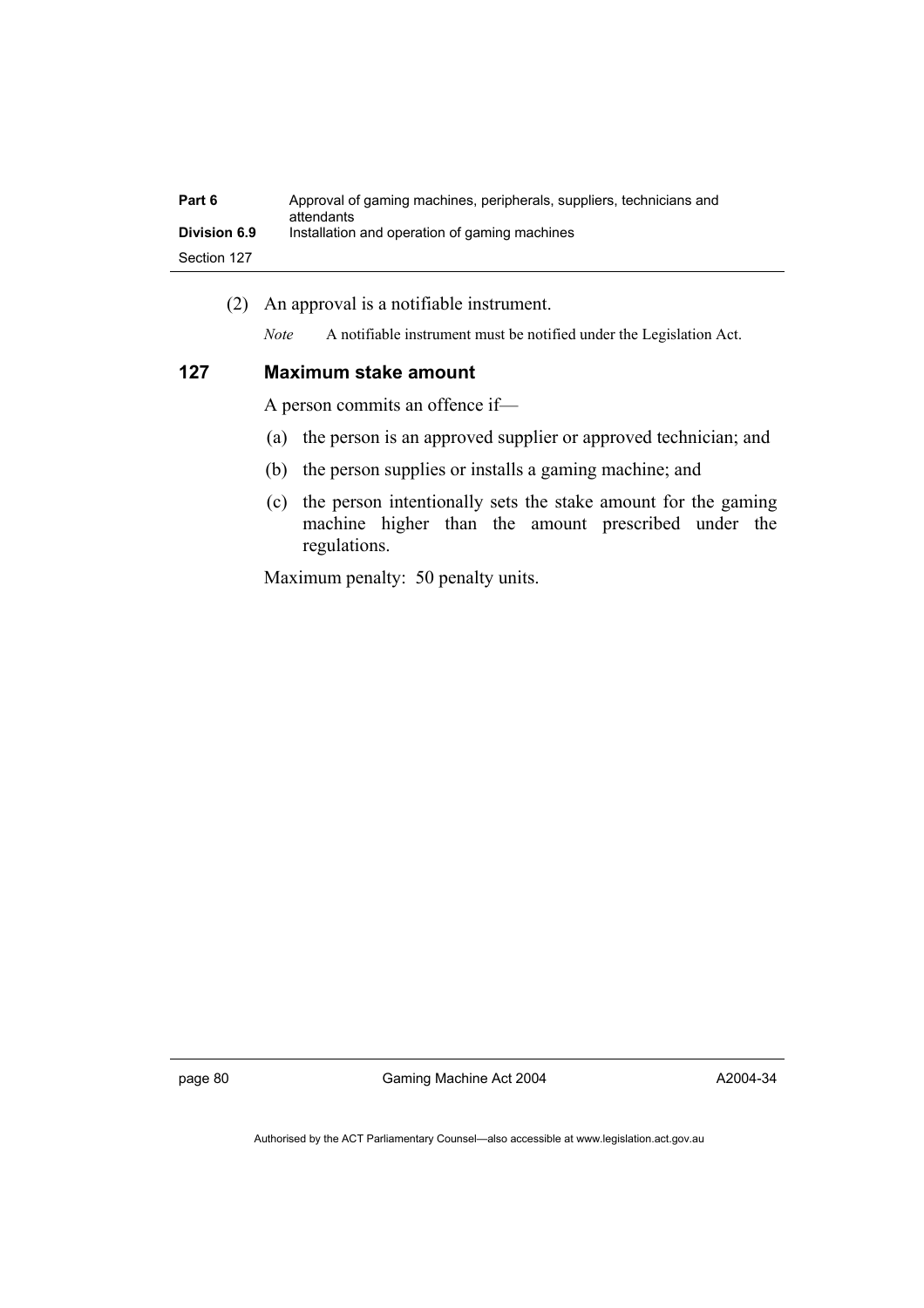# **Part 7 Regulation of gaming machines generally**

#### **128 Machine access generally**

 (1) A person commits an offence if the person does any of the following in relation to a licensed gaming machine on licensed premises:

- (a) opens the machine;
- (b) checks money in the machine;
- (c) places money into the machine (other than to play the machine);
- (d) removes money from the machine (other than money won or credited).

Maximum penalty: 50 penalty units.

- (2) Subsection (1) does not apply to the following people:
	- (a) an authorised officer;
	- (b) an approved supplier;
	- (c) an approved technician;
	- (d) an approved attendant.
- (3) A person commits an offence if—
	- (a) the person maintains a licensed gaming machine on licensed premises; and
	- (b) the person is not an approved supplier or approved technician.

Maximum penalty: 50 penalty units.

(4) An offence against this section is a strict liability offence.

A2004-34

Gaming Machine Act 2004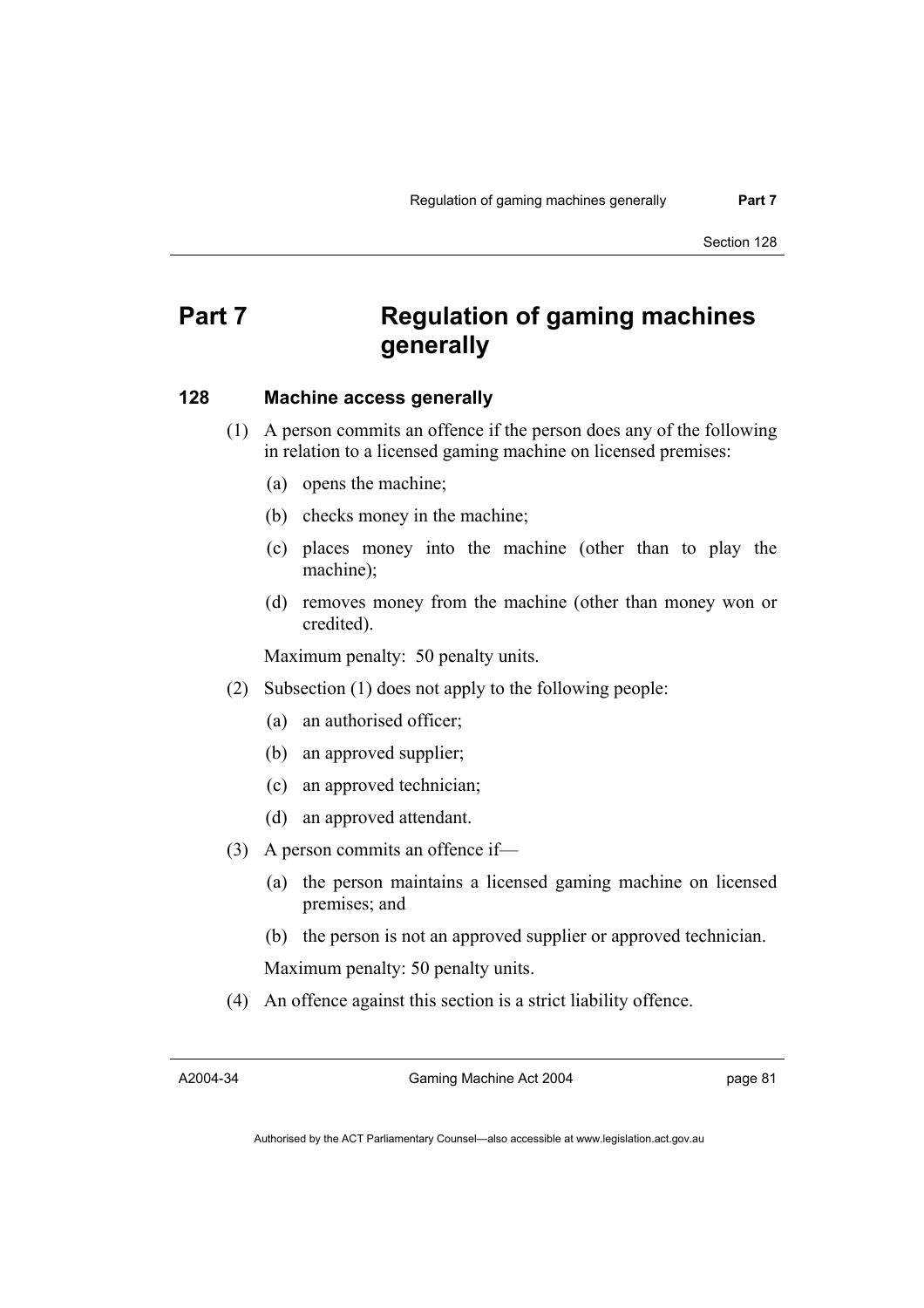Section 129

# **129 Interference with gaming machines**

 (1) A person commits an offence if the person recklessly interferes with the operation of a gaming machine.

Maximum penalty: 100 penalty units, imprisonment for 1 year or both.

 (2) A person commits an offence if the person inserts into a gaming machine anything other than a coin, note or token of the kind stated on the gaming machine.

Maximum penalty: 100 penalty units, imprisonment for 1 year or both.

 (3) A person commits an offence if the person does anything intended to interfere with a gaming machine in a way that causes the machine to yield a reward less than or greater than the percentage payout under the licence in relation to that machine.

Maximum penalty: 100 penalty units, imprisonment for 1 year or both.

 (4) A person commits an offence if the person does anything intended to render a gaming machine, either temporarily or otherwise, incapable of forming a winning combination.

Maximum penalty: 100 penalty units, imprisonment for 1 year or both.

 (5) Subsection (1) does not apply in relation to anything done honestly for the maintenance of a gaming machine by an approved supplier, approved technician or authorised officer.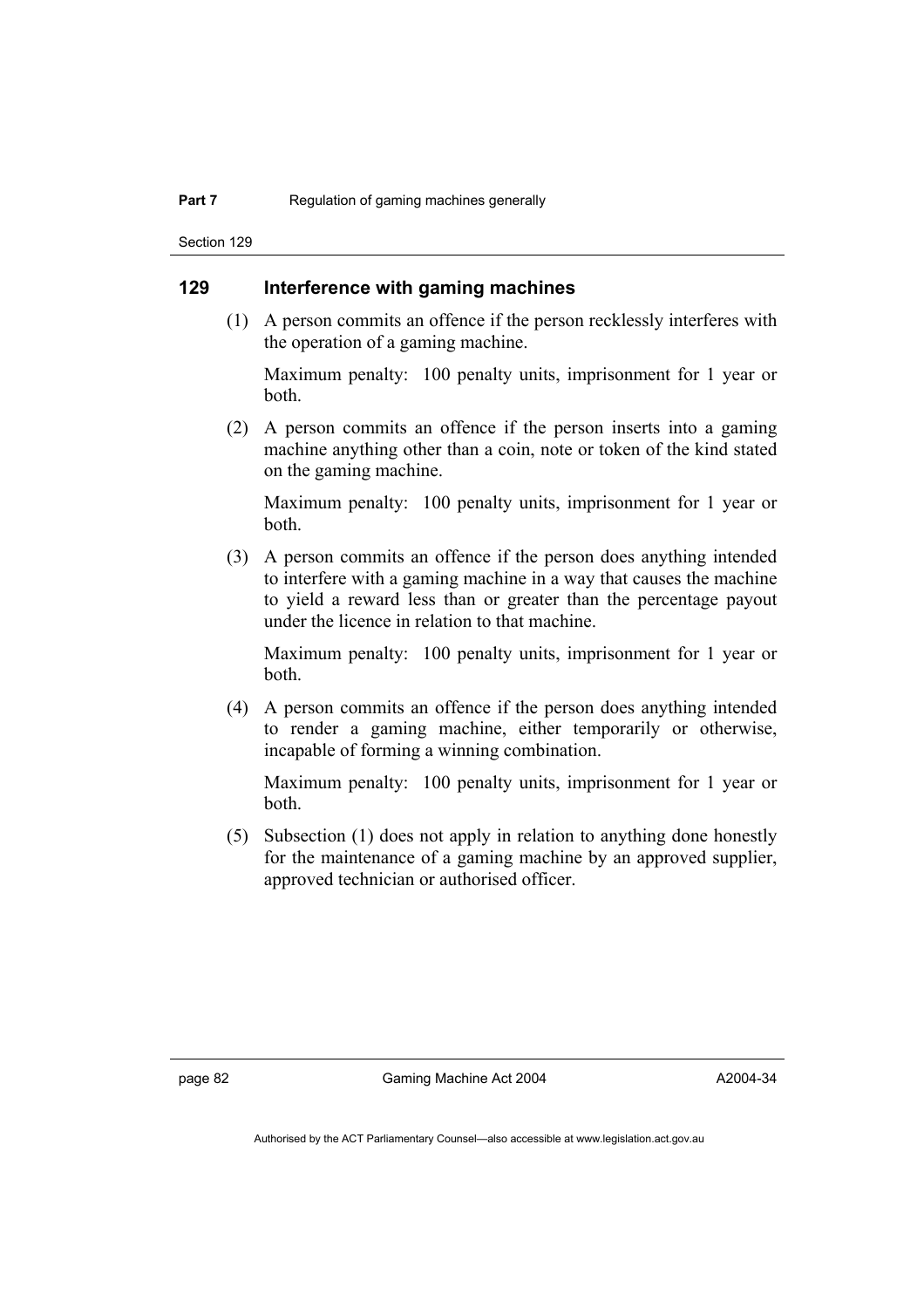# **130 Opening computer cabinets**

- (1) A person commits an offence if the person—
	- (a) opens the computer cabinet in a gaming machine; and
	- (b) is not an approved supplier, approved technician or authorised officer.

Maximum penalty: 50 penalty units.

(2) An offence against this section is a strict liability offence.

# **131 Rendering gaming machines inoperable on licence ceasing to be in force**

If a licence ceases to be in force, the commission must ensure that each gaming machine on the licensed premises is inoperable—

 (a) if the licence ceased to be in force under section 64 (1) or because the licence expired—until the machines are removed from the premises; or

*Note* Section 64 (1) provides that a person's licence is cancelled if the person's general or on licence is not renewed.

- (b) if the licence is suspended—during the suspension; or
- (c) if the licence has been cancelled—until the first of the following happens:
	- (i) the machines are removed from the premises;
	- (ii) the decision of the commission cancelling the licence is set aside on an application for review of the decision; or
- (d) if the licence ceased to be in force under section 64 (2)—until the first of the following happens:
	- (i) the machines are removed from the premises;
	- (ii) the licence is taken to be in force again under section 64 (3).

A2004-34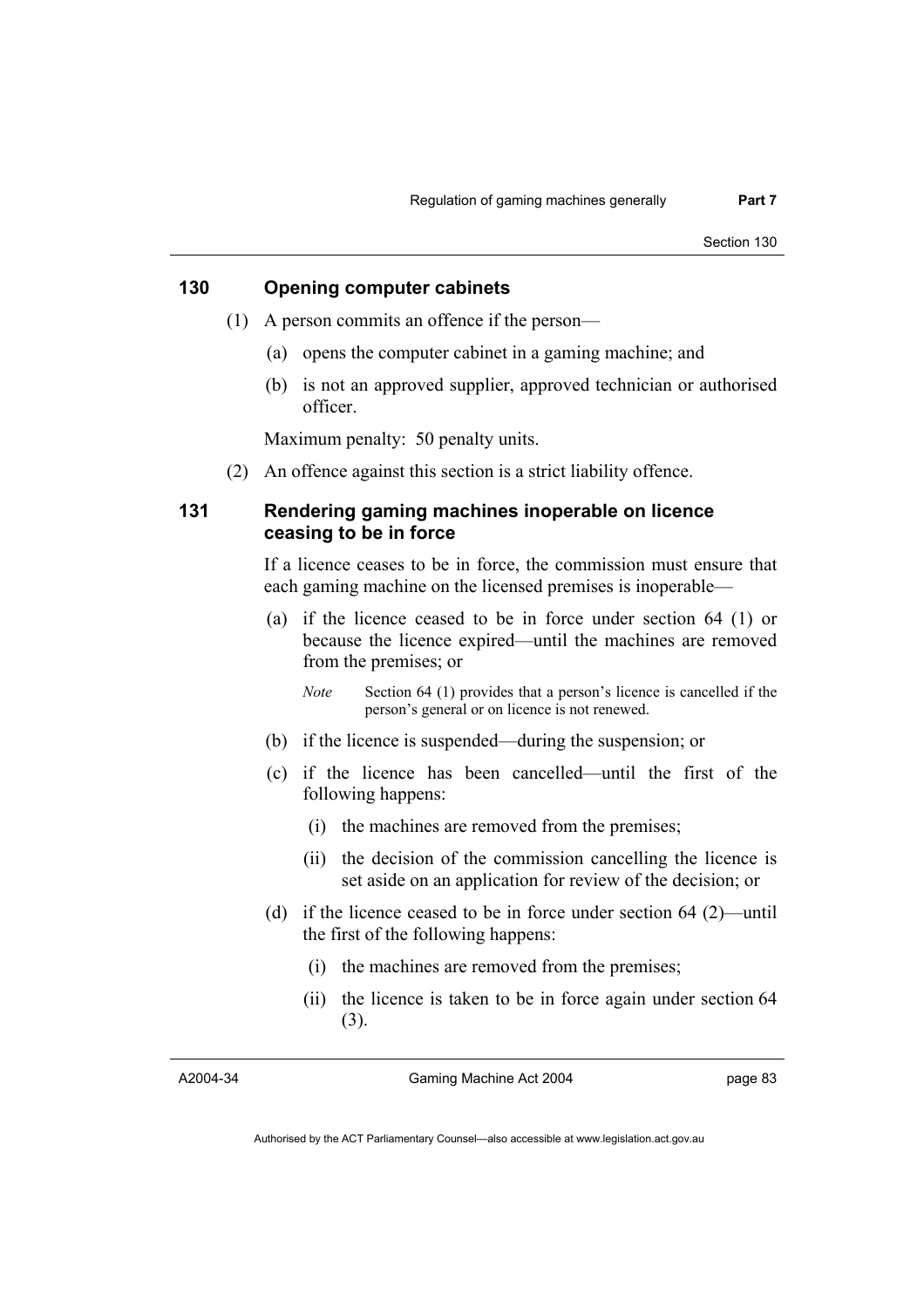#### **Part 7 Regulation of gaming machines generally**

Section 132

*Note* Section 64 (2) provides that a person's licence is cancelled if the person's general or on licence is cancelled.

#### **132 Removal of gaming machines from premises**

- (1) This section applies to a person who held a licence that has ceased to be in force, other than a person whose licence is suspended.
- (2) The person commits an offence if, at the end of the required period, a gaming machine that was licensed is on the premises that were licensed.

Maximum penalty: 50 penalty units.

(3) In this section:

*relevant decision* means the decision of the commission (if any) because of which the licence ceased to be in force.

#### *required period* means—

- (a) 2 weeks after the day—
	- (i) the licence ceases to be in force; or
	- (ii) if an application for review of the relevant decision may be made but is not made—the time for applying for review of the decision ends; or
	- (iii) if an application is made to review the relevant decision the application is withdrawn, dismissed or decided; or
- (b) any further period the commission, whether before or after the end of the period, in writing, approves.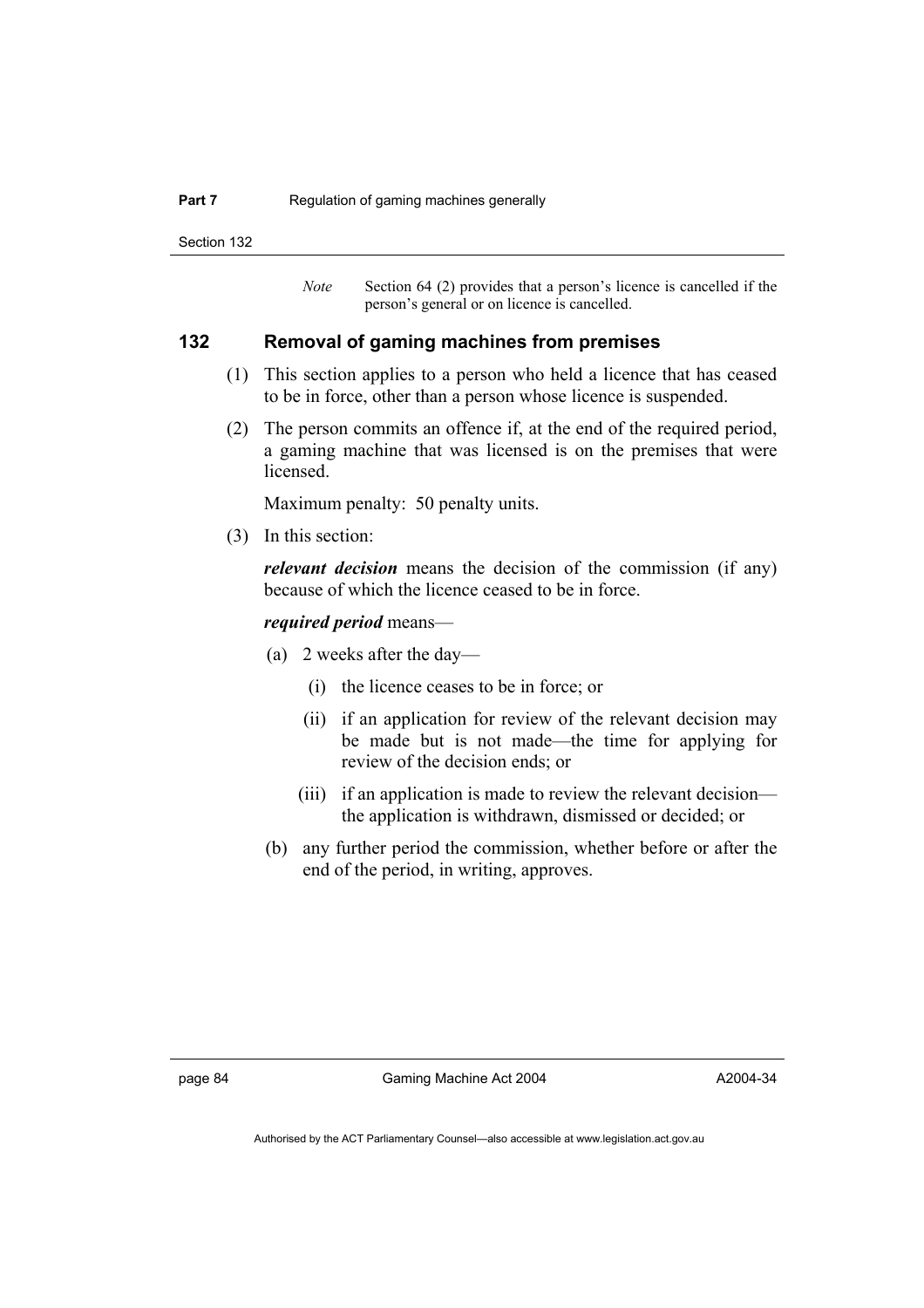# **Part 8 Linked jackpot arrangements**

#### **133 Operation of linked jackpot arrangements**

A person commits an offence if—

- (a) the person operates a linked jackpot arrangement between gaming machines; and
- (b) the arrangement is not authorised under section 134 or by a multi-user permit.

Maximum penalty: 50 penalty units, imprisonment for 6 months or both.

# **134 Single-user authorisation for linked jackpot arrangements**

- (1) A licensee may apply in writing to the commission for authorisation to operate a linked jackpot arrangement between gaming machines operated under the licence.
	- *Note 1* If a form is approved under the Control Act, s 53D for an application, the form must be used.

*Note 2* A fee may be determined under s 177 for this provision.

- (2) The application must include details of each event by reference to which linked jackpots are to be payable under the proposed arrangement.
- (3) The commission must authorise the linked jackpot arrangement if—
	- (a) each gaming machine proposed to be linked under the proposed arrangement—
		- (i) is operated under a single licence held by the applicant; and
		- (ii) is the same class; and

A2004-34

Gaming Machine Act 2004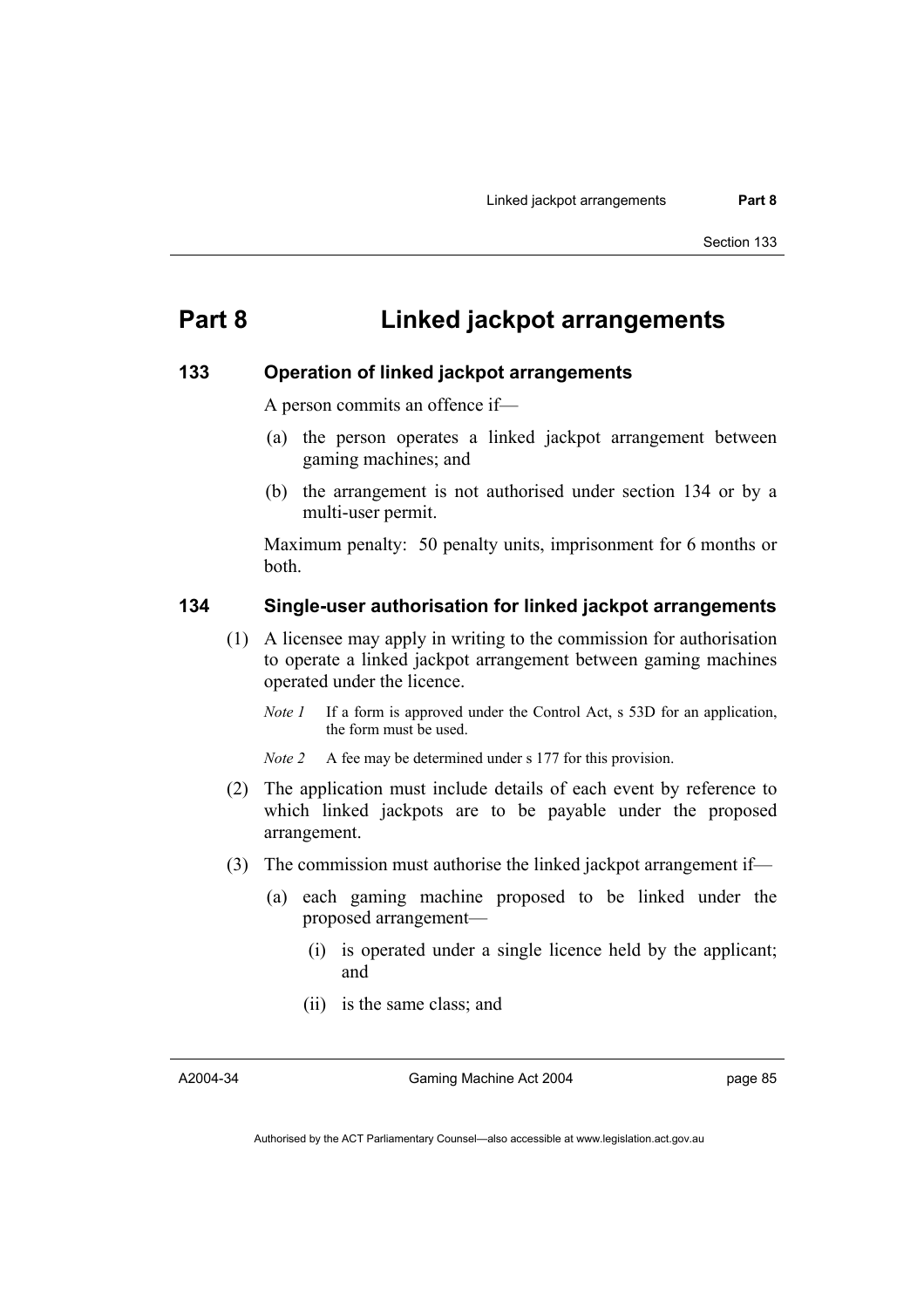Section 135

- (iii) offers the same chance of winning linked jackpots as each other machine in the arrangement, if played with the same stakes; and
- (b) the financial and operational aspects of the proposed arrangement are in accordance with the regulations; and
- (c) the commission is satisfied, on reasonable grounds, that the proposed arrangement is satisfactory, having regard to the interests of the people playing the machines in the proposed linked jackpot arrangement.
- (4) It is a condition of an authorisation under this section that—
	- (a) each gaming machine in the linked jackpot arrangement displays at all times a sign stating clearly—
		- (i) that the machine is part of a linked jackpot arrangement with other machines on the licensed premises; and
		- (ii) the percentage of the turnover of the machine set aside for the payment of linked jackpots; and
	- (b) linked jackpots be payable for the authorised arrangement by reference to the event or events set out in the application for authorisation for the arrangement.

#### **135 Issue of multi-user permits**

- (1) A person (including a person other than a licensee) may apply in writing to the commission for a permit (a *multi-user permit*) to operate a linked jackpot arrangement between gaming machines operated under 2 or more licences.
	- *Note 1* If a form is approved under the Control Act, s 53D for an application, the form must be used.
	- *Note 2* A fee may be determined under s 177 for this provision.

page 86 Gaming Machine Act 2004

A2004-34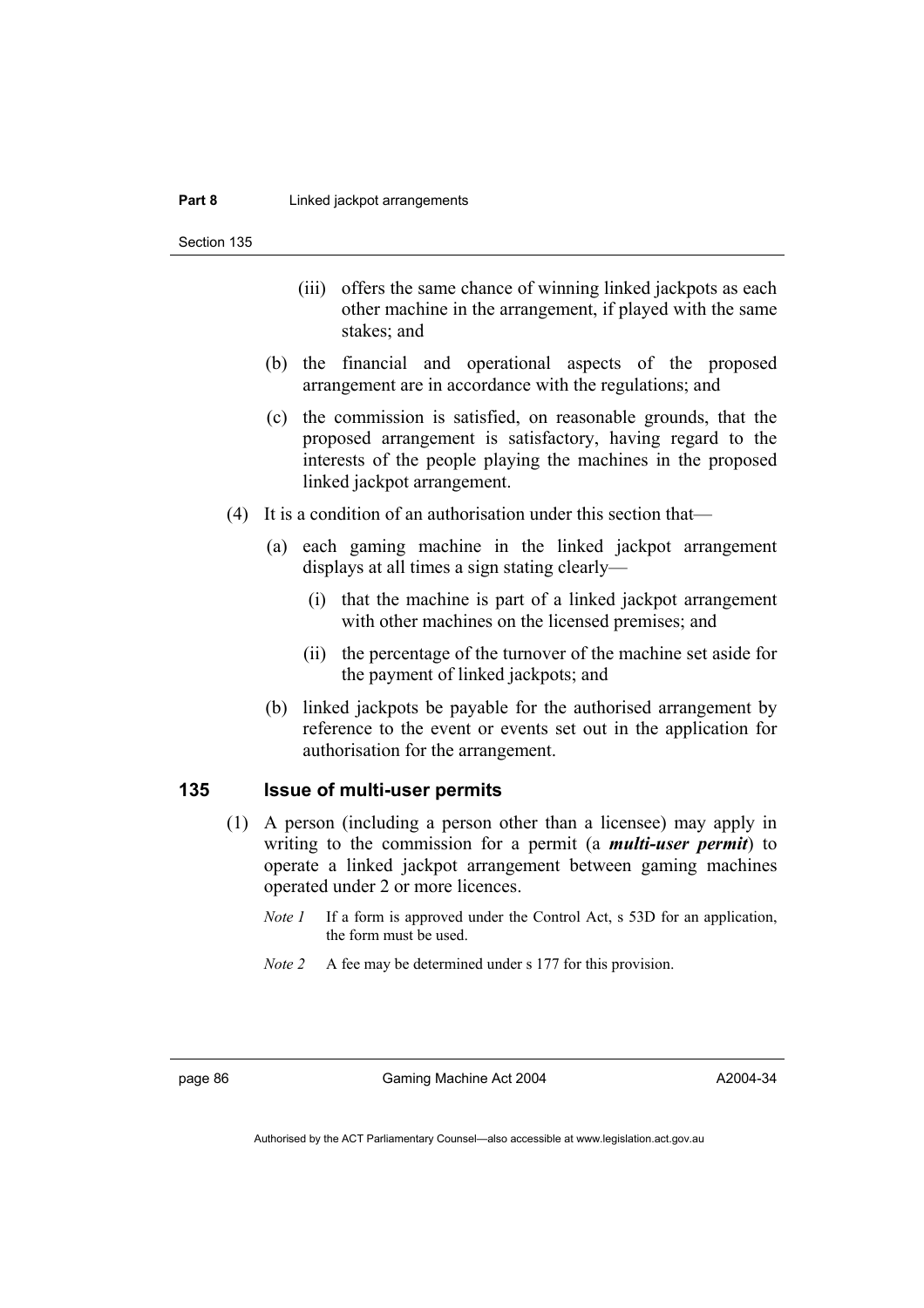- (2) The application must include details of the event or events by reference to which linked jackpots are to be payable under the proposed arrangement.
- (3) The commission must issue the multi-user permit if—
	- (a) the commission is satisfied, on reasonable grounds, that the applicant is an eligible person; and
	- (b) each licensee consents to the arrangement; and
	- (c) each gaming machine proposed to be linked under the proposed arrangement—
		- (i) is the same class; and
		- (ii) offers the same chance of winning linked jackpots as each other machine in the arrangement, if played with the same stakes; and
	- (d) the financial and operational aspects of the proposed arrangement is in accordance with the regulations; and
	- (e) the commission is satisfied, on reasonable grounds, that the proposed arrangement is satisfactory, having regard to the interests of the people playing the machines in the proposed arrangement.
- (4) A multi-user permit must state—
	- (a) the full name and address of the permit-holder; and
	- (b) the gaming machines in the linked jackpot arrangement for which the permit is issued, and the licensed premises where they are situated; and
	- (c) the conditions to which the permit is subject.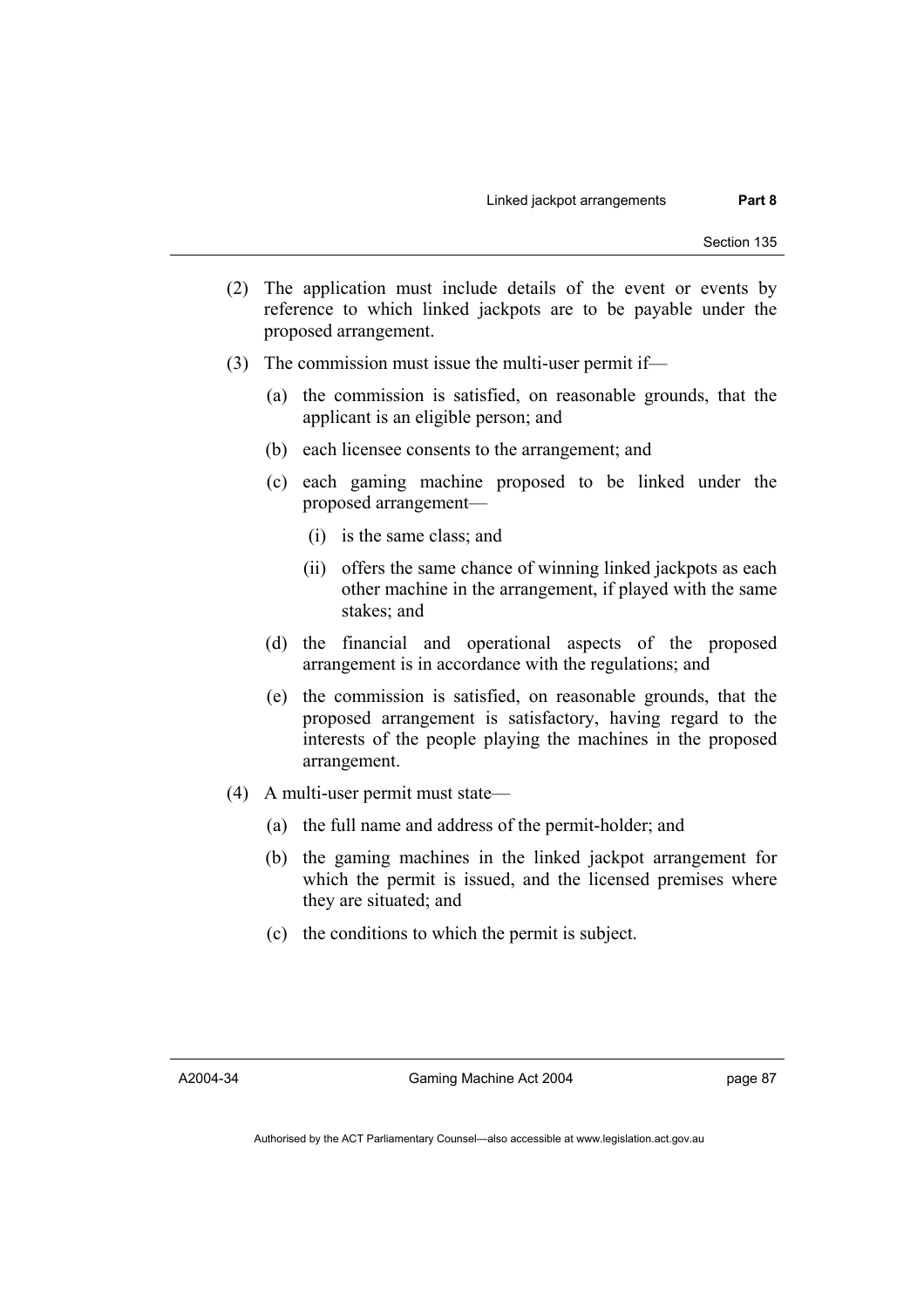#### **Part 8 Linked jackpot arrangements**

Section 136

## **136 Conditions on multi-user permits**

- (1) A multi-user permit is subject to the following conditions:
	- (a) each gaming machine in a linked jackpot arrangement under the permit displays at all times a sign stating clearly—
		- (i) that the machine is part of a linked jackpot arrangement with machines on different licensed premises; and
		- (ii) the percentage of the turnover of the machine set aside for the payment of linked jackpots;
	- (b) linked jackpots are payable under the arrangement by reference to the event or events set out in the application for the permit for the arrangement;
	- (c) the financial and operational aspects of the arrangement must not be amended without the commission's approval under section 138:
	- (d) if the permit-holder is a corporation—the permit-holder must give written notice to the commission stating any of the following changes in relation to the corporation within 1 week after the day of the change:
		- (i) a person becoming an influential person for the corporation;
		- (ii) a substantial change in the relationship of an influential person to the corporation;
		- (iii) a person ceasing to be an influential person for the corporation.
- (2) The commission may put any other reasonable condition on a multiuser permit that the commission considers appropriate, having regard to the interests of the people playing the machines in each linked jackpot arrangement under the permit.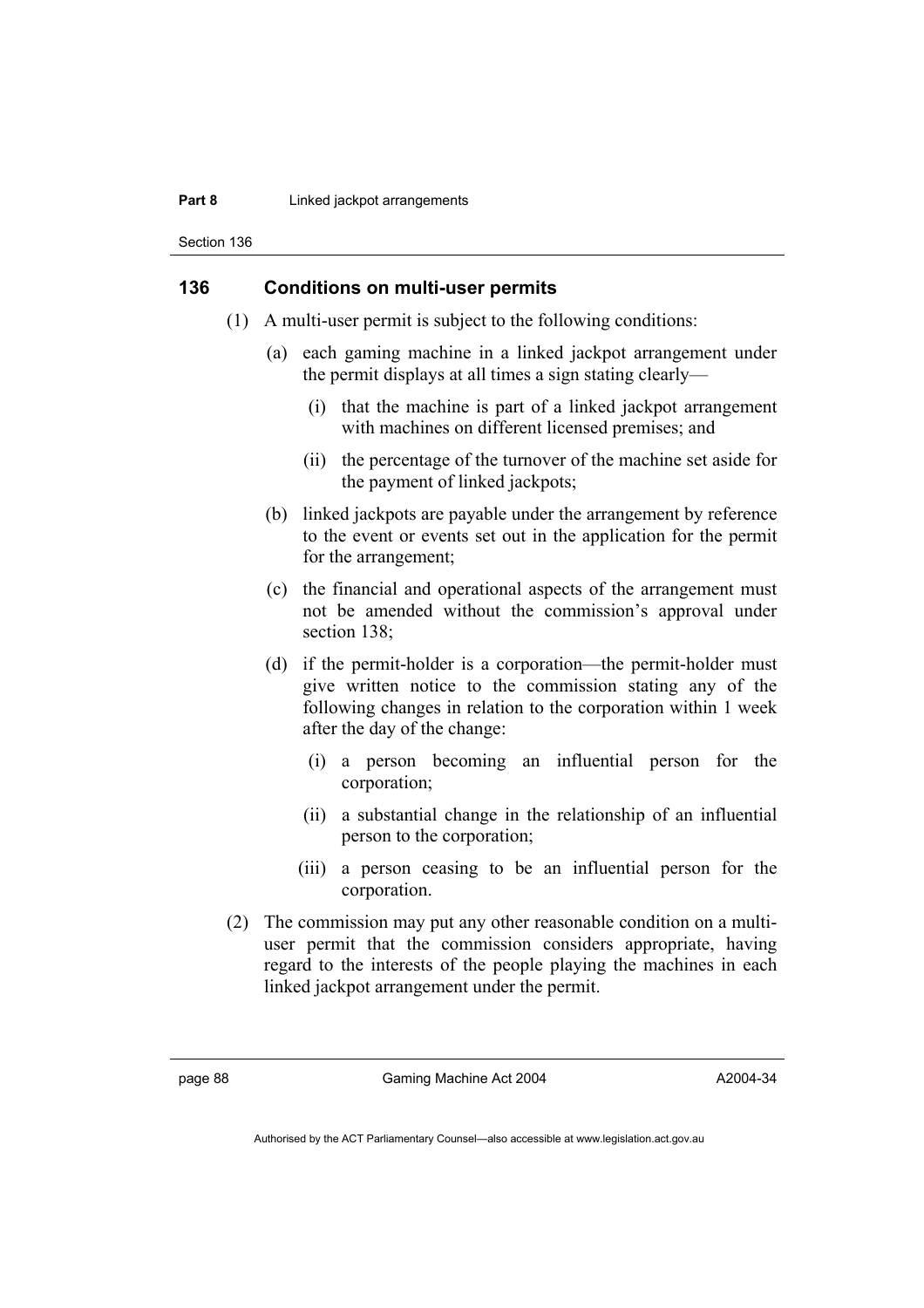#### **137 Term of multi-user permits**

A multi-user permit is for the period (of up to 3 years) stated in the permit.

#### **138 Amendment of multi-user permits in interest of users**

- (1) The commission may amend a condition of a multi-user permit on its own initiative if satisfied that it is appropriate to amend the condition, having regard to the interests of the people playing the machines in the linked jackpot arrangement under the permit.
- (2) The amendment takes effect on the date stated in the notice of the decision on the amendment given to the permit-holder by the commission.

#### **139 Amendment of multi-user permit on request**

- (1) This section applies if a multi-user permit-holder applies in writing to the commission for an amendment of the permit to—
	- (a) reduce the number of gaming machines in a linked jackpot arrangement, or terminate a linked jackpot arrangement; or
	- (b) increase the number of gaming machines in a linked jackpot arrangement under the permit; or
	- (c) include a new linked jackpot arrangement under the permit; or
	- (d) include gaming machines on other licensed premises in a linked jackpot arrangement; or
	- (e) amend a condition on the permit.
	- *Note* A fee may be determined under s 177 for this provision.
- (2) The commission must amend the multi-user permit, or refuse to amend the permit.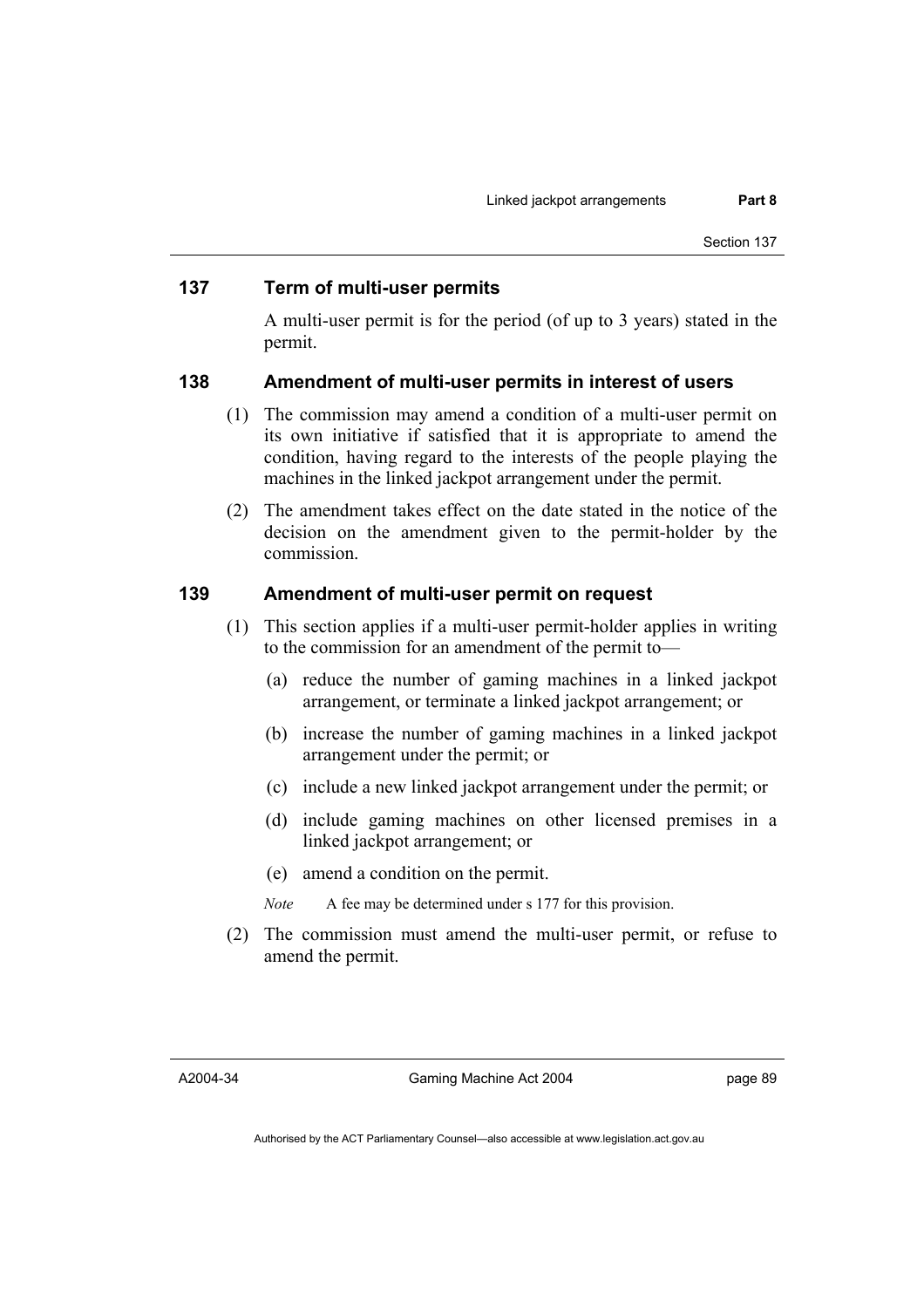#### **Part 8 Linked jackpot arrangements**

Section 139

- (3) The commission must not amend the multi-user permit unless satisfied—
	- (a) if an additional gaming machine is proposed to be included in a linked jackpot arrangement—that the additional machine—
		- (i) is the same class as the other machines in the arrangement; and
		- (ii) offers the same chance of winning linked jackpots as each other machine in the arrangement, if played with the same stakes; and
	- (b) if a new linked jackpot arrangement is proposed to be included under a permit—that each gaming machine to be linked—
		- (i) is the same class; and
		- (ii) offers the same chance of winning linked jackpots as each other machine in the arrangement, if played with the same stakes; and
	- (c) if gaming machines on other licensed premises are proposed to be included in a linked jackpot arrangement (whether or not the arrangement is an existing arrangement)—that the financial and operational aspects of the arrangement are in accordance with the regulations; and
	- (d) that the proposed amendment is satisfactory, having regard to the interests of the people playing the machines in each proposed linked jackpot arrangement.
- (4) The amendment takes effect on the date stated in the notice of the decision on the amendment given to the permit-holder by the commission.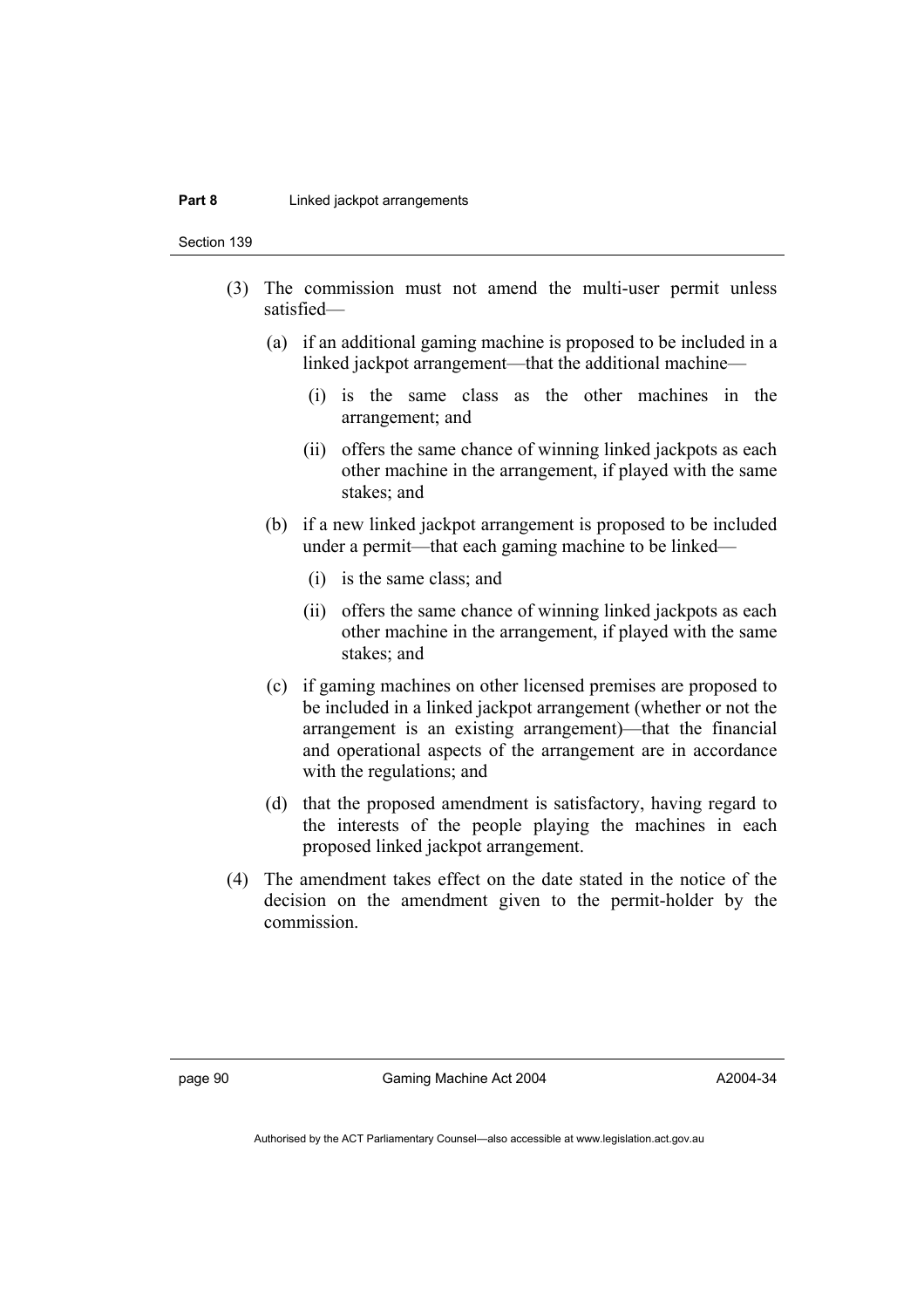# **140 Amendment of financial and operational aspects of multiuser permits**

- (1) This section applies if a multi-user permit-holder applies in writing to the commission for an amendment of a financial or operational aspect of a linked jackpot arrangement under a multi-user permit.
- (2) The commission must amend the multi-user permit, or refuse to amend the permit.
- (3) The commission must amend the multi-user permit in accordance with the application if—
	- (a) the financial and operational aspects of the arrangement, as proposed to be amended, are in accordance with the regulations; and
	- (b) the commission is satisfied that the proposed amendment is satisfactory, having regard to the interests of the people playing the machines in the arrangement.

### **141 Transfer of multi-user permits**

- (1) The holder of a multi-user permit and a person (the *proposed permit-holder*) to whom the permit is proposed to be transferred may apply jointly in writing to the commission for transfer of the permit.
- (2) The commission must transfer the permit to the proposed permitholder if satisfied on reasonable grounds that the proposed permitholder is an eligible person.

# **142 Surrender of multi-user permits**

 (1) This section applies to a multi-user permit-holder if the permitholder does not owe the Territory an amount under this Act.

A2004-34

Gaming Machine Act 2004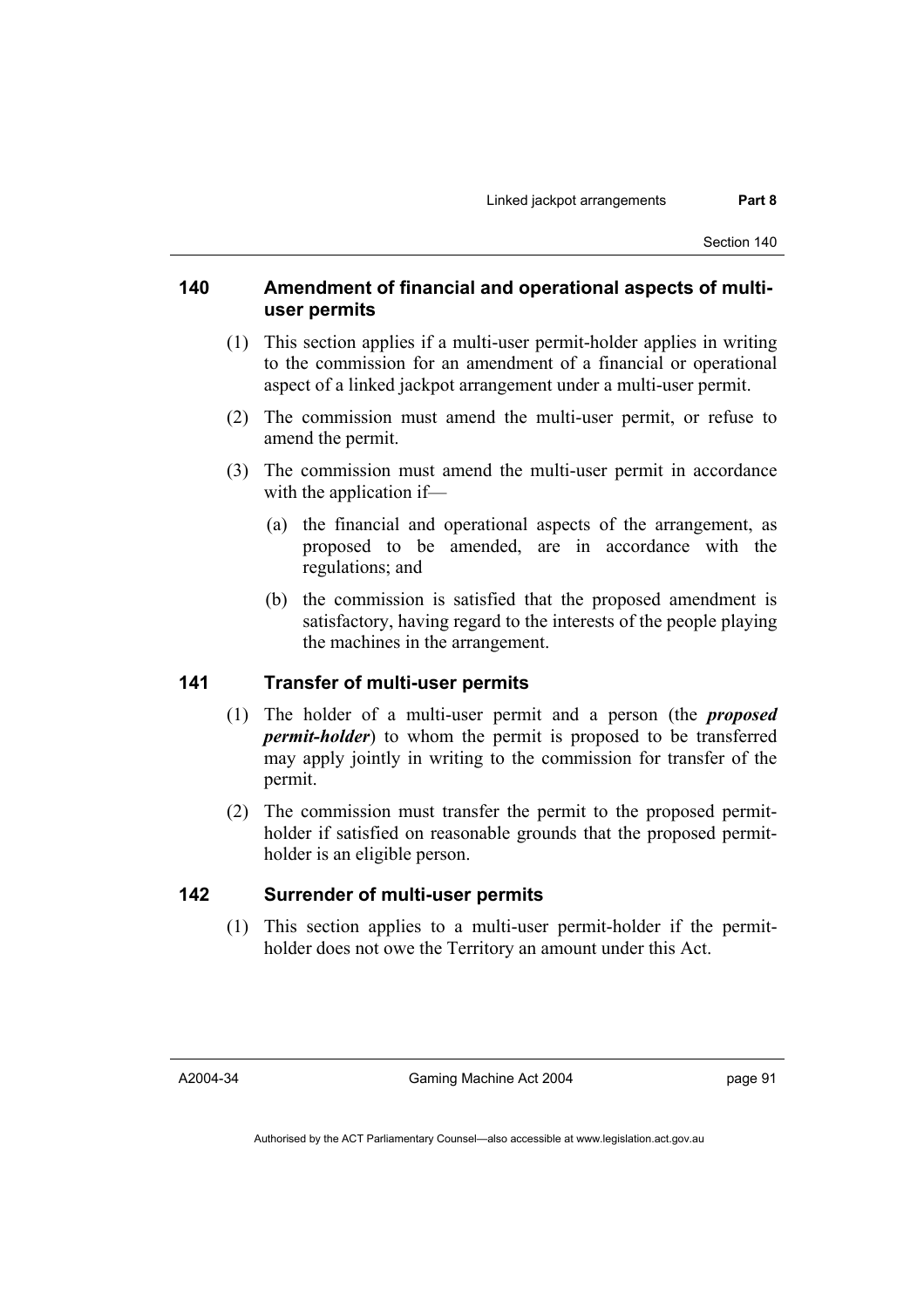#### **Part 8 Linked jackpot arrangements**

Section 143

- (2) The multi-user permit-holder may surrender the permit by—
	- (a) giving the commission a written notice stating that the permitholder surrenders the permit; and
	- (b) returning the permit to the commission.
- (3) The surrender of the multi-user permit takes effect 4 weeks after the day the notice under subsection (2) (a) is given to the commission or, if the notice states a later date of effect, that date.

### **143 Unclaimed jackpots**

- (1) This section applies if an amount won under a linked jackpot arrangement authorised under section 134 for a licensee or approved under section 135 is not claimed within 1 year after the day it is won.
- (2) The amount is forfeited to the Territory.
- (3) After the amount is forfeited, the winner of the amount—
	- (a) is not entitled to recover the amount from the licensee or permit-holder; and
	- (b) is entitled to recover the amount from the Territory within 6 years after the day the person wins the amount; and
	- (c) is not entitled to recover interest on the amount from the Territory.

### **144 Undisbursed jackpots**

 (1) This section applies if an amount available for allocation as a prize in a linked jackpot arrangement authorised under section 134 or a multi-user permit has not been won, and cannot be won because the authorisation or permit for the arrangement has been cancelled or surrendered.

*Note* A permit may be cancelled under pt 4 (see s 62).

page 92 Gaming Machine Act 2004

A2004-34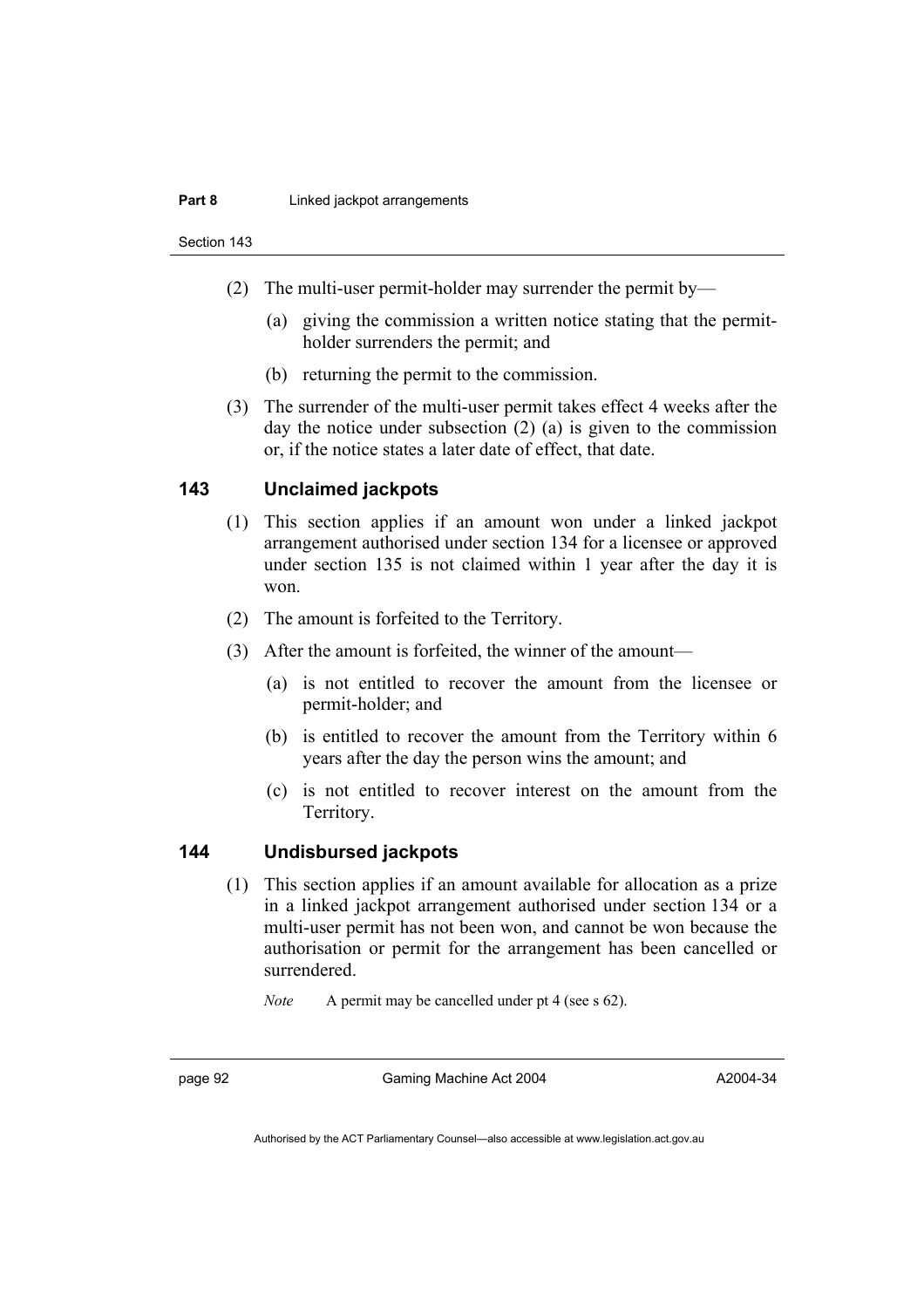- (2) The commission may approve an arrangement for the redistribution of the amount as a prize, or an addition to another jackpot, if satisfied that the arrangement is fair.
- (3) However, the amount is forfeited to the Territory if—
	- (a) the person who held the authorisation or permit has stopped operating gaming machines; or
	- (b) an approval under subsection (2) has not been given for the amount 4 weeks after the day the authorisation or permit is cancelled or surrendered.

A2004-34

Gaming Machine Act 2004

page 93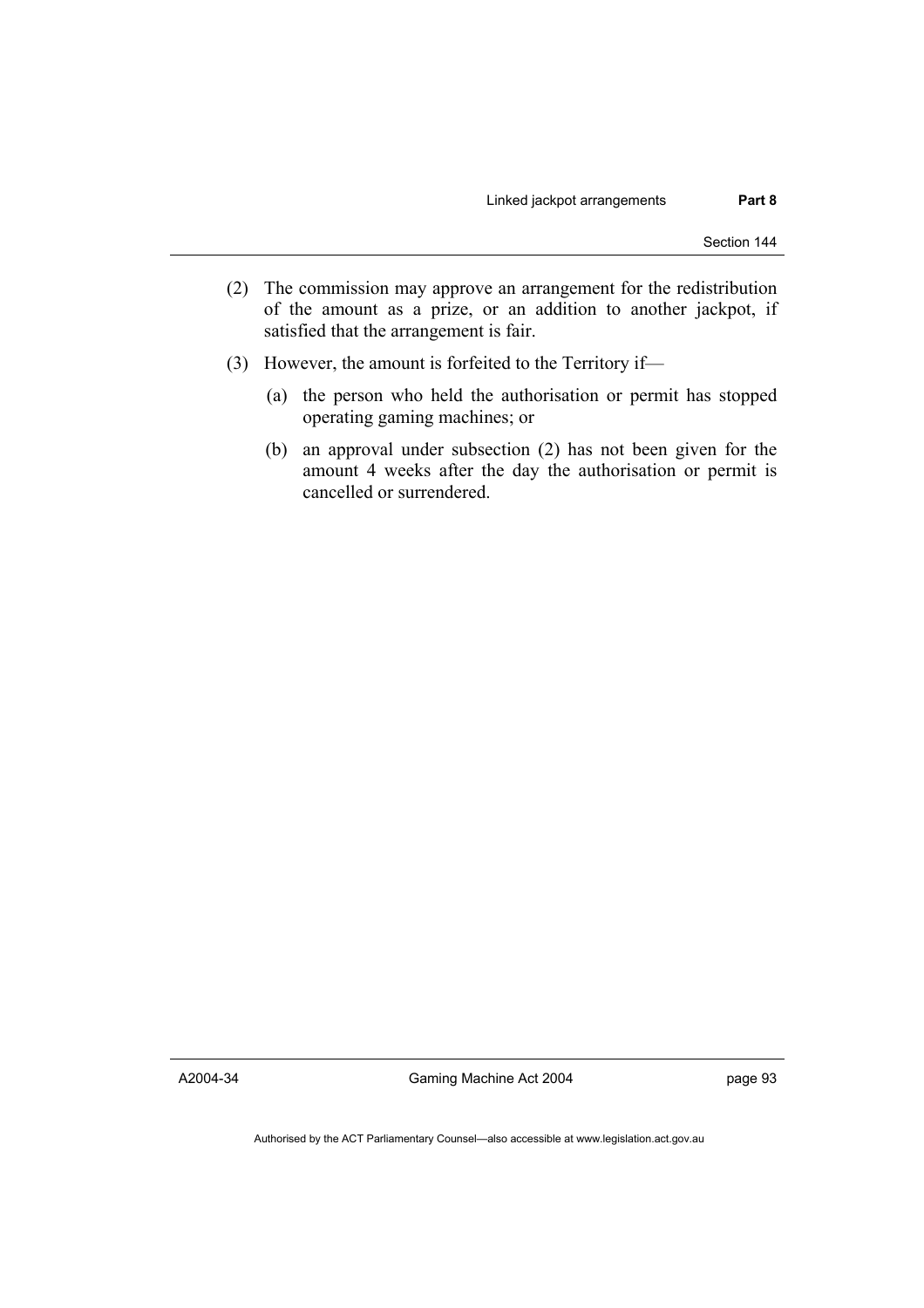#### **Part 9** Club administration

Section 145

# **Part 9 Club administration**

#### **145 Eligible objects**

- (1) An object of a club is an *eligible object* if—
	- (a) it furthers or promotes—
		- (i) recreation; or
		- (ii) social, religious, political, literary, scientific, artistic, sporting or athletic purposes; or
		- (iii) cultural or educational purposes; or
	- (b) it is approved, in writing, by the commission; or
	- (c) it is substantially the same as an object mentioned in paragraph (a) or (b).
- (2) An approval under subsection (1) (b) is a disallowable instrument.
	- *Note* A disallowable instrument must be notified, and presented to the Legislative Assembly, under the Legislation Act.

### **146 Eligible clubs**

A club is an *eligible club* if—

- (a) the club is incorporated in the ACT; and
- (b) the club's statement of objects—
	- (i) includes eligible objects; and
	- (ii) indicates that the eligible objects together make up the main part of its objects; and
- (c) the club is conducted mainly to achieve eligible objects; and

page 94 Gaming Machine Act 2004

A2004-34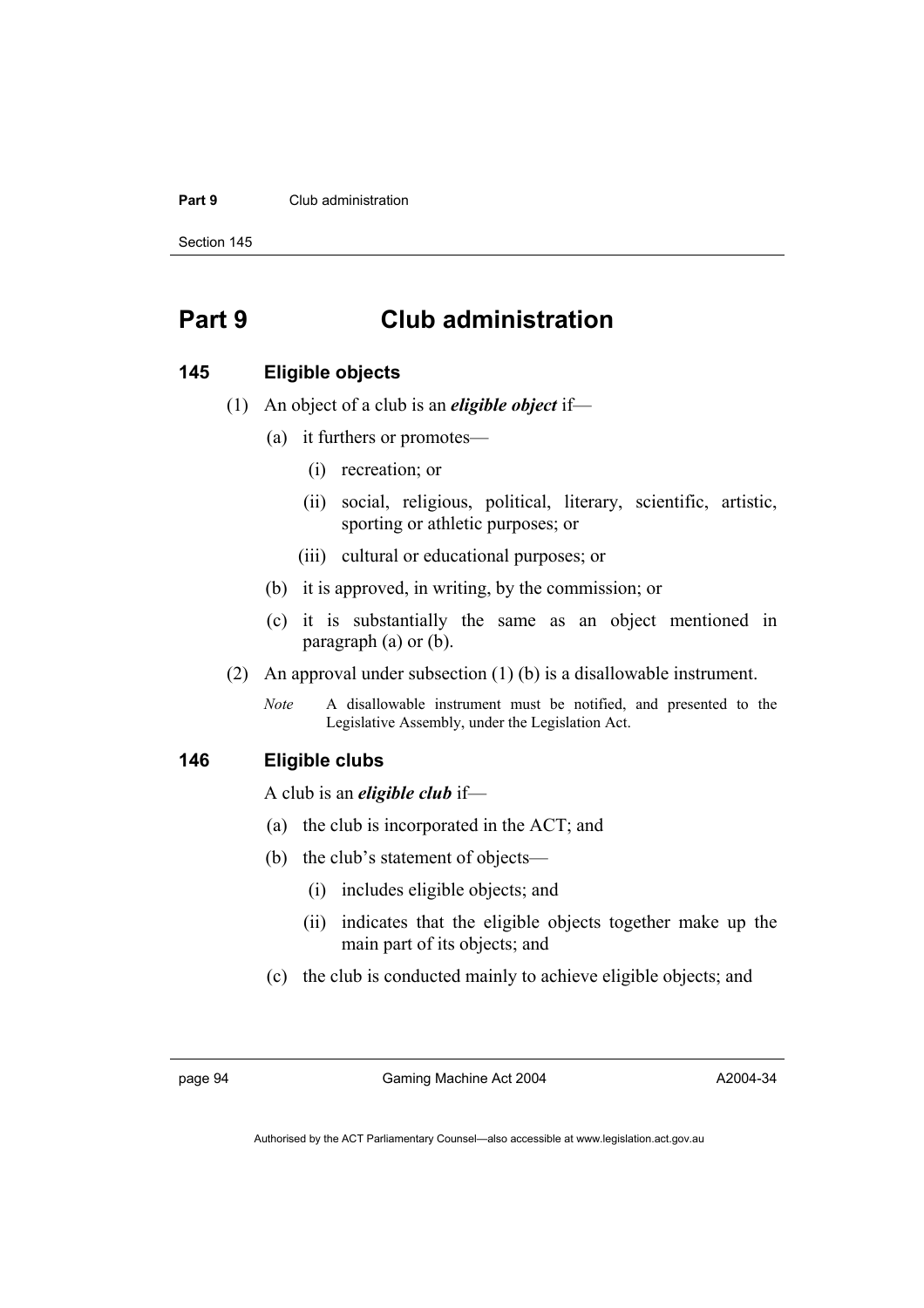- (d) the rules of the club—
	- (i) are in accordance with the regulations; and
	- (ii) are consistent with the licence conditions under part 9; and
	- (iii) do not prohibit the playing of games of chance for money on the club premises; and
- (e) the club has at least 300 voting members; and
- (f) the number of life members of the club is not more than 5% of the number of voting members of the club; and
- (g) the premises occupied by the club, and the facilities and property of the club, are kept and maintained for the benefit of members generally.

#### **147 Associated organisations**

- (1) The commission may, in writing, declare that an entity is an associated organisation for a club.
- (2) However, the commission may make a declaration for an entity only if satisfied that—
	- (a) it is associated with the club; and
	- (b) it is not carried on for profit or gain to its members or anyone else; and
	- (c) it is incorporated; and
	- (d) its statement of objects—
		- (i) includes eligible objects; and
		- (ii) indicates that the eligible objects together make up the main part of its objects; and
	- (e) it is conducted mainly to achieve eligible objects; and

A2004-34

Gaming Machine Act 2004

page 95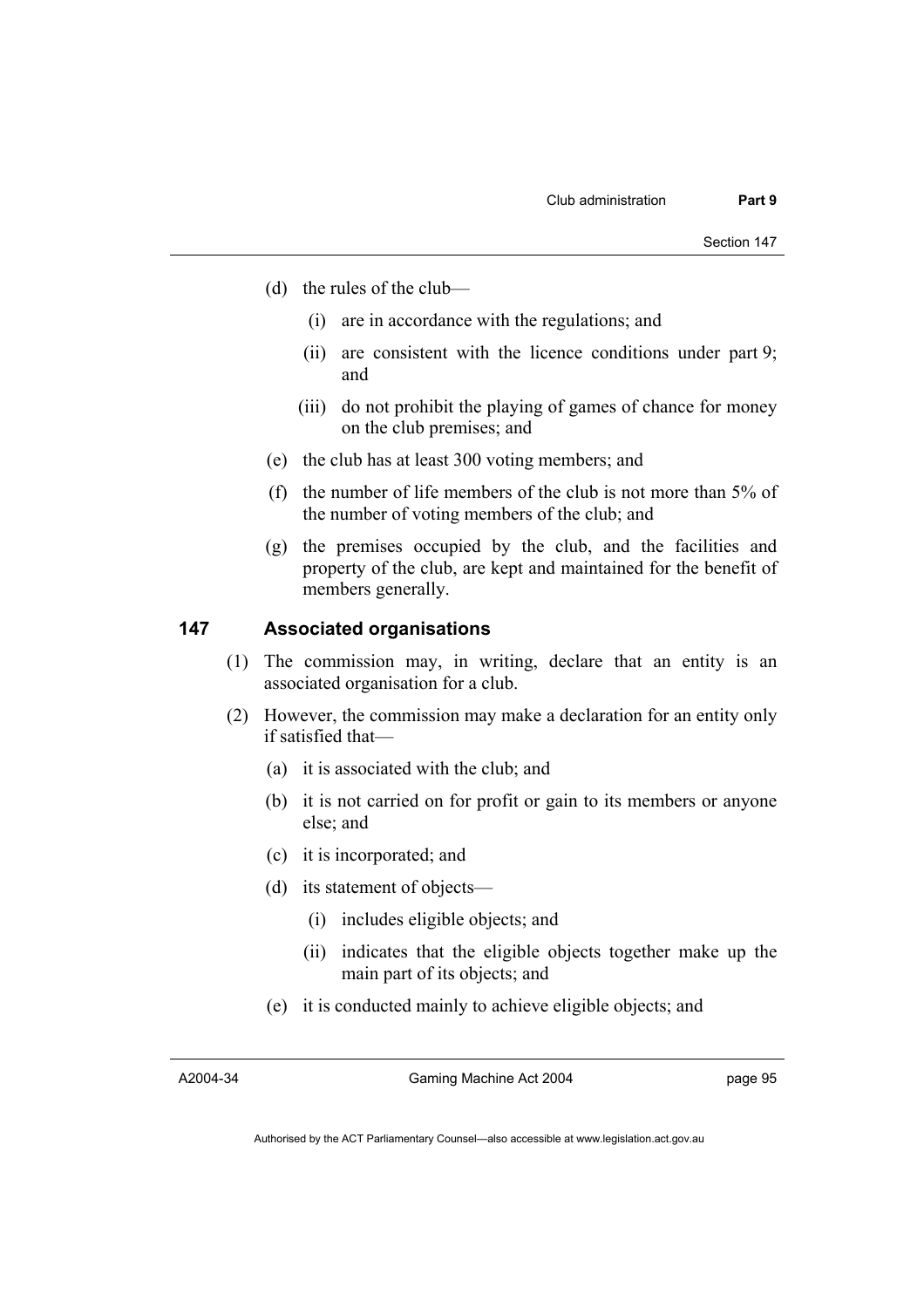#### **Part 9** Club administration

Section 148

- (f) approval of the entity as an associated organisation would not cause the club to stop being conducted mainly to achieve eligible objects.
- (3) In this section—
	- (a) a reference to the *statement of objects* of an entity incorporated under the Corporations Act is a reference to its memorandum; and
	- (b) a reference to an *eligible object* of an entity that is not a club is a reference to an object that would be an eligible object if the entity were a club.

## **148 Keeping records relating to club elections**

- (1) This section applies if a club has an election of members to the club's management committee or board, or another position in the club.
- (2) The club commits an offence if the club does not, for the relevant period, keep records in relation to the election.

Maximum penalty: 20 penalty units.

(3) In this section:

*club* means a club in relation to whose premises a licence is in force.

*election* of someone to a position includes re-election of the person.

*relevant period* means 2 years after the day of the election.

### **149 Power to require information about status of eligible clubs**

- (1) This section applies if the commission believes, on reasonable grounds, that a club—
	- (a) is no longer an eligible club; or
	- (b) may no longer be an eligible club.

page 96 Gaming Machine Act 2004

A2004-34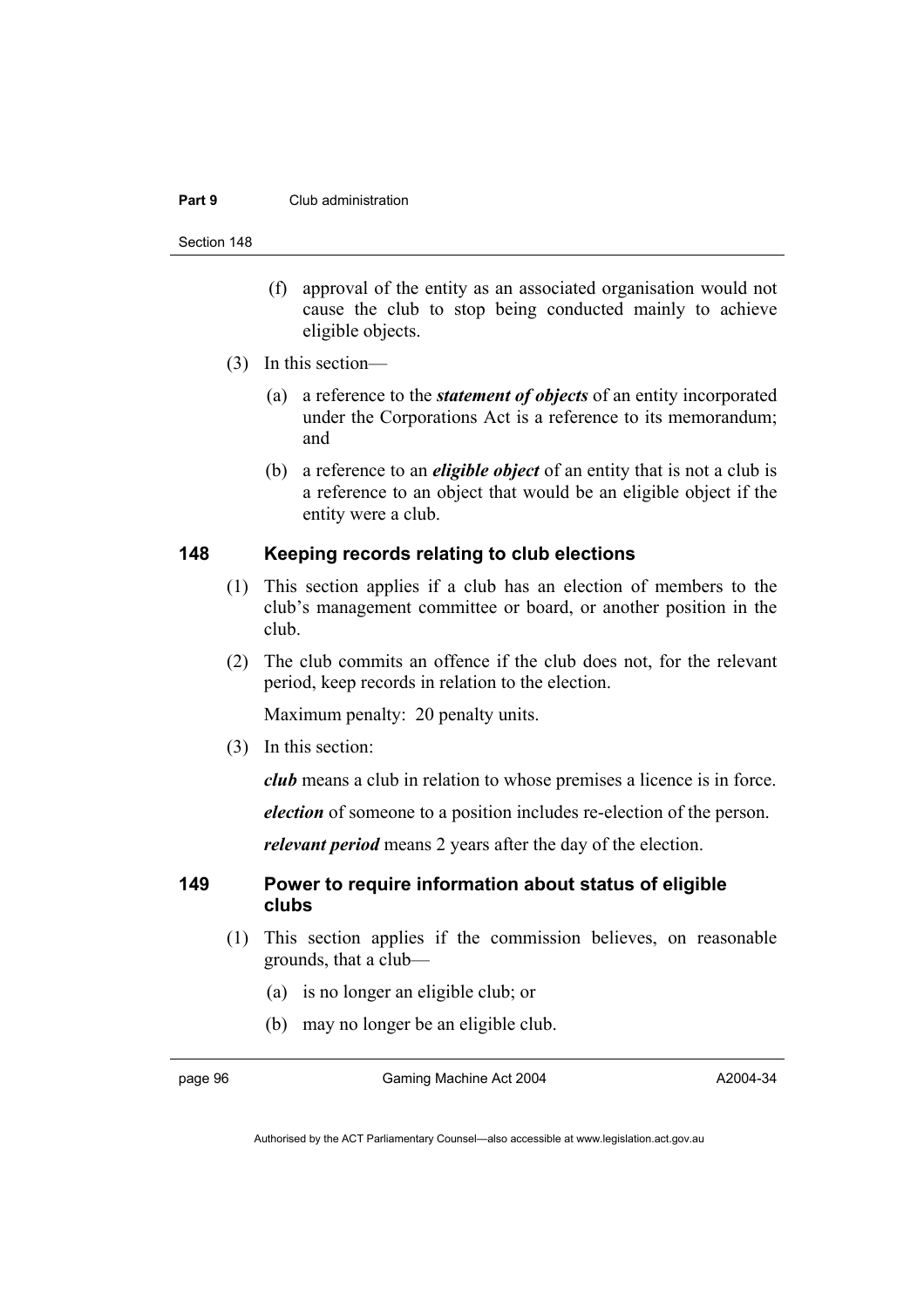- (2) The commission may, in writing, require the club to give the commission, within a stated period, information or documents relating to the club or an associated organisation for the club.
- (3) A club must comply with a requirement under subsection (2).
- (4) In this section:

*club* means a club in relation to whose premises a licence is in force.

# **150 Disclosure of gifts by executive officer**

A person commits an offence if—

- (a) the person is an executive officer of a club; and
- (b) the person receives a gift while exercising a function as executive officer; and
- (c) the person does not tell the management committee or the board about the gift.

Maximum penalty: 20 penalty units.

A2004-34

Gaming Machine Act 2004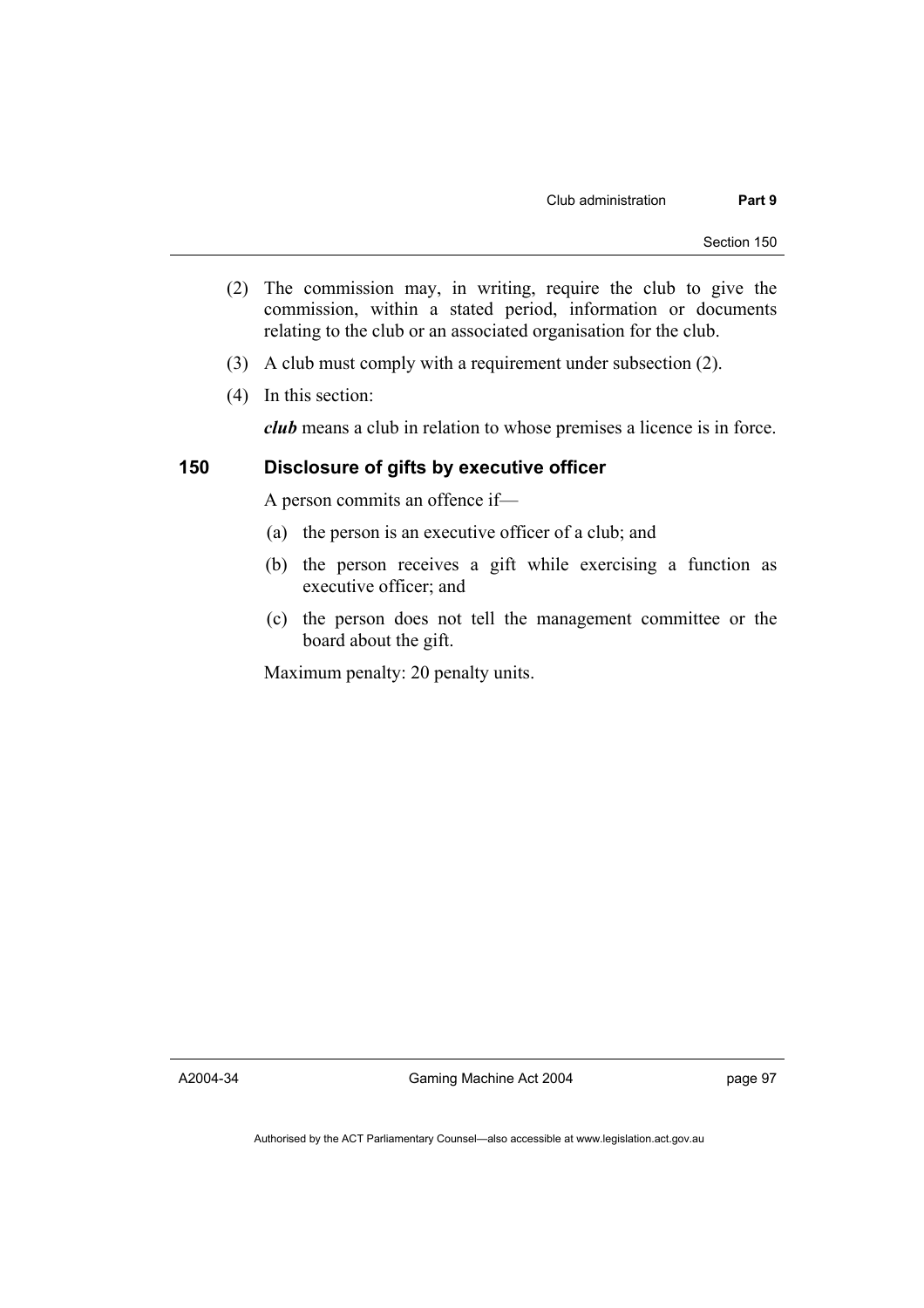#### Part 10 **Gaming areas**

Section 151

# **Part 10 Gaming areas**

#### **151 Warning notices**

- (1) The commission may, in writing, determine—
	- (a) the form and minimum dimensions of a notice (a *warning notice*); and
	- (b) the text of a warning notice.

#### **Examples of what may be included in warning notice**

- 1 risks associated with gambling
- 2 counselling or other support services available for addictive or excessive gambling
- 3 the provisions of this part about children
- *Note* An example is part of the Act, is not exhaustive and may extend, but does not limit, the meaning of the provision in which it appears (see Legislation Act, s 126 and s 132).
- (2) If the commission makes a determination under subsection (1), a licensee must ensure that a warning notice complying with the determination is displayed in a prominent position—
	- (a) on each gaming machine installed on the licensed premises; and
	- (b) at or near each entrance to each gaming area within the licensed premises.
- (3) A licensee commits an offence if the licensee contravenes a requirement of subsection (2).

Maximum penalty: 5 penalty units.

(4) An offence against subsection (3) is a strict liability offence.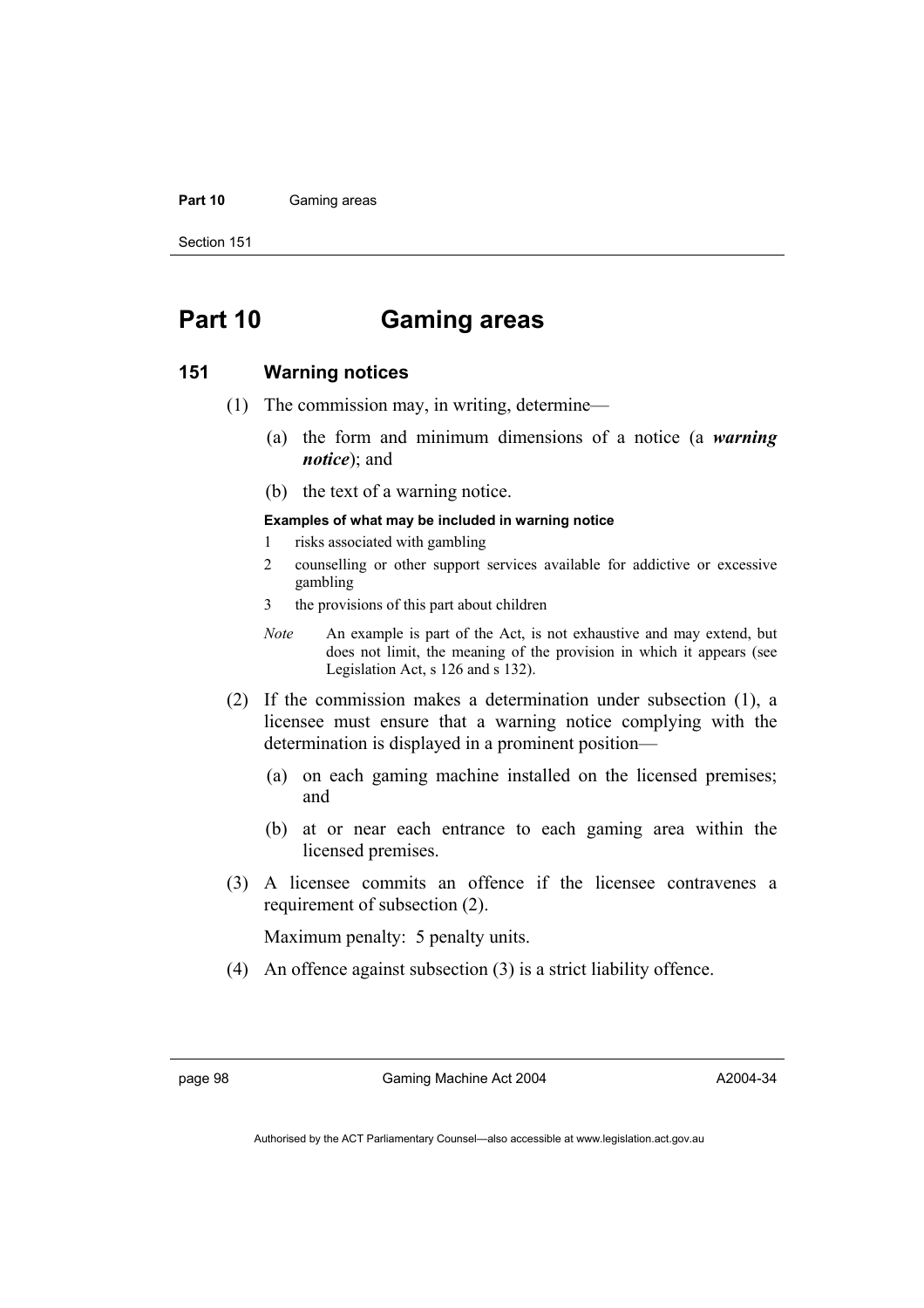- (5) A determination under subsection (1) is a disallowable instrument.
	- *Note* A disallowable instrument must be notified, and presented to the Legislative Assembly, under the Legislation Act.
- (6) Unless the determination is disallowed by the Legislative Assembly, the determination commences—
	- (a) 2 weeks after the last day when it could have been disallowed; or
	- (b) if the determination provides for a later commencement—on that later commencement.

# **152 External signs**

 (1) A licensee commits an offence if the licensee displays, or causes to be displayed, an external sign advertising gaming machines or promoting a gambling activity on the licensed premises.

Maximum penalty: 50 penalty units.

- (2) An offence against subsection (1) is a strict liability offence.
- (3) In this section:

*external sign*, for licensed premises, means a sign that can be seen from outside the licensed premises, but does not include an advertisement on television (other than closed-circuit television) or on the internet.

#### **Example**

a written, electronic or physical display, picture or symbol

*Note* An example is part of the Act, is not exhaustive and may extend, but does not limit, the meaning of the provision in which it appears (see Legislation Act, s 126 and s 132).

*gambling activity* means an activity that requires approval under a gaming law.

A2004-34

Gaming Machine Act 2004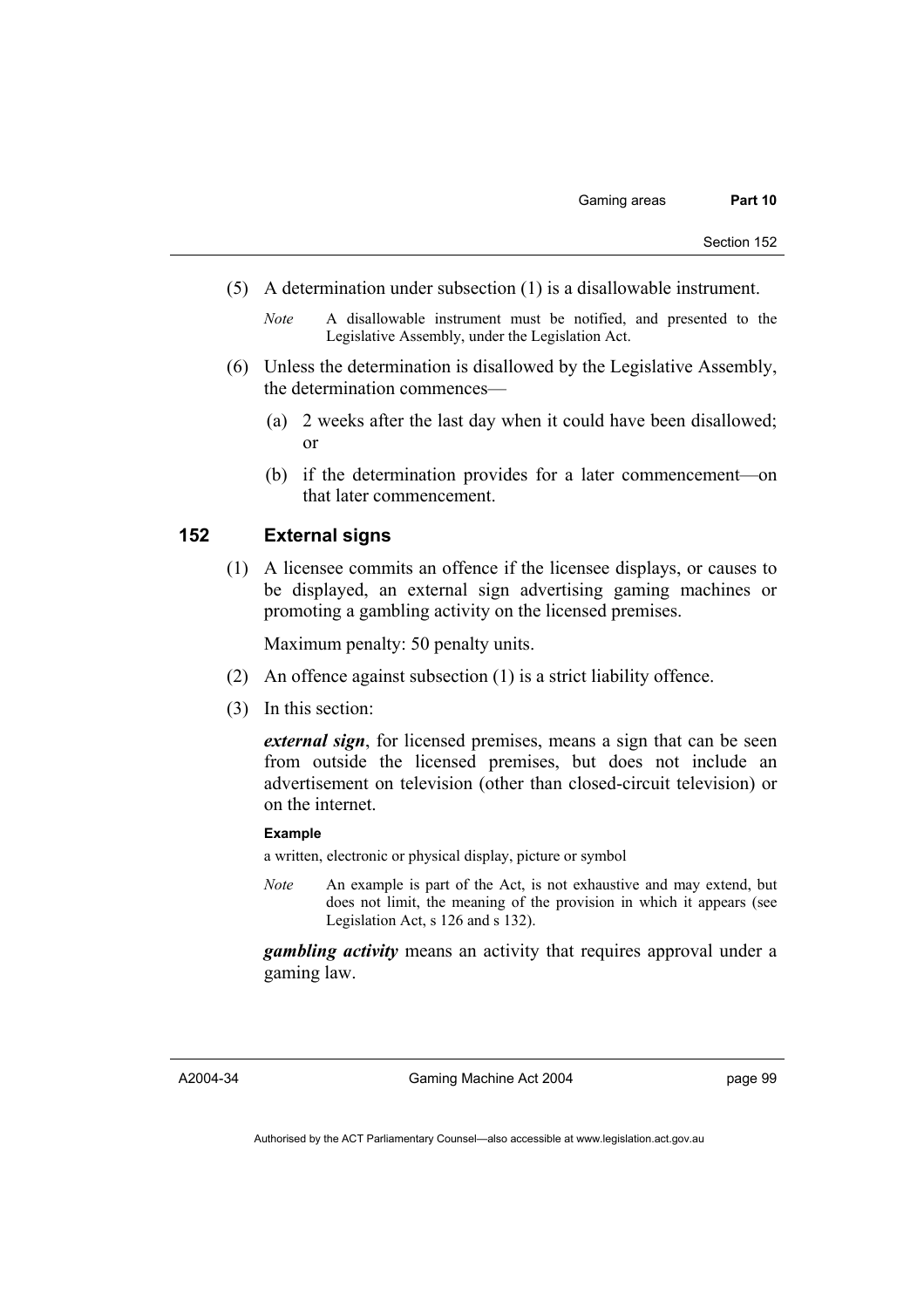#### **Part 10** Gaming areas

Section 153

# **153 Cash facilities**

 (1) A licensee commits an offence if the licensee provides, or allows the provision of, a cash facility in a gaming area within the licensed premises.

Maximum penalty: 50 penalty units, imprisonment for 6 months or both.

 (2) If the commission is satisfied that there is not adequate physical separation between a gaming area of licensed premises and a cash facility on the premises, the commission may give the licensee a written direction to separate the parts of the premises.

#### **Example**

by installing barriers

- *Note* An example is part of the Act, is not exhaustive and may extend, but does not limit, the meaning of the provision in which it appears (see Legislation Act, s 126 and s 132).
- (3) A licensee must comply with a direction under subsection (2).
- (4) In this section:

## *cash facility*—

- (a) means—
	- (i) an automatic teller machine; or
	- (ii) an EFTPOS facility; or
	- (iii) any other facility for gaining access to cash or credit; but
- (b) does not include a facility where cash is exchanged for other denominations of cash, tokens, tickets or cards for the purpose of playing machines.

# **154 Lending or extending credit**

- (1) A person commits an offence if—
	- (a) the person is a licensee or licensee's employee; and

page 100 Gaming Machine Act 2004

A2004-34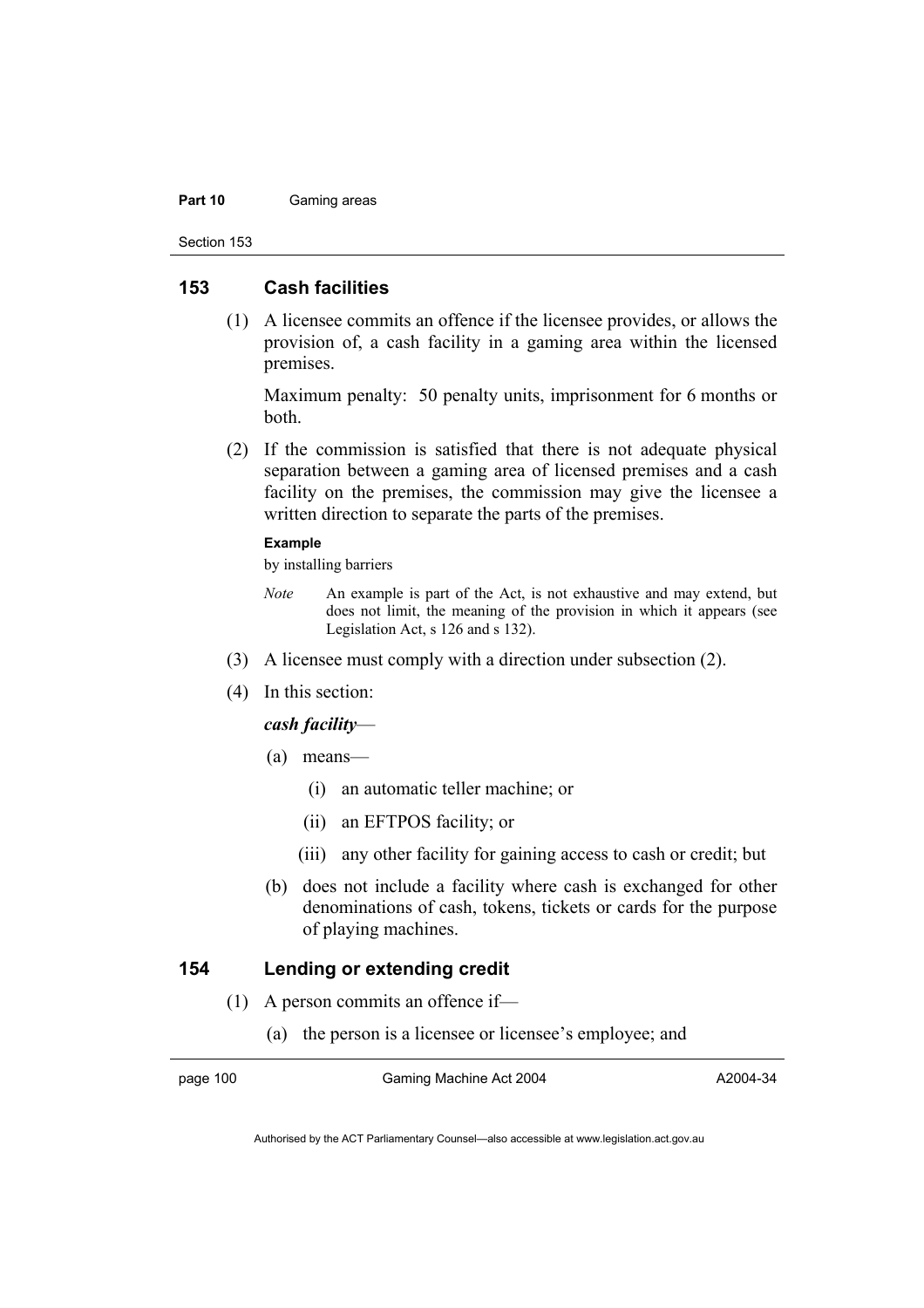- (b) the person—
	- (i) lends or offers to lend money to a person who is in, or appears to be about to enter, the licensed premises or part of them; or
	- (ii) extends or offers to extend credit to a person to allow the person to play a gaming machine on the licensed premises.

Maximum penalty: 50 penalty units, imprisonment for 6 months or both.

(2) In this section:

*credit* includes accepting postdated cheques, blank cheques and credit and debit cards.

# **155 Children must not enter gaming area**

 (1) A licensee commits an offence if the licensee allows a child to enter or remain in a gaming area.

Maximum penalty: 50 penalty units.

 (2) An employee of a licensee commits an offence if the employee allows a child to enter or remain in a gaming area.

Maximum penalty: 50 penalty units.

(3) An offence against this section is a strict liability offence.

# **156 Children must not play gaming machines**

 (1) A licensee commits an offence if the licensee allows a child to play a gaming machine.

Maximum penalty: 50 penalty units.

(2) An offence against this section is a strict liability offence.

A2004-34

Gaming Machine Act 2004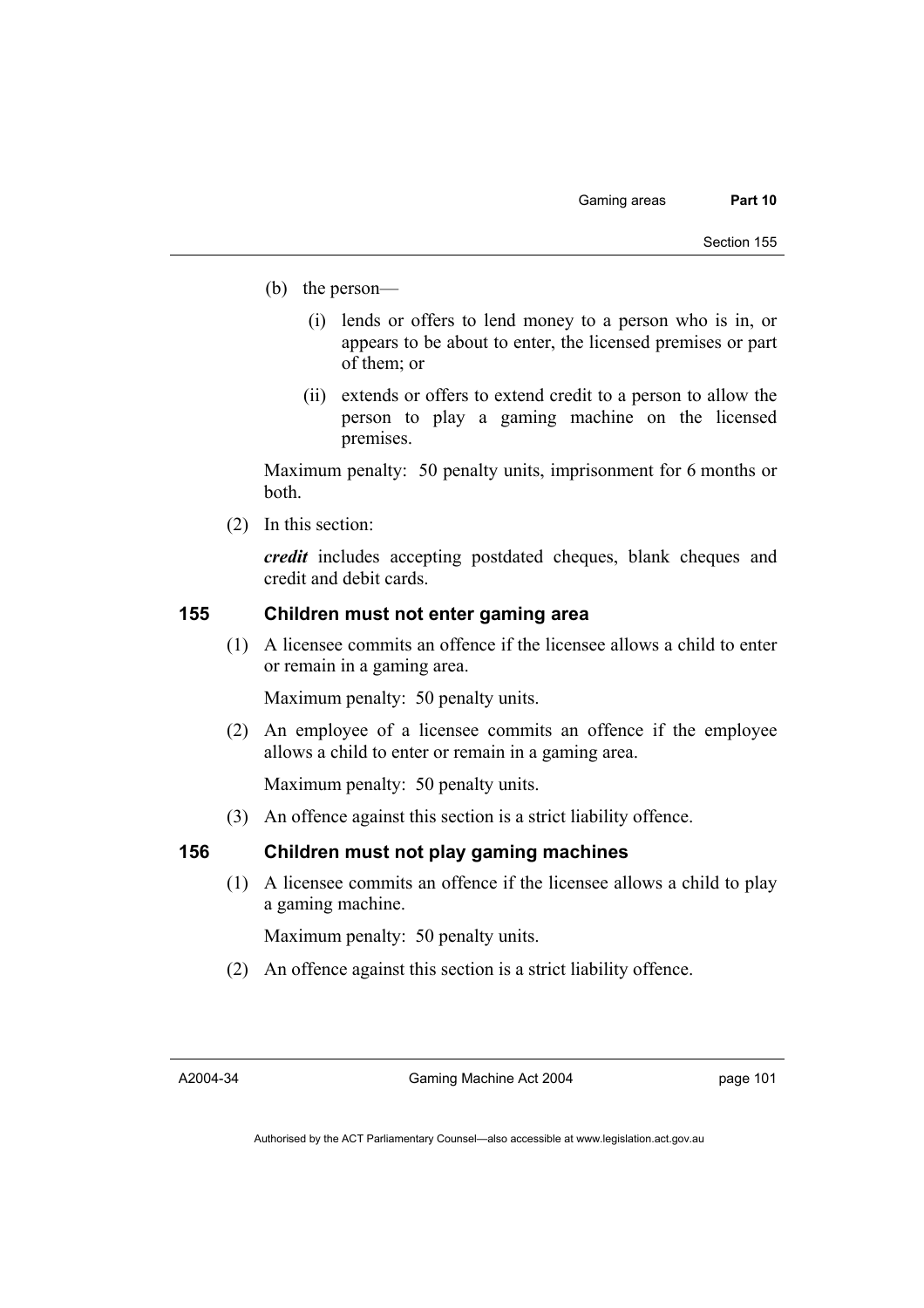#### Part 10 **Gaming areas**

Section 157

# **157 Using false identification**

- (1) A person commits an offence if the person uses someone else's identification or a form of identification that is forged—
	- (a) to obtain entry to or remain in a gaming area on licensed premises; or
	- (b) to play a gaming machine.

Maximum penalty: 10 penalty units.

(2) An offence against this section is a strict liability offence.

page 102 Gaming Machine Act 2004

A2004-34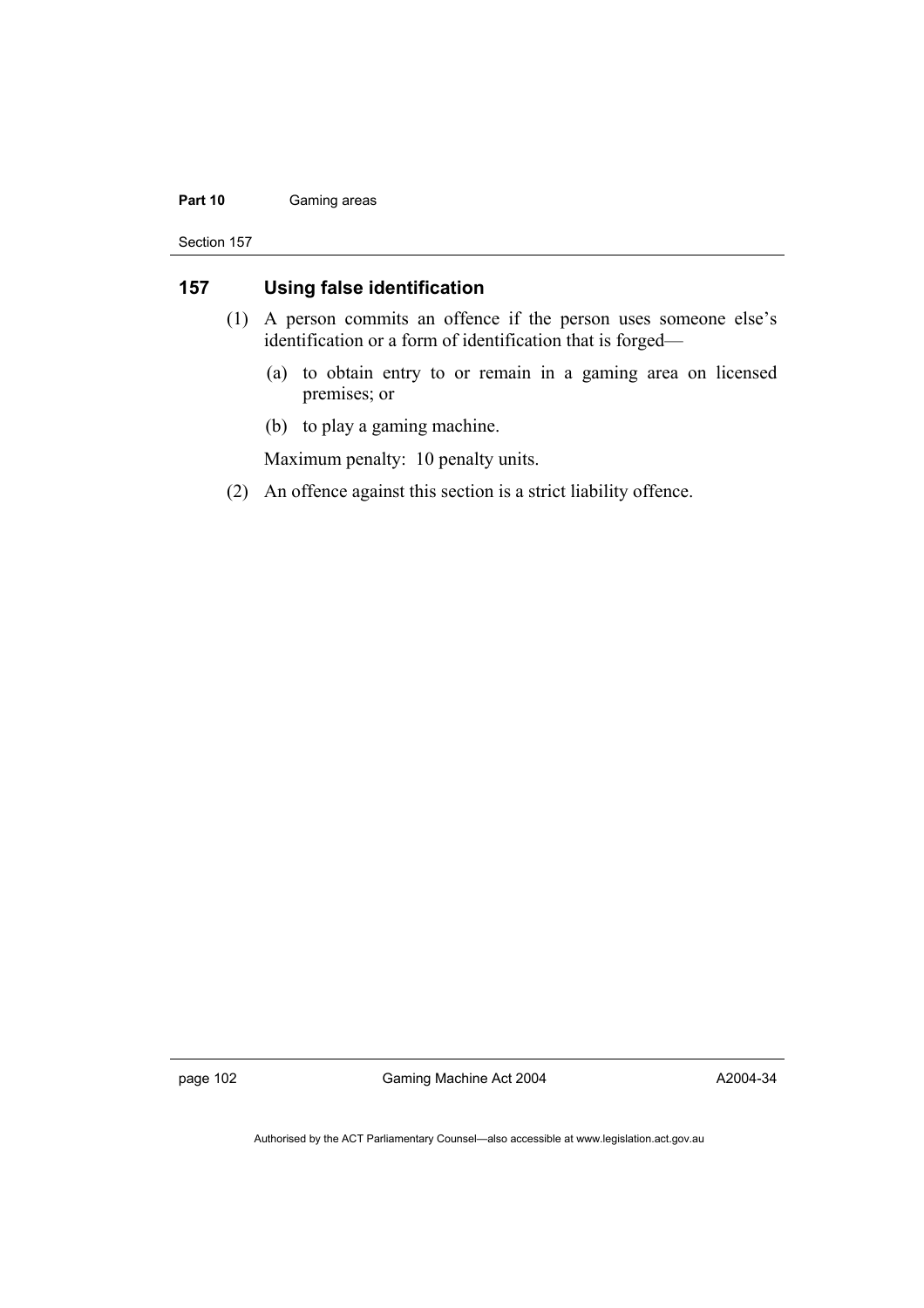# Part 11 Finance

# **Division 11.1 General**

# **158 Audit of records**

- (1) A licensee must, as soon as practicable (but no later than 6 months) after the end of each financial year ensure that—
	- (a) the accounts relating to the operation of gaming machines on the licensed premises during the year are audited by a qualified accountant; and
	- (b) an income and expenditure statement is prepared for the year relating to—
		- (i) the operation of gaming machines on the licensed premises; and
		- (ii) if the licensee is a club—the club's financial operations.
- (2) A licensee must, as soon as practicable (but no later than 1 month) after the preparation of an income and expenditure statement under subsection (1), give the commission a copy of the statement certified as correct by the person who prepared it, together with a report stating, as at the end of the period to which the statement relates—
	- (a) the class, number and kind of gaming machines installed on the licensed premises; and
	- (b) if the licensee is a club—the number of club members; and
	- (c) any other details the commission requires in writing.

# **159 Gaming machine tax**

 (1) Gaming machine tax is payable on the gross revenue in relation to the operation of gaming machines each month, whether or not the operation is lawful.

Authorised by the ACT Parliamentary Counsel—also accessible at www.legislation.act.gov.au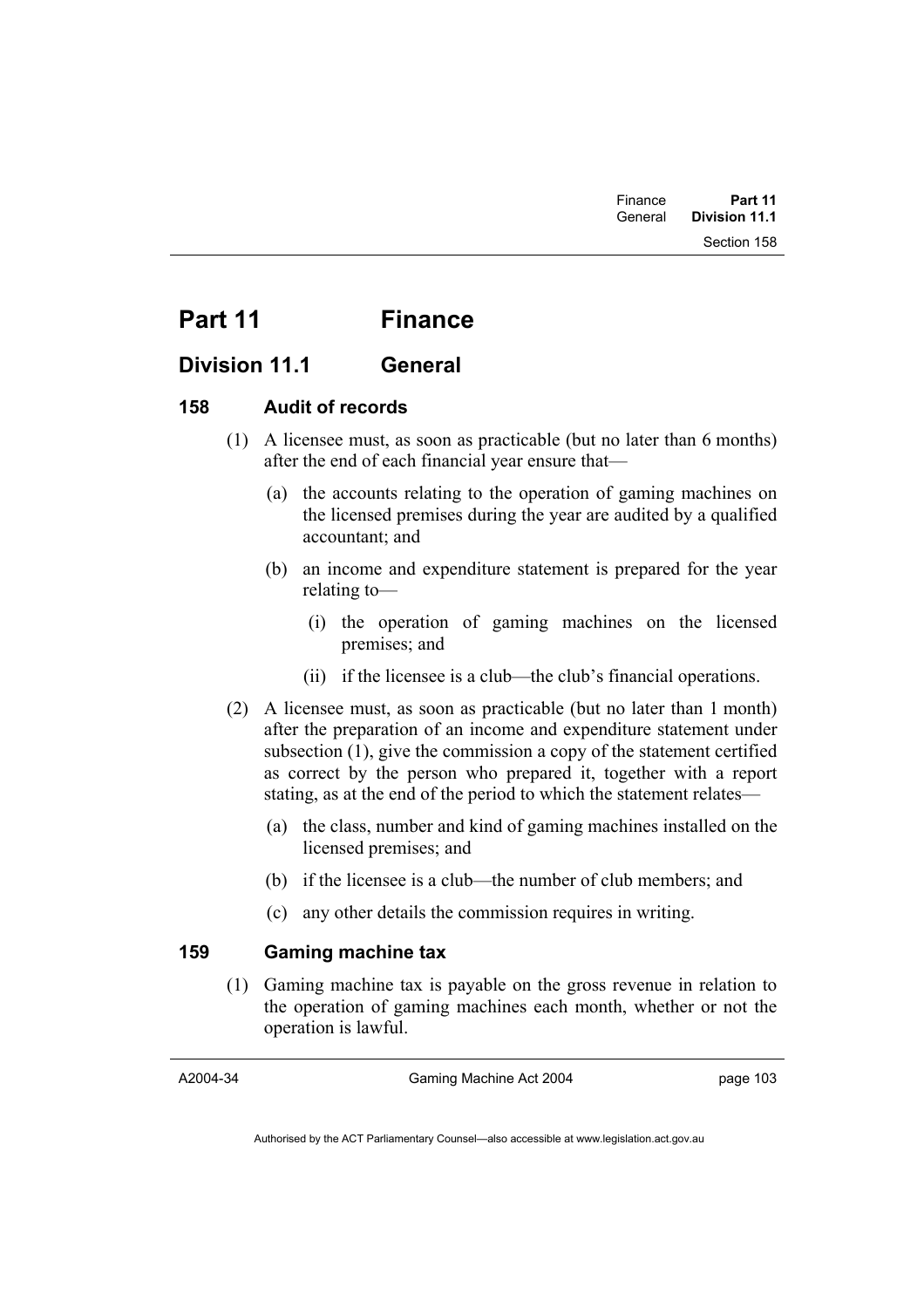- (2) The rate at which gaming machine tax is payable is the prescribed percentage.
- (3) In this section:

*prescribed percentage*, in relation to a licensee, means—

- (a) if the licensee is a club whose gross revenue for the relevant month does not exceed \$8 000—nil; or
- (b) if the licensee is a club whose gross revenue for the relevant month exceeds \$8 000—
	- (i) in relation to the part of the gross revenue that does not exceed \$8 000—1%; and
	- (ii) in relation to the part of the gross revenue that exceeds \$8 000 but does not exceed \$25 000—23.5%; and
	- (iii) in relation to the part of the gross revenue that exceeds \$25 000 but does not exceed \$50 000—24.5%; and
	- (iv) in relation to the part of the gross revenue that exceeds \$50 000 - 27.0%; or
- (c) if the licensee is not a club—25.9%.

# **160 Tax adjustment in relation to GST for clubs**

- (1) This section applies if a licensee that is a club paid to the Commonwealth, during a month, an amount in relation to the licensee's liability for a global GST amount (the *GST paid*).
- (2) If the GST paid is less than the club's gross GMT for the month, the amount of gaming machine tax for which the licensee is liable is reduced by the GST paid.
- (3) If the GST paid is equal to or more than the club's gross GMT for the month, the licensee is not liable for gaming machine tax for the month.

page 104 Gaming Machine Act 2004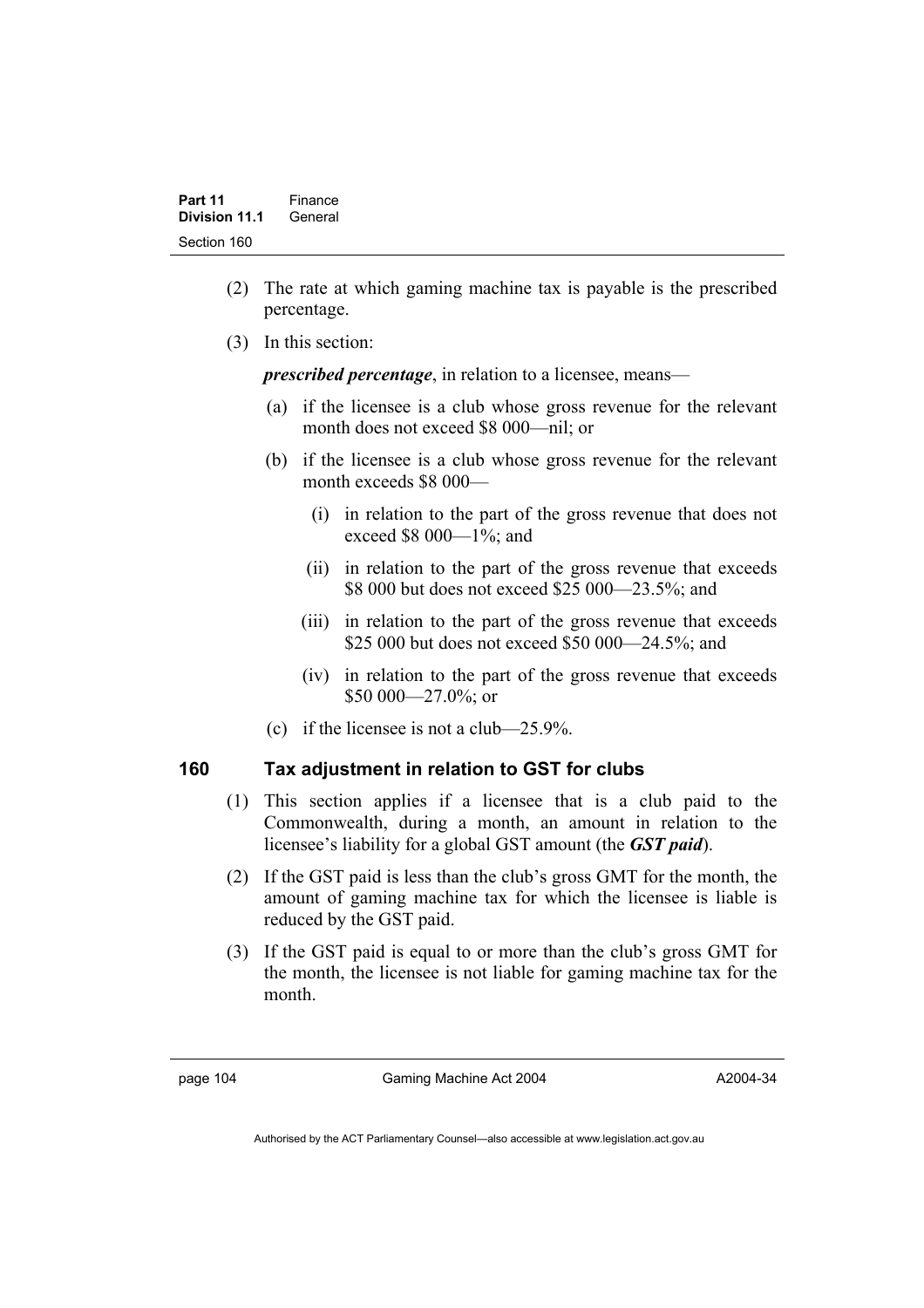(4) In this section:

*global GST amount*—see the GST provision.

*gross GMT*, for a club, is the amount of gaming machine tax for which the club would, apart from this section, be liable.

*GST provision* means the *A New Tax System (Goods and Services Tax) Act 1999* (Cwlth), section 126-10 (which deals with tax on gambling revenue).

# **161 Payment of gaming machine tax**

- (1) Gaming machine tax in relation to the operation of a gaming machine must be paid by—
	- (a) in relation to a machine operated lawfully—the licensee; or
	- (b) in relation to a machine operated unlawfully—
		- (i) the person receiving the gross revenue; or
		- (ii) the occupier of the premises where the machine is operated.
- (2) If subsection (1) (b) applies, the person receiving the gross revenue from the operation of the relevant gaming machine and the occupier of the premises where the machine is operated are jointly and severally liable to pay tax under subsection (1).
- (3) Gaming machine tax in relation to the operation of a gaming machine during a month is payable on the 7th day after the end of the month.

A2004-34

Gaming Machine Act 2004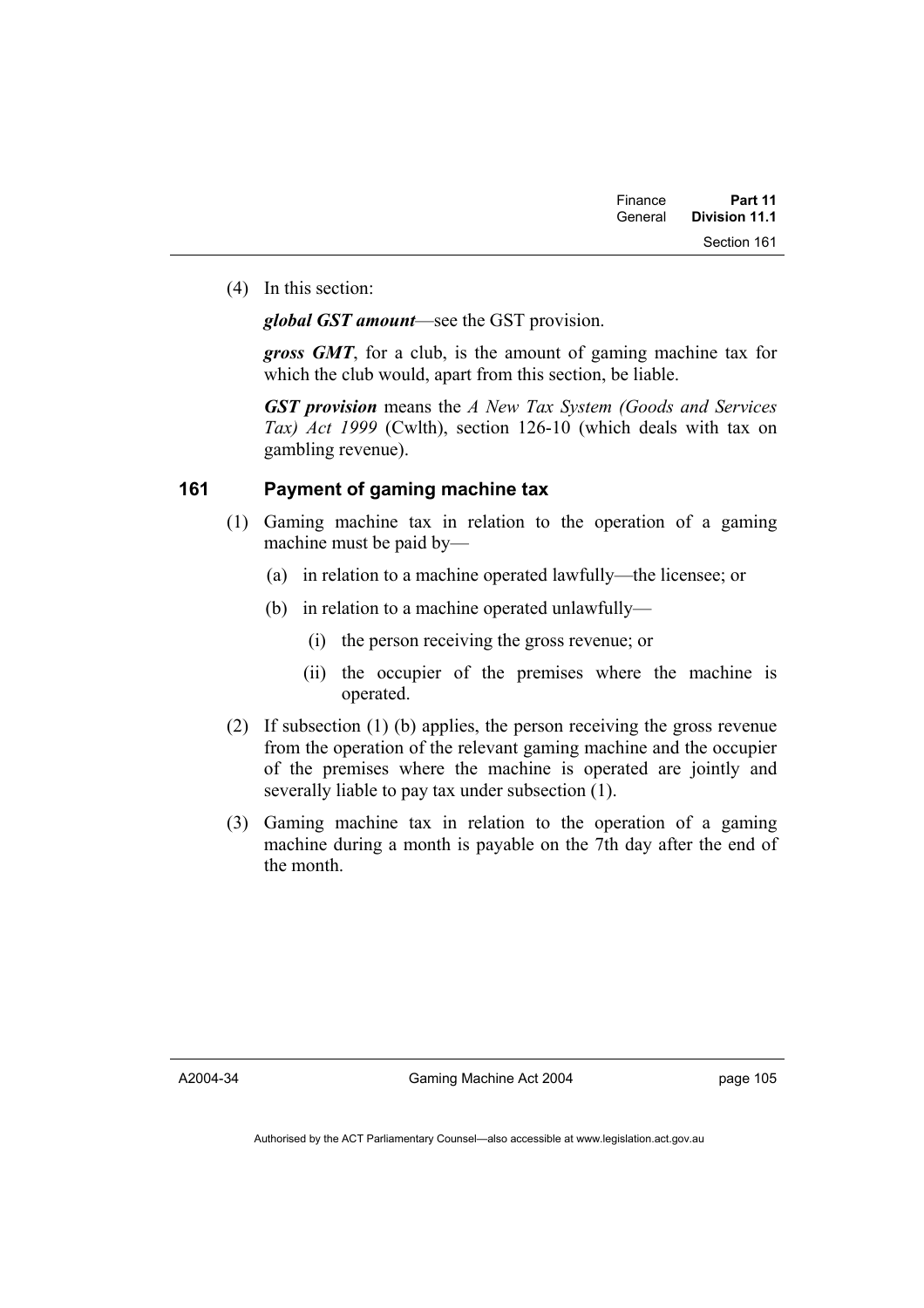Part 11 **Finance Division 11.1** General Section 162

# **162 Gaming machine tax returns**

- (1) Within 1 week after the end of a month, a licensee must give the commission a return relating to the gross revenue in relation to the operation of gaming machines during that month under the licence.
- (2) A return must be in writing.
	- *Note* If a form is approved under the Control Act, s 53D for a return, the form must be used.
- (3) To remove any doubt, the return may be given by emailing it to the commission.

# **163 Payment of gaming machine tax following transfer**

- (1) If a licence is transferred, the person (the *transferor*) from whom the licence is transferred must pay the commission the prescribed amount within 1 week after the date of transfer.
- (2) In this section:

*licensed period* means the period beginning on the 1st day of the month when the transfer happens and ending on the date of transfer.

*prescribed amount* means the amount of gaming machine tax that would be payable in relation to the licensed period if the transferor did not transfer the licence.

page 106 Gaming Machine Act 2004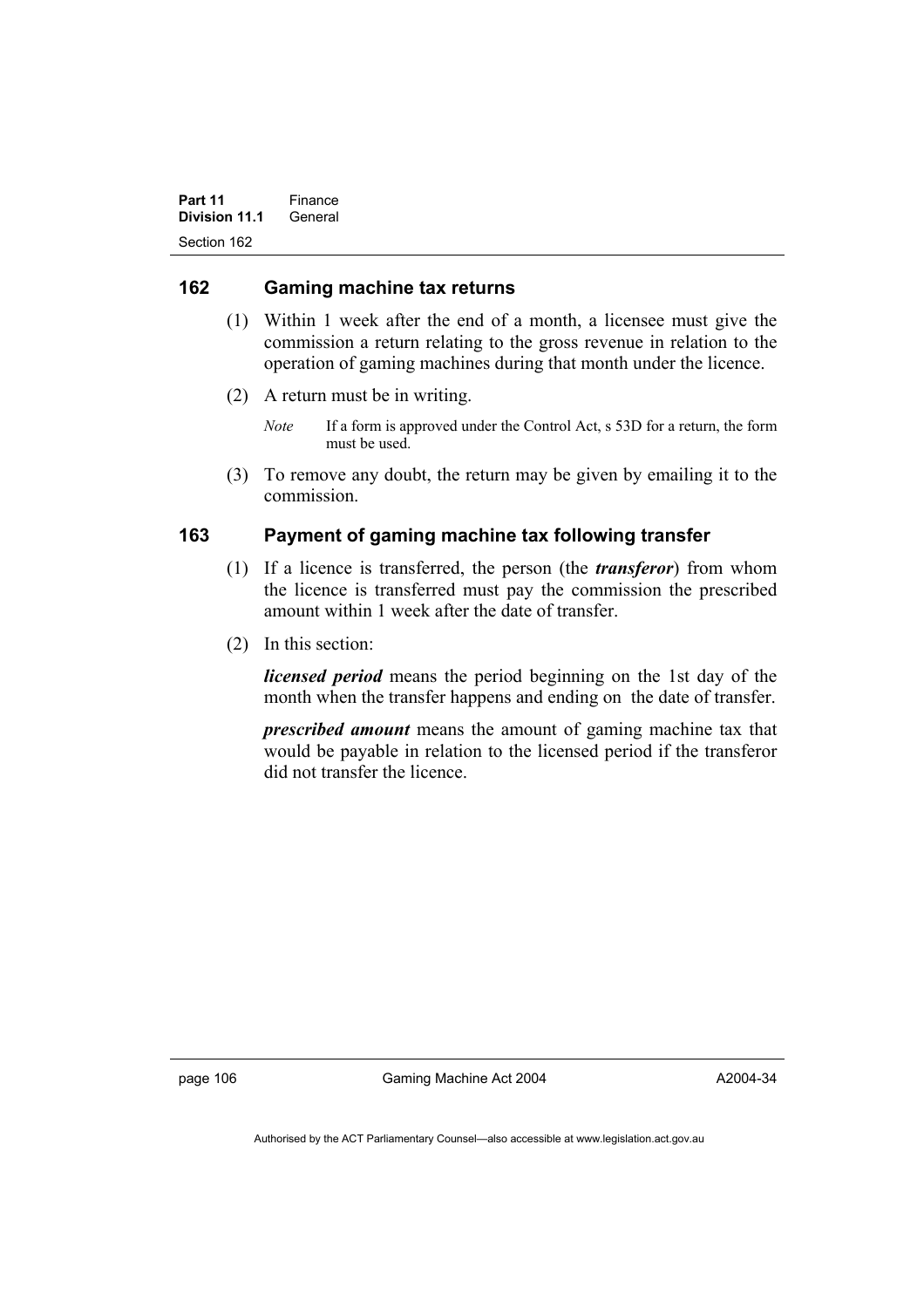# **Part 12 Community contributions**

### **164 Approval of community contributions**

- (1) The commission may approve contributions made by a licensee to a stated entity for a stated purpose as community contributions if satisfied the contributions will have the effect of—
	- (a) contributing to or supporting the development of the community; or
	- (b) raising the standard of living of the community or part of the community.

#### **Examples of areas of contributions**

- 1 charitable and social welfare
- 2 sport and recreation
- 3 non-profit activities
- 4 community infrastructure
- *Note* An example is part of the Act, is not exhaustive and may extend, but does not limit, the meaning of the provision in which it appears (see Legislation Act, s 126 and s 132).
- (2) The regulations may make provision in relation to contributions, including—
	- (a) guidelines for approving contributions as community contributions; and
	- (b) how contributions may be claimed.

#### **Example**

A capital payment may be claimed proportionately over a number of years.

(3) In this section:

*community* includes a community outside the ACT.

*contribution*, by a licensee—

A2004-34

Gaming Machine Act 2004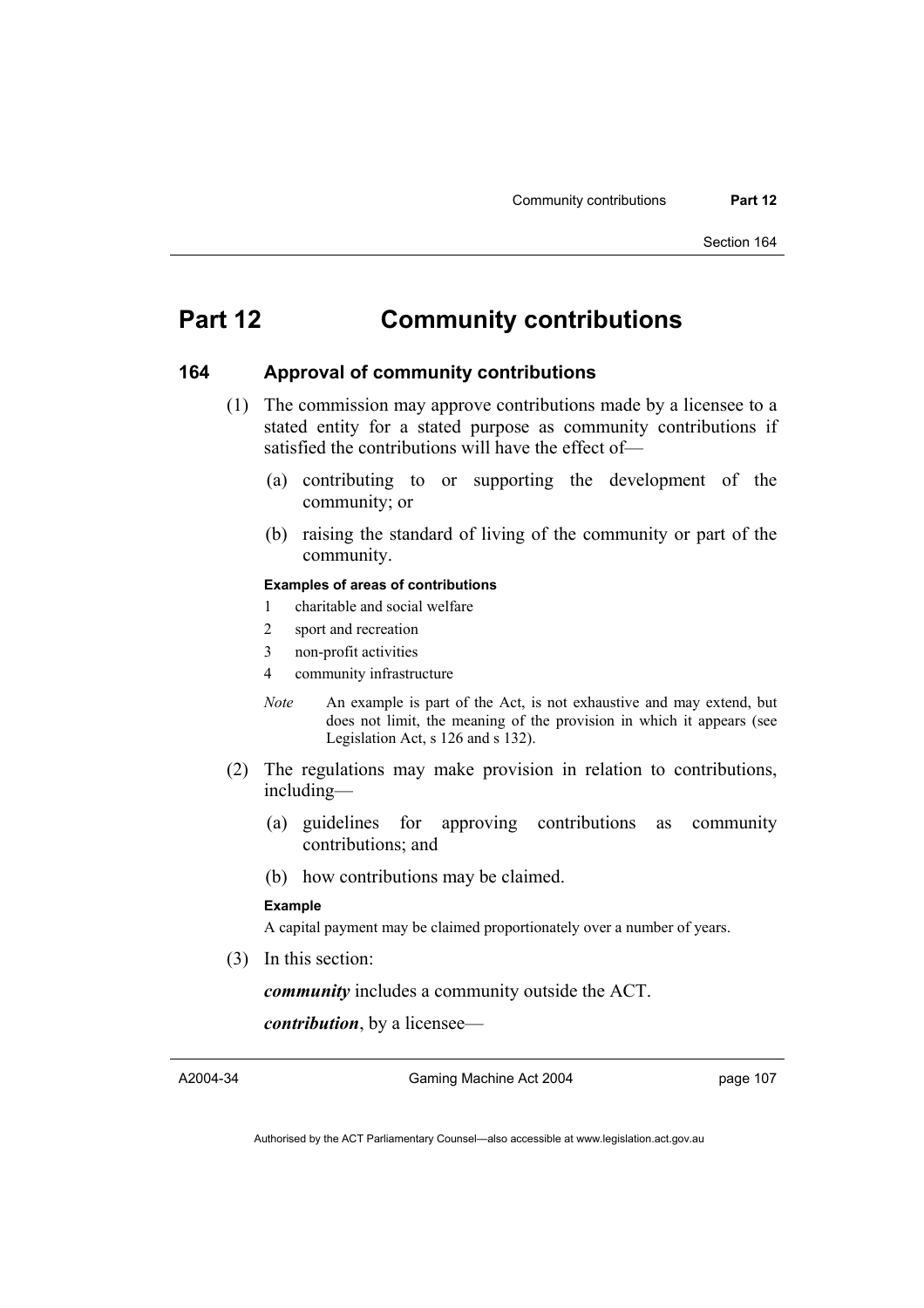#### **Part 12 Community contributions**

Section 164

- (a) includes the value of a contribution made in kind by the licensee; but
- (b) does not include the following:
	- (i) expenditure on commercial activities, or, if the licensee is a club, on the social or entertainment activities of the club for its members;
	- (ii) expenditure intended to promote the licensee's activities;
	- (iii) expenditure in relation to gambling (for example, the purchase of gaming machines);
	- (iv) capital payments for assets owned, controlled or being acquired by the licensee or an associated entity that are not available to be used by the public;
	- (v) capital payments or other expenditure on assets owned, controlled or being acquired by the licensee, if the assets are not in the ACT;
	- (vi) notional provisions (for example, long service and annual leave), other than depreciation;
	- (vii) depreciation in relation to a capital payment mentioned in paragraph (iv) or  $(v)$ ;
	- (viii) depreciation in relation to a capital payment that is an approved contribution;
		- (ix) a capital payment if depreciation in relation to the payment is an approved contribution;
		- (x) a contribution made out of donations collected by the licensee, or out of the proceeds of any special fundraising activity conducted by the licensee;
		- (xi) a contribution to a business association, registered party, associated entity or trade union;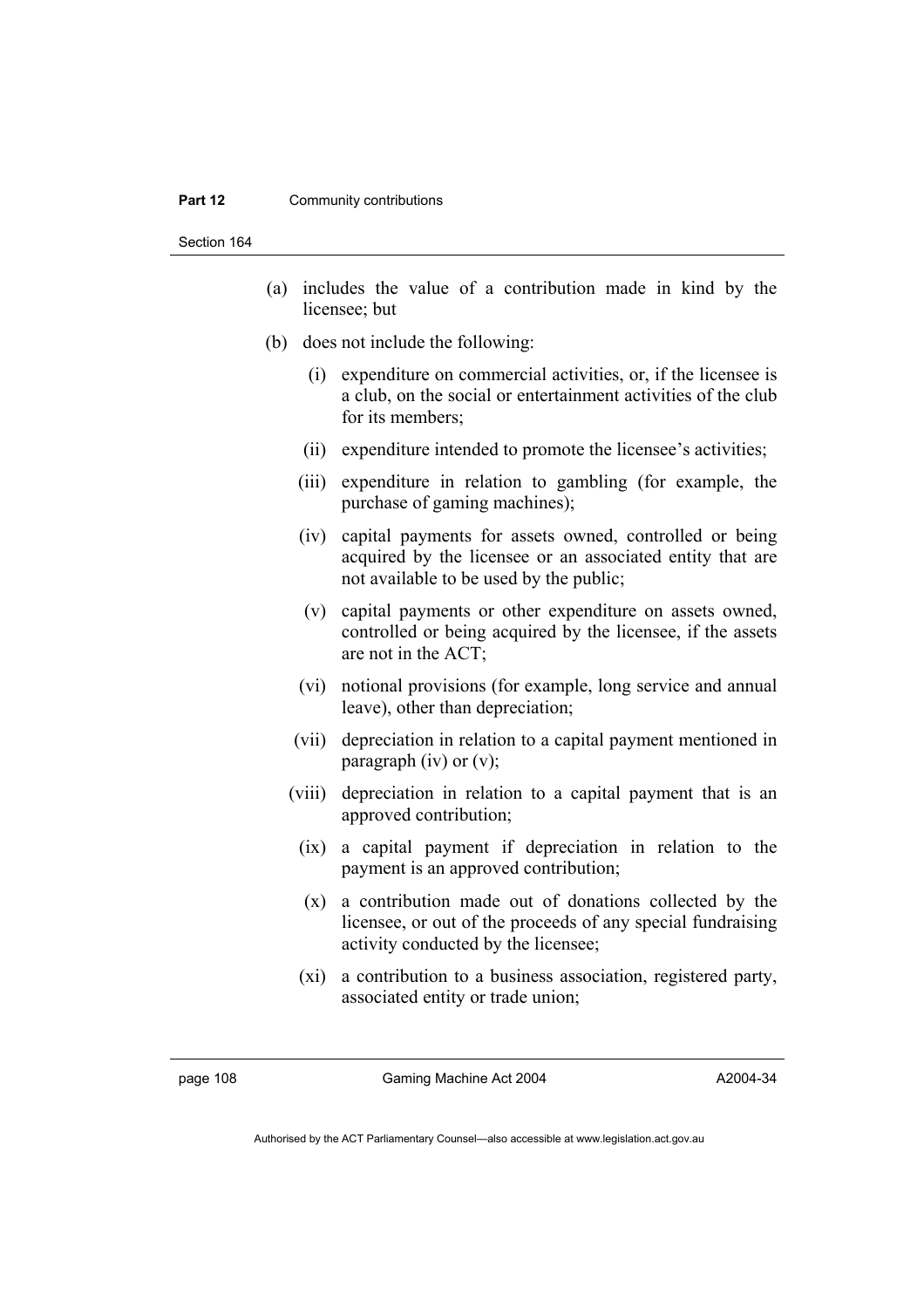- (xii) if a contribution is made on a condition—the value to the licensee of that condition being fulfilled;
- (xiii) if an asset is otherwise a contribution—the value of any income earned from the asset (for example, entry or hiring fees);
- (xiv) a contribution made to another licensee under a reciprocal arrangement or agreement;
- (xv) the cost of borrowing funds to acquire an asset.

# **165 Records of contributions**

- (1) A licensee must record each community contribution made by the licensee, stating—
	- (a) the entity to which, and the purpose for which, each contribution was made; and
	- (b) the amount or value of the contribution and the date when, or period over which, it was made.

Maximum penalty: 20 penalty units.

- (2) To remove any doubt, a record must relate to single licensed premises.
- (3) An offence against this section is a strict liability offence.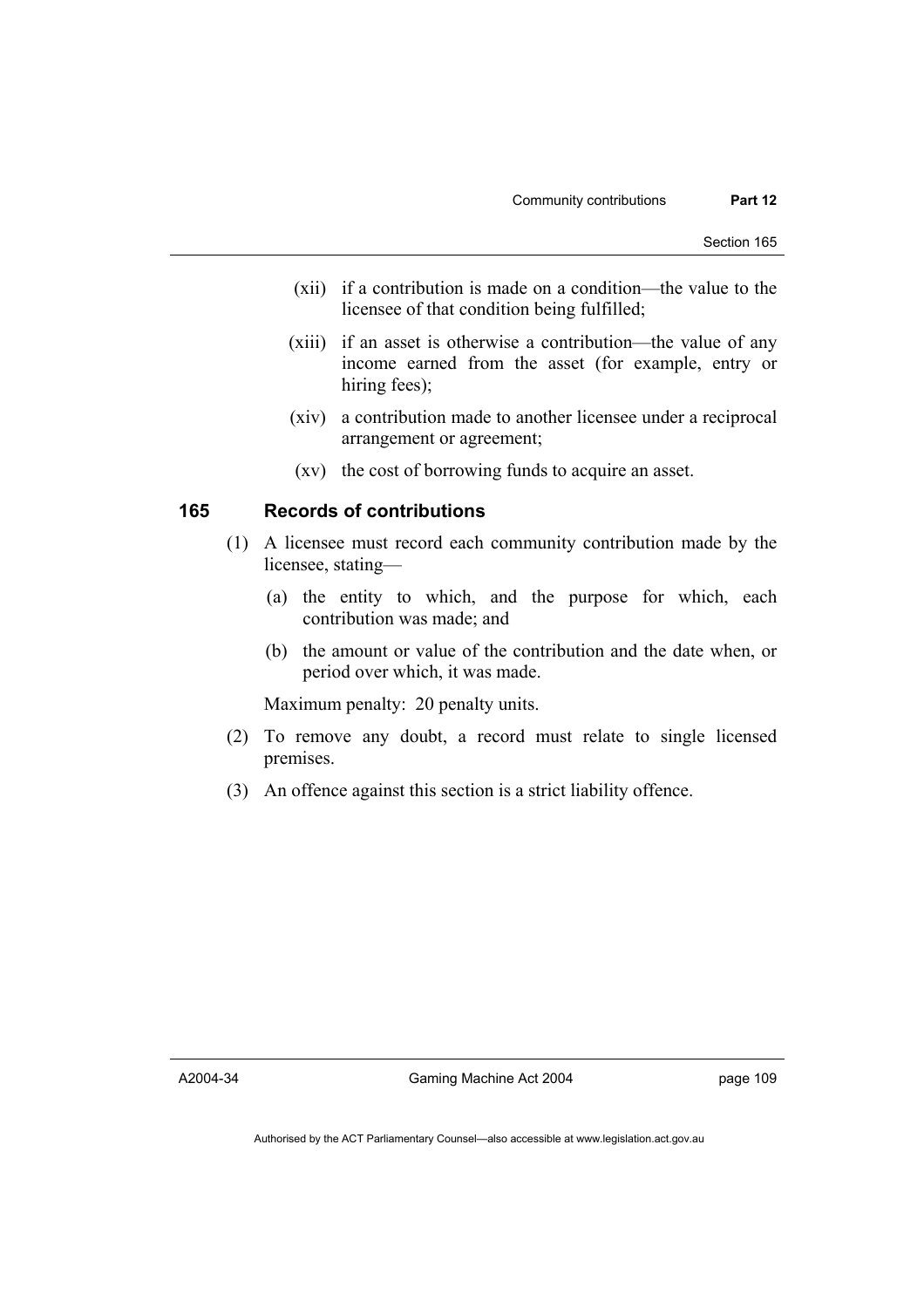#### **Part 12 Community contributions**

Section 166

# **166 Report about records and finances**

 (1) Within 1 month after the end of a financial year, a licensee must give the commission a copy of the records kept under section 165 that relate to the financial year, together with a financial report for the financial year.

Maximum penalty: 20 penalty units.

(2) In this section:

*financial report* means a report about the following:

- (a) the gross revenue of the licensee;
- (b) if the licensee is a club—the net revenue of the licensee;
- (c) the total value of community contributions.
- (d) the total value of contributions to registered parties and associated entities.
- *Note* If a form is approved under the Control Act, s 53D for a financial report, the form must be used.

# **167 Commission must report to Minister**

Within 4 months after the end of the financial year, the commission must give the Minister a report—

- (a) summarising the extent of compliance by licensees with section 165 and section 166 for the financial year; and
- (b) analysing the extent to which revenue received by licensees was being used to make community contributions during the financial year.

# **168 Minister must present commission's report**

The Minister must present a report given to the Minister under section 167 to the Legislative Assembly within 6 sitting days after the day the Minister receives the report.

page 110 Gaming Machine Act 2004

Authorised by the ACT Parliamentary Counsel—also accessible at www.legislation.act.gov.au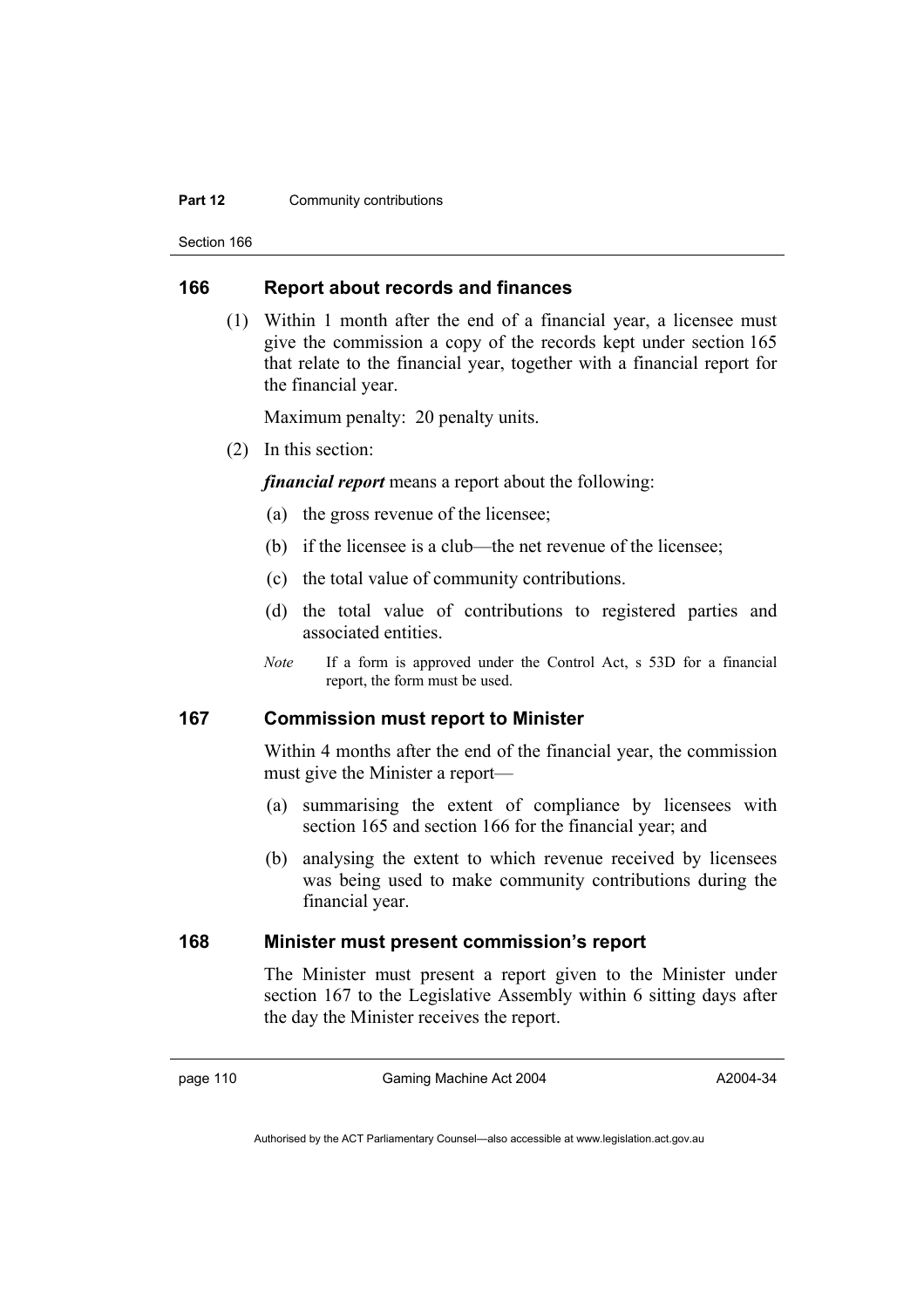# **169 Required community contributions**

- (1) For a licensee that is a club, the *required community contribution* for a financial year is the required percentage of the club's net revenue for the financial year.
- (2) In subsection (1):

*required percentage*, for a club, means—

- (a)  $7\frac{6}{9}$ ; or
- (b) if the Minister determines a different percentage under subsection (3) for the club—that percentage.
- (3) The Minister may, in writing, determine a lower required percentage for a club if satisfied, on application by the club, that—
	- (a) the gross revenue of the club for a financial year is, or is likely to be, less than \$200 000; and
	- (b) if the required percentage for the club were 7%, the application of subsection (1) to the club would so seriously affect the club's viability that it would not be just and equitable in the circumstances for that subsection to apply to the club.
- (4) A determination under subsection (3) is a disallowable instrument.
	- *Note* A disallowable instrument must be notified, and presented to the Legislative Assembly, under the Legislation Act.

# **170 Corporations with several licences**

- (1) This section applies to a club that is a licensee if a corporation owns the club and at least 1 other club that is a licensee.
- (2) In working out the community contributions for the club, common expenditure on behalf of the different clubs must be allocated between the clubs in proportion to the number of gaming machines operated by each club.

A2004-34

Gaming Machine Act 2004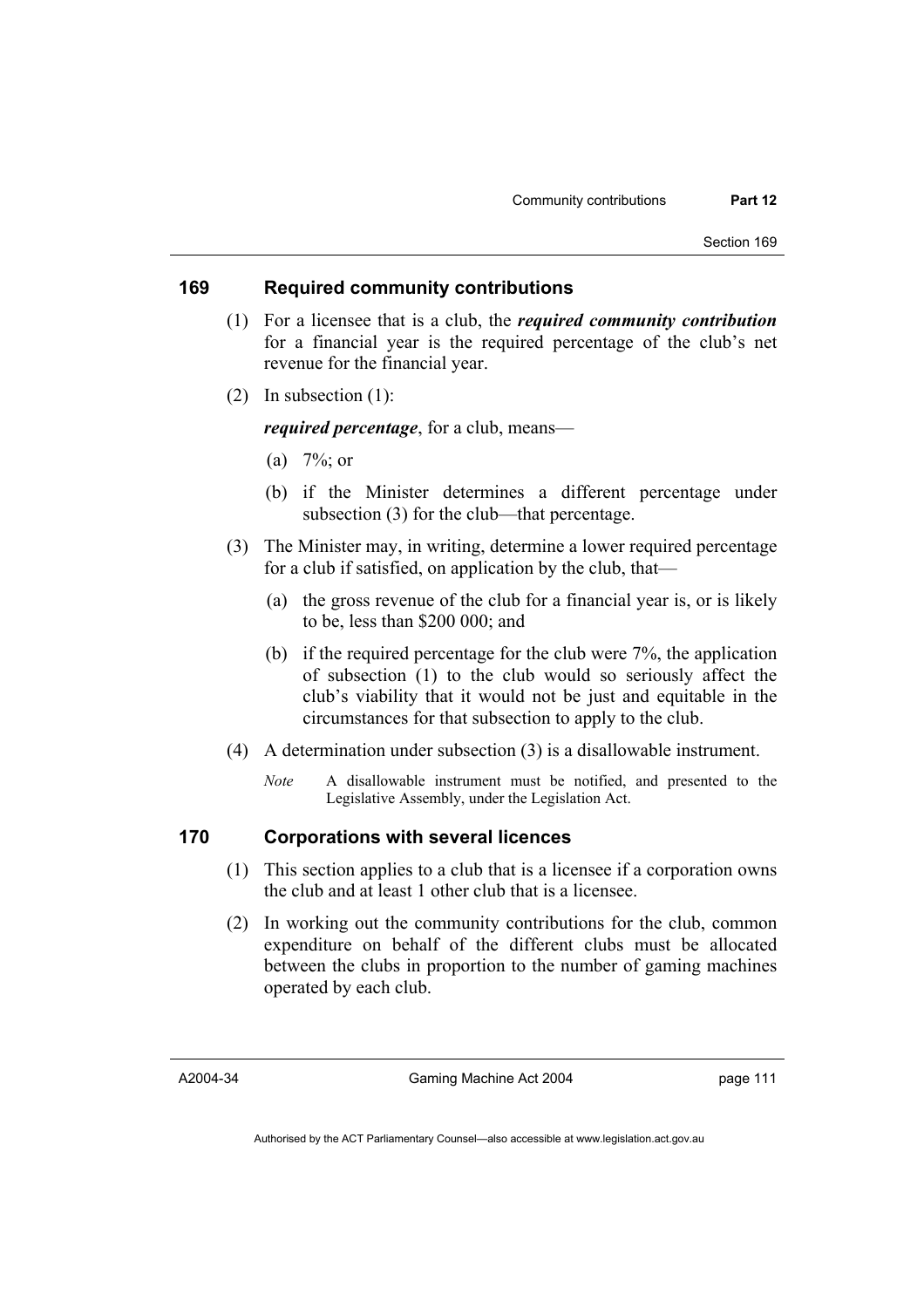#### **Part 12 Community contributions**

Section 171

# **171 Women's sport community contributions**

- (1) For every \$3 of women's sport community contributions that a licensee contributes to an entity under section 164 (1), the licensee's required community contributions must be worked out as if the licensee had contributed \$4.
- (2) In this section:

*women's sport community contributions* means community contributions that the commission is satisfied will benefit or enhance women's sport conducted in the ACT, or with participants mainly based in the ACT.

# **172 Community contribution shortfall tax**

- (1) Tax (the *community contribution shortfall tax*) is imposed on a community contribution shortfall of a licensee that is a club at the rate of 100%.
- (2) The licensee must pay the community contribution shortfall tax.
- (3) Community contribution shortfall tax is payable 30 days after the day the licensee receives an assessment under the Control Act, part 6.
- (4) If an amount of community contribution shortfall tax is paid, the commission must transfer the amount to the grants program fund or, if another fund is prescribed under the regulations, that fund.
- (5) In this section:

*community contribution shortfall*, for a licensee that is a club in relation to a financial year, means the amount (if any) by which the club's community contributions fall short of its required community contribution.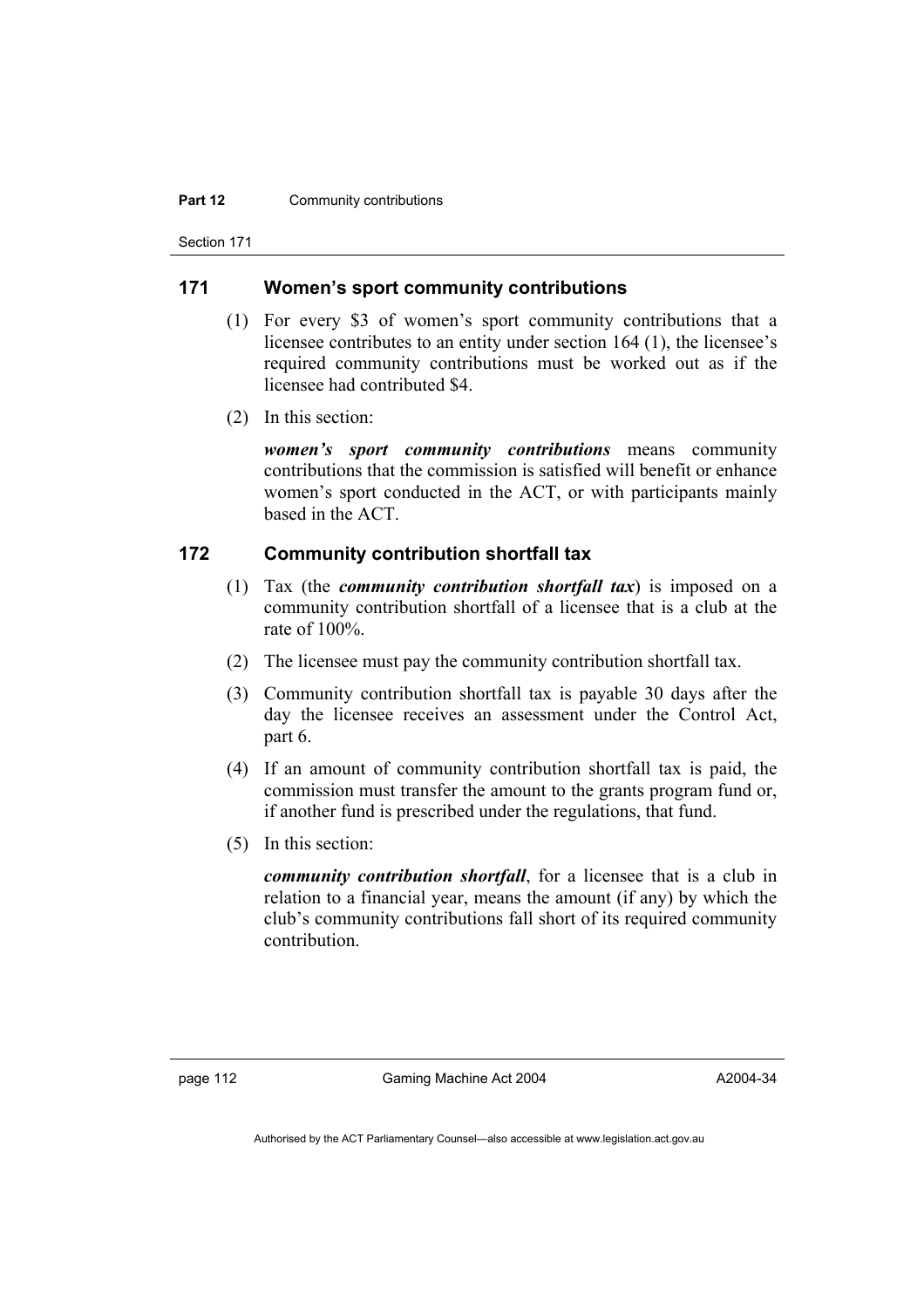# **Part 13 Miscellaneous**

### **173 Review of decisions**

- (1) Application may be made to the AAT for review of a reviewable decision.
- (2) If the commission makes a reviewable decision, the commission must give a written notice of the decision to each person affected by the decision.
- (3) The notice must be in accordance with the requirements of the code of practice in force under the *Administrative Appeals Tribunal Act 1989*, section 25B (1).
- (4) In this section:

*reviewable decision* means a decision by the commission mentioned in schedule 1.

## **174 Acts and omissions of representatives**

(1) In this section:

*person* means an individual.

*Note* See the Criminal Code, pt 2.5 for provisions about corporate criminal responsibility.

*representative*, of a person, means an employee or agent of the person.

*state of mind*, of a person, includes—

- (a) the person's knowledge, intention, opinion, belief or purpose; and
- (b) the person's reasons for the intention, opinion, belief or purpose.

A2004-34

Gaming Machine Act 2004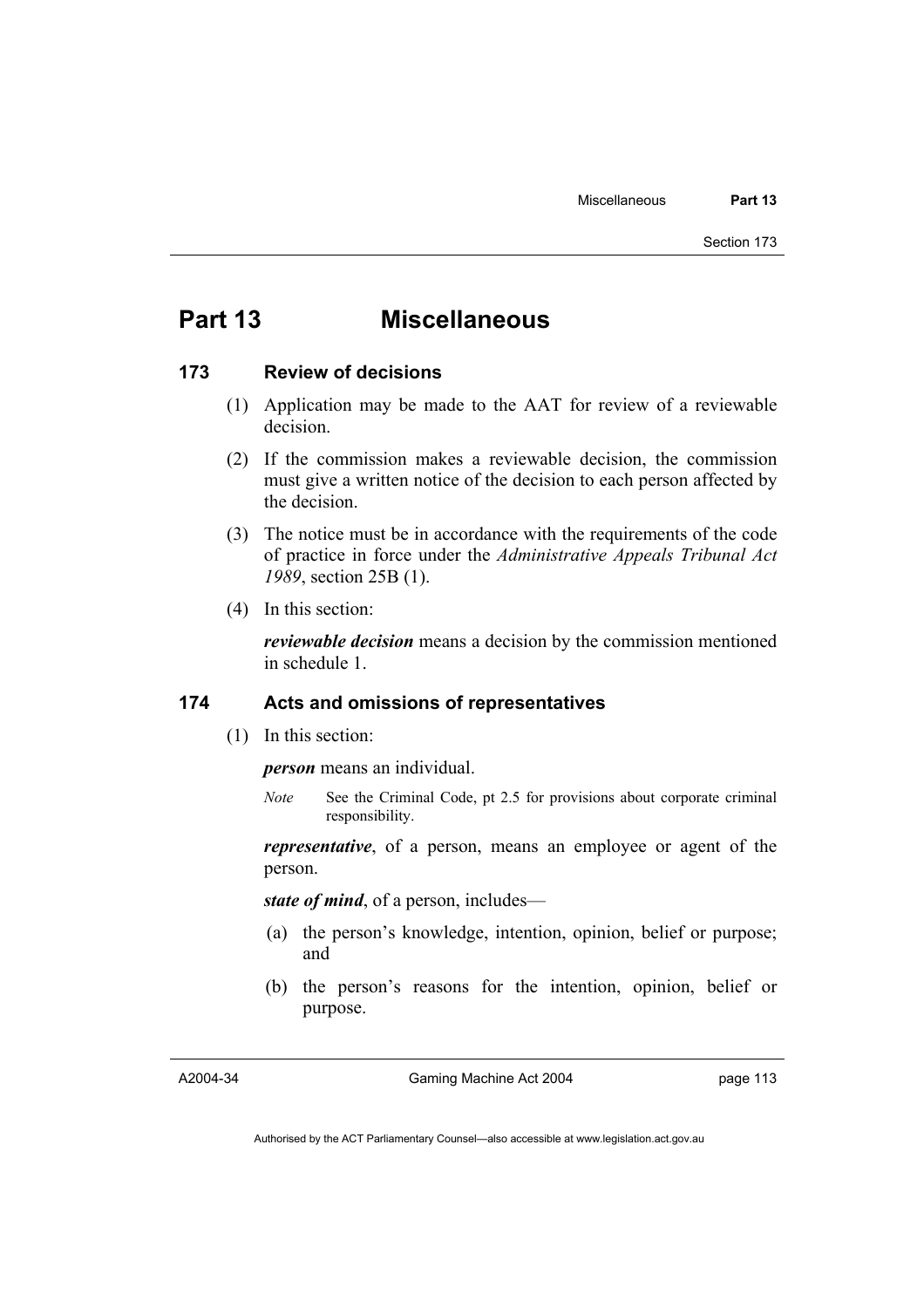#### **Part 13** Miscellaneous

Section 175

- (2) This section applies to a prosecution for any offence against this Act.
- (3) If it is relevant to prove a person's state of mind about an act or omission, it is enough to show—
	- (a) the act was done or omission made by a representative of the person within the scope of the representative's actual or apparent authority; and
	- (b) the representative had the state of mind.
- (4) An act done or omitted to be done on behalf of a person by a representative of the person within the scope of the representative's actual or apparent authority is also taken to have been done or omitted to be done by the person.
- (5) However, subsection (4) does not apply if the person establishes that reasonable precautions were taken and appropriate diligence was exercised to avoid the act or omission.
- (6) A person who is convicted of an offence cannot be punished by imprisonment for the offence if the person would not have been convicted of the offence without subsection (3) or (4).

# **175 Canberra Airport**

- (1) A licence must not be issued in relation to premises at Canberra Airport.
- (2) An approval must not be given under section 100 for the acquisition of a gaming machine to be operated at Canberra Airport.
- (3) In this section:

*Canberra Airport* means block 3, sections 17 and 28, division of Pialligo in the district of Majura, and blocks 587, 594, 595, 614 and 660 in that district.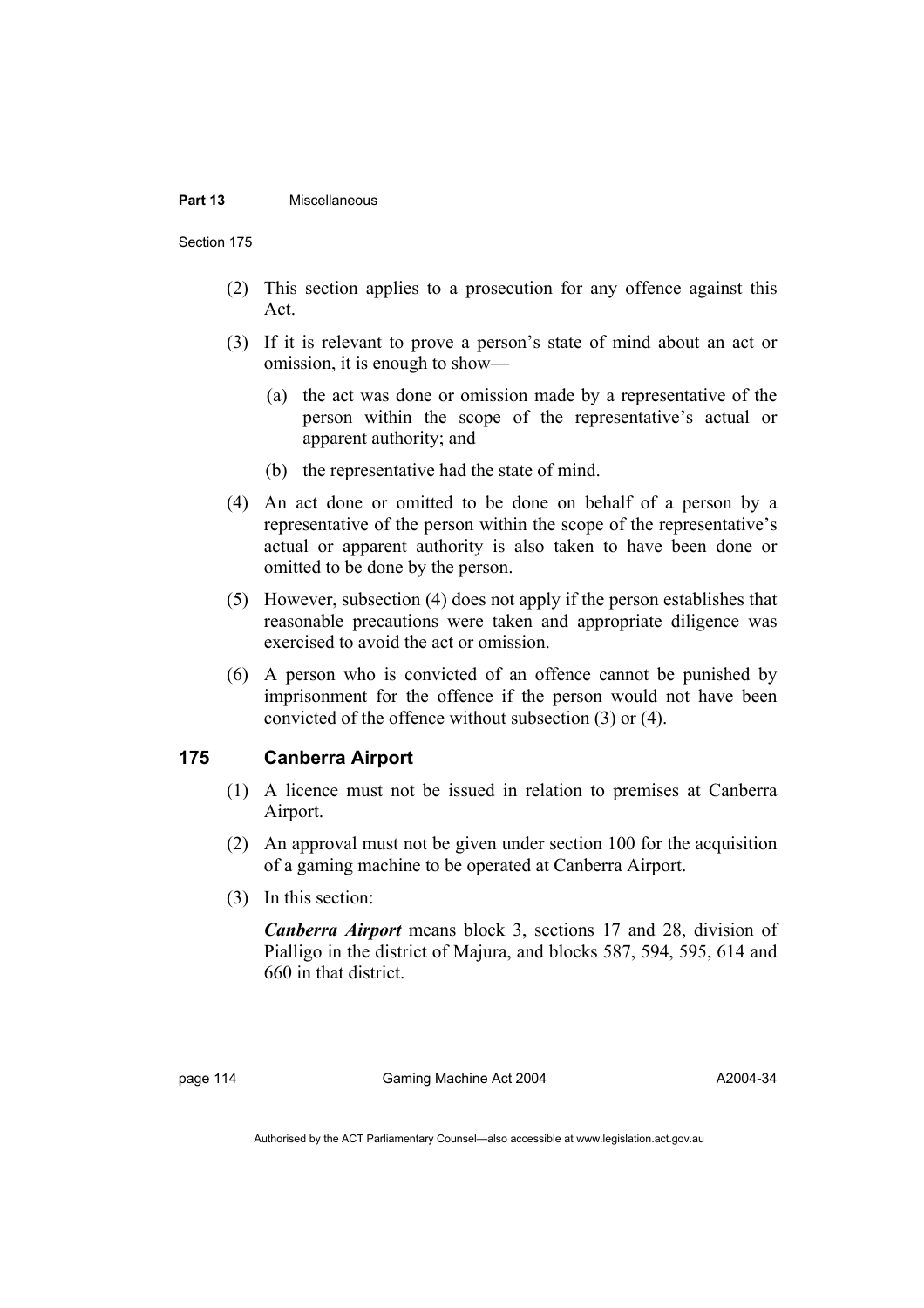# **176 Evidentiary certificates**

In a prosecution for an offence against this Act, a certificate issued by the commission stating that the person named in the certificate was or was not the holder of a licence on the date, or during the period, stated in the certificate is evidence of the matters so stated.

### **177 Determination of fees**

- (1) The Minister may, in writing, determine fees for this Act.
	- *Note* The Legislation Act contains provisions about the making of determinations and regulations relating to fees (see pt 6.3).
- (2) A determination is a disallowable instrument.
	- *Note* A disallowable instrument must be notified, and presented to the Legislative Assembly, under the Legislation Act.

# **178 Regulation-making power**

- (1) The Executive may make regulations for this Act.
	- *Note* Regulations must be notified, and presented to the Legislative Assembly, under the Legislation Act.
- (2) The regulations may make provision in relation to the following:
	- (a) the operation (including the restriction of the operation) of peripheral equipment for gaming machines;
	- (b) the minimum payout for gaming machines.
- (3) The regulations may create offences for contraventions of the regulations and fix maximum penalties of not more than 10 penalty units for offences against the regulations.

# **179 Legislation amended or repealed**

 (1) This Act amends the *Gambling and Racing Control Act 1999* in schedule 2.

A2004-34

Gaming Machine Act 2004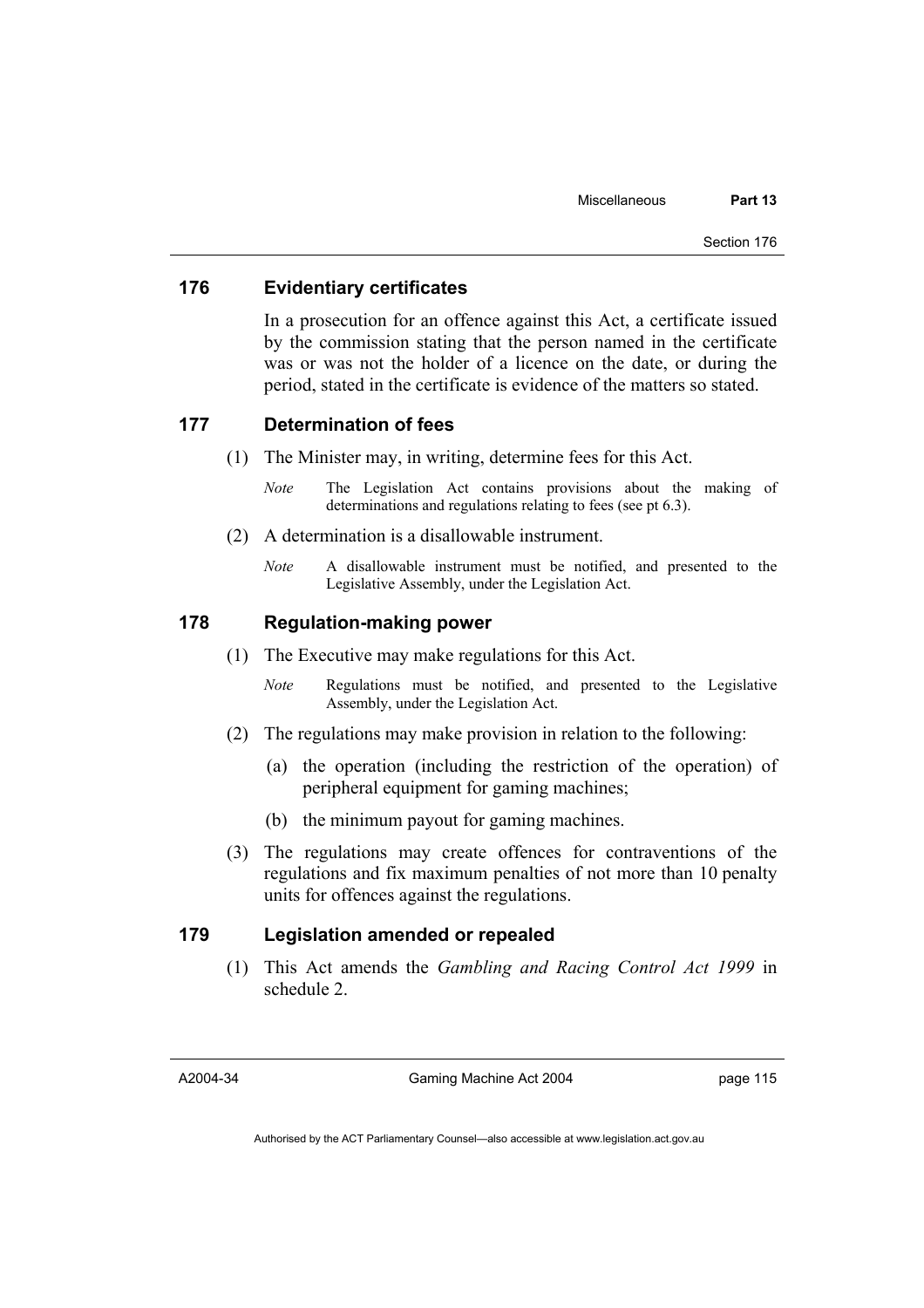#### **Part 13** Miscellaneous

Section 179

- (2) This Act repeals the following legislation:
	- *Gaming Machine Act 1987* A1987-34
	- *Gaming Machine Regulations 1987* SL1987-7
	- *Gaming Machine Act 1987 Approval* DI2001-168
	- *Gaming Machine Act 1987 Determination* DI2000-232
	- *Gaming Machine Act 1987 Determination of Fees* DI1999-280
	- *Gaming Machine Act 1987 Determination of Fees* DI2000-211
	- *Gaming Machine Determination 1998* DI1998-179
	- *Gaming Machine (Guidelines for Approving Community Contributions—Women's Sports) 2002 (No 1)* DI2002-119
	- *Gaming Machine (Required Community Contributions) Determination 2002 (No 1)* DI2002-164
	- *Gaming Machine (Social Impact Assessments) Guidelines 2004 (No 1)* DI2004-30.

page 116 Gaming Machine Act 2004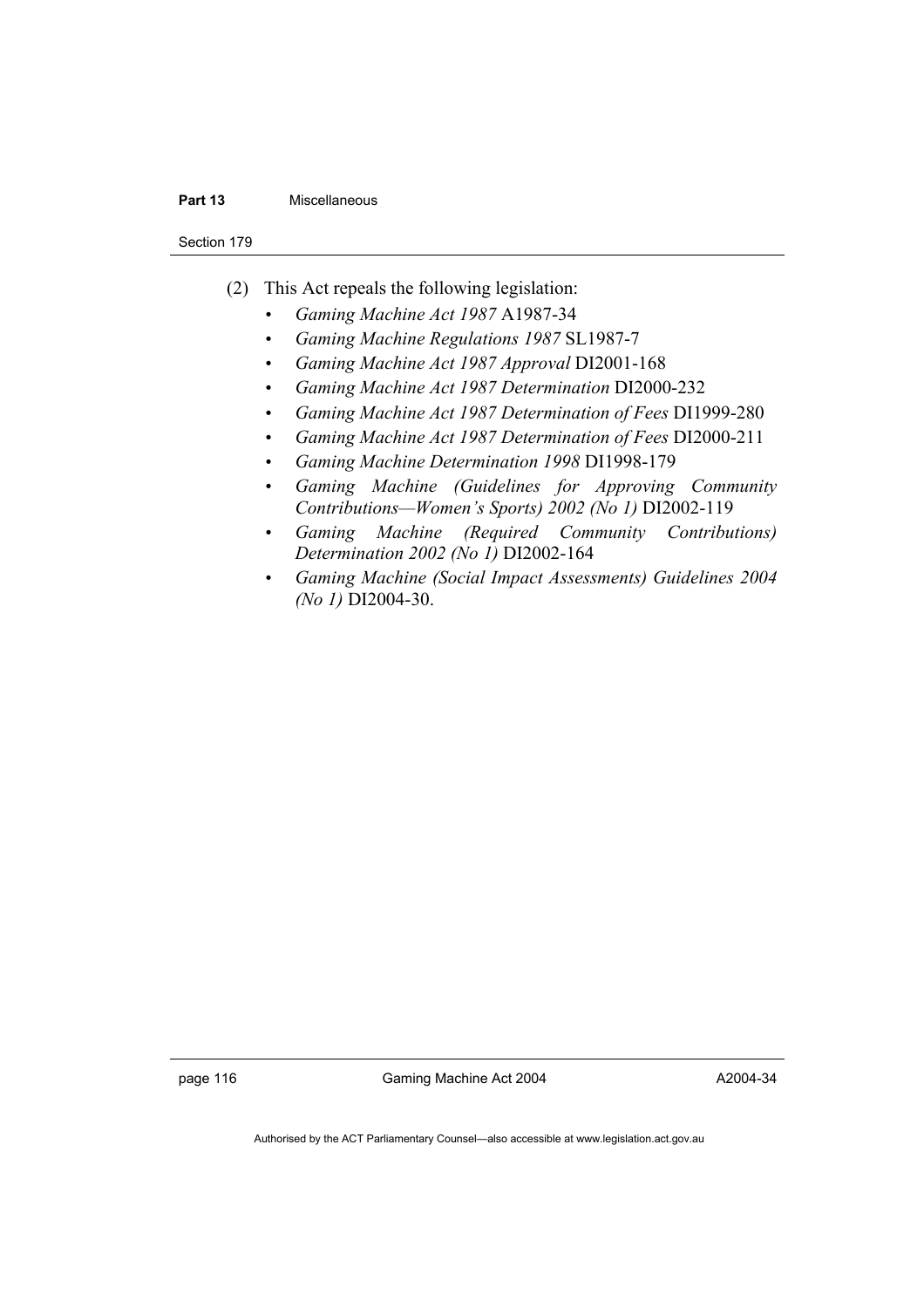# **Part 14 Transitional**

# **180 Definitions for pt 14**

In this part:

*commencement day* means the day the *Gaming Machine Act 1987* is repealed.

*former gaming Act* means the *Gaming Machine Act 1987*.

# **181 Licences**

- (1) A licence under the former gaming Act is taken to be a licence under this Act.
- (2) To remove any doubt, the conditions of a licence mentioned in subsection (1) includes the conditions included in a licence under this Act.
- (3) The rules adopted by the licensee under the former Act are taken to be the licensee's rules under this Act.

# **182 Clubs**

- (1) This section applies if a club that had a licence under the former gaming Act has less than 300 voting members on commencement day.
- (2) The commission must, by written notice to the club, cancel the club's licence under this Act if, 1 year after commencement day, the club does not have 300 or more voting members.
- (3) In deciding whether the club is an eligible club for this Act, section 146 (e) may not be taken into account in relation to the club for 1 year after commencement day.

A2004-34

Gaming Machine Act 2004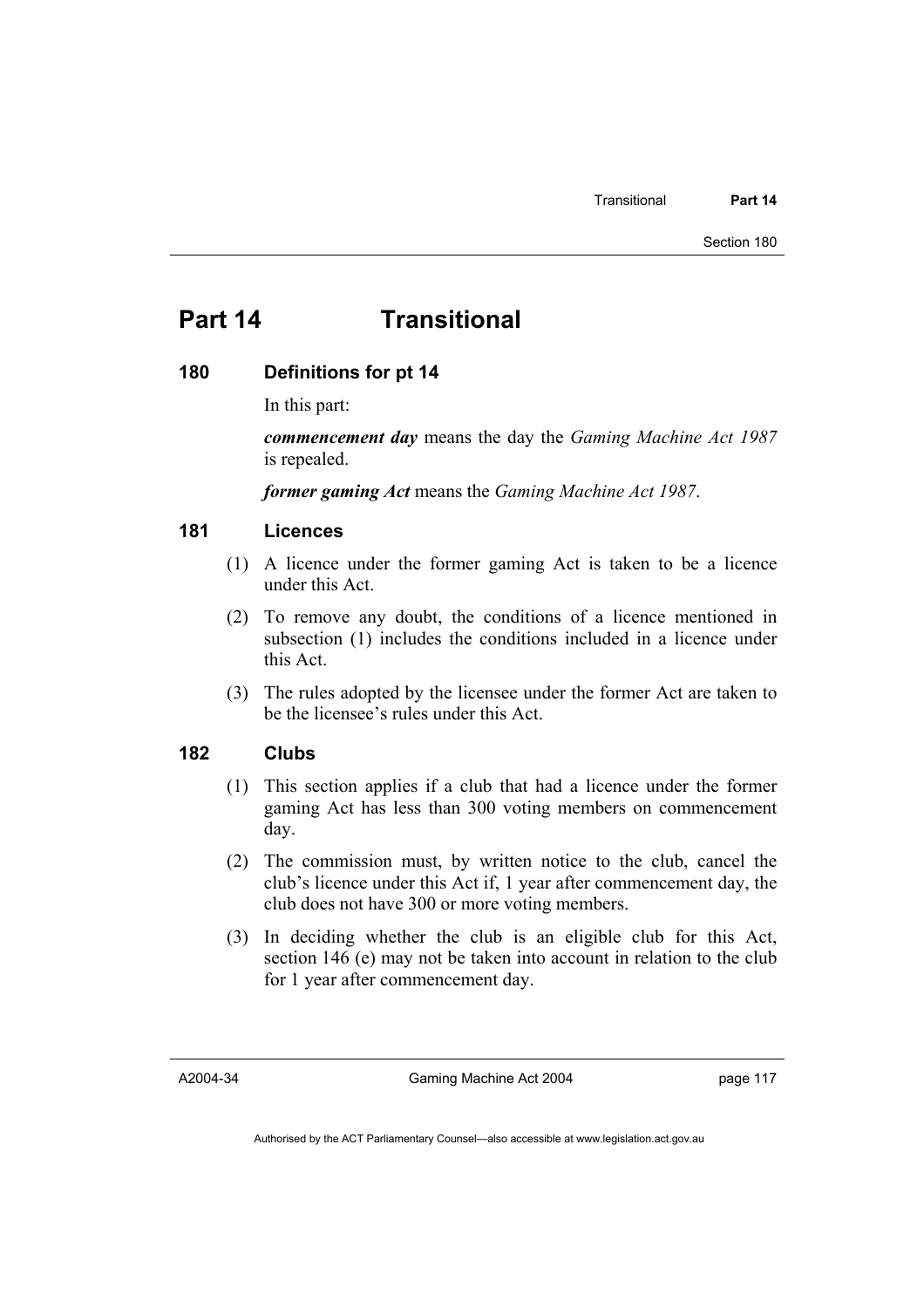#### **Part 14** Transitional

Section 183

# **183 Rules and control procedures**

- (1) This section applies to a person (the *licensee*) who was a licensee under the former gaming Act immediately before commencement day.
- (2) The licensee must, within 6 months after commencement day, give the commission a copy of the rules and control procedures the licensee has adopted to control the operation of gaming machines on the licensed premises.
- (3) If the commission is not satisfied that the rules and control procedures adequately control the operation of gaming machines on the licensed premises, the commission may give the licensee a direction in relation to the rules and procedures.
- (4) The licensee must comply with the direction.
- (5) Section 43 (Rules and control procedures for operation of gaming machines) does not apply to the person until the earlier of the following:
	- (a) the day the licensee adopts the rules and control procedures;
	- (b) 6 months after commencement day.
- (6) A decision to give a direction under subsection (3) is taken to be a reviewable decision.

# **184 Disciplinary proceedings under former gaming Act**

- (1) This section applies if—
	- (a) the commission had begun to take disciplinary action against a person under the former gaming Act, division 4.3 (Disciplinary action by commission); and
	- (b) immediately before commencement day, the disciplinary action had not finished.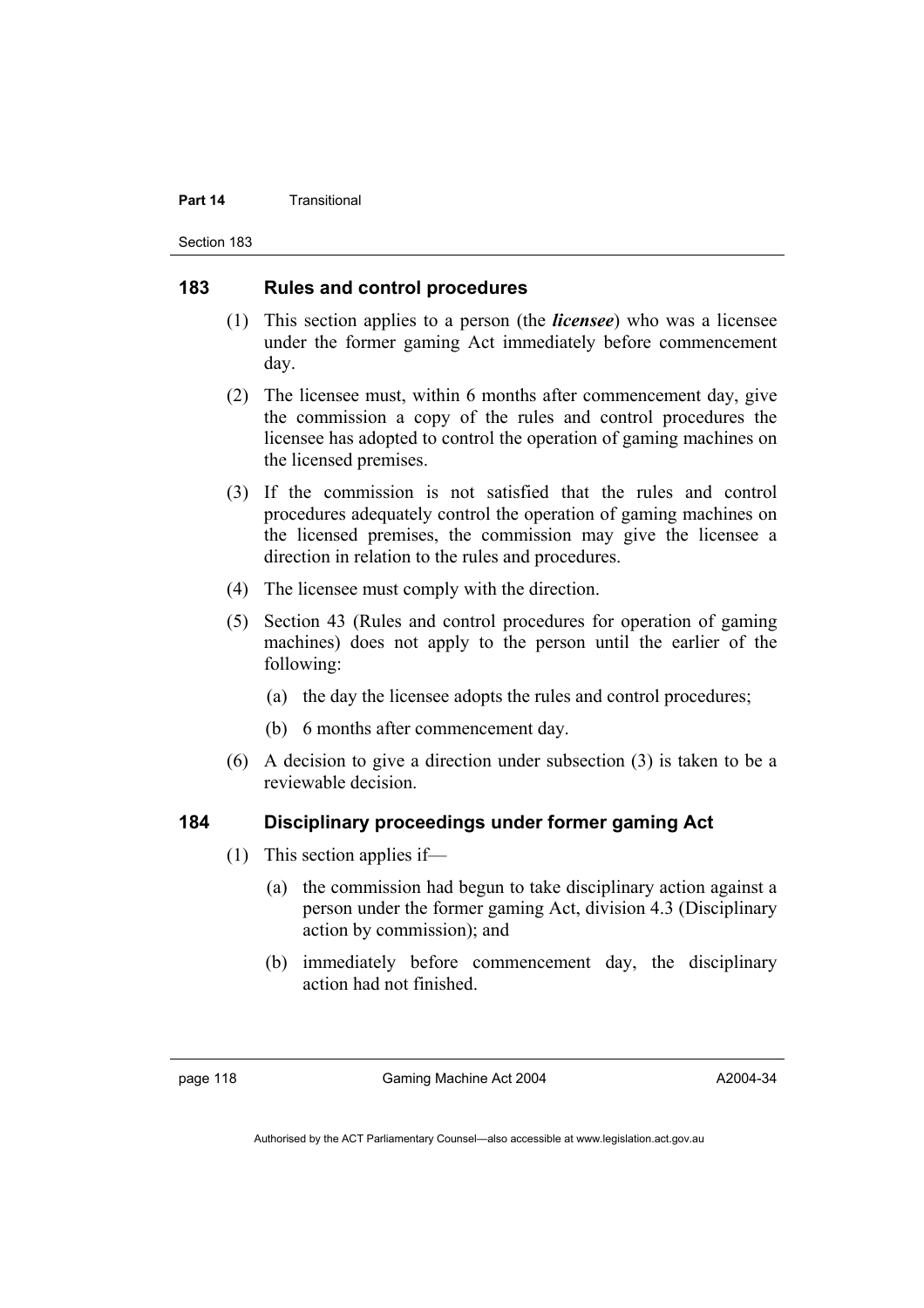- (2) The disciplinary action may be continued under this Act as if it had been begun under this Act.
- (3) If something required to be done under this Act for disciplinary action has not been done because it was not required to be done under the former gaming Act—
	- (a) the failure to do the thing does not affect the action being taken; and
	- (b) the commission may take any action it considers appropriate to facilitate dealing with the disciplinary action under this Act.

# **185 Approvals under former gaming Act**

- (1) This section applies if the commission had approved—
	- (a) an amendment or transfer of a licence or approval; or
	- (b) a gaming area, gaming machine, supplier, technician or attendant.
- (2) The approval is taken to be an approval under this Act.

# **186 Linked jackpot arrangements**

- (1) This section applies if, immediately before commencement day, a club was approved to operate a linked jackpot arrangement under the former gaming Act, section 45A.
- (2) The club is taken to be authorised under section 134 to operate the arrangement.

# **187 Clubs not required to be corporations for s 146**

- (1) This section applies to a club that—
	- (a) was a licensee on 30 June 2000; and
	- (b) had a corrected gross revenue of less than \$500 000 in the financial year ending 30 June 2000.

A2004-34

Gaming Machine Act 2004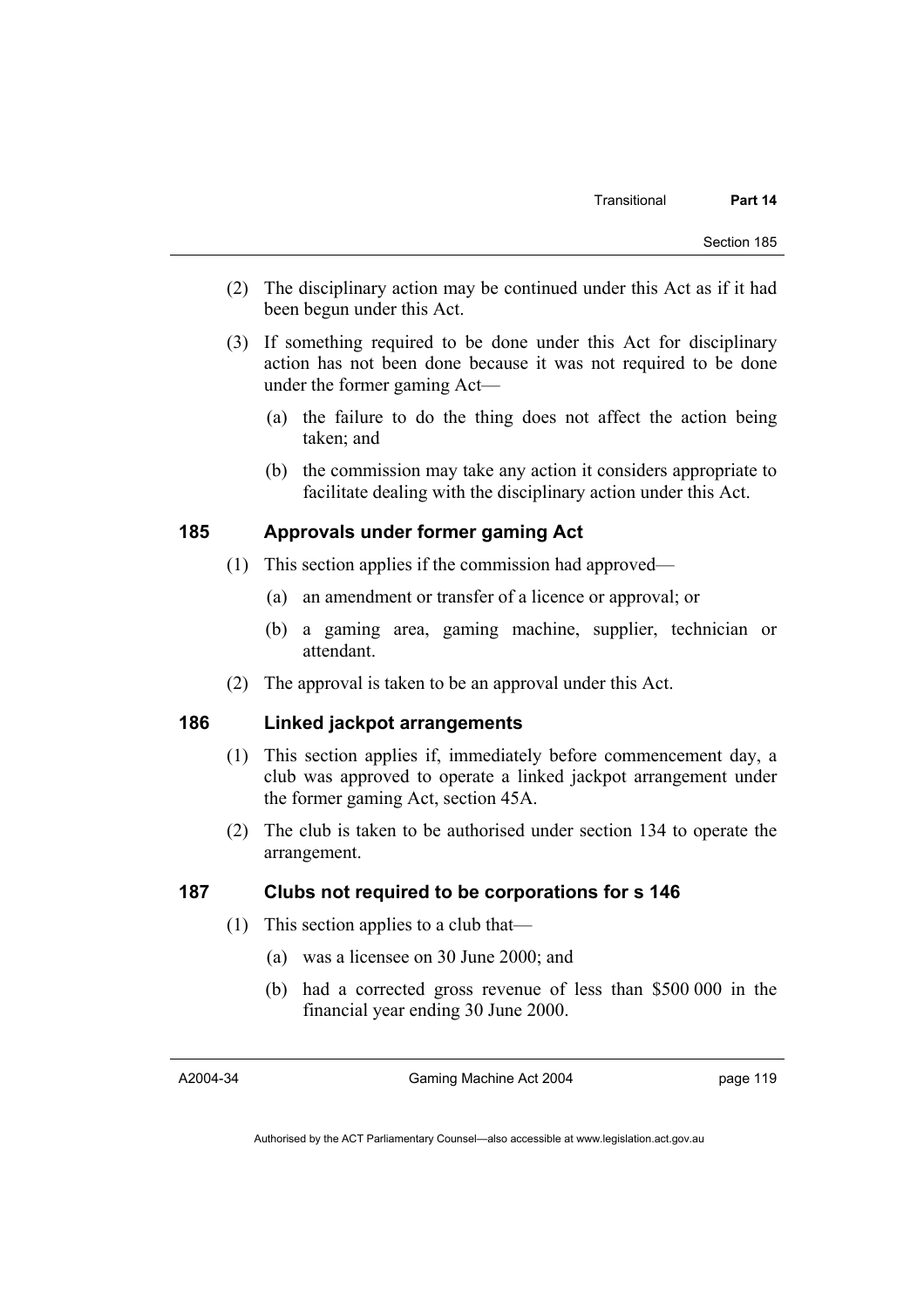### **Part 14** Transitional

Section 188

- (2) Section 146 (a) does not apply to the club until the relevant period after a later financial year in which the club has a gross revenue of \$500 000 or more.
- (3) In this section:

*corrected gross revenue*—if the club is a licensee for only a fraction (*F*) of a financial year, and has a gross revenue for that time of *R*, the club's *corrected gross revenue* for the year is *R/F*.

*relevant period* means 6 months or any longer period (of not more than 2 years) that the commission allows in writing on the application of the club.

# **188 Clubs with too many life members for s 146**

- (1) This section applies to a club if, on 1 January 1992, more than 5% of the voting members of the club were life members.
- (2) The eligibility of the club is not to be taken to be affected only because it does not satisfy section 146 (f).
- (3) However, the club stops being an eligible club if—
	- (a) more than 5% of the voting members of the club are life members; and
	- (b) the club grants life membership to another voting member.

# **189 Expiry of pt 14**

This part expires 1 year after commencement day.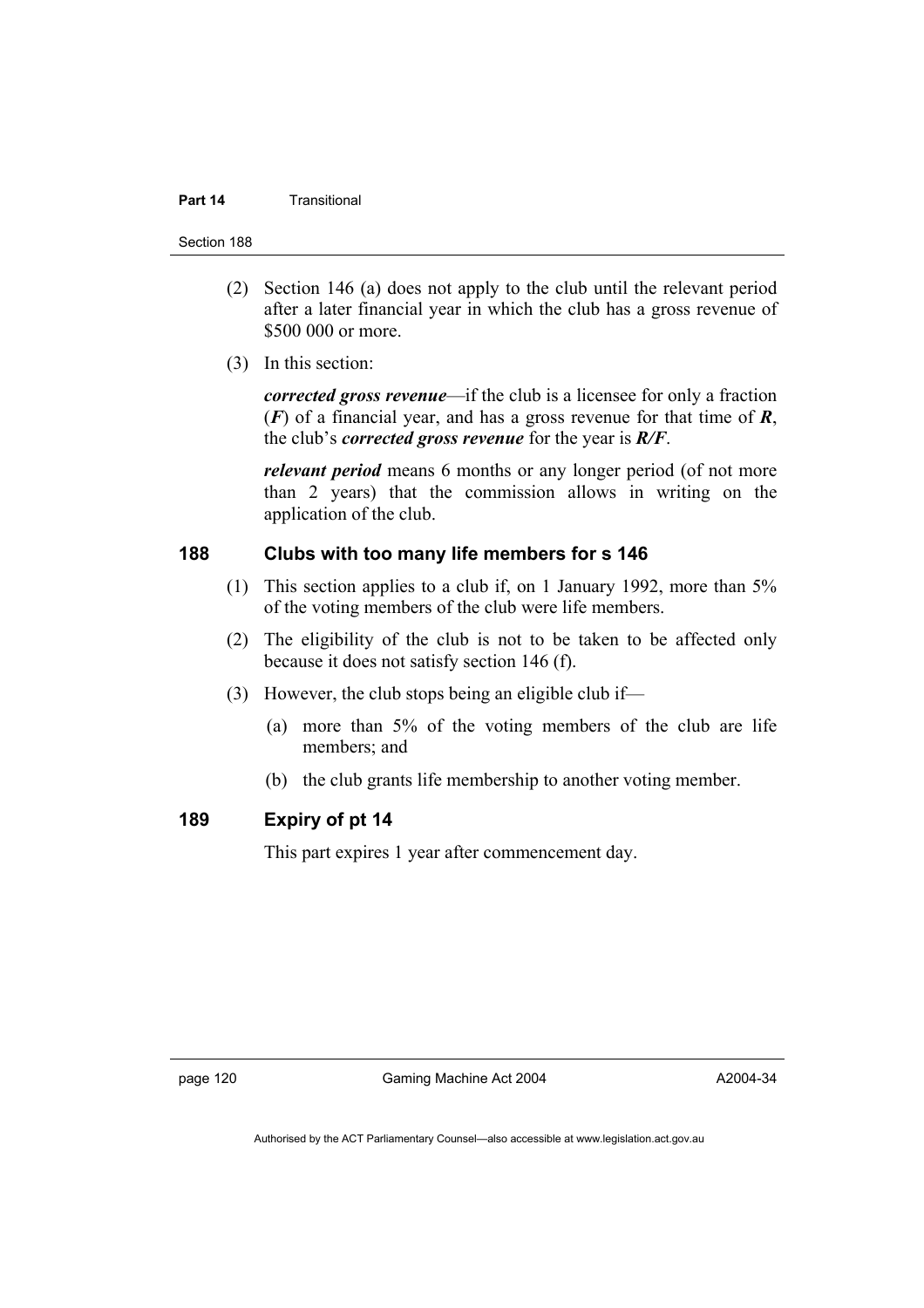# **Schedule 1 Reviewable decisions**

| column 1<br>item | column <sub>2</sub><br>decision of commission                                                                                                                          |
|------------------|------------------------------------------------------------------------------------------------------------------------------------------------------------------------|
| 1                | refusing an application for a licence under section 12                                                                                                                 |
| 2                | issuing a licence under section 12 if the number or kind of gaming<br>machines stated in the licence differs from the number or kind of<br>gaming machines applied for |
| 3                | refusing to amend a licence under section 24, section 25 or<br>section 26                                                                                              |
| 4                | revoking an uncommenced licence amendment under section 29                                                                                                             |
| 5                | refusing to approve the transfer of a licence under section 32                                                                                                         |
| 6                | refusing to give a replacement licence under section 38                                                                                                                |
| 7                | giving a licensee a direction for section 40                                                                                                                           |
| 8                | taking disciplinary action under section 62                                                                                                                            |
| 9                | refusing to approve a supplier under section 72                                                                                                                        |
| 10               | refusing to approve a technician under section 75                                                                                                                      |
| 11               | refusing to approve the transfer of a technician's approval under<br>section 78                                                                                        |
| 12               | cancelling or suspending a technician's approval under section 79                                                                                                      |
| 13               | reprimanding a technician under section 79                                                                                                                             |
| 14               | refusing to renew an approved technician's approval under<br>section 84                                                                                                |
| 15               | refusing to approve an attendant under section 86                                                                                                                      |
| 16               | refusing to approve the transfer of an attendant's approval under<br>section 89                                                                                        |

A2004-34

Gaming Machine Act 2004

page 121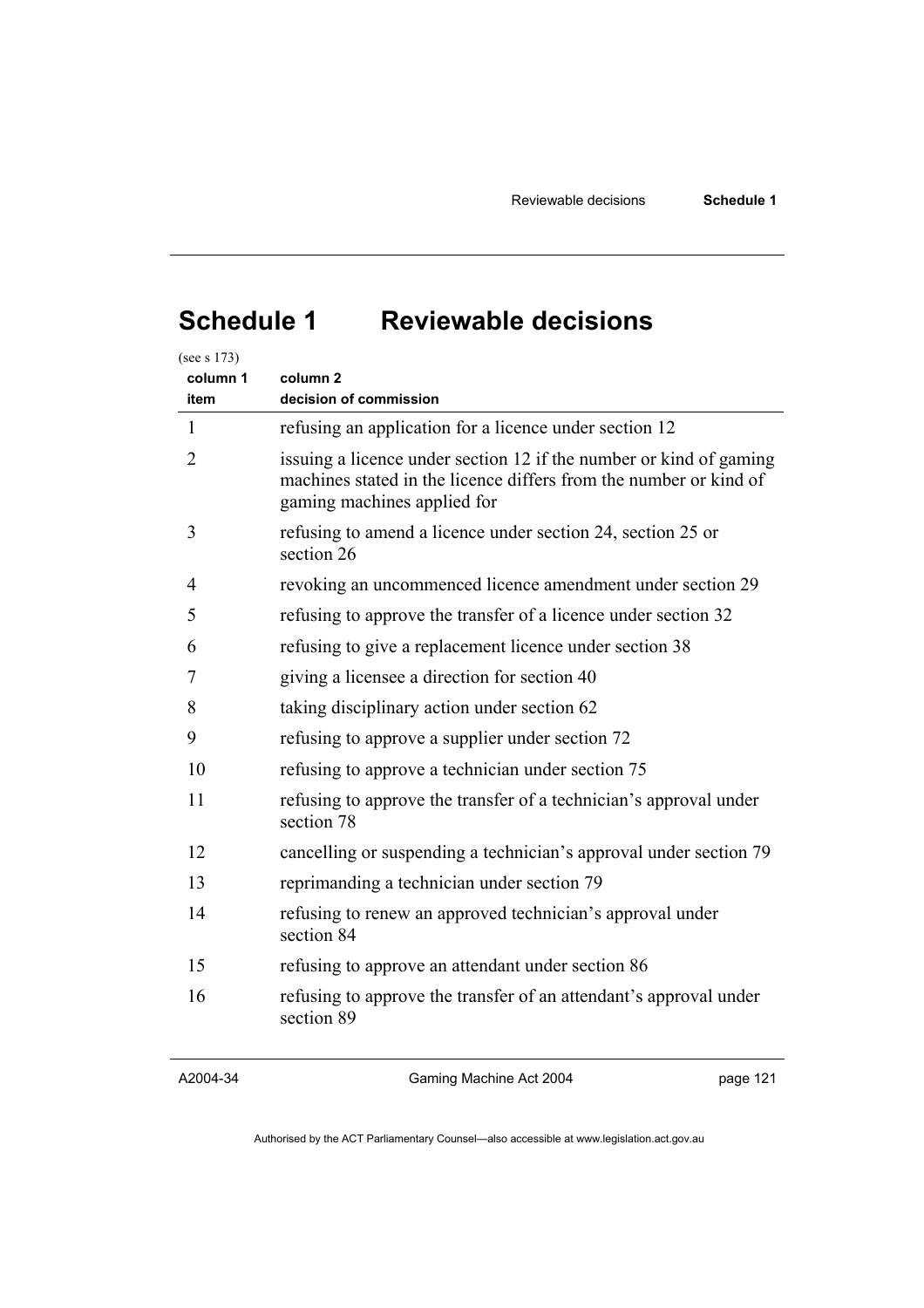# **Schedule 1** Reviewable decisions

| column 1<br>item | column 2<br>decision of commission                                                                                                 |
|------------------|------------------------------------------------------------------------------------------------------------------------------------|
| 17               | cancelling or suspending an attendant's approval under section 91                                                                  |
| 18               | reprimanding an attendant under section 91                                                                                         |
| 19               | refusing to renew an approved attendant's approval under<br>section 96                                                             |
| 20               | refusing to approve the acquisition of a gaming machine under<br>section 100                                                       |
| 21               | refusing to approve a financial arrangement under section 102, or<br>an amendment of an arrangement                                |
| 22               | refusing to approve the repossession of a gaming machine under<br>section 108                                                      |
| 23               | approving the repossession of a gaming machine subject to a<br>condition under section 109 (2)                                     |
| 24               | refusing to approve the disposal of a gaming machine under<br>section 113                                                          |
| 25               | refusing to authorise a linked jackpot arrangement under<br>section 134                                                            |
| 26               | refusing to issue a multi-user permit under section 135                                                                            |
| 27               | issuing a multi-user permit under section 135 subject to a<br>condition, other than a condition imposed by this Act                |
| 28               | amending a multi-user permit under section 138                                                                                     |
| 29               | refusing to amend a multi-user permit under section 139                                                                            |
| 30               | refusing to approve the amendment of the financial and<br>operational aspects of a linked jackpot arrangement under<br>section 140 |
| 31               | refusing to transfer a multi-user permit under section 141                                                                         |
| 32               | refusing to approve an entity under section 147                                                                                    |

page 122 Gaming Machine Act 2004

A2004-34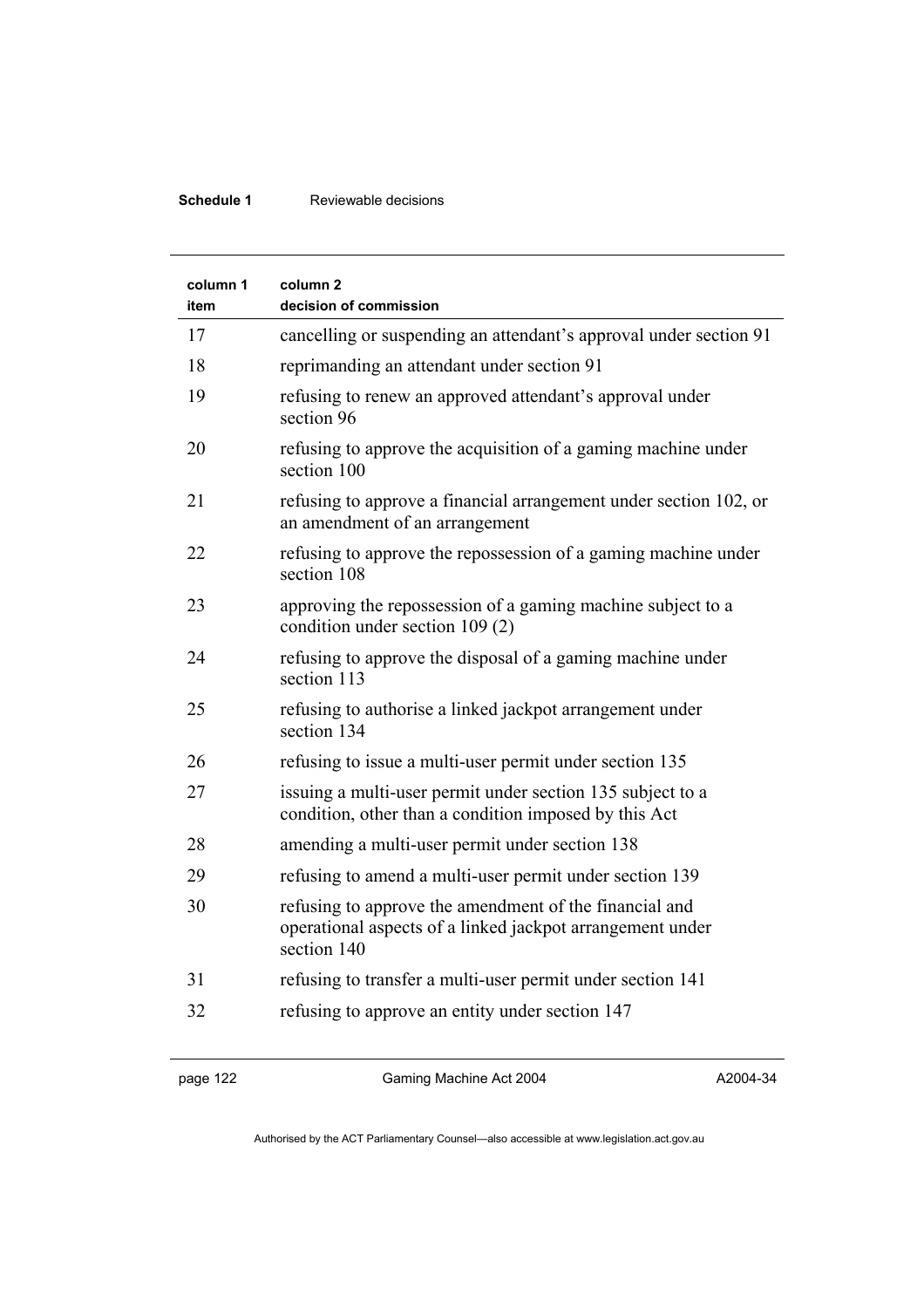# Reviewable decisions **Schedule 1**

| column 1<br>item | column 2<br>decision of commission                                                        |
|------------------|-------------------------------------------------------------------------------------------|
| 33               | giving a direction under section 153 (2) about the separate parts of<br>licensed premises |
| 34               | refusing to approve contributions as community contributions<br>under section 164         |

A2004-34

Gaming Machine Act 2004

page 123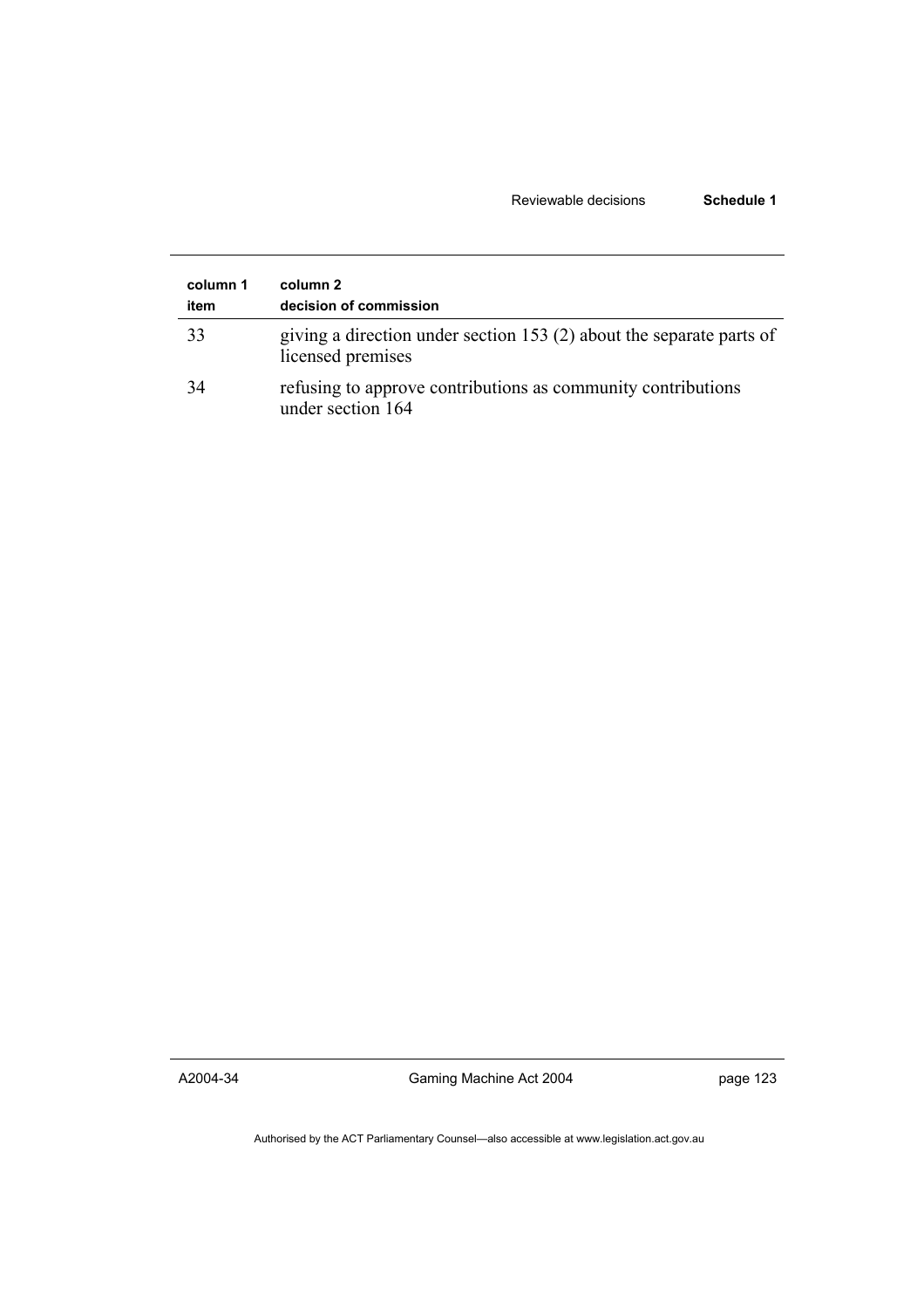# **Schedule 2** Gambling and Racing Control Act 1999

Amendment [2.1]

# **Schedule 2 Gambling and Racing Control Act 1999**

see s 179

| [2.1]   | Section 3, definition of gaming law, paragraph (b)                                                                                                                                                      |
|---------|---------------------------------------------------------------------------------------------------------------------------------------------------------------------------------------------------------|
|         | substitute                                                                                                                                                                                              |
|         | in relation to the Commonwealth, a State, another Territory or<br>(b)<br>a foreign country, (the <i>other jurisdiction</i> )—means a law of the<br>other jurisdiction that relates to gaming or racing. |
| [2.2]   | Section 3, definition of reciprocating jurisdiction                                                                                                                                                     |
|         | omit                                                                                                                                                                                                    |
|         | or another Territory                                                                                                                                                                                    |
|         | substitute                                                                                                                                                                                              |
|         | , another Territory or New Zealand                                                                                                                                                                      |
| $[2.3]$ | Section 4 (f)                                                                                                                                                                                           |
|         |                                                                                                                                                                                                         |
|         | substitute                                                                                                                                                                                              |
|         | the Gaming Machine Act 2004;<br>(f)                                                                                                                                                                     |
| [2.4]   | Schedule 2, new clause 7                                                                                                                                                                                |
|         | insert                                                                                                                                                                                                  |

page 124 Gaming Machine Act 2004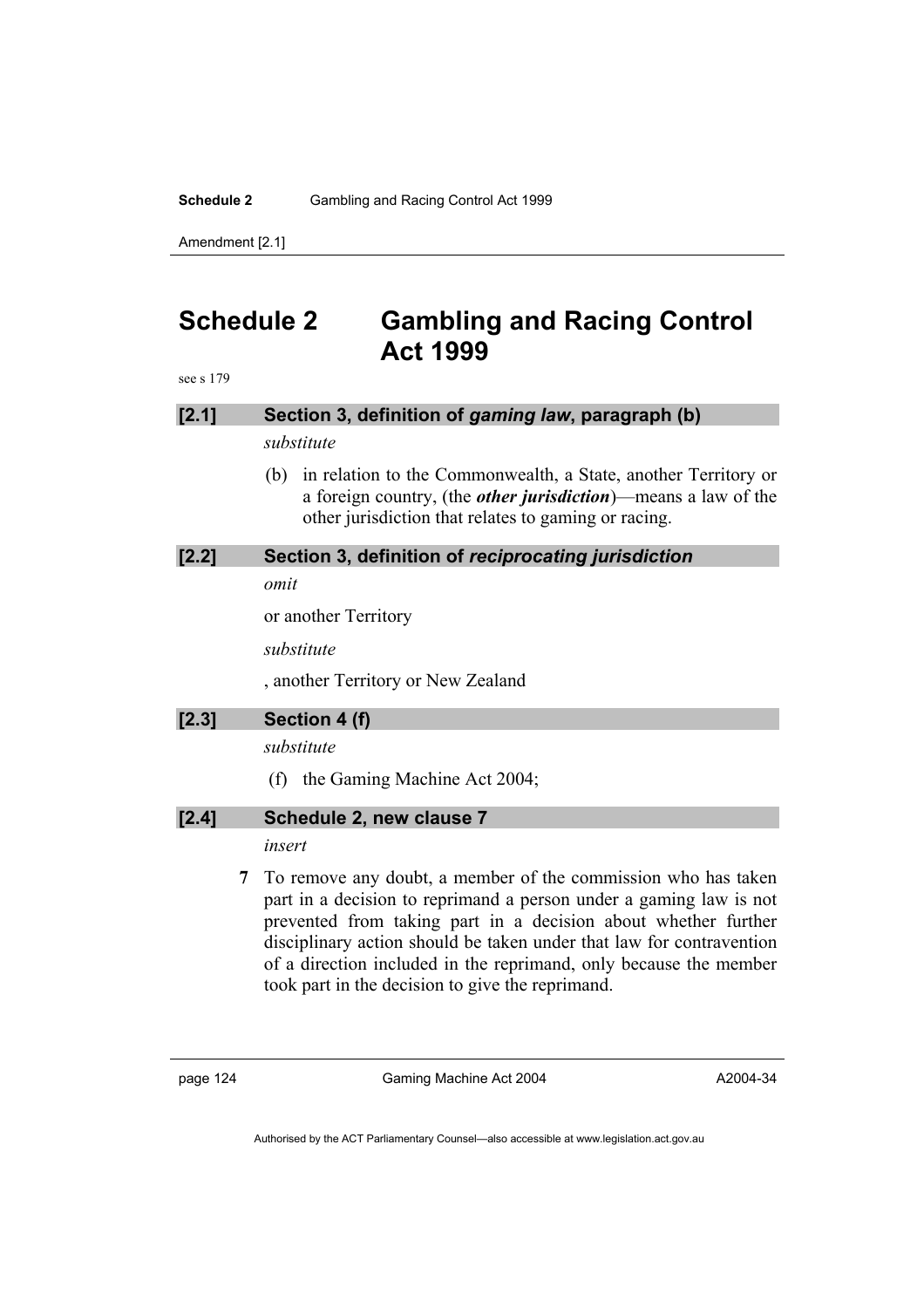# **Dictionary**

(see s 3)

*Note 1* The Legislation Act contains definitions and other provisions relevant to this Act.

*Note 2* In particular, the Legislation Act, dict, pt 1, defines the following terms:

- AAT
- ACT
- adult
- appoint
- child
- Commonwealth
- contravene
- Corporations Act
- Criminal Code
- disallowable instrument
- **Executive**
- fail
- found guilty
- gambling and racing commission
- *individual*
- law, of the Territory
- Legislation Act
- may (see s  $146$ )
- must (see s  $146$ )
- penalty unit (see s 135)
- prescribed
- regulations
- the Territory
- under.

A2004-34

Gaming Machine Act 2004

page 125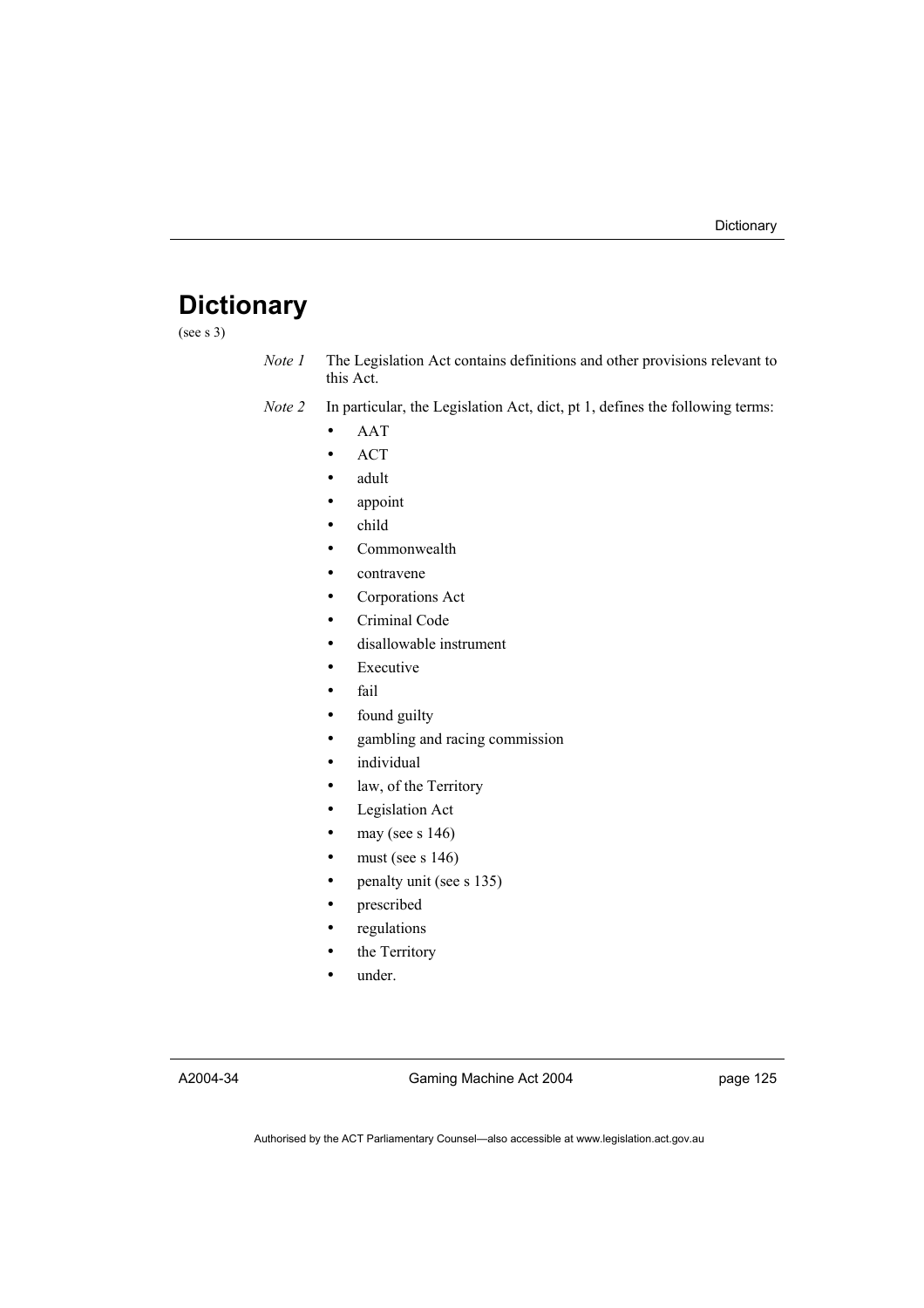*acquire* a gaming machine, means take possession of the machine for the purpose of using it for gaming.

*acquisition approval application*—see section 99.

*approval certificate*—

- (a) for an approved technician—see section 80 (2) (a) (Certificates and identity cards for approved technicians);
- (b) for an attendant—see section 92 (2) (a) (Certificates for approved attendants).

*approved attendant* means an attendant approved under section 86 (Approval of attendants) or section 87 (Short-term approval of attendants).

*approved gaming machine* means a gaming machine approved under section 69.

*approved supplier* means a supplier approved under section 72.

*approved technician* means a technician approved under section 75 (Approval of technicians) or section 76 (Short-term approval of technicians).

*associated entity*—see the *Electoral Act 1992*, section 198.

*associated organisation*, for a club, means an entity declared to be an associated organisation under section 147.

*authorised officer* means an authorised officer under the Control Act, section 20.

*centralised monitoring system (*or *CMS)*—see section 66.

*certificate of suitability*—see section 17 (2) (b).

*charitable organisation* means a body, whether or not incorporated, formed or carried on mainly for charitable, benevolent, philanthropic or religious purposes, but does not include a body formed or carried on for the purpose of trading or gaining a financial profit for its members.

page 126 Gaming Machine Act 2004

A2004-34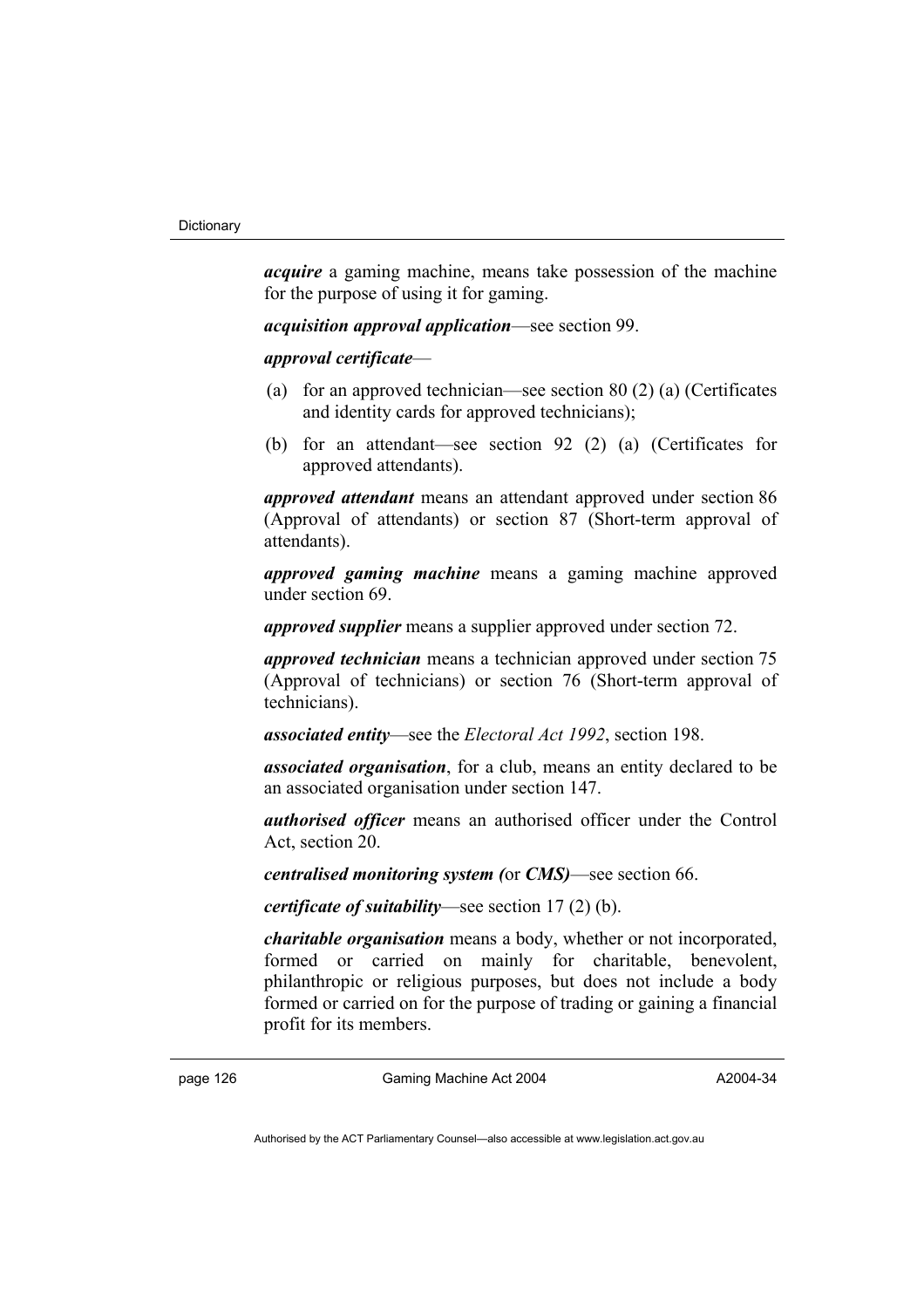*class B gaming machine* means a gaming machine consisting of the game of draw poker, or a game derived from draw poker, that requires player interaction or intervention as part of the fundamental game operation.

*class C gaming machine* means a gaming machine that consists of a game other than the following games or games derived from them:

- (a) roulette;
- (b) blackjack;
- (c) sic bo;
- (d) craps;
- (e) pai gow;
- (f) baccarat;
- (g) two-up;
- (h) money wheel;
- (i) draw poker.

*club* means a corporation established for the benefit of members to achieve eligible objects.

*CMS*—see definition of *centralised monitoring system*.

*commission* means the gaming and racing commission.

*community contribution* means a contribution made by a licensee that is approved as a community contribution under section 164.

*community contribution shortfall tax*—see section 172 (1).

*computer cabinet* means the sealable part of a gaming machine that contains the game storage medium and the random access memory.

A2004-34

Gaming Machine Act 2004

page 127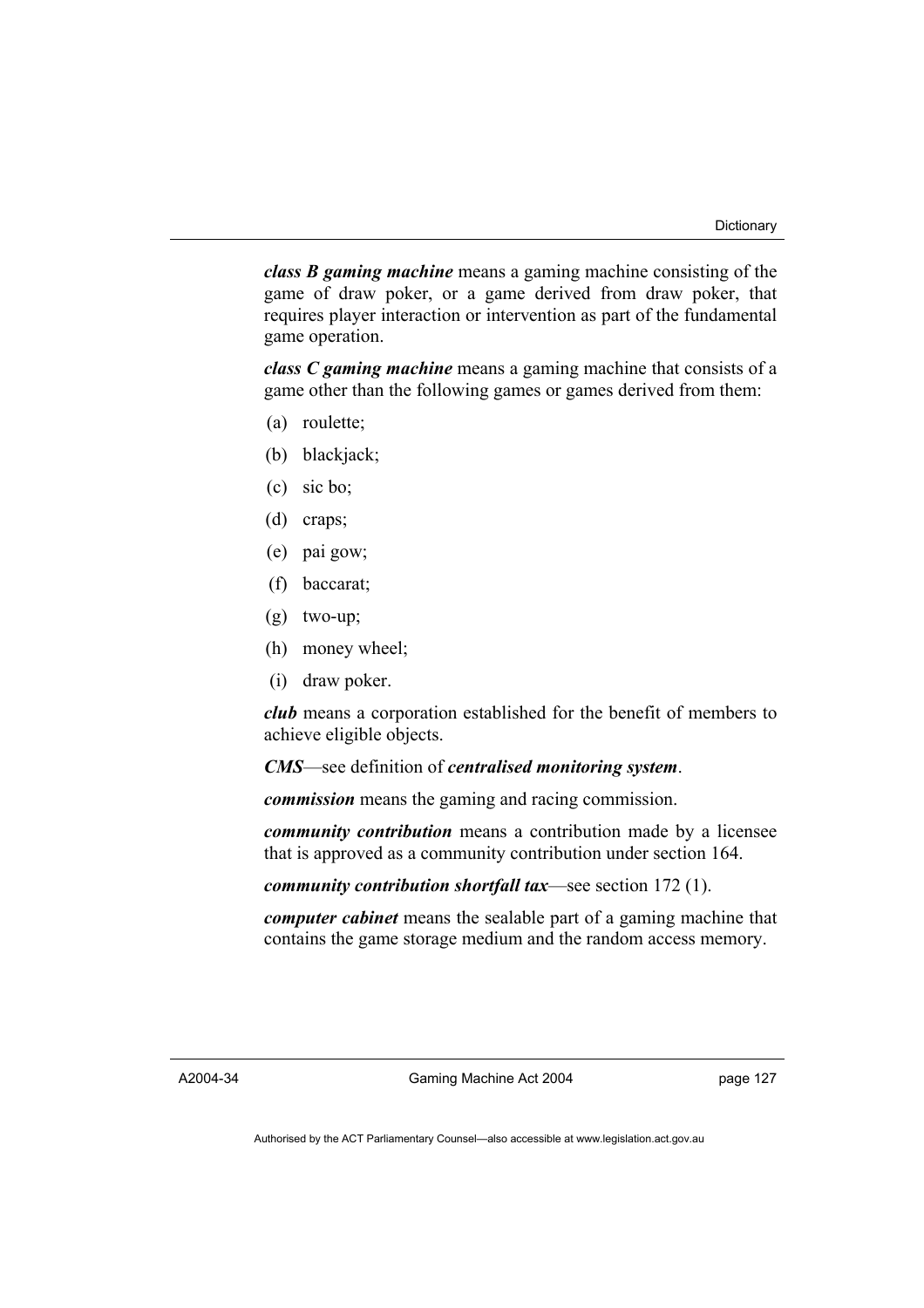*constitution* means—

- (a) for a club that is a company—the memorandum, and any articles of association, of the company; or
- (b) for a club that is an incorporated association—the statement of objects and the rules of the association.

*contribution* means any money, benefit, valuable consideration or security.

*Control Act* means the *Gambling and Racing Control Act 1999*.

*control procedures*, for an entity, means the procedures under section 97.

*corporation* includes a club.

*current licensee*, for division 2.6 (Transfer and surrender of licences)—see section 31 (1).

*disciplinary action*—see section 58.

*disciplinary notice*—see section 61.

*dispose of* a gaming machine includes the following:

- (a) lease or hire the machine to a person;
- (b) destroy the machine;
- (c) make the machine inoperable.

*eligible club*—see section 146.

*eligible object*—see section 145.

## *eligible person*—

- (a) for an individual—see section 20;
- (b) for a corporation—see section 21.

*employ* includes engage.

page 128 Gaming Machine Act 2004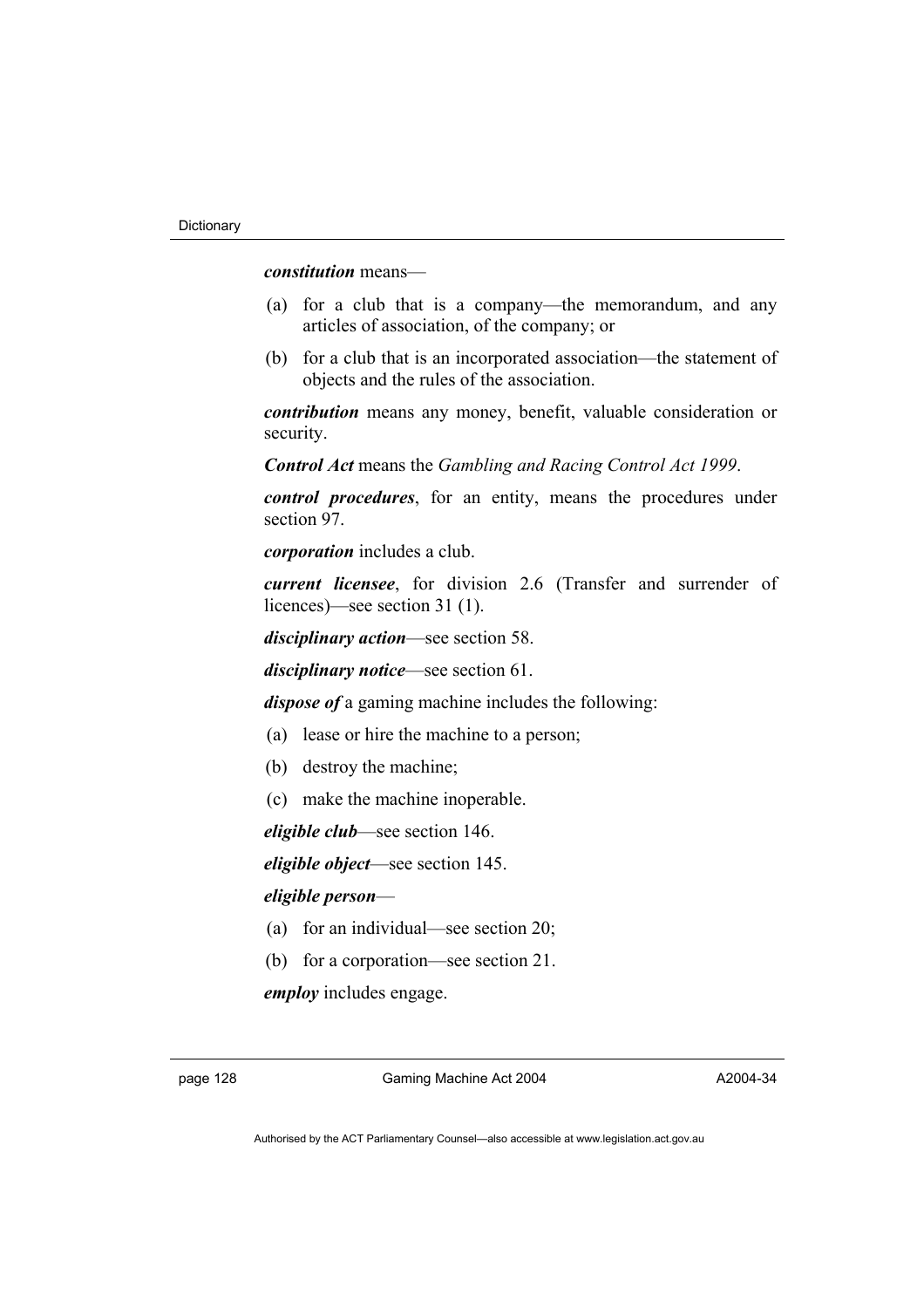*executive officer*, of a corporation, means a person, by whatever name called and whether or not the person is a director of the corporation, who is concerned with, or takes part in, the corporation's management.

*financial arrangement*—see section 101.

*game*, in relation to a gaming machine, means a play, or a series of plays, initiated by the application of a single stake registered on the machine.

*gaming area* means a room or other area within licensed premises approved under section 120 for the installation of gaming machines.

### *gaming machine*—

- (a) means a machine—
	- (i) designed for playing a game of chance, or of mixed chance and skill; and
	- (ii) designed to be played completely or partly by—
	- (iii) the insertion of 1 or more coins, notes or tokens; or
	- (iv) by the application of a monetary credit registered on the machine or elsewhere; and
	- (v) that offers, or that appears to offer, people a chance to win monetary or other valuable consideration by playing the machine; but
- (b) does not include a device prescribed under the regulations.

*gaming machine tax* means the tax imposed by section 159.

*general licence* means a general licence under the *Liquor Act 1975*.

*Note* For the classes of liquor licences see the *Liquor Act 1975*, s 44.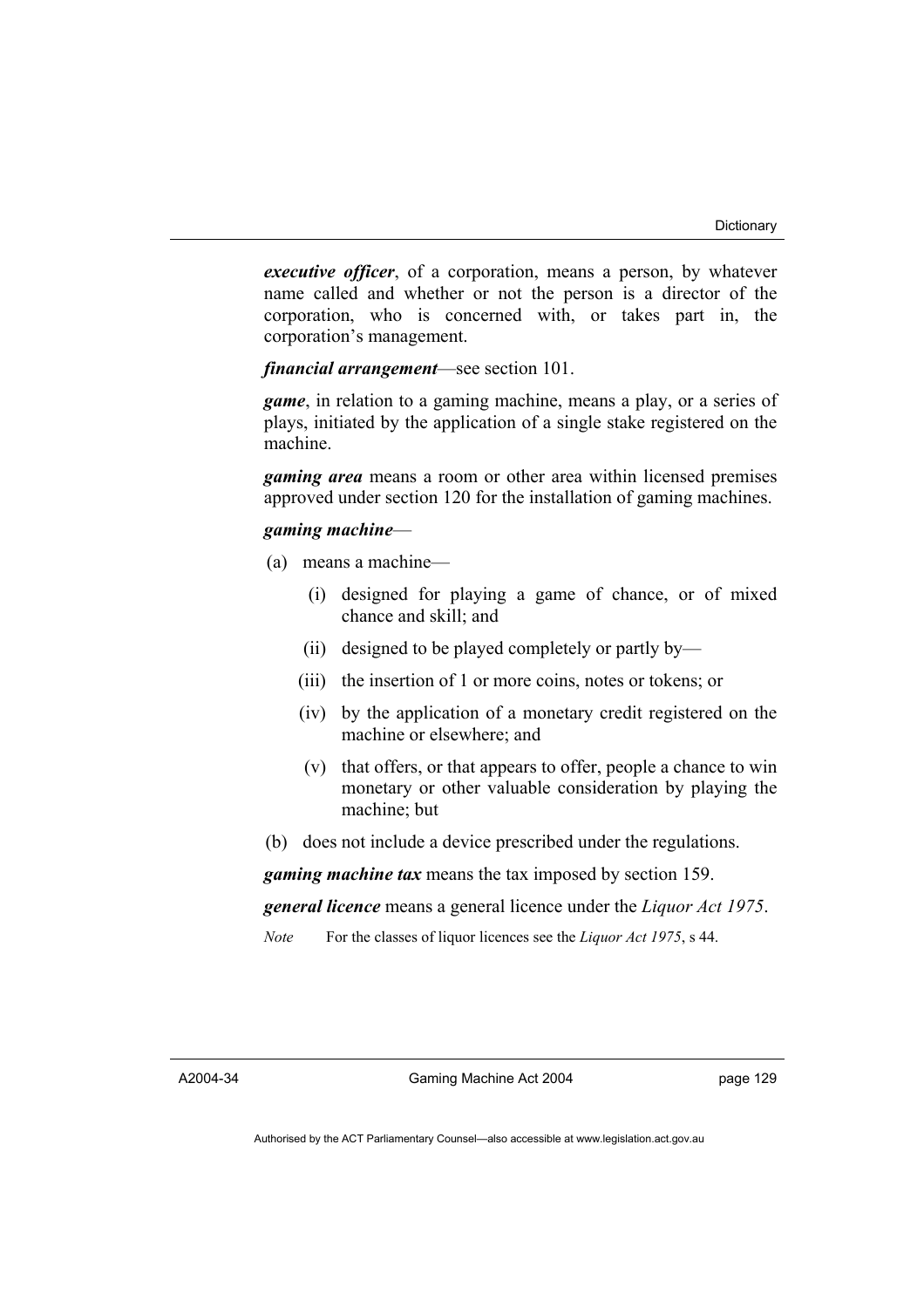*gross revenue*, of a licensee or person, means all revenue derived by the licensee or person from the operation of gaming machines, other than—

- (a) the amount of winnings for playing the machines paid or payable in accordance with the machines' indicated prize scales (excluding linked jackpots); and
- (b) any amount set aside under a linked jackpot arrangement for the payment of linked jackpots.

*ground for disciplinary action* against a licensee—see section 57.

*incorporated association* means an association incorporated under the *Associations Incorporation Act 1991*.

*influential person*, for a corporation—see section 7.

*initial licence application*—see section 9.

*inquiry* means an inquiry held by the commission under the Control Act.

*jackpot*, in relation to a gaming machine, means the combination of letters, numbers, symbols or representations as part of a game on the machine that pays the maximum winnings payable on the machine for any 1 combination.

*licence* means—

- (a) a gaming machine licence issued under this Act; and
- (b) in relation to a person authorised under section 134—the authorisation; and
- (c) in relation to a permit-holder under part 8 (Linked jackpot arrangements)—a multi-user permit.

*licence amendment application*—see section 9.

*licensed premises* means premises for which a licence is in force.

page 130 Gaming Machine Act 2004

A2004-34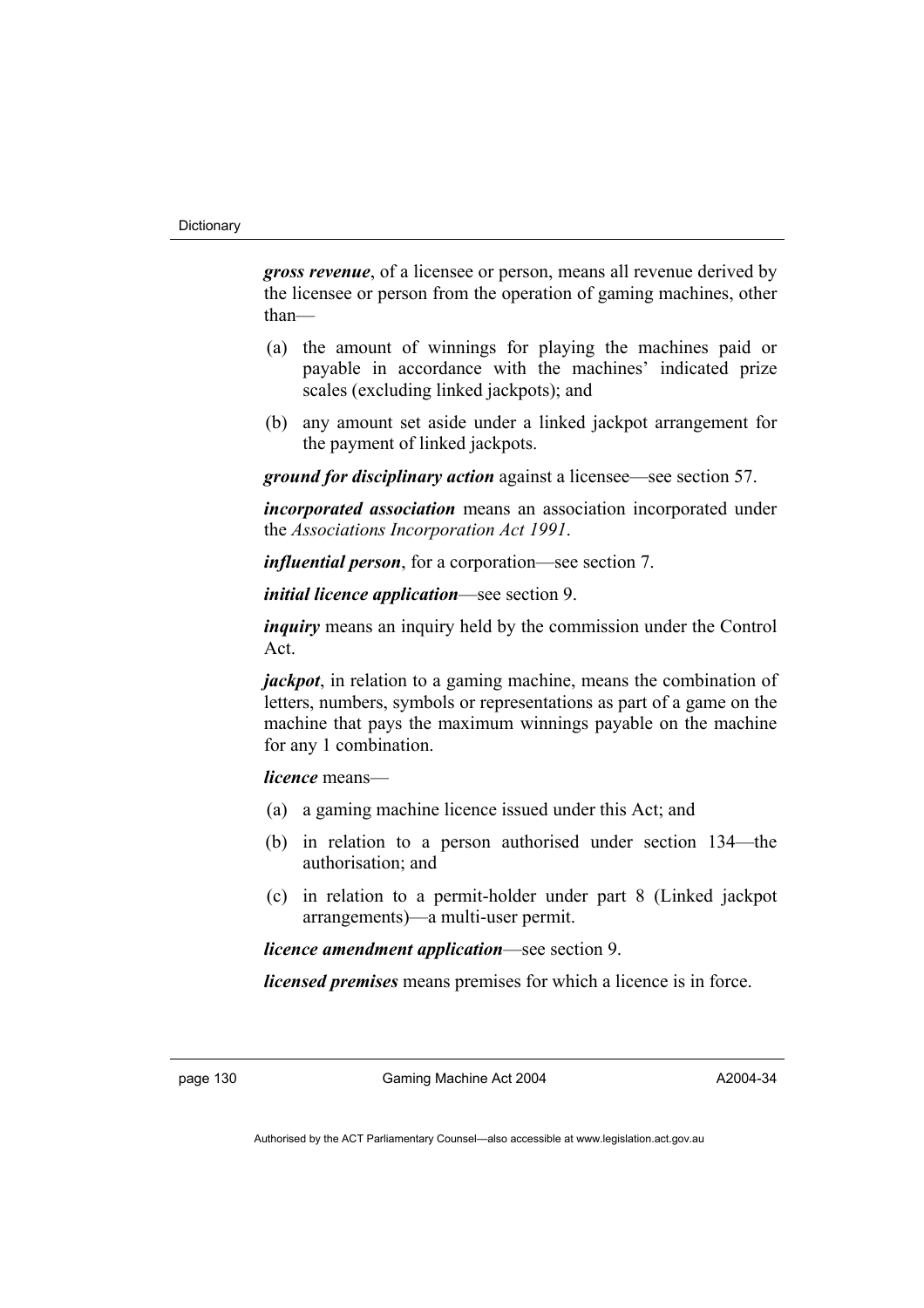*licensee* means—

- (a) in relation to a licence—the holder of the licence; and
- (b) in relation to licensed premises—the holder of the licence in force for the premises; and
- (c) for part 4 (Disciplinary action)—see section 56.

*life member*, of a club, means a person who is elected to membership of the club for life under the rules of the club.

*linked jackpot* means winnings under a linked jackpot arrangement operated in accordance with an authorisation or permit under part 8.

*linked jackpot arrangement* means an arrangement under which 2 or more gaming machines are linked to a device—

- (a) that, from time to time, records the amount payable as winnings under the arrangement; and
- (b) that, for the purpose of recording the amount mentioned in paragraph (a), receives messages from each machine to which it is linked; and
- (c) that cannot affect the percentage payout of, or transmit a message to, a machine to which it is linked.

*local jurisdiction* means a State or New Zealand.

*machine access register*—see section 71.

*maintain* a gaming machine includes repair, adjust or alter the machine.

*member*, of a club, means—

- (a) a member who, under the rules of the club, is required to pay fees; or
- (b) a life member.

*multi-user permit*—see section 135.

A2004-34

Gaming Machine Act 2004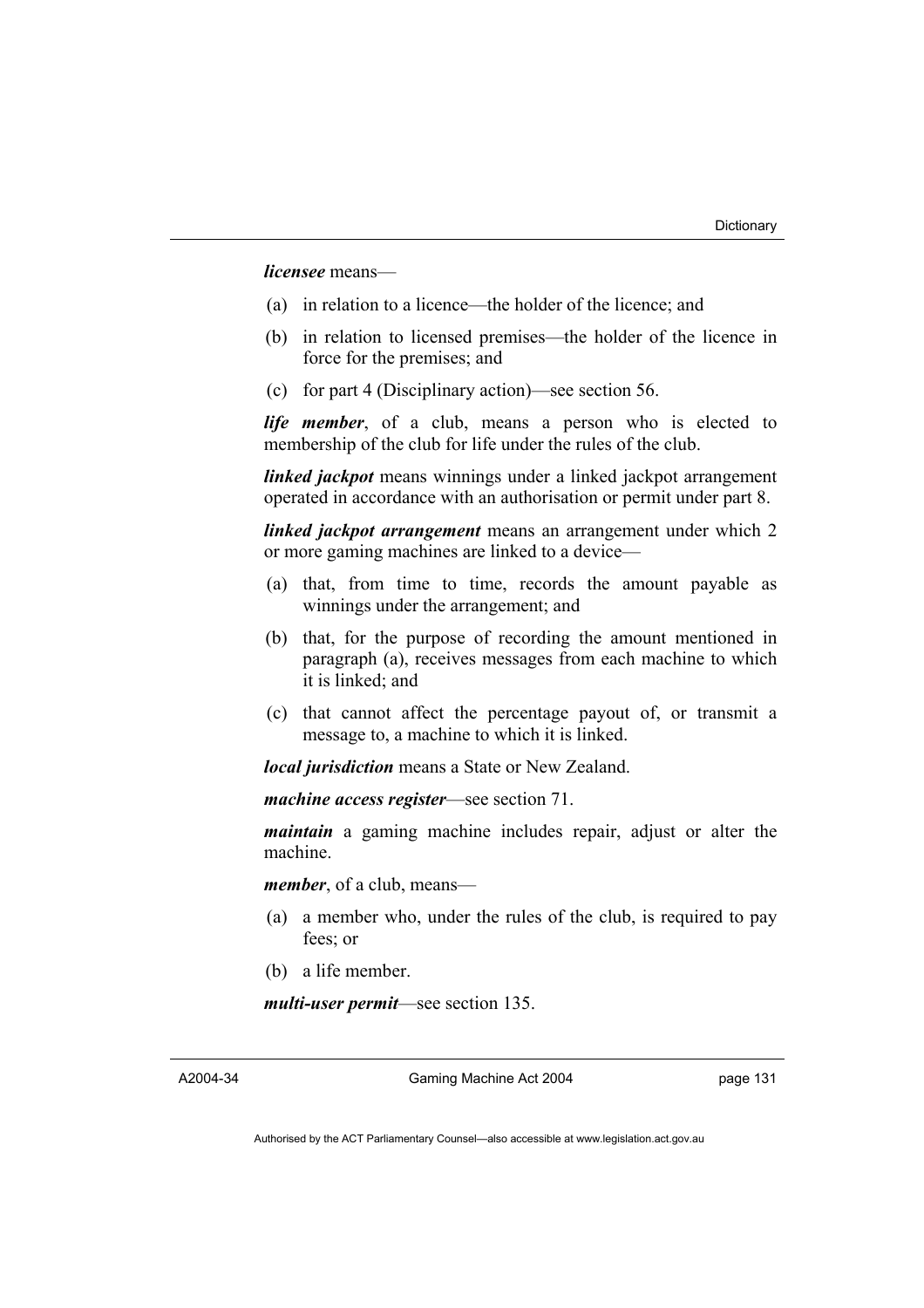*net revenue*, of a licensee that is a club, means gross revenue derived by the licensee, less—

- (a) any amount of gaming machine tax payable on that revenue; and
- (b) 15% of the gross revenue.

*officer* of a club—

- (a) means—
	- (i) any office-holder of the club (however described), including the secretary, treasurer, executive officer or public officer; or
	- (ii) anyone else concerned in or who takes part in the management of the club's affairs; but
- (b) does not include a patron or the holder of another honorary office of the club if the office does not give its holder a right to take part in the management of the club's affairs.

*on licence* means a general licence under the *Liquor Act 1975*.

*Note* For the classes of liquor licences see the *Liquor Act 1975*, s 44.

*operator*, of relevant premises, means the person who manages the premises.

*percentage payout*, for a gaming machine, means the percentage payout authorised for the machine under the licence.

*peripheral equipment*, for a gaming machine—see section 68.

*permit-holder* means the holder of a multi-user permit.

*proposed gaming area*, in relation to an application—see section 11 (2) (b).

*prospective licensee*, for division 2.6 (Transfer and surrender of licences)—see section 31 (1).

page 132 Gaming Machine Act 2004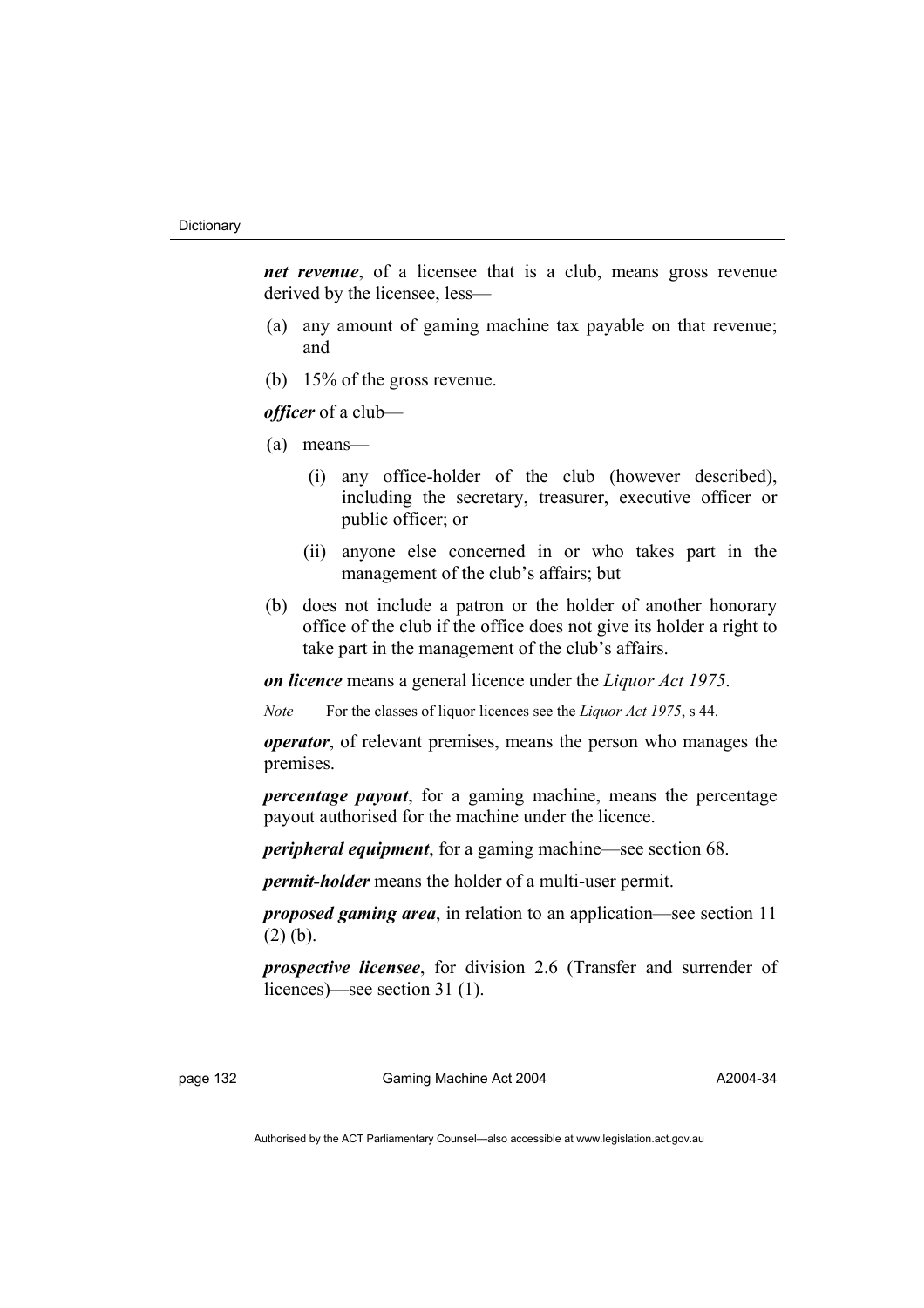## *qualified accountant* means—

- (a) a member of the Institute of Chartered Accountants in Australia, the National Institute of Accountants or the Australian Society of Certified Practising Accountants; or
- (b) a person registered as a registered company auditor under the Corporations Act.

*registered party*—see the *Electoral Act 1992*, dictionary.

*relevant premises* means the premises for which a person has applied for a licence.

*repossession* of a gaming machine includes taking possession of the machine under a default provision in a financial agreement.

*required community contribution*, for a licensee that is a club—see section 169 (1).

*rules*, for an entity, means the rules mentioned in section 11 (2) (c).

*secretary*, in relation to a club, includes a person concerned in the management of the club.

#### *short-term approval*—

- (a) for an attendant—see section 87 (3); and
- (b) for a technician—see section 76 (3).

*statement of objects* of a club, means—

- (a) for a company—the memorandum of the company; or
- (b) for an incorporated association—the statement of objects of the association.

*social impact assessment*, for an initial licence application or an amendment licence application, means a social impact assessment for the application under division 2.3.

*technical evaluation* means a technical evaluation under section 69.

A2004-34

Gaming Machine Act 2004

page 133